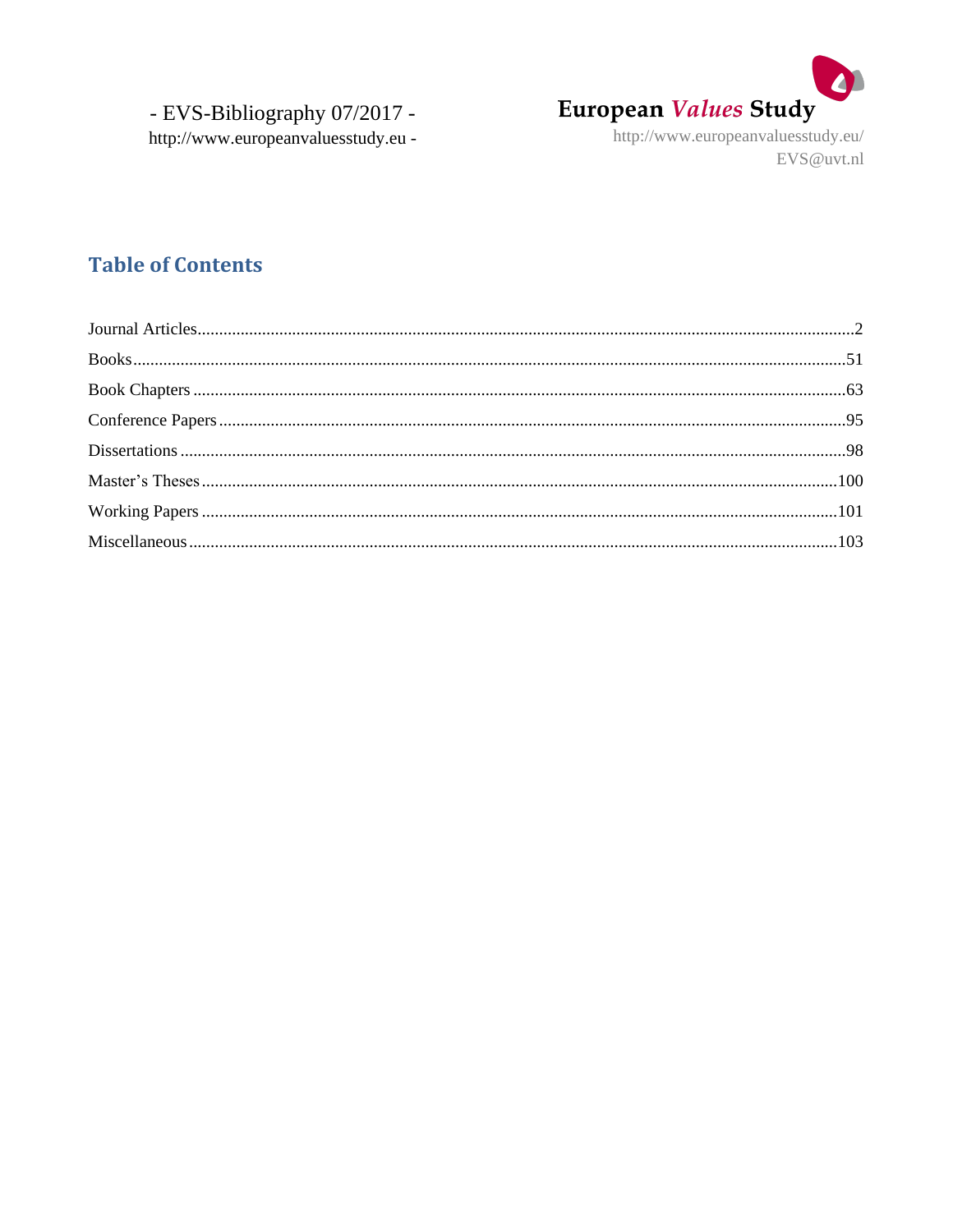

## <span id="page-1-0"></span>**Journal Articles**

Aassve, Arnstein; Billari, Francesco C. and Pessin, Léa (2016): "Trust and Fertility Dynamics". In: *Social Forces* 95 (2): 663. http://dx.doi.org/10.1093/sf/sow080.

Abbruzzese, Salvatore (1993): "I valori della politica". In: *Studi Sociali* XXXII: 37-44.

Abbruzzese, Salvatore (1993): "Individualismo e appartenenze nell'Italia dei valori". In: *Quadrante Scolastico* 59: 119-129.

Abbruzzese, Salvatore (1994): "L'Italia dei valori". In: *Micromega* 4: 123-132.

Abela, A M. (1992): "European Values Study in Malta". In: *Melita Theologica* XLIII: 33-38.

Abela, A M. (1993): "Valori per il futuro di Malta". In: *La Civiltà Cattolica Quaderno* 3429: 260-269.

Abela, A M. (1993): "Post-Secularisation: The Social Significance of Religious Values in Four Catholic European Countries". In: *Melita Theologica* XLIV (1): 39-58.

Abela, A M. (1994): "Changing Family Values in Malta: A Western European Perspective". In: *International Sociological Association*.

Abela, A M. (1995): "Youth, Religion and Community Care in Malta". In: *Social Compass* 42 (1): 59-67.

Abela, A M. (1995): "The Socio-Cultural Milieu of Holiness: Maltese Values in a Euro-Mediterranean Perspective". In: *Melita Theologica* XLVI (2): 125-142.

Abela, A M. (1999): "Values 2000: 4. Quality of Life, Social Problems, European Union". In: *The Sunday Times*.

Abela, A M. (1999): "Values 2000: 2. Work, Poverty and Social Solidarity". In: *The Sunday Times*.

Abela, A M. (1999): "Values 2000: 1. Marriage, Family, Gender and Parenting". In: *The Sunday Times*.

Abela, A M. (1999): "Values 2000: 3. Politics and Democracy". In: *The Sunday Times*.

Abela, A M. (1999): "Values 2000: 5. Religion and Morality". In: *The Sunday Times*.

Abela, A M. (2001): "Who Wants Divorce? Marriage Values and Divorce in Malta and Western Europe". In: *Revue Internationale de Sociologie* 11 (1): 75-87.

Abela, A M. (2005): "Shaping a National Identity". In: *International Journal of Sociology* 35 (4): 10-27.

Abendschön, Simone and Steinmetz, Stephanie (2014): "The Gender Gap in Voting Revisited:Women's Party Preferences in a European Context". In: *Social Politics* 0 (0): 1-30. http://sp.oxfordjournals.org/content/early/2014/05/11/sp.jxu009.short.

Abramson, P R. and Inglehart, Ronald (1992): "Generational Replacement and Value Change in Eight West European Societies". In: *British Journal of Political Science* 22 (2): 183-228.

Adam, Frane (2008): "Mapping social capital across Europe: findings, trends and methodological shortcomings of crossnational surveys". In: *Social Science Information* 47 (2): 159-186.

Adolfsen, A. (2010): "Multiple Dimensions of Attitudes About Homosexuality: Development of a Multifaceted Scale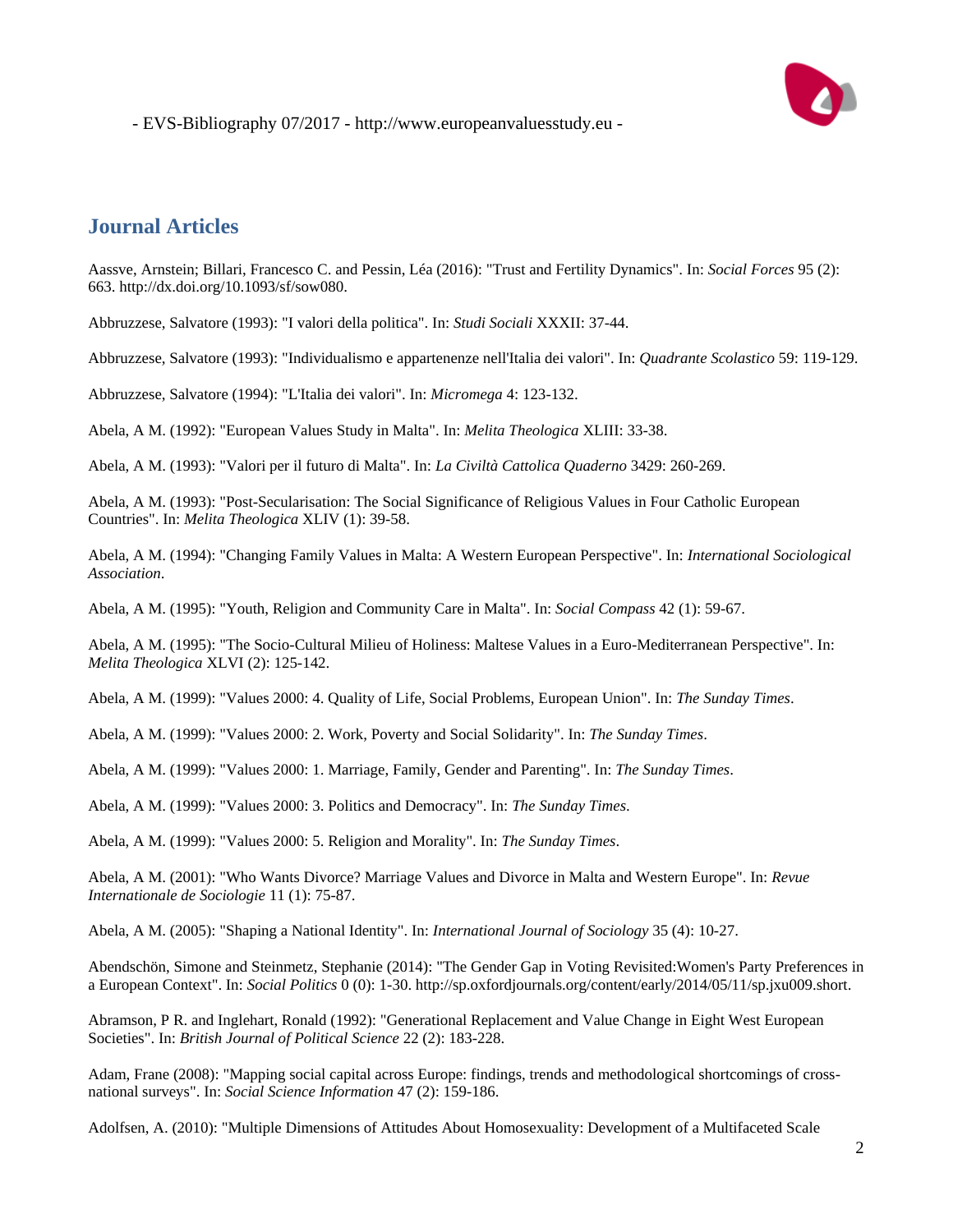

Measuring Attitudes Toward Homosexuality". In: *Journal of Homosexuality* 57 (10): 1237-1257.

Agadjanian, A. (2006): "The Search for Privacy and the Return of a Grand Narrative: Religion in a Post-Communist Society". In: *Social Compass* 53 (2): 169-184.

Al-Braizat, F. (2002): "Muslims And Democracy: An Empirical Critique Of Fukuyama's Culturalist Approach". In: *International Journal of Comparative Sociology (Sage)* 43 (3-5): 269-300.

Alfani, Guido; Vitali, Agnese and Gourdon, Vincent (2012): "Social Customs and Demographic Change: The Case of Godparenthood in Catholic Europe". In: *Journal for the Scientific Study of Religion* 51 (3): 482-504. http://dx.doi.org/10.1111/j.1468-5906.2012.01659.x.

Aliyev, Huseyn (2014): "Civil society in the South Caucasus: kinship networks as obstacles to civil participation". In: *Southeast European and Black Sea Studies* 14 (2): 263-282. http://dx.doi.org/10.1080/14683857.2014.904545.

Alm, James; Martinez-Vazque, Jorge and Torgler, Benno (2006): "Russian attitudes toward paying taxes - before, during, and after the transition". In: *International Journal of Social Economics* 33 (12): 832-857.

Andersen, P J.; Gundelach, Peter and Lüchau, Peter (2013): "A Spiritual Revolution in Denmark?". In: *Journal of Contemporary Religion* 28 (3): 385-400. http://dx.doi.org/10.1080/13537903.2013.831646.

Andrew, E V.W.; Cohen, Joachim; Evans, Nathalie; Meñaca, Arantza; Harding, Richard; Higginson, Irene; Pool, Robert and Gysels, Marjolein (2013): "Social-cultural factors in end-of-life care in Belgium: a scoping of the research literature". In: *Palliative Medicine* 27 (2): 131-143. http://pmj.sagepub.com/content/27/2/131.short.

Angel, R J. (2013): "After Babel: Language and the Fundamental Challenges of Comparative Aging Research". In: *Journal of cross-cultural gerontology* 28 (3): 223-238. http://dx.doi.org/10.1007/s10823-013-9197-2.

Anheier, H. and Kendall, J. (2002): "Interpersonal trust and voluntary associations: examining three approaches". In: *British Journal of Sociology* 53 (3): 343-362.

Apahideanu, Ionut (2012): "Tendinte ale religiozitatii în Europa ultimelor trei decenii: o abordare cantitativ?". In: *Societal and Political Psychology Review* 3 (1): 59-80. http://www.academia.edu/download/31073863/sppir\_v3-i1.pdf#page=59.

Apahideanu, Ionut (2013): "An Empirical Revisiting of the Secularization debate at the Micro Level: Europe's heterodox religiosity over the last two decades". In: *Europolis* 7 (1): 37-75. http://europolis.politicalanalysis.ro/wpcontent/uploads/2014/06/2-apahideanu.pdf.

Apahideanu, Ionut (2013): "East Meets West Once Again: A Quantitative Comparative Approach of Religiosity in Europe over the Last Two Decades". In: *Journal for the Study of Religions and Ideologies* 12 (36): 100-128. http://www.jsri.ro/ojs/index.php/jsri/article/view/717.

Aracic, Pero (2004): "Prema 'planu i programu' u pastoralnom djelovanju. Nacela, mogucnosti i teškoce". In: *Diacovensia* 12 (1): 55-72.

Aracic, Pero and Nikodem, Krunoslav (2000): "Važnost braka i obitelji u hrvatskom društvu (The Importance of Marriage and Family in the Croatian Society)". In: *Bogoslovska smotra* 70 (2): 291-311. http://hrcak.srce.hr/file/49405.

Aram, J D. (1995): "Economic liberalization and social values: Spain in the decade of the 1980s". In: *Journal of Socio-Economics* 24 (1): 151-167.

Ariely, Gal (2013): "Does Diversity Erode Social Cohesion? Conceptual and Methodological Issues". In: *Political Studies*. http://onlinelibrary.wiley.com/doi/10.1111/1467-9248.12068/full#jumpTo.

Ariely, Gal (2013): "Nationhood across Europe: the civic-ethnic framework and the distinction between Western and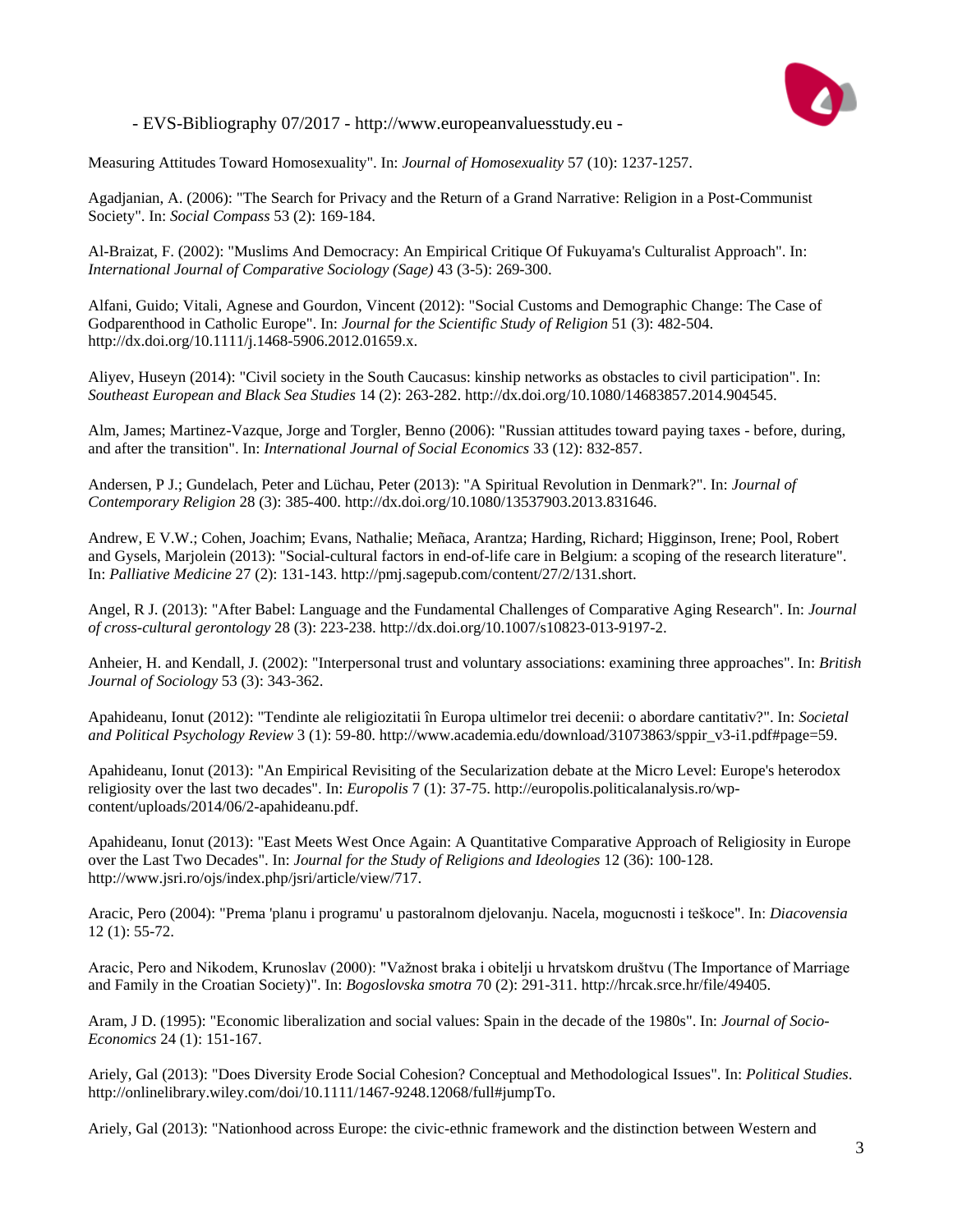

Eastern Europe". In: *Perspectives on European Politics and Society* 14 (1): 123-143. http://www.tandfonline.com/doi/abs/10.1080/15705854.2012.732391#.U0w1Nvl\_vuI.

Ariely, Gal (2015): "Trusting the Press and Political Trust: A Conditional Relationship". In: *Journal of Elections, Public Opinion and Parties* 25 (3): 351-367. First published online: January 6, 2015, http://dx.doi.org/10.1080/17457289.2014.997739.

Ariely, Gal (2016): "Global identification, xenophobia and globalisation: A cross-national exploration". In: *International Journal of Psychology*. First published online: July 18, 2016, http://dx.doi.org/10.1002/ijop.12364.

Arpino, Bruno and Tavares, L Patrício (2013): "Fertility and values in Italy and Spain: A look at regional differences within the European context". In: *Population Review* 52 (1): 62-86. http://muse.jhu.edu/journals/population\_review/v052/52.1.arpino.html.

Arroyo, J.; Hassan, S.; Gutiérrez, C. and Pavón, J. (2010): "Re-thinking simulation: a methodological approachfor the application of data mining in agent-basedmodelling". In: *Computational and Mathematical Organization Theory* 16: 416- 435.

Arts, Wil and Gelissen, John (2001): "Welfare States, Solidarity and Justice Principles: Does the Type Really Matter?". In: *Acta Sociologica* 44 (4): 283-299.

Arts, W.A. and Halman, L.C.J.M. (1998): "Waar zijn de 'roomschen' gebleven?". In: *Sociologische Gids* XLV (3): 192-197.

Arts, Wil and Halman, Loek (2004): "European Values at the Turn of the Millennium: an Introduction". In: *European Values at the Turn of the Millennium* 7: 1-24.

Arts, Wil and Halman, Loek (2006): "The Case of the European Union". In: *Journal of Civil Society* 2 (3): 179-198. full text available at http://www.informaworld.com/smpp/content~content=a770375488~db=all~order=page.

Arts, W.A. and Halman, L.C.J.M. (2006): "Identity: The case of the European Union". In: *Journal of Civil Society* 2 (3): 179-198.

Arts, W.A. and Oorschot, W.J.H. van (2005): "The social capital of European welfare states: the crowding out hypothesis revisited". In: *Journal of European Social Policy* 15 (1): 5-26.

Astor, Sandrine and Dompnier, Nathalie (2013): "Le couple et le mariage vus par les Europeens". In: *Futuribles* (395): 11- 24.

Ayoub, P M. (2013): "Cooperative transnationalism in contemporary Europe: Europeanization and political opportunities for LGBT mobilization in the European Union". In: *European Political Science Review* 5 (2): 279-310. http://journals.cambridge.org/action/displayAbstract?fromPage=online&aid=8949199&fileId=S1755773912000161.

Ayoub, P M. (2014): "Evaluating the Cross-national Comparability of Survey Measures of Political Interest Using Anchoring Vignettes". In: *Journal of Human Rights* 13 (3): 337-362. http://www.tandfonline.com/doi/abs/10.1080/14754835.2014.919213#.VGdwdMlwpOI.

Ayoub, P M. (2014): "With Arms Wide Shut: Threat Perception, Norm Reception, and Mobilized Resistance to LGBT Rights". In: *Journal of Human Rights* 13 (3): 337-362. http://www.tandfonline.com/doi/abs/10.1080/14754835.2014.919213#.VHnResnvbR0.

Ayoub, Phillip M. and Garretson, Jeremiah (2017): "Getting the Message Out: Media Context and Global Changes in Attitudes Toward Homosexuality". In: *Comparative Political Studies* 50 (8): 1055-1085. First published online: September 8, 2106, http://dx.doi.org/10.1177/0010414016666836.

Baert, Stijn and Balcaen, Pieter (2013): "The impact of military work experience on later hiring chances in the civilian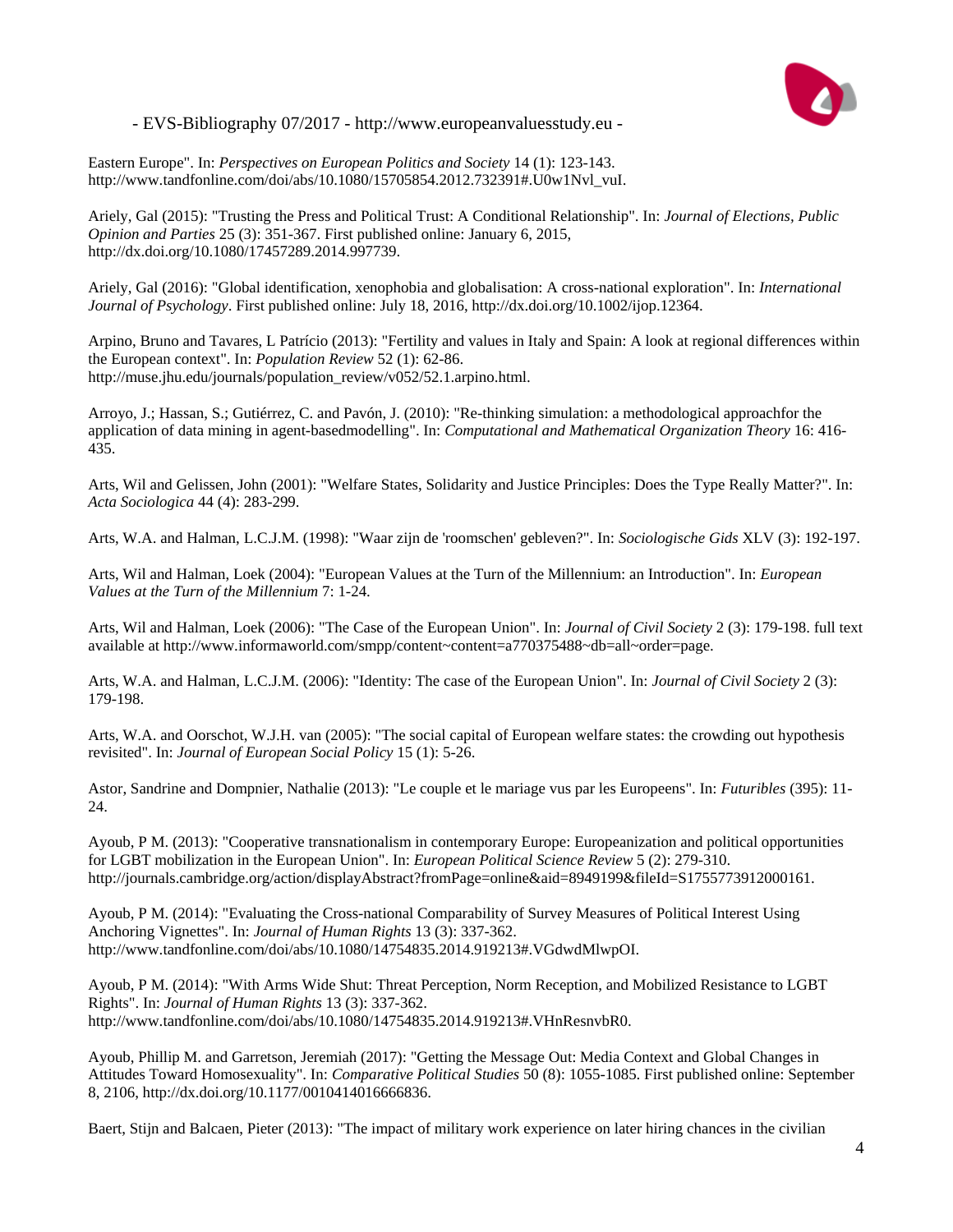

labour market: Evidence from a field experiment". In: *Economics* 7 (2013-37): 1-17. http://www.econstor.eu/handle/10419/82638.

Baizan, Pau; Arpino, Bruno and Delclòs, Carlos Eric (2016): "The Effect of Gender Policies on Fertility: The Moderating Role of Education and Normative Context". In: *European Journal of Population* 32 (1): 1-30. First published online: February 15, 2016, http://dx.doi.org/10.1007/s10680-015-9356-y.

Baker, Keith; Van de Walle, Steven and Skelcher, Chris (2011): "Citizen support for Increasing the Responsibilities of Local Government in European Countries: A Comparative Analysis". In: *Lex localis - Journal of Local Self-Government* 9 (1).

Baloban, Josip (2000): "Europsko istraživanje vrednota - EVS 1999. Podatci za Republiku Hrvatsku. Djelomicno izvješce (The European Value Study in Croatia - EVS 1999, Partial Report)". In: *Bogoslovska smotra* 70 (2): 173-183. http://hrcak.srce.hr/file/49392.

Baloban, Josip (2001): "Obitelj i suvremena kriza vrednota (Family and Contemporary Crisis of Values)". In: *Bogoslovska smotra* 71 (2-3): 341-360. http://hrcak.srce.hr/file/45752.

Baloban, Josip (2001): "Crkvenost župne zajednic (Parish Community Ecclesiasticism)". In: *Diacovensia: teološki prilozi* 9 (1): 7-22.

Baloban, Josip (2002): "Die Katholische Kirche in Kroatien (The Catholic Church in Croatia)". In: *Stimmen der Zeit* 127 (3): 177-182.

Baloban, Josip (2012): "Vrednote u Hrvatskoj u europskoj perspektivi. Pastoralno-teološki vid (Values in Croatia From the European Perspective. A Pastoral-theological View)". In: *Bogoslovska smotra* 82 (4): 955-989. http://hrcak.srce.hr/file/141629.

Baloban, Stjepan and Crpic, Gordan (2000): "Spolnost-odnos prema seksualnom ponašanju (Sexuality: Relation to Sexual Behavior)". In: *Bogoslovska smotra* 70 (2): 395-419. http://hrcak.srce.hr/file/49413.

Baloban, Josip and Crpic, Gordan (2000): "Odredeni aspekti crkvenosti ( Aspects of Ecclesiasticism )". In: *Bogoslovska smotra* 70 (2): 257-290. http://hrcak.srce.hr/file/49400.

Baloban, Josip and Crpic, Gordan (2000): "Bitne vrednote za uspješan brak u Hrvatskoj (Essential Values for a Succesful Marriage in Croatia)". In: *Bogoslovska smotra* 70 (2): 313-341. http://hrcak.srce.hr/file/49407.

Barboschi, Monica; Kontrikova, Vera and Bayraktar, Fatih (2014): "Meeting of New Online Contacts: Changes in European Children's Patterns of Sociability". In: *Research Newsletter: Eastern Mediterranean University* (2014): 13-16.

Barbulescu, Roxana and Beaudonnet, Laurie (2014): "Protecting Us, Protecting Europe? Public Concern about Immigration and Declining Support for European Integration in Italy". In: *Perspectives on European Politics and Society* 15 (2): 216- 237. http://www.tandfonline.com/eprint/DkzzdmtiIXBiSKXHpBGh/full#.VF-dlsnvbR0.

Barker, D G. (1992): "Changing Social Values in Europe". In: *Business Ethics: A European Review* 1: 91-103. http://www3.interscience.wiley.com/cgi-bin/fulltext/119335015/PDFSTART.

Barker, D G. and Timms, Noel (1993): "Sexualität im gesellschaflichen Kontext". In: *Zeitschrift für medizinische Ethik* 39.

Barone, Carlo and Ruggera, Lucia (2017): "Educational equalization stalled? Trends in inequality of educational opportunity between 1930 and 1980 across 26 European nations". In: *European Societies*: 1-25. First published online: March 31, 2017, http://dx.doi.org/10.1080/14616696.2017.1290265.

Basile, Roberto; Capello, Roberta and Caragliu, Andrea (2012): "Technological interdependence and regional growth in Europe: Proximity and synergy in knowledge spillovers". In: *Papers in Regional Science* 91 (4): 697-722.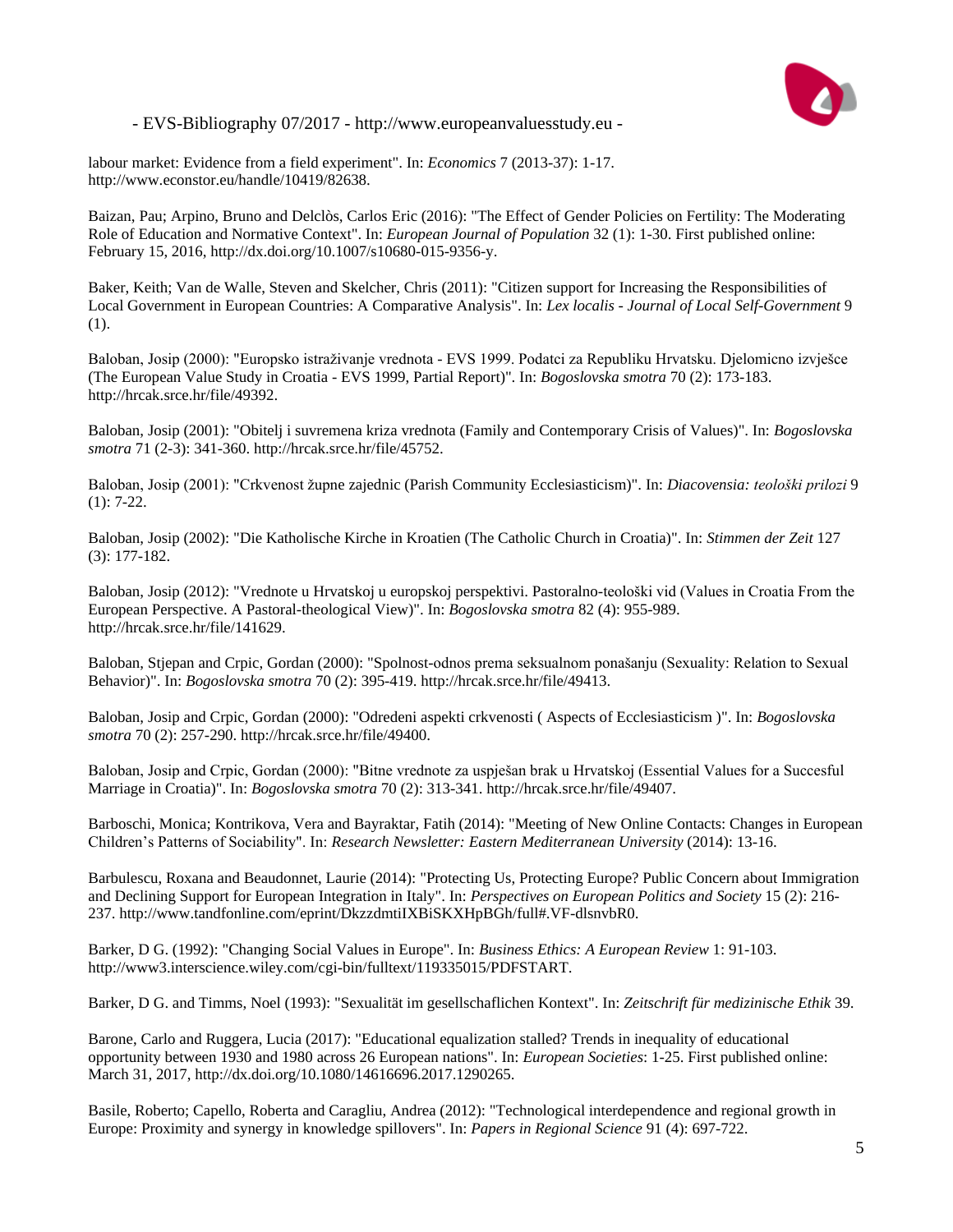

http://onlinelibrary.wiley.com/doi/10.1111/j.1435-5957.2012.00438.x/full.

Bastürk, Senol (2013): "Paradoxes of Value Change: Critique of Post-materialistic Work Orientations". In: *Turkish Journal of Business Ethics* 6 (2): 37-53. http://isahlakidergisi.com/en/article/paradoxes-of-value-change-critique-of-postmaterialistic-work-orientations/.

Bavec, C. (2007): "Interdependence between social values and national performance indicators: the case of the enlarge European Union". In: *Managing Global Transitions* 5 (3): 213-228.

Beauregard, Katrine (2017): "Quotas and Gender Gaps in Political Participation among Established Industrial European Democracies: Distinguishing Within- and Across-Country Effects". In: *Political Research Quarterly*. First published online: June 2, 2017, http://dx.doi.org/10.1177/1065912917710116.

Behr, Dorothée; Braun, Michael; Kaczmirek, Lars and Bandilla, Wolfgang (2014): "Item comparability in cross-national surveys: results from asking probing questions in cross-national web surveys about attitudes towards civil disobedience". In: *Quality & Quantity* 48 (1): 127-148. First published online: August 10, 2012, http://dx.doi.org/10.1007/s11135-012-9754-8.

Bekhuis, Hidde; Lubbers, Marcel and Verkuyten, Maykel (2014): "How Education Moderates the Relation between Globalization and Nationalist Attitudes". In: *International Journal of Public Opinion Research* 26 (4): 487-500. First published online: December 18, 2013, http://dx.doi.org/10.1093/ijpor/edt037.

Belot, Céline and Bréchon, Pierre (2012): "Moving towards a more tolerant society? Attitudes towards immigrants in French politics". In: *French Politics* 10 (3): 209-232. http://www.palgravejournals.com/fp/journal/v10/n3/abs/fp201211a.html.

Bennink, Margot; Moors, Guy and Gelissen, John (2013): "Exploring Response Differences between Face-to-Face and Web Surveys: A Qualitative Comparative Analysis of the Dutch European Values Survey 2008". In: *Field Methods* 25 (4): 319- 338. http://fmx.sagepub.com/content/25/4/319.short.

Berggren, Niclas and Nilsson, Therese (2015): "Globalization and the transmission of social values: The case of tolerance ". In: *Journal of Comparative Economics* 43 (2): 371 - 389. http://dx.doi.org/10.1016/j.jce.2015.02.005.

Bergh, J. (2007): "Gender Attitudes and Modernization Processes". In: *International Journal of Public Opinion Research* 19 (1): 5-23.

Berlemann, Michael (2016): "Does hurricane risk affect individual well-being? Empirical evidence on the indirect effects of natural disasters ". In: *Ecological Economics* 124: 99 - 113. http://dx.doi.org/10.1016/j.ecolecon.2016.01.020.

Bernheim, Jan L.; Distelmans, Wim; Mullie, Arsène and Ashby, Michael A. (2014): "Questions and answers on the Belgian model of integral end-of-life care: experiment? Prototype?". In: *Journal of Bioethical Inquiry* 11 (4): 507–529. http://dx.doi.org/10.1007/s11673-014-9554-z.

Beugelsdijk, Sjoerd and Noorderhaven, Niels (2004): "Entrepreneurial attitude and economic growth: A cross-section of 54 regions". In: *The Annals of Regional Science* 38: 199-218. http://search.proquest.com/docview/194647262?accountid=14338.

Beugelsdijk, S. and Schaik, T van (2005): "Differences in social capital between 54 Western European regions". In: *Regional Studies* 39 (8): 1053-1064.

Beugelsdijk, S. and Schaik, T van (2005): "Social capital and growth in European regions: an empirical test". In: *Journal of Political Economy* 21: 301-324.

Beugelsdijk, Sjoerd; van Schaik, Ton and Arts, Wil (2006): "Toward a Unified Europe? Explaining Regional Differences in Value Patterns by Economic Development, Cultural Heritage and Historical Shocks". In: *Regional Studies* 40 (3): 317-327.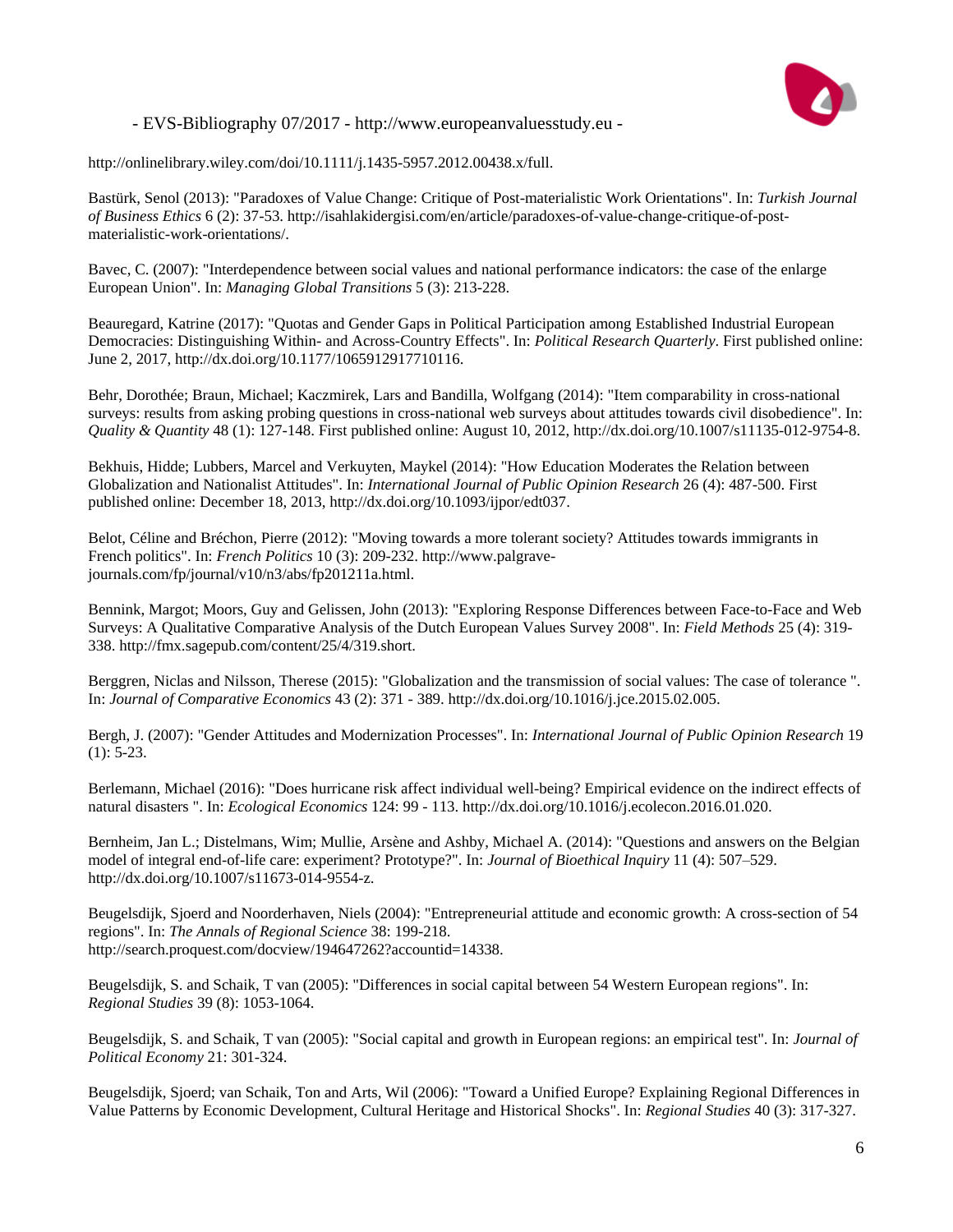

Beugelsdijk, S.; Schaik, A.B.T.M. van and Arts, W.A. (2006): "Toward a unified Europe? Explaining regional differences in value patterns by economic development, cultural heritage and historical shocks". In: *Regional Studies* 40 (3): 317-327. http://www.uvt.nl/faculteiten/feb/economie/schaik/2006RS-herzien.pdf.

Bilgin, Cevat (2014): " Determinants of tax morale in Spain and Turkey: an empirical analysis". In: *European Journal of Government and Economics* 3 (1): 60-74.

Bilgin, Cevat and Bilgin, Handan Kaynar (2016): "An Empirical Analysis of Tax Moral in Bosnia-Herzegovina". In: *Balkan Journal of Social Sciences / Balkan Sosyal Bilimler Dergisi* 5 (9): 166.

Biolcati-Rinaldi, Ferruccio and Vezzoni, Cristiano (2013): "Partecipazione alla messa e cambiamento religioso in Italia (1968-2010). Dibattito teorico, problemi metodologici e risultati empirici [Church attendance and religious change in Italy (1968-2010). Theoretical debate, methodological issues and empirical results]". In: *Rassegna italiana di sociologia* 54 (1): 55-88. http://cat.inist.fr/?aModele=afficheN&cpsidt=27853915.

Blohm, Michael and Koch, Achim (2013): "Respondent Incentives in a National Face-to-Face Survey. Effects on Outcome Rates, Sample Composition and Fieldwork Efforts". In: *Methoden, Daten, Analysen* 7 (1): 89-122. http://dx.doi.org/10.12758/mda.2013.004.

Blom, Svein and Listhaug, Ola (1988): "Familie og livskvalitet (Family and Quality of Life)". In: *Tidsskrift for samfunnsforskning* 29 (1): 5-28.

Bodor, Ákos (2012): "Development Cooperation and Partnership in the Mirror of Social Values". In: *Europa XXI* 22: 175- 183. http://rcin.org.pl/Content/31094/WA51\_50326\_r2012-t22\_EuropaXXI-Akos.pdf.

Boge, Knut and Aliaj, Anjola (2017): "Albania vs. Norway - FM at two university hospitals". In: *Facilities* 35 (7/8). First published online, http://dx.doi.org/10.1108/F-07-2016-0079.

Borgulya, Agnes and Hahn, Judit (2008): "Work related values and attitudes in Central and Eastern Europe". In: *Journal for East European Management Studies* 13 (3): 216-238.

Borgulya, Agnes and Hahn, Judit (2013): "Changes in the importance of work-related values in Central and Eastern Europe: Slovenia and Hungary against the trend?". In: *Journal of Arts and Humanities* 2 (10): 24-36. http://theartsjournal.org/index.php/site/article/view/153.

Bosoni, M Letizia (2014): ""Breadwinners" or "Involved Fathers?" Men, Fathers and Work in Italy". In: *Journal of Comparative Family Studies* 45 (2): 293-306. https://www.questia.com/library/journal/1G1-376109727/breadwinners-orinvolved-fathers-men-fathers.

Brady, David (2007): "Institutional, Economic, or Solidaristic? Assessing Explanations for Unionization Across Affluent Democracies". In: *Work and Occupations* 34 (1): 67-101.

Braukša, Ieva (2016): "Political Aspects of Economic Development in Latvia". In: *Journal of Economics and Management Research* 4/5: 5-13.

http://www.bvef.lu.lv/fileadmin/user\_upload/lu\_portal/projekti/evf/zinatne/zurnals\_management\_and\_economic/Journal-E\_MR-vol4-5.pdf.

Bray, I. and Gunnell, D. (2006): "Suicide rates, life satisfaction and happiness as markers for population mental health". In: *Social Psychiatry & Psychiatric Epidemiology* 41 (5): 333-337.

Bréchon, Pierre (1994): "Haro sur la politique? Se métier des comparisons nostalgique". In: *Panoramiques* 4: 137-141.

Bréchon, Pierre (1995): "Les jeunes et l'Europe: Enquete comparative internationale (x- Youth and Europe. A Comparative International Survey)". In: *Literature et Nation*: 75-87.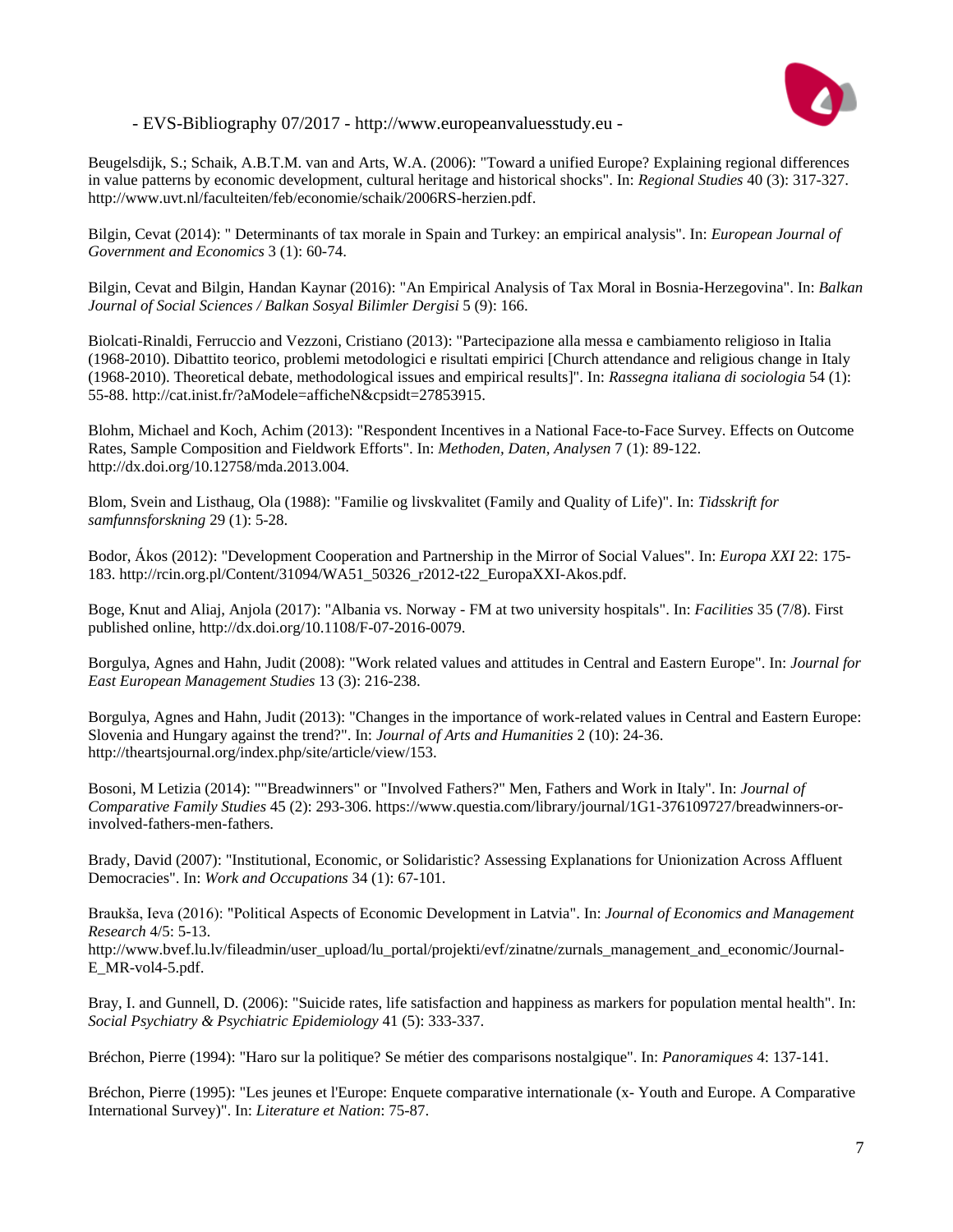

Bréchon, Pierre (1995): "L'Evolution des valeurs des Européens (x- The Evolution of the Values of European People)". In: *Futuribles* 200: 3-203.

Bréchon, Pierre (1995): "Les Européens et la politique (x- Europeans and Politics)". In: *Futuribles* 200: 63-84.

Bréchon, Pierre (1996): "Les valeurs politiques en Europe: effet du contexte politique national et des attitudes religieuses (x- Political Values in Europe: Effect of the National Political Context and Religious Attitudes)". In: *Archives de sciences sociales des religions* 93: 99-128.

Bréchon, Pierre (2000): "Les valeurs des Français: une approche quantitative". In: *Isuma, revue canadienne de recherche sur les politiques* 1 (2): 121-125.

Bréchon, Pierre (2002): "Les grandes enquêtes internationales (Eurobaromètres, Valeurs, ISSP): apports et limites". In: *L'Année sociologique* 51 (2): 105-130. http://www.cairn.info/resume.php?ID\_ARTICLE=ANSO\_021\_0105.

Bréchon, Pierre (2002): "Les individualismes en Europe". In: *Revue Projet* 3 (271): 54-63. http://www.cairn.info/revueprojet-2002-3-page-54.htm.

Bréchon, Pierre (2002): "Hélène Riffault, pionnière des sondages, très liée à la recherche". In: *Futuribles* 277: 77-78.

Bréchon, Pierre (2002): "Des valeurs politiques entre pérennité et changement". In: *Futuribles* 277: 95-128.

Bréchon, Pierre (2003): "Confiance à autrui et sociabilité: analyse européenne comparative". In: *Revue internationale de politique comparée* 10 (3): 397-414. http://www.cairn.info/resume.php?ID\_ARTICLE=RIPC\_103\_0397.

Bréchon, Pierre (2004): "L'opinion des Européens sur les immigrés. Une mesure de l'ouverture à autrui". In: *Informations sociales* (113).

Bréchon, Pierre (2004): "L'héritage Chrétien De L'Europe Occidentale: Qu'en Ont Fait Les Nouvelles Générations? [Christian Heritage of Western Europe: What have the New Generations Done?]". In: *Social Compass* 52 (2): 203-219. http://scp.sagepub.com/content/51/2/203.short.

Bréchon, Pierre (2004): "Les valeurs des Français: Comparaisons avec les autres pays européens". In: *Canadian Issues/Thèmes canadiens*: 23-25. http://www.acs-aec.ca/en/publications/canadian-issues/.

Bréchon, Pierre (2004): "Influence of religious integration on attitudes: A comparative analysis of European countries". In: *Revue Francaise de Sociologie* 45 (Suppl.): 27-48. http://dx.doi.org/10.3917/rfs.455.0026.

Bréchon, Pierre (2006): "Les valeurs des Européens: montée de l'individualisation". In: *Rue Saint Guillaume* (144): 36-38.

Bréchon, Pierre (2006): "Valeurs de gauche, valeurs de droite et identités religieuses en Europe". In: *Revue française de sociologie* 47 (4): 725-753. http://www.cairn.info/resume.php?ID\_ARTICLE=RFS\_474\_0725.

Bréchon, Pierre (2007): "L'Europe des religions: entre sécularisation et recompositions flottantes". In: *Esprit* (136): 136- 145.

Bréchon, Pierre (2007): "Croyances religieuses et choix politiques: quelles relations?". In: *Cahiers français* (304): 32-37.

Bréchon, Pierre (2008): "La religiosité des européens: diversité et tendances communes". In: *Politique européenne* 1 (24): 21-41. http://www.cairn.info/resume.php?ID\_ARTICLE=POEU\_024\_0021.

Bréchon, Pierre (2009): "Les valeurs des Français et des Européens: des temps hiérarchisés". In: *Informations sociales* (153).

Bréchon, Pierre (2009): "La mesure de l'appartenance et de la non-appartenance confessionnelle dans les grandes enquêtes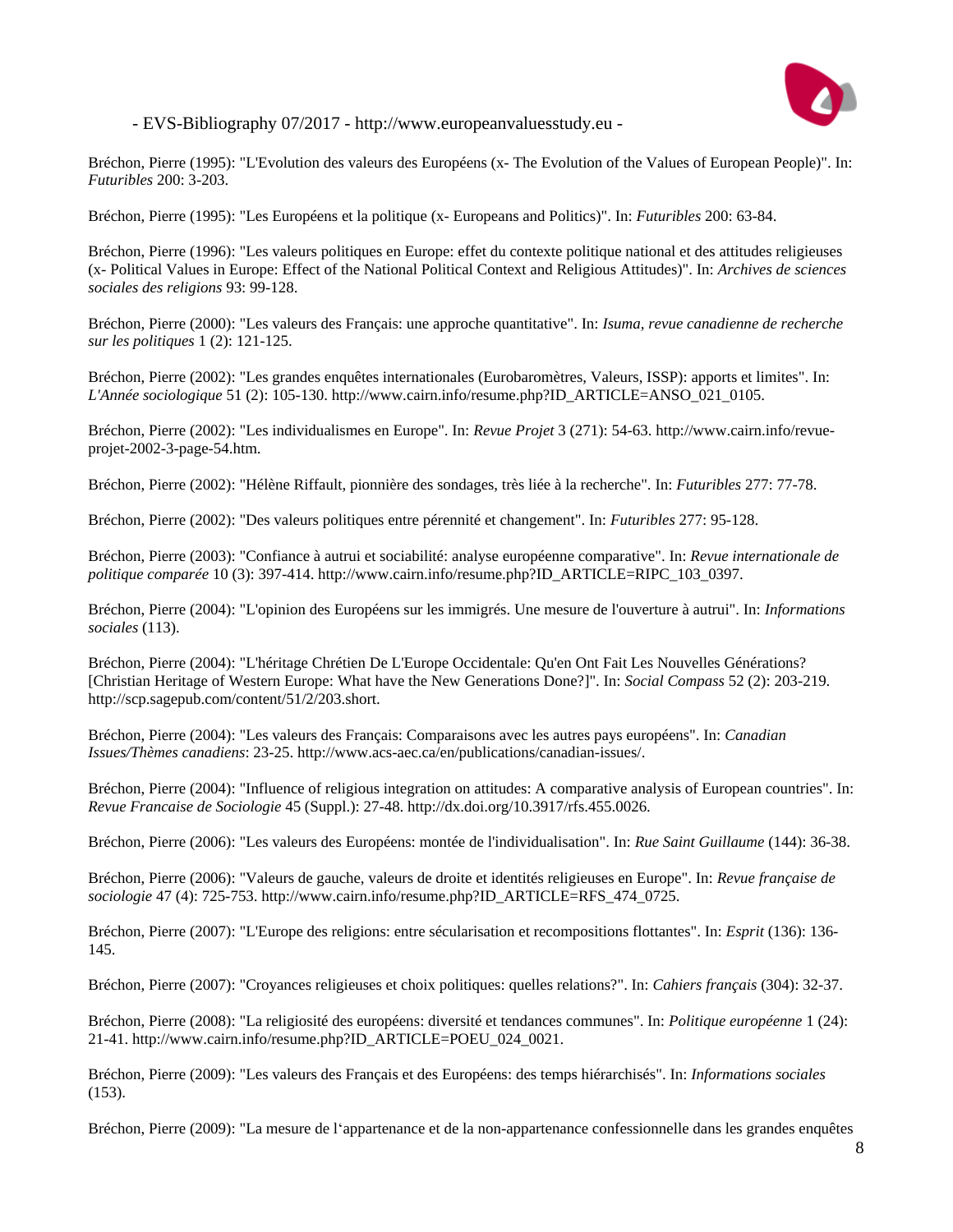

européennes". In: *Social Compass* 56 (2).

Bréchon, Pierre (2013): "L'apport des enquêtes Valeurs. Une riche tradition de recherche pour comprendre le changement social". In: *Futuribles* (395): 5-10. https://www.futuribles.com/fr/base/revue/395/lapport-des-enquetes-valeurs-une-richetradition-d/.

Brechon, Pierre (2013): "Religion et valeurs en Europe: effets sociopolitiques de la dimension religieuse chez les Europeens". In: *Futuribles* (393): 75 -87.

Brechon, Pierre (2013): "La religiosite en Europe de l'Ouest: evolution depuis 30 ans". In: *Futuribles* (395): 105–113.

Brechon, Pierre and Campiche, Roland J. (2011): "Pertinence de la theorie de la dualisation de la religion en Suisse, en France et en Europe (Pertinence of the dualization theory of religion in Switzerland, France and Europe)". In: *Social Compass* 58 (2): 162-175.

Bréchon, Pierre; Galland, Olivier and Tchernia, Jean-Francois (2002): "La dynamique des valeurs en Europe: Dimension spatiale et temporelle". In: *Futuribles* 277: 177-186.

Bréchon, Pierre and Tchernia, Jean-Francois (2000): "L'evolution des valeurs des Français". In: *Futuribles* 253: 5-20.

Bréchon, Pierre and Tchernia, Jean-Francois (2002): "Les enquêtes sur les valeurs des Européens". In: *Futuribles* 277: 5-14.

Bréchon, Pierre and Tchernia, Jean-Francois (2002): "Les valeurs des Européens: Les tendances de long terme (x- European Values. Trends in the Long Term)". In: *Futuribles* 277.

Breen, M J. and Devereux, Eoin (2003): "Setting Up Margins: Public Attitudes and Media Construction of Poverty and Exclusion in Ireland". In: *Journal of Irish-Nordic Studies* 2 (1).

Breen, Michael J. and Reynolds, Caillin (2011): "The Rise of Secularism and the Decline of Religiosity in Ireland: The Pattern of Religious Change in Europe". In: *The International Journal of Religion and Spirituality in Society* 1 (2): 195-212.

Breen, Richard and Whelan, C T. (1994): "Social Class, Class Origins and Political Partisanship in The Republic of Ireland". In: *European Journal of Political Research* 26 (2): 117-133.

Brusis, Martin; Melnykovska, Inna; Solonenko, Iryna and Umland, Andreas (2014): "The conditional impact of democracy conditions. How the European Union interacts with political competition in Eastern Partnership countries". In: *Journal of Ukrainian Studies* Special Edition: 1-12.

Buber-Ennser, Isabella; Kohlenberger, Judith; Rengs, Bernhard; Al Zalak, Zakarya; Goujon, Anne; Striessnig, Erich; Potancoková, Michaela; Gisser, Richard; Testa, Maria Rita and Lutz, Wolfgang (2016): "Human Capital, Values, and Attitudes of Persons Seeking Refuge in Austria in 2015". In: *PLOS ONE* 11 (9): 1-29. https://doi.org/10.1371/journal.pone.0163481.

Bühlmann, Marc and Schädel, Lisa (2012): "Representation matters: the impact of descriptive women's representation on the political involvement of women". In: *Representation* 48 (1): 101-114. http://www.tandfonline.com/doi/abs/10.1080/00344893.2012.653246.

Burjanek, Ales (2001): "Xenophobia Among the Czech Population in the Context of Post-Communist Countries and Western Europe". In: *Czech Sociological Review* 9 (1): 53-68. http://sreview.soc.cas.cz/upl/archiv/files/166\_053BURJA.pdf.

Burkimsher, Marion (2014): "Is Religious Attendance Bottoming Out? An Examination of Current Trends Across Europe". In: *Journal for the Scientific Study of Religion* 53 (2): 432-445. http://dx.doi.org/10.1111/jssr.12111.

Callens, Marie-Sophie and Meuleman, Bart (2016): "Do integration policies relate to economic and cultural threat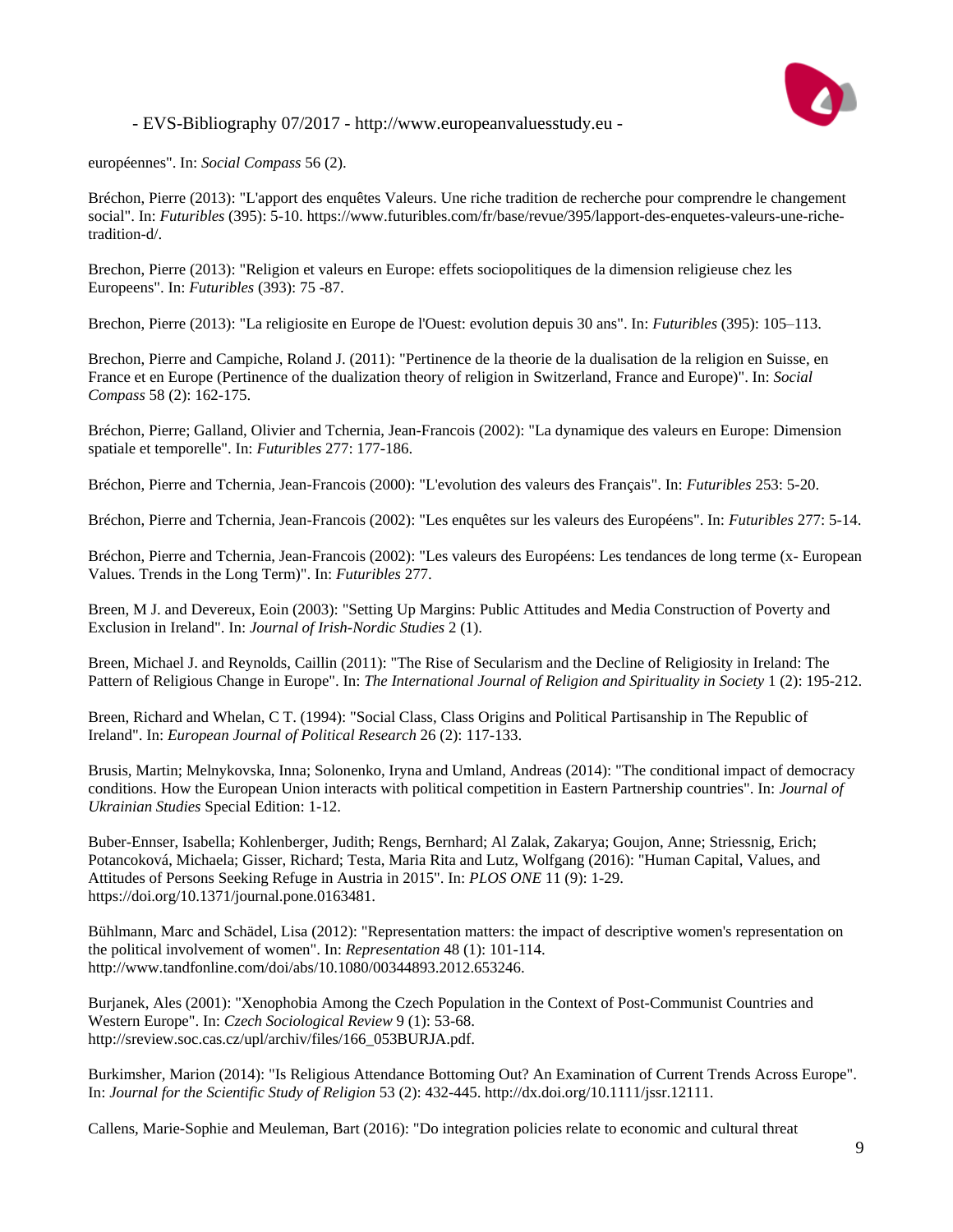

perceptions? A comparative study in Europe". In: *International Journal of Comparative Sociology*. First published online: August 29, 2016, http://dx.doi.org/10.1177/0020715216665437.

Callens, Marie-Sophie; Valentová, Marie and Meuleman, Bart (2014): "Do Attitudes Towards the Integration of Immigrants Change Over Time? A Comparative Study of Natives, Second-Generation Immigrants and Foreign-Born Residents in Luxembourg". In: *Journal of International Migration and Integration* 15 (1): 135–157. http://dx.doi.org/10.1007/s12134- 013-0272-x.

Camarero, Mercedes (2014): "Marriage in Europe: Ideal types of marriage in the first decade of the twenty-first century". In: *European Societies* 16 (3): 443-461. http://dx.doi.org/10.1080/14616696.2013.878097.

Campbell, W R. (2004): "The sources of institutional trust in East and West Germany: civic culture or economic performance?". In: *German Politics* 13: 401-418.

Cao, Liqun and Maguire, E R. (2013): "A Test of the Temperance Hypothesis: Class, Religiosity, and Tolerance of Prostitution". In: *Social Problems* 60 (2): 188-205. http://www.jstor.org/discover/10.1525/sp.2013.60.2.188?uid=27886&uid=3738736&uid=2&uid=3&uid=67&uid=5911848 &uid=27885&uid=62&sid=21103851777271.

Capraro, Giuseppe (1992): "I valori degli italiani nel contesto europeo". In: *Presbyteri* XXVI (9): 679-702.

Caragliu, Andrea; Del Bo, Chiara F.; Kourtit, Karima and Nijkamp, Peter (2016): "The winner takes it all: forward-looking cities and urban innovation". In: *The Annals of Regional Science* 56 (3): 617-645. First published online: December 28, 2015, http://dx.doi.org/10.1007/s00168-015-0734-5.

Caragliu, Andrea and Nijkamp, Peter (2012): "The impact of regional absorptive capacity on spatial knowledge spillovers: the Cohen and Levinthal model revisited". In: *Applied Economics* 44 (11): 1363-1374. http://www.tandfonline.com/doi/abs/10.1080/00036846.2010.539549.

Caragliu, Andrea and Nijkamp, Peter (2014): "Cognitive Capital and Islands of Innovation: The Lucas Growth Model from a Regional Perspective". In: *Regional Studies* 48 (4): 624-645.

Carriero, Renzo (2016): "More Inequality, Fewer Class Differences: The Paradox of Attitudes to Redistribution Across European Countries". In: *Comparative Sociology* 15 (1): 112-139. http://dx.doi.org/10.1163/15691330-12341366.

de Castro Campos, M.; Kool, C. and Muysken, J. (2013): "Cross-Country Private Saving Heterogeneity and Culture". In: *De Economist* 161 (2): 101-120. http://link.springer.com/article/10.1007/s10645-013-9204-6.

Catterberg, G. and Moreno, A. (2006): "The Individual Bases of Political Trust: Trends in New and Established Democracies". In: *International Journal of Public Opinion Research* 18 (1): 31-48.

Cautrès, Bruno (2012): "Multidimensionality of EU attitudes in France: An issue for the understanding of the politicization of attitudes towards the EU". In: *European Integration online Papers (EIoP)* 16 (2): 28. http://www.eiop.or.at/eiop/index.php/eiop/article/view/2012\_007a.

Cazes, B. (1995): "Postface". In: *Futuribles* (200): 201-203.

Chauvel, L. (1993): "Les Valeurs en Europe (x- Values in Europe)". In: *Observation et diagnostic economique* 43.

Christensen, P Venturelli (2001): "La Condizione della Famiglia: Italia e Danimarca a confront". In: *Il Ponte* 9 (5): 21-22. http://www.ilponte.dk^http://www.ilponte.dk/Dicembre%202001.htm.

Christoforou, Asimina (2010): "Social capital and human development: an empirical investigation across European countries". In: *Journal of Institutional Economics* 6 (2): 191-214.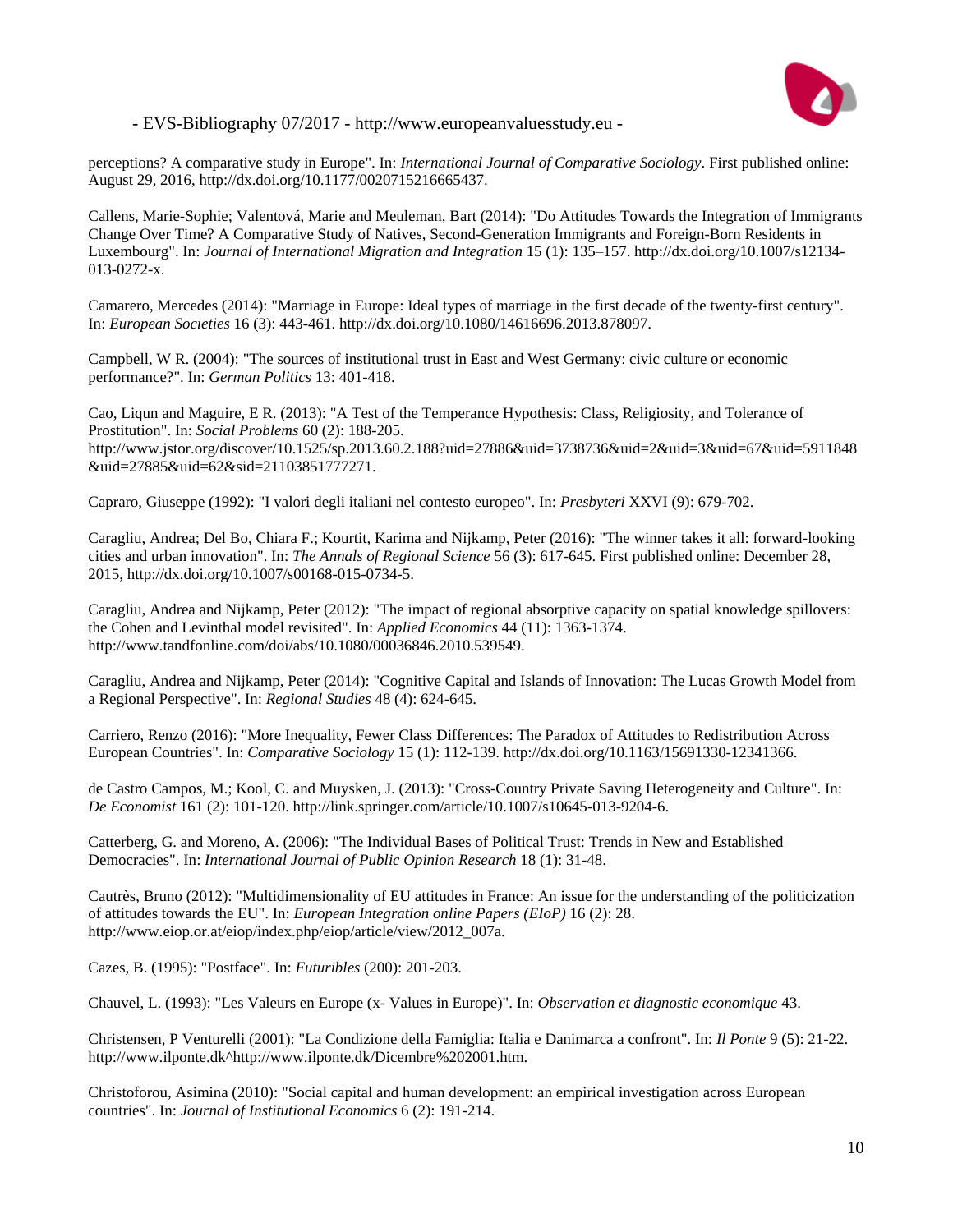

Chua, Kristine J.; Lukaszewski, Aaron W.; Grant, DeMond M. and Sng, Oliver (2017): "Human Life History Strategies". In: *Evolutionary Psychology* 15 (1): 1-16. First published online: December 16, 2016, http://dx.doi.org/10.1177/1474704916677342.

Chuang, Ying-Chih; Chuang, Kun-Yang and Yang, Tzu-Hsuan (2013): "Social cohesion matters in health". In: *International journal for equity in health* 12 (1): 87-76. http://www.biomedcentral.com/content/pdf/1475-9276-12-87.pdf.

Cicatiello, Lorenzo; Ercolano, Salvatore and Gaeta, Giuseppe Lucio (2015): "Income distribution and political participation: a multilevel analysis". In: *Empirica* 42 (2): 447-479. First published online: March 12, 2015, http://dx.doi.org/10.1007/s10663-015-9292-4.

Clements, Ben (2013): "Religion and the Sources of Public Opposition to Abortion in Britain: The Role of Belonging, Behaving and Believing". In: *Sociology*: 1-18. http://soc.sagepub.com/content/early/2013/07/22/0038038513490354.abstract.

Clements, Ben and Clive, F D. (2014): "Public Opinion toward Homosexuality and Gay Rights in Great Britain". In: *Public Opinion Quarterly* 78 (2): 523-547. http://poq.oxfordjournals.org/content/78/2/523.short.

Cohen, Joachim; Landeghem, van, Paul; Carpentier, Nico and Deliens, Luc (2012): "Public acceptance of euthanasia in Europe: a survey study in 47 countries". In: *International Journal of Public Health* 59 (1): 143-156. http://link.springer.com/article/10.1007/s00038-013-0461-6.

Cohen, Joachim; Landeghem, van, Paul; Carpentier, Nico and Deliens, Luc (2013): "Different trends in euthanasia acceptance across Europe. A study of 13 western and 10 central and eastern European countries, 1981-2008". In: *European Journal of Public Health* 23 (3): 378-380. http://eurpub.oxfordjournals.org/content/23/3/378.short.

Cohen, Joachim; Landeghem, van, Paul; Carpentier, Nico and Deliens, Luc (2013): "Public acceptance of euthanasia in Europe: a survey study in 47 countries". In: *International Journal of Public Health* 59: 143-156. http://link.springer.com/article/10.1007/s00038-013-0461-6.

Cohen, J.; Marcoux, I.; Bilsen, J.; Deboosere, P.; Wal, G van der and Deliens, L. (2006): "European public acceptance of euthanasia: Socio-demographic and cultural factors associated with the acceptance of euthanasia in 33 European countries". In: *Social Science & Medicine* 63 (3): 743-756.

Cohen, J.; Marcoux, I.; Bilsen, J.; Deboosere, P.; Wal, G van der and Deliens, L. (2006): "Trends in acceptance of euthanasia among the general public in 12 European countries (1981-1999)". In: *European Journal of Public Health* 16 (6): 663-669.

Cohen, Joachim; Wesemael van, Yanna; Smets, Tinne; Bilsen, Johan and Deliens, Luc (2012): "Cultural differences affecting euthanasia practice in Belgium: One law but different attitudes and practices in Flanders and Wallonia". In: *Social Science & Medicine* 75 (5): 845-853. http://www.sciencedirect.com/science/article/pii/S0277953612003772#.

Comsa, Mircea (2010): "How to Compare Means of Latent Variables acrossCountries and Waves: Testing for InvarianceMeasurement. An Application Using Eastern EuropeanSocieties". In: *Sociológia* 42: 639-669. http://www.sav.sk/journals/uploads/05130941Comsa%20AF%20OK%20corrected%20by%20Comsa.pdf.

Conci, A. (1993): "I valori degli europei fra evoluzione e nostalgia". In: *Rivista di Teologia Morale* 15 (1): 55-72.

Consentino, Fabrizio and Claeskens, Gerda (2011): "Missing covariates in logistic regression, estimationand distribution selection". In: *Statistical Modelling* 11 (2): 159-183.

Context (2013): "Vermögen in Deutschland: nach wie vor ungleich verteilt". In: *Context* 6: 11-13.

Conway, Brian (2013): "Social Correlates of Church Attendance in Three European Catholic Countries". In: *Review of religious research* 55: 61-80. http://link.springer.com/article/10.1007/s13644-012-0086-x.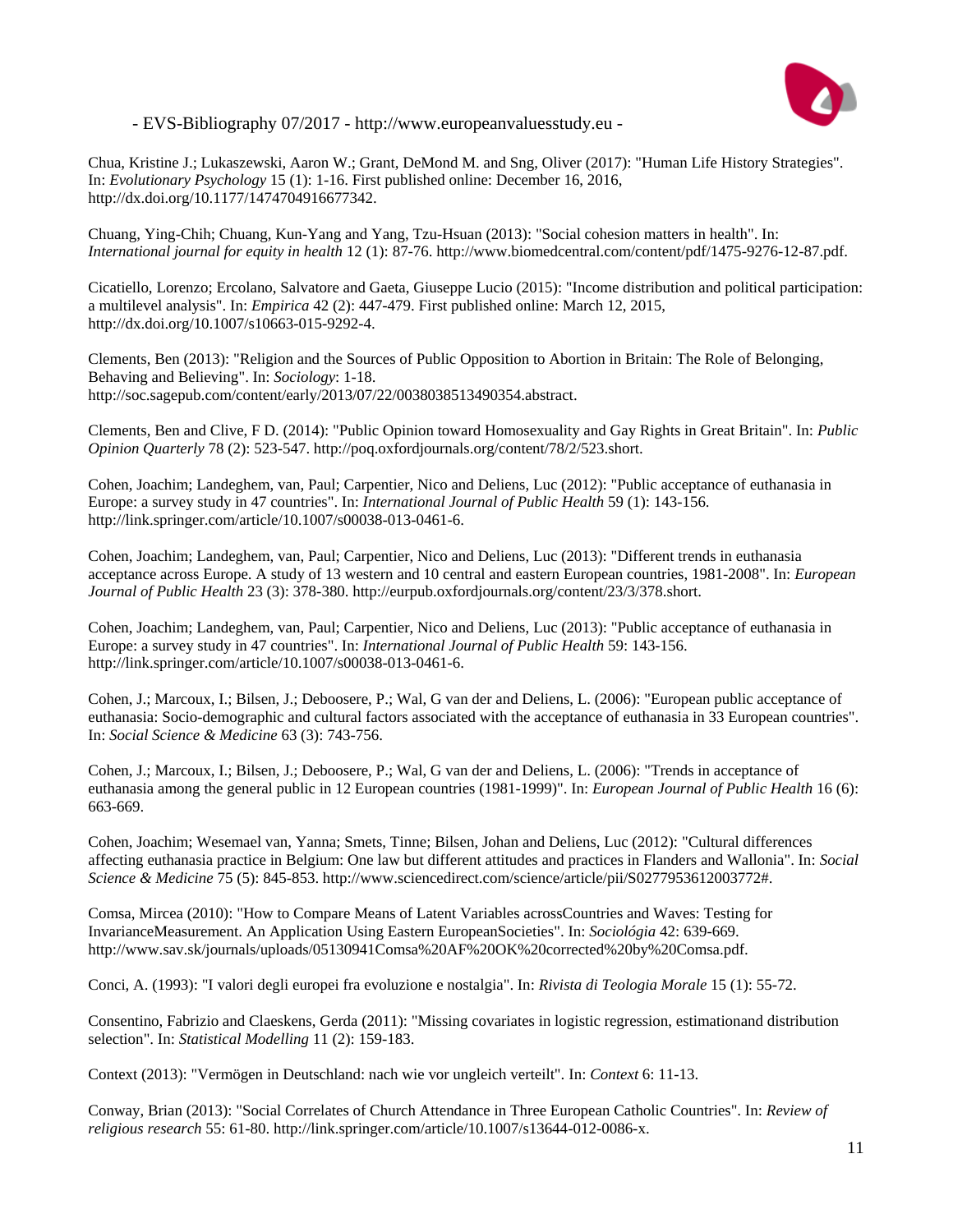

Costa, D L. and Kahn, M E. (2003): "Civic Engagement and Community Heterogeneity: An Economist's Perspective". In: *Perspectives on Politics* 1 (1): 103-111.

Coutinho, J Pereira (2012): "Beliefs, practices and attitudes of portuguese undergraduate youth". In: *Horizonte: Revista de Estudos de Teologia e Ciências da Religião* 10 (26): 432-455. http://periodicos.pucminas.br/index.php/horizonte/article/download/P.2175-5841.2012v10n26p432/3991.

Coutinho, José (2013): "Portuguese Youth Religiosity in the Last Two Decades". In: *Euroregional Journal of Socio-Economic Analysis* 1 (1): 21-32. http://eurjsea.ro/archive/001/I001-0.pdf#page=21.

Coutinho, J Pereira (2014): "Clusters of religiosity of Portuguese undergraduate youth". In: *Sociologia, Problemas e Práticas* 75: 109-130. http://spp.revues.org/1582.

Crpic, Gordan (2003): "Mentaliteti i donosenje zakona. Analiza jednog aktualnog slucaja". In: *Nova prisutnost. casopis za intelektualnu i duhovna pitanja* 1 (1): 155-170.

Crpic, Gordan and Bišcan, Željka (2000): "Muško i žensko izmedu uloge i osobe. Ispitivanje promjene uloga spolova u hrvatskom društvu (Male and Female Between Role and Personality. Investigation of the role of gender changes in Croatian society)". In: *Bogoslovska smotra* 70 (2): 421-442. http://hrcak.srce.hr/file/49416.

Crpic, Gordan and Koracevic, Karlo (2000): "Stavovi hrvatskih gradana prema djeci (Attitudes of Croatian Citizens Towards Having Children)". In: *Bogoslovska smotra* 70 (2): 343-357. http://hrcak.srce.hr/file/49409.

Crpic, Gordan; Sever, Irena and Mravunac, Damir (2010): "Women and Men: Egalitarianism at an Existential Level and Collision of Worldview [ŽENE I MUŠKARCI: EGALITARNOST NA EGZISTENCIJALNOJ I KOLIZIJA U SVJETONAZORSKOJ RAVNI]". In: *Društvena istraživanja: journal for general social issues* 19 (1-2 (105-106)): 69-89. http://hrcak.srce.hr/52189.

Crpic, Gordan and Zrinšcak, Siniša (2010): "Dynamism in Stability: Religiosity in Croatia in 1999 and 2008". In: *Journal for General Social Issues* 19 (1).

Çule, Monika and Fulton, M E. (2013): "Corporate governance and subjective well-being". In: *Applied Economics Letters* 20 (4): 364-367. http://www.tandfonline.com/doi/abs/10.1080/13504851.2012.705424#.VDBa7BZ1VOJ.

Damme, M van; Kalmijn, M. and Uunk, W.J.G. (2009): "The Employment of Separated Women in Europe: The Impact of Individual and Institutional Factors". In: *European Sociological Review* 25: 183-197.

Dargent, Claude (2006): "Attitudes morales, attitudes économiques et orientation politique en Europe". In: *Revue française de sociologie* 47 (4): 785-816. http://www.cairn.info/revue-francaise-de-sociologie-2006-4-page-785.htm.

Davis, N J. and Robinson, R V. (1999): "Their Brothers' Keepers? Orthodox Religionists, Modernists, and Economic Justice in Europe". In: *American Journal of Sociology* 104 (6): 1631-1665.

Dekker, P. and Broek, A van den (1998): "Civil Society in Comparative Perspective: Involvement in Voluntary Associations in North America and Western Europe". In: *Voluntas: International Journal of Voluntary and Nonprofit Organizations* 9: 11-38.

Dekker, P. and Broek, A. vdn (2005): "Involvement in voluntary associations in North America and Western Europe: Trends and correlates 1981-2000". In: *Journal of Civil Society* 1 (1): 45-59.

Delhey, Jan and Deutschmann, Emanuel (2016): "Zur Europäisierung der Handlungs- und Einstellungshorizonte: Ein makrosoziologischer Vergleich der EU-Mitgliedstaaten". In: *Berliner Journal für Soziologie* 26 (1): 7-33. First published online: August 3, 2016, http://dx.doi.org/10.1007/s11609-016-0307-1.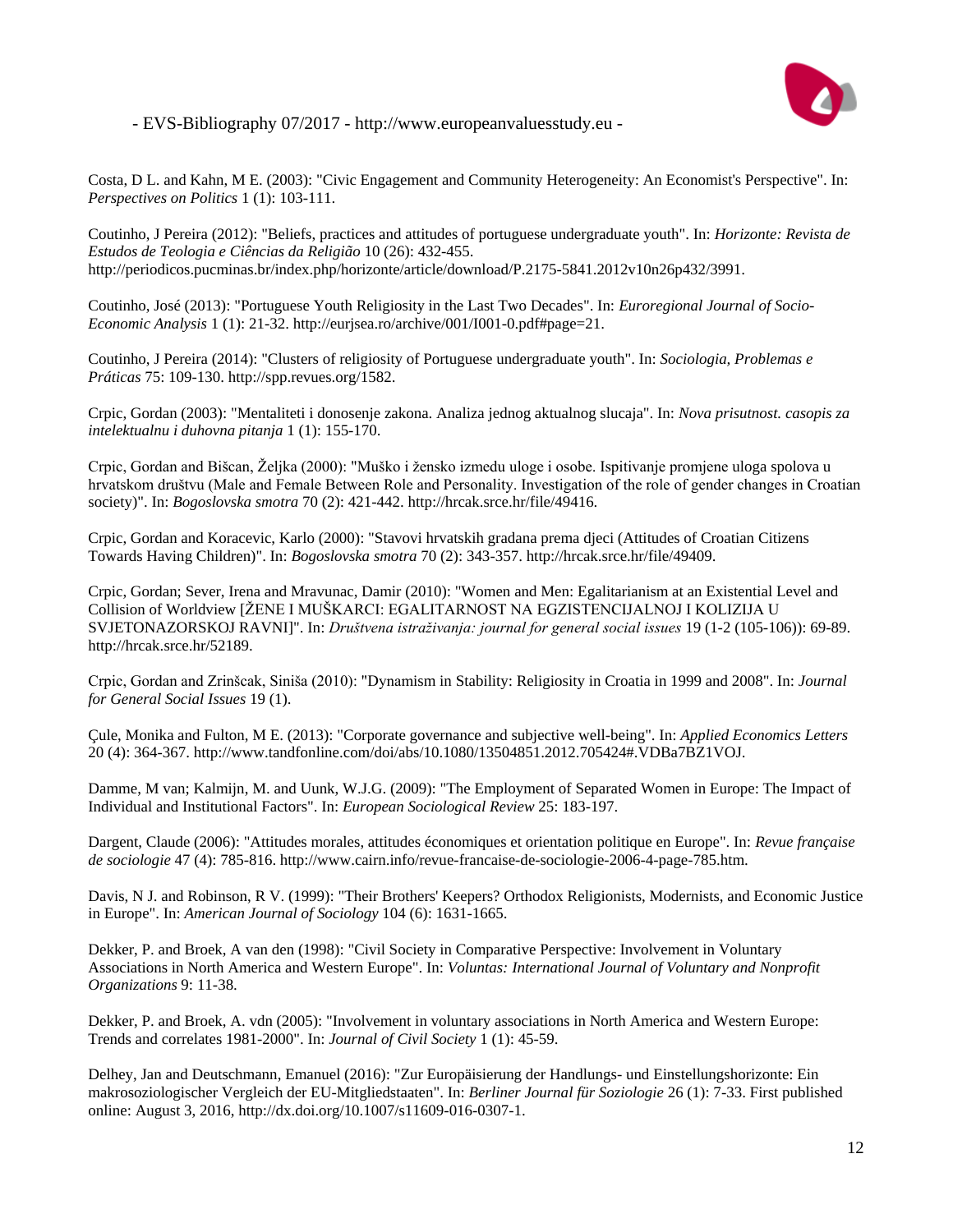

Delhey, Jan; Deutschmann, Emanuel; Graf, Timo and Richter, Katharina (2014): "Measuring the Europeanization of Everyday Life: Three New Indices and an Empirical Application". In: *European Societies* 16 (3): 355-377. http://dx.doi.org/10.1080/14616696.2014.904916.

Delooz, P. (1983): "Divorce". In: *Pro Mundi Vita Dossiers* 22 (3).

Delooz, P. (1983): "Who Believes in What?". In: *Lumen Vitae* 38 (4): 367-380.

Delooz, P. (1985): "Preparing for Marriage: A Sociological Approach". In: *Lumen Vitae* 40 (4): 393-403.

Delooz, P. (1986): "The Church in Malta". In: *Pro Mundi Vita Dossiers* 33 (2).

Dickes, Paul and Valentova, Marie (2013): "Construction, validation and application of the measurement of social cohesion in 47 European countries and regions". In: *Social Indicators Research* 113 (3): 827-846. First published online: July 4, 2012, http://dx.doi.org/10.1007/s11205-012-0116-7.

Dickes, Paul; Valentova, Marie and Borsenberger, Monique (2008): "Social cohesion: Measurement based on the EVS micro-data". In: *Statistical Applicata, (Italian Journal of Applied Statistics)* 20 (2): 1-16.

Dickes, Paul; Valentova, Marie and Borsenberger, Monique (2009): "Construct Validation and Application of a common Measure of Social Cohesion in 33 European Countries". In: *Social Indicators research* 98 (3): 451-473.

Dinas, Elias and Stoker, Laura (2014): "Age-Period-Cohort analysis: A design-based approach ". In: *Electoral Studies* 33: 28-40. http://dx.doi.org/10.1016/j.electstud.2013.06.006.

Dingemans, Ellen and Van Ingen, Erik (2015): "Does Religion Breed Trust? A Cross-National Study of the Effects of Religious Involvement, Religious Faith, and Religious Context on Social Trust". In: *Journal for the Scientific Study of Religion* 54 (4): 739-755. http://dx.doi.org/10.1111/jssr.12217.

Dixon, J C.; Borlu, Yetkin and Kasdogan, Duygu (2013): "Moving 'East' or 'West'? Examining liberal-democratic values in Turkey, 2000-2008". In: *European Societies* 15 (5): 753-779. http://www.tandfonline.com/doi/abs/10.1080/14616696.2011.638085#.U6heR\_l\_vuI.

Djankov, Simeon; Nikolova, Elena and Zilinsky, Jan (2016): "The happiness gap in Eastern Europe ". In: *Journal of Comparative Economics* 44 (1): 108 - 124. http://dx.doi.org/10.1016/j.jce.2015.10.006.

Dobbelaere, Karel (1984): "Godsdienst en Kerk in België (T- Religion and Church in Belgium)". In: *Streven*: 594-603.

Doebler, Stefanie (2014): "Relationships Between Religion and Intolerance Towards Muslims and Immigrants in Europe: A Multilevel Analysis". In: *Review of Religious Research* 56 (1): 61-86. http://link.springer.com/article/10.1007/s13644-013- 0126-1.

Döring, Herbert (1992): "Higher Education and Confidence in Institutions: A Secondary Analysis of the European Values Survey 1981-83". In: *West European Politics* 15 (2): 126-146.

Doerrenberg, Philipp; Duncan, Denvil; Fuest, Clemens and Peichl, Andreas (2014): "Nice Guys Finish Last: Do Honest Taxpayers Face Higher Tax Rates?". In: *Kyklos International Review for Social Sciences* 67 (1): 29-53. http://onlinelibrary.wiley.com/doi/10.1111/kykl.12042/full.

Dogan, M. (1993): "Déclin des nationalisme et dynamique des générations en Europe Articles de l'Ouest". In: *Revue Internationale des Sciences Sociales* 2: 208-233.

Dogan, Mattei (1994): "The Decline of Nationalism Within Western Europe". In: *Comparative Politics* 26 (3): 281-305.

Dogan, Mattei (1995): "The Decline of Religious Beliefs in Western Europe". In: *International Social Science Journal*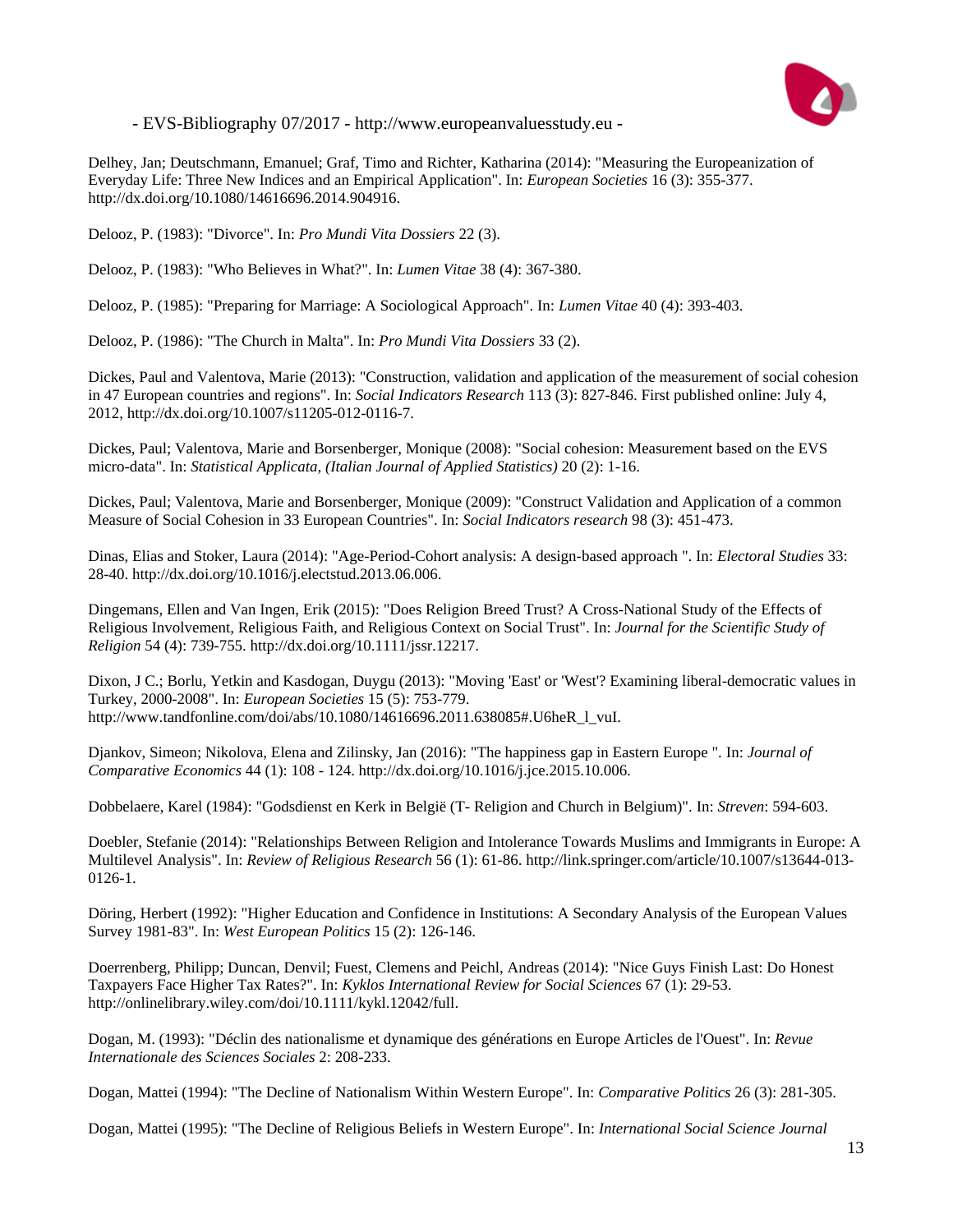

XLVII: 405-418.

Dogan, M. (1995): "Le Déclin du Vote de Classe et du Vote Religieux en Europe Occidentale". In: *Revue Internationale des Sciences Sociales* 4 (146): 601-616.

Dogan, M. (1996): "Classe, Religion, Parti: Triple Déclin dans les clivages Electoraux en Europe". In: *Revue Internationale de Politique Comparée*: 515-540.

Dogan, M. (1997): "Erosion of Confidence in Advanced Democracies". In: *Studies in Comparative International Development*: 3-29.

Dogan, M. (1997): "Il Declino del Voto di Classe e del Voto Religioso in Europa Occidentale". In: *Queste Istituzioni*: 101- 126.

Dogan, M. (1998): "The Decline of Traditional Values in Western Europe: Religion, Nationalism, Authority". In: *International Journal of Comparative* 39 (1): 77-90.

Dogan, M. (1999): "Deficit de Confiance dans les Démocracies Avancées". In: *Revue Internationale de Politique Comparée* 6 (2): 513-548.

Dogan, Mattei (2002): "Accelerated Decline of Religious Beliefs in Europe". In: *Comparative Sociology* 1 (2): 127-149.

Dogan, M. (2002): "Dissatisfaction and mistrust in West European democracies". In: *European Review* 10 (1): 91-114.

Dogan, M. (2003): "Méfiance et corruption: Discrédit des Elites Politiques". In: *Revue Internationale de politique comparée* 3: 415-432.

Dogan, M. (2005): "Erosion of Confidence in Thirty European Democracies". In: *Comparative Sociology* 4 (1-2): 11-54.

Dogan, M. (2009): "La légitimité politique: Nouveaux critères et anachronismes des théories classiques". In: *Revue Internationale des Sciences Sociales* (196).

Dompnier, Nathalie and Berton, R Magni (2012): "How durably do people accept democracy? Politicization, political attitudes and losers' consent in France". In: *French Politics* 10 (4): 323-344. http://www.palgravejournals.com/fp/journal/v10/n4/abs/fp201220a.html.

Dong, Bin; Dulleck, Uwe and Torgler, Benno (2012): "Conditional Corruption". In: *Journal of Economic Psychology* 33 (3): 609-627. http://www.sciencedirect.com/science/article/pii/S0167487011001759#.

Draulans, Veerle and Halman, Loek (2005): "Mapping Contemporary Europe's Moral and Religious Landscape: an Analysis based on the Most Recent European Values Study". In: *Journal of Contemporary Religion* 20 (2): 179-193. http://www.informaworld.com/smpp/content~content=a713995538~db=all~order=page.

Dülmer, Hermann; Inglehart, Ronald and Welzel, Christian (2015): "Testing the Revised Theory of Modernization: Measurement and Explanatory Aspects". In: *World Values Research* 8 (2): 68-100. http://www.worldvaluessurvey.org/WVSPublicationsPapers.jsp.

Dunn, Kris (2013): "Preference for radical right-wing populist parties among exclusive-nationalists and authoritarians". In: *Party Politics*. http://ppq.sagepub.com/content/early/2013/01/30/1354068812472587.abstract.

Dunn, Kris and Singh, S P. (2014): "Pluralistic conditioning: social tolerance and effective democracy". In: *Democratization* 21 (1): 1-28. http://www.tandfonline.com/doi/abs/10.1080/13510347.2012.697056#.VHGmJcnvbR0.

Duque, Eduardo (2013): "Atitude dos jovens portugueses face à religião". In: *Plataforma Barómetro Social* (1-2): 3. http://hdl.handle.net/1822/25399.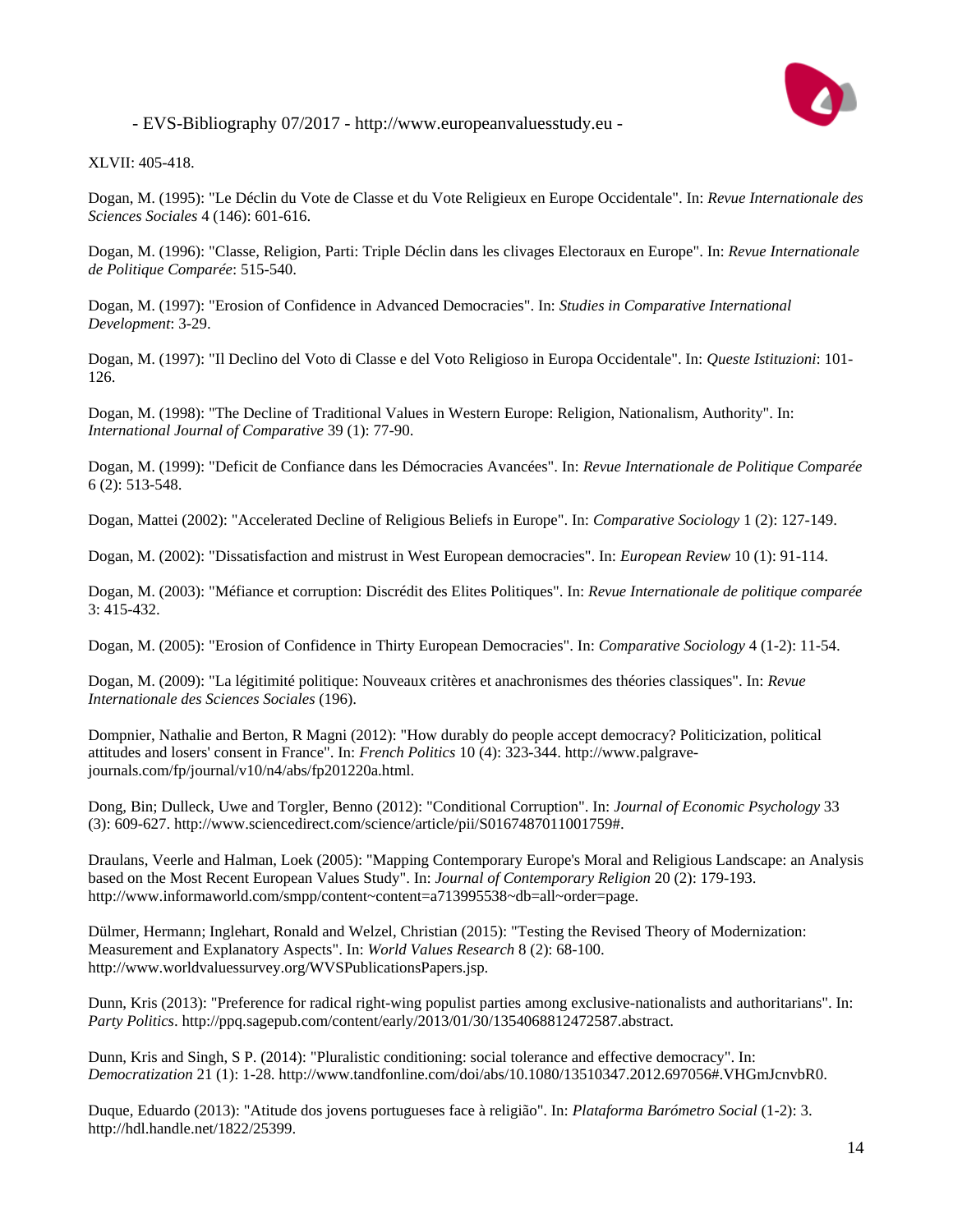

Duque, Eduardo (2013): "Capital social como instrumento de desenvolvimento sustentável ". In: *Configurações* (11): 189- 201. http://configuracoes.revues.org/1862.

Dutta, Nabamita and Mukherjee, Deepraj (2012): "Is culture a determinant of financial development?". In: *Applied Economics Letters* 19 (6): 585-590. http://www.tandfonline.com/doi/full/10.1080/13504851.2011.589800#tabModule.

Eichhorn, Jan (2014): "The (Non-) Effect of Unemployment Benefits: Variations in the Effect of Unemployment on Life-Satisfaction Between EU Countries". In: *Social Indicators Research* 119 (1): 389–404. http://dx.doi.org/10.1007/s11205- 013-0474-9.

Eidhof, Bram BF; ten Dam, Geert TM; Dijkstra, Anne Bert and van de Werfhorst, Herman G (2016): "Consensus and contested citizenship education goals in Western Europe". In: *Education, Citizenship and Social Justice* 11 (2): 114-129. First published online: January 28, 2016, http://dx.doi.org/10.1177/1746197915626084.

Ejerfeldt, Lennart (1985): "Religion och värderingar i Europa (x- Religion and Values in Europe)". In: *Signum* 11: 109-111.

Ekici, Tufan and Koydemir, Selda (2014): "Social Capital, Government and Democracy Satisfaction, and Happiness in Turkey: A Comparison of Surveys in 1999 and 2008". In: *Social Indicators Research* 118 (3): 1031-1053. http://dx.doi.org/10.1007/s11205-013-0464-y.

Ekici, Tufan and Yucel, Deniz (2014): "What Determines Religious and Racial Prejudice in Europe? The Effects of Religiosity and Trust". In: *Social Indicators Research* 122 (1): 105-133. First published online: June, 17 2014, http://link.springer.com/article/10.1007/s11205-014-0674-y.

El-Menouar, Yasemin and Fritz, Martin (2009): "Socio-Economic Development and Value Orientations in Eleven Regions of Turkey (Soziookonomische Entwicklung und Wertvorstellungen in elf Regionen der Turkei)". In: *Kölner Zeitschrift für Soziologie und Sozialpsychologie* 61: 535-561.

Elteren, M van (1998): "The riddles of individualism and community in American and Dutch society". In: *Journal of American Culture* 21 (1): 43-80.

Elzo, Javier (1993): "Rasgos dominantes de la regiosidad de los jóvenes españoles". In: *XX siglos* 13: 46-59.

Elzo, Javier (1993): "Jóvenes y religión en España (x- Youth and Religion in Spain)". In: *Estudios de Deusto* 41 (2): 67-98.

Ester, Peter and Halman, Loek (1994): "Empirical Trends in Religious and Moral Beliefs in Western Europe". In: *International Journal of Sociology* 24: 81-110.

Ester, Peter; Halman, Loek and de Moor, Ruud (1994): "El Cambio de Valores en El Mundo occidental". In: *Cuadernos Franciscanos* 28: 161-174.

Ester, Peter; Halman, Loek and Vinken, Henk (1992): "Zur Diffusion und Kristallisation von Wertorientierungen in der Niederländischen Bevölkerung". In: *H.H. Medien* (2/3): 36-59.

Ester, P. and Vinken, H. (1993): "Yuppies in cross-national perspective: Is there evidence of a yuppie value syndrome?". In: *Political Psychology* 14 (4): 667-696.

Fahey, T. and Smyth, E. (2004): "Do subjective indicators measure welfare?". In: *European Societies* 6 (1): 5-27.

Fargher, Scott; Kesting, Stefan; Lange, Thomas and Pacheco, Gail (2008): "Cultural heritage and job satisfaction in Eastern andWestern Europe". In: *International Journal of Manpower* 29 (7): 630-650.

Féich, Pádraig Ó and O'Connell, Michael (2015): "Changes in Roman Catholic Beliefs and Practices in Ireland between 1981 and 2008 and the Emergence of the Liberal Catholic". In: *Journal of Contemporary Religion* 30 (2): 231-247.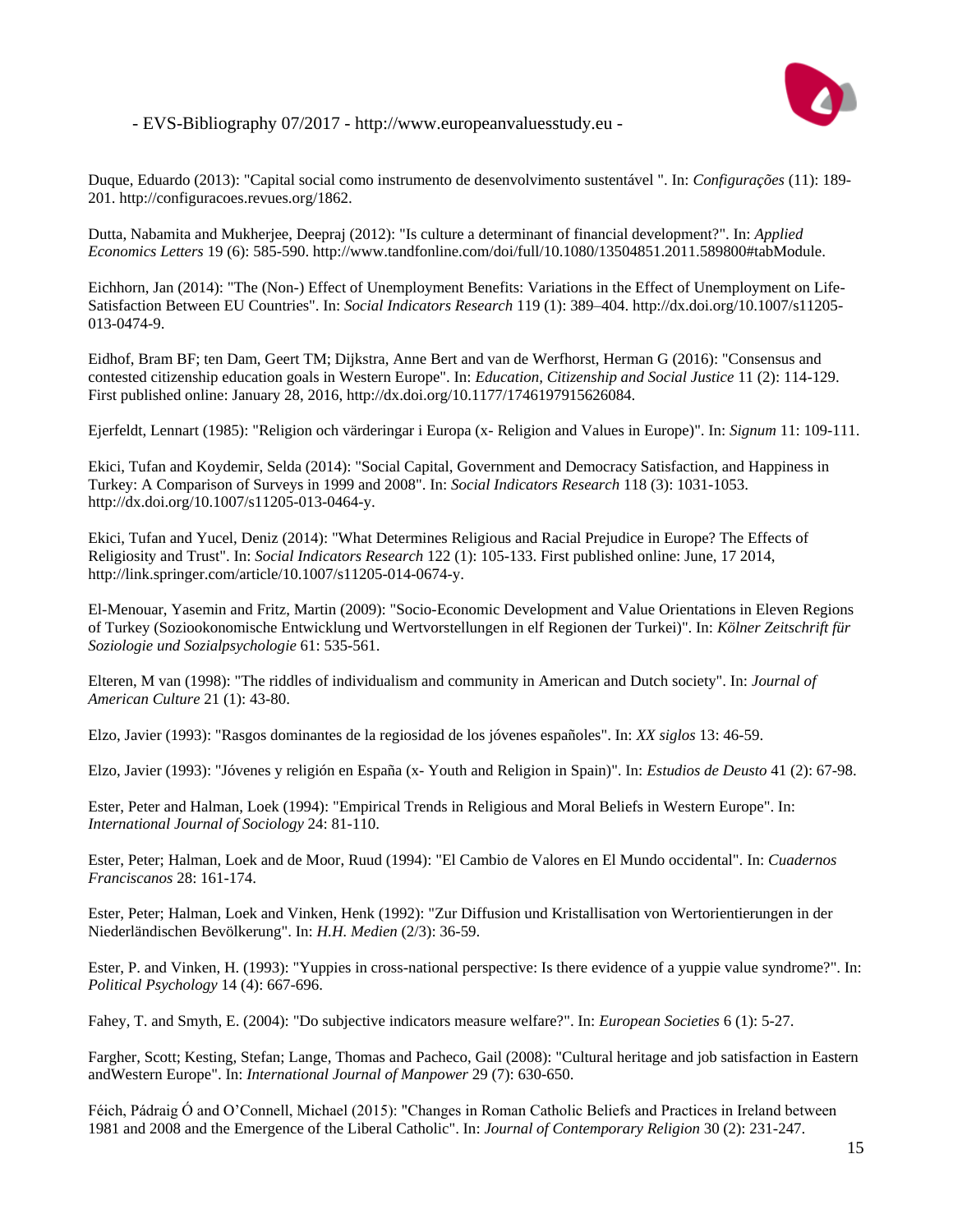

http://dx.doi.org/10.1080/13537903.2015.1025551.

Field, Clive D. (2014): "Another Window on British Secularization: Public Attitudes to Church and Clergy Since the 1960s". In: *Contemporary British History* 28 (2): 190-218. http://dx.doi.org/10.1080/13619462.2014.923765.

Fitzgerald, Rory; Winstone, Lizzy and Prestage, Yvette (2014): "Searching For Evidence of Acculturation: Attitudes Toward Homosexuality Among Migrants Moving From Eastern to Western Europe". In: *International Journal of Public Opinion Research* 26 (3): 323-341. First published online: July 07, 2014, http://dx.doi.org/10.1093/ijpor/edu021.

Fladmoe, Audun (2012): "The nature of Public Opinion on Education in Norway, Sweden and Finland: Measuring the Degree of Political Polarization at the Mass Level". In: *Scandinavian Journal of Educational Research* 56 (5): 457-479. http://www.tandfonline.com/doi/abs/10.1080/00313831.2011.599420#.VDBVFBZ1VOI.

Földàry, Mònika (2004): "Relation of religiousness and values in various age groups of the Hungarian society". In: *Ph. D. thesis*.

Földàry, Mònika (2006): "Relation of Religiosity and Values in Various Age Groups of Hungarian Society". In: *Eastern European Religion*: 73-93.

Földàry, Mònika and Rosta, Gergely (2004): "Exploring Types of Religiosity". In: *Sociology of Religion in Hungary*: 8-24.

Fokas, Effie (2012): "'Eastern' Orthodoxy and 'Western' Secularisation in Contemporary Europe (with Special Reference to the Case of Greece)". In: *Religion, State and Society* 40 (3-4): 395-414. http://www.tandfonline.com/doi/abs/10.1080/09637494.2012.754269#.U6GHF\_l\_vuI.

Frangi, Lorenzo; Koos, Sebastian and Hadziabdic, Sinisa (2017): "In Unions We Trust! Analysing Confidence in Unions across Europe". In: *British Journal of Industrial Relations*. First published online: June 28, 2017, http://dx.doi.org/10.1111/bjir.12248.

Franzen, Axel and Vogl, Dominikus (2013): "Acquiescence and the Willingness to Pay for Environmental Protection: A Comparison of the ISSP, WVS, and EVS". In: *Social Science Quarterly* 94 (3): 637-659. http://onlinelibrary.wiley.com/doi/10.1111/j.1540-6237.2012.00903.x/full.

Freitag, M. (2003): "Beyond Tocqueville: The Origins of Social Capital in Switzerland". In: *European Sociological Review* 19 (2): 217-232.

Friesl, Christian; Renner, Katharina and Wieser, Renate (2010): ""Wir" und "die Anderen" – Einstellungen zu "Fremden" und "Fremdenfeindlichkeit" in Österreich". In: *SWS-Rundschau* 50 (1): 6-32.

Galland, Olivier (2002): "Les dimensions de la confiance (The Dimensions of Trust)". In: *Futuribles* 277: 15-39.

Galland, Olivier (2003): "Les valeurs des jeunes: la jeunesse, problème pour la société?". In: *Les valeurs dans la société française, Millénaire 3 Grand Lyon et Economie et Humanisme*: 23-31.

Galland, Oliver and Lemel, Yannick (1995): "La permanence des différences: une comparaison des systèmes de valeurs entre pays européens (The Continuity of Differences: A Cross-National Comparison of European Value Systems)". In: *Futuribles* 200: 113-130.

Galland, Olivier and Lemel, Yannick (2006): "Tradition-modernité: un clivage persistant des sociétés européennes". In: *Revue française de sociologie* 47 (4): 725-753. http://www.cairn.info/resume.php?ID\_ARTICLE=RFS\_474\_0687.

Galland, Olivier; Lemel, Yannick and Tchernia, Jean-François (2003): "Les valeurs en France". In: *Données sociales 2002- 2003*: 559-564. http://www.insee.fr/fr/ffc/docs\_ffc/donsoc02k.pdf.

García-Valiñas, M M.; Macintyre, Alison and Torgler, Benno (2012): "Volunteering, pro-environmental attitudes and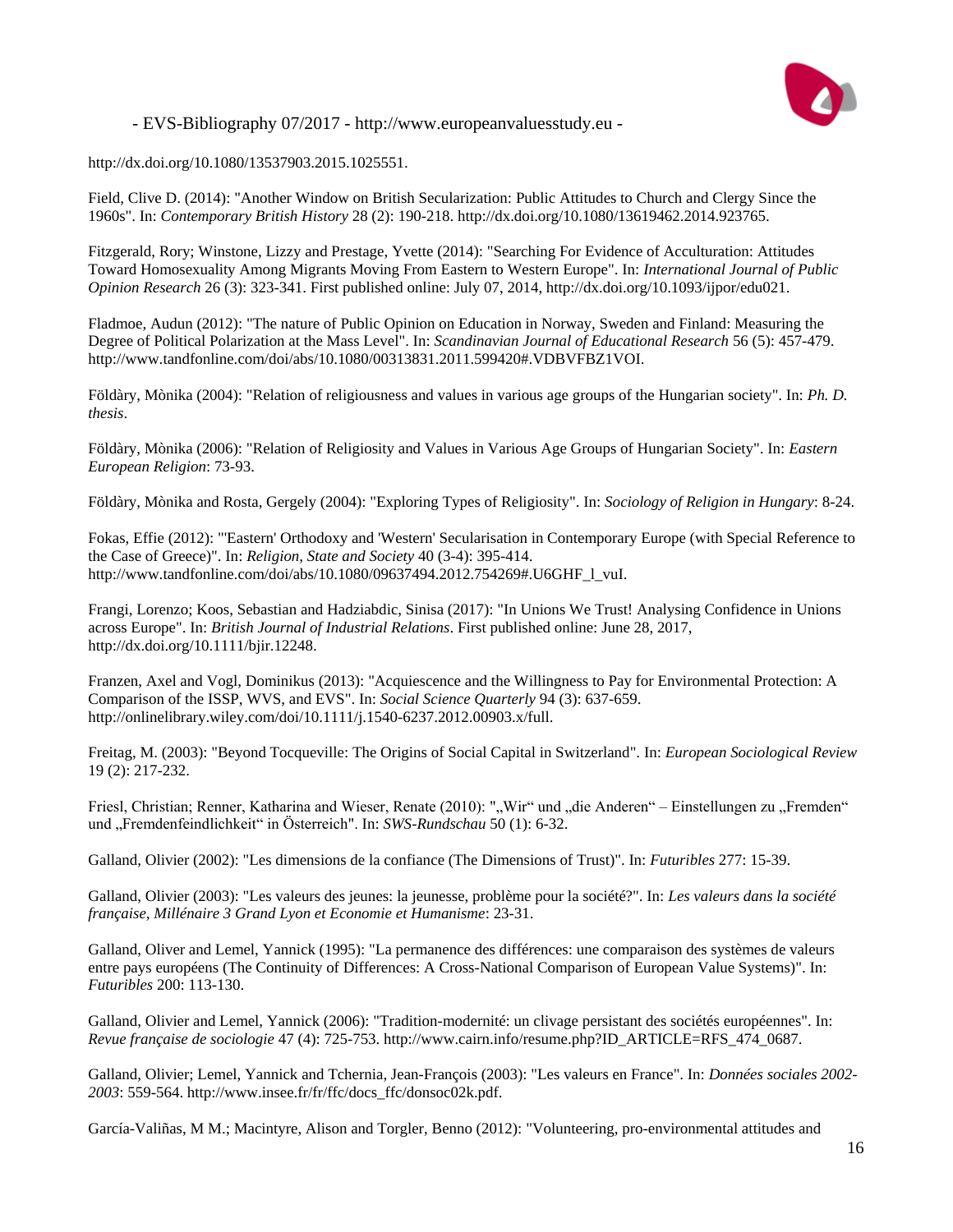

norms". In: *Journal of Socio-Economics* 41 (4): 455-467. http://www.sciencedirect.com/science/article/pii/S1053535711000849.

Gaulhofer, Karl (2016): "Fördert Ungleichheit den sozialen Frieden?". In: *Die Presse*.

Gavreliuc, Alin and Gavreliuc, Dana (2014): "Cartography of the Banatian Identity Dynamics in the Last Decade: the Registers of Social Attitudes and Social Capital.". In: *Revista de Cercetare si Interventie Sociala* (44): 212-228.

Geciene, I. (2000): "Gyvenimo kokybe Lietuvoje 1990 ir 1999 metais (Life Quality in Lithuania: 1990-1999)". In: *Kulturologija* 6: 278-294.

Gelissen, J. (2007): "Explaining Popular Support for Environmental Protection: A Multilevel Analysis of 50 Nations". In: *Environment and Behavior* 39 (3): 392-415.

Georgellis, Yannis and Lange, Thomas (2012): "Traditional versus Secular Values and the Job-Life Satisfaction Relationship Across Europe". In: *British Journal of Management* 23 (4): 237-454. http://onlinelibrary.wiley.com/doi/10.1111/j.1467-8551.2011.00753.x/full.

Gerhards, Jürgen (2008): "Free to move? The acceptance of free movement of labour and non discrimination among citizens of Europe". In: *European Societies* 10 (1): 121-140. http://www.informaworld.com/smpp/ftinterface~content=a788288737~fulltext=713240928.

Gerhards, Jürgen (2010): "Non-Discrimination towards Homosexuality: The European Union's Policy and Citizens' Attitudes towards Homosexuality in 27 European Countries". In: *International Sociology* 25 (1): 5-28.

Gërxhani, Klarita and Koster, Ferry (2012): ""I am not alone": understanding public support for the welfare state". In: *International Sociology* 27 (6): 768-787.

Gesthuizen, Maurice and Verbakel, Ellen (2011): "Job preferences in Europe: Tests for scale invariance and examining cross-national variation using EVS". In: *European Societies* 13 (5): 663-686.

Gill, R.; Hadaway, C K. and Marler, P L. (1998): "Is religious belief declining in Britain?". In: *Journal for the scientific study of religion* 37 (3): 507-516.

Giordani, Paolo; Schlag, Karl and Zwart, Sanne (2010): "Decision makers facing uncertainty: Theory versus evidence". In: *Journal of Economic Psychology* (31).

Giorgi, Liana (1992): "Religious Involvement in a Secularized Society: An Empirical Confirmation of Martin's General Theory of Secularization". In: *The British Journal of Sociology* 43 (4): 639-656. http://www.jstor.org/stable/591342.

Giorgi, L. and Marsh, C. (1990): "The Protestant Work-Ethic As A Cultural Phenomenon". In: *European Journal of Social Psychology* 20 (6): 499-517.

Girard, Alain and Stoetzel, Jean (1985): "Les Français et les valeurs du temps présent". In: *Revue Française de sociologie* XXVI: 3-31. http://www.jstor.org/stable/3321802.

Golubovic, Natasa; Dzunic, Marija and Marinkovic, Srdjan (2014): "A comparative analysis of social capital in the western Balkan countries". In: *Industrija* 42 (2): 71-92. http://dx.doi.org/10.5937/industrija42-5375.

Gonthier, Frédéric (2007): "Le modèle de l'égalité méritocratique des chances: entre abstractiondémocratique et réalisme sociologique". In: *Année sociologique* 57 (1): 151-176. http://www.cairn.info/resume.php?ID\_ARTICLE=ANSO\_071\_0151.

Gonthier, Frédéric (2008): "La justice sociale entre égalité et liberté". In: *Revue française de science politique* 58 (2): 285- 307. http://www.cairn.info/resume.php?ID\_ARTICLE=RFSP\_582\_0285.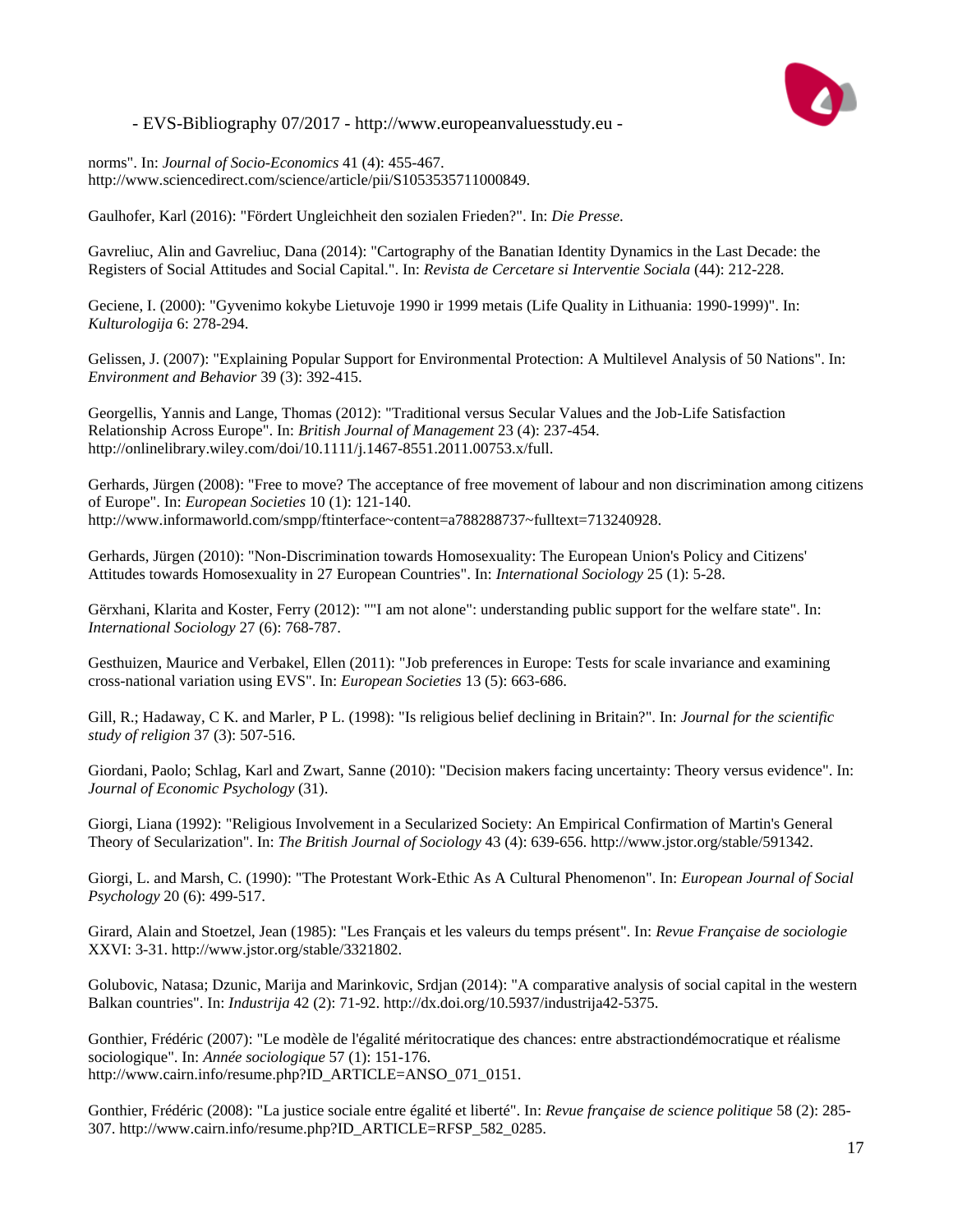

Gonthier, Frédéric and Degeorges, Adrien (2012): "'Plus ça change, plus c'est la même chose': The evolution and the structure of attitudes toward economic liberalism in France between 1990 and 2008". In: *French Politics* 10 (3): 233-268. http://www.palgrave-journals.com/fp/journal/v10/n3/abs/fp201212a.html.

Gonthier, Frédéric and Matthews, Toby (2015): "The Rise of Interventionism in the European Union and its Social Foundations: An Analysis of Economic Attitudes Between 1990 and 2008". In: *Revue française de sociologie (English Edition)* 56 (1): 1-38. http://www.jstor.org/stable/revfransocieng.56.1.1.

Góra, Magdalena and Zielinska, Katarzyna (2014): "Defenders of faith? Victims of secularisation? Polish politicians and religion in the European Parliament". In: *Religion, State and Society* 42 (2-3): 211-226. http://www.tandfonline.com/doi/abs/10.1080/09637494.2014.936158#.VF-NE8nvbR0.

Gozzo, Simona and Sampugnaro, Rossana (2017): "What Matters? Changes in European Youth Participation". In: *Partecipazione e Conflitto* 9 (3). http://siba-ese.unisalento.it/index.php/paco/article/view/16655.

Graeff, Peter and Svendsen, G Tinggaard (2013): "Trust and corruption: The influence of positive and negative social capital on the economic development in the European Union". In: *Quality & Quantity* 47 (5): 2829-2846. http://link.springer.com/article/10.1007/s11135-012-9693-4.

Grasso, Maria T. (2014): "Age, period and cohort analysis in a comparative context: Political generations and political participation repertoires in Western Europe ". In: *Electoral Studies* 33: 63-76. First published online: July 4, 2013, http://dx.doi.org/10.1016/j.electstud.2013.06.003.

Grenier, P. and Wright, K. (2006): "Social Capital in Britain". In: *Policy Studies* 27 (1): 27-53.

Grizzle, Cleopatra (2015): "The Determinants of Volunteering in Nordic Countries: Evidence from the European Values Survey". In: *International Journal of Public Administration* 38 (5): 364-370. http://dx.doi.org/10.1080/01900692.2014.938820.

Grizzle, Cleopatra and Yusuf, Juita-Elena (Wie) (2015): "Trusting, Happy, Religious, and Giving: Explaining Volunteering in the Context of Nordic Exceptionalism". In: *Journal of Civil Society* 11 (4): 384-401. http://dx.doi.org/10.1080/17448689.2015.1117230.

Grötsch, Florian and Schnabel, Annette (2012): "Integration - What integration? The religious framing of the European integration process between 1990 and 2000". In: *European Societies* 14 (4): 586-610. http://www.tandfonline.com/doi/abs/10.1080/14616696.2012.709532#.U7bSO\_l\_vuJ.

Growiec, Katarzyna; Vilhelmsdóttir, Sjöfn and Cairns, David (2012): "Social Capital and the Financial Crisis: The Case of Iceland". In: *CIES-IUL* (138): 19. http://hdl.handle.net/10071/4965.

Gruffydd-Jones, Jamie (2016): "How Monday's England-Slovakia soccer match just might influence Brexit". In: *The Washington Post*.

Guetto, Raffaele; Luijkx, Ruud and Scherer, Stefani (2015): "Religiosity, gender attitudes and women's labour market participation and fertility decisions in Europe". In: *Acta Sociologica* 58 (2): 155-172. First published online: March 5, 2015, http://dx.doi.org/10.1177/0001699315573335.

Gugushvili, Alexi (2016): "Intergenerational Social Mobility and Popular Explanations of Poverty: A Comparative Perspective". In: *Social Justice Research* 29 (4): 402-428. First published online: November 23, 2016, http://dx.doi.org/10.1007/s11211-016-0275-9.

Gulev, R Ellemose and Lierse, Hanna (2012): "Cultural Repercussions: Extending Our Knowledge about How Values of Trust and Confidence Influence Tax Structures within Europe". In: *International Journal of Management, Knowledge and Learning* 1: 91-108. http://www.ceeol.com/aspx/getdocument.aspx?logid=5&id=2d09a9b8d08f4a8fb760b4b66f7e4cd1.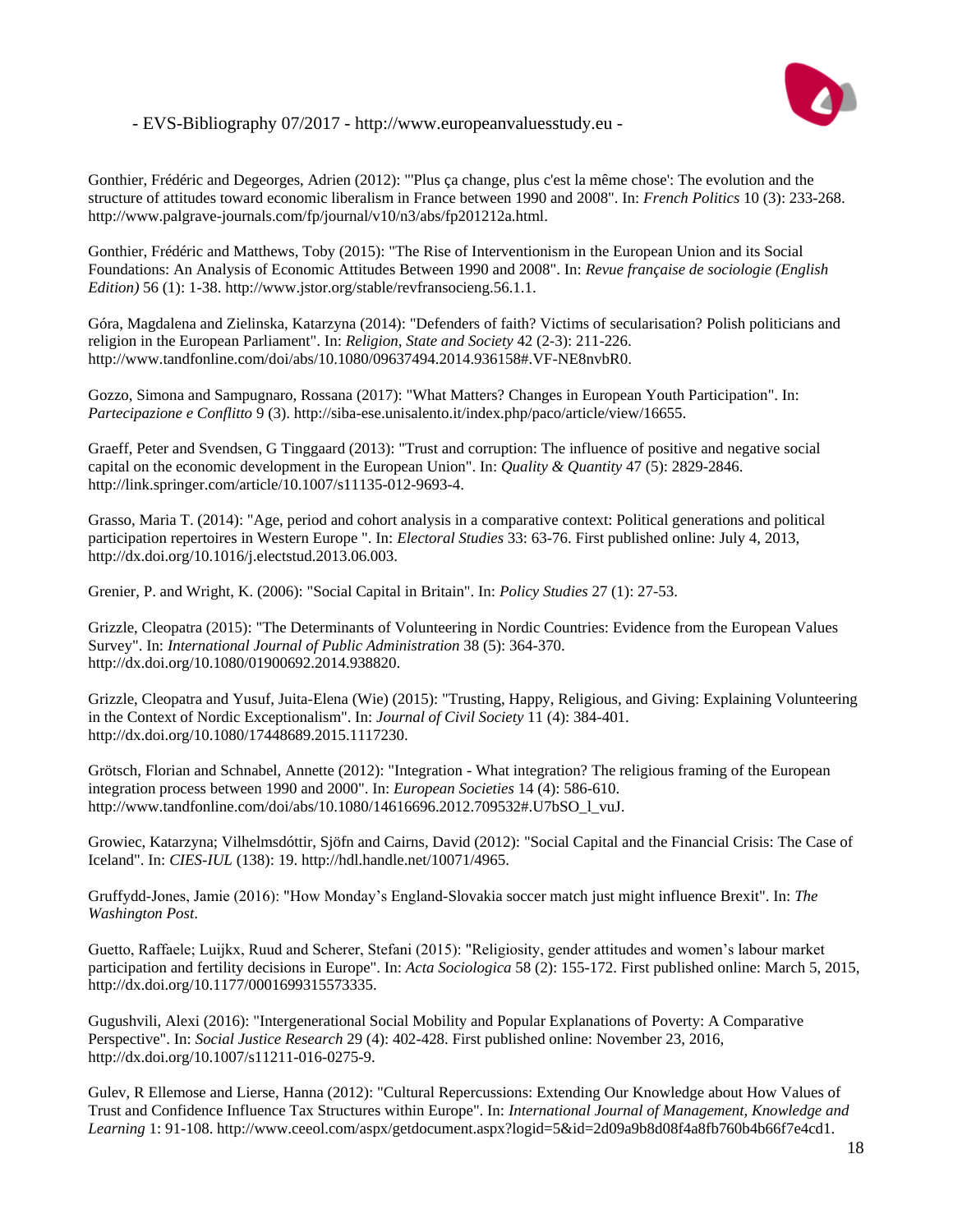

Gundelach, Peter (1992): "Danskernes intolerance (The Intolerance of the Danes)". In: *Dansk Sociologi* 3 (2): 4-22.

Gundelach, Peter (1992): "Vaerdiaendringer I 1980'erne". In: *Samfundsokonomen* 2 (8): 5-11.

Gundelach, Peter (1992): "Recent Value Changes in Western Europe". In: *Futures* 24 (4): 301-319.

Gundelach, Peter (1993): "Man skal kunne styre sig". In: *Vital* 9 (3): 6-8.

Gundelach, Peter (1993): "Danskernes Saerpraeg (The Danish Character)". In: *Dansk Sociologi* 4 (2): 6-9.

Gundelach, Peter (1994): "Er protesterne og bev gelserne forsvundet?". In: *Grus* 44: 5-21.

Gundelach, Peter (1994): "Communities, Grass-roots Movements and Substance Abuse Problems: New Strategies". In: *Nordisk Alkohol Tidskrift* 11: 5-12.

Gundelach, Peter (1994): "The Decline in Protest Activity Among the Young". In: *Young* 3 (4): 36-53.

Gundelach, Peter (1994): "National Value Differences: Modernization or Institutionalization". In: *International Journal of Comparative Sociology* 35 (1-2): 37-58.

Gundelach, Peter (2014): "The impact of economic deprivation and regional differences on individual secularization in western Europe". In: *Nordic Journal of Religion and Society* 27 (2): 131-150. http://tapir.pdc.no/pdf/NJRS/2014/2014-02- 3.pdf.

Gundelach, P. and Kreiner, S. (2004): "Happiness and life satisfaction in advanced European countries". In: *Cross-Cultural Research* 38 (4): 359-386.

Gundelach, Peter and Riis, Ole (1990): "Genopstår familien?". In: *Dansk Sociolog* 2 (1): 72-77.

Haas, B.; Steiber, N.; Hartel, M. and Wallace, C. (2006): "Household employment patterns in an enlarged European Union". In: *Work Employment and Society* 20 (4): 751-771.

Hadler, Markus (2012): "The Influence of World Societal Forces on Social Tolerance. A Time Comparative Study of Prejudices in 32 Countries". In: *The Sociological Quarterly* 53 (2): 211-237.

Häyry, M. (2003): "European values in bioethics: Why, what, and how to be used?". In: *Theoretical Medicine and Bioethics* 24 (3): 199-214.

Hafner-Fink, Mitja; Malnar, Brina and Uhan, Samo (2013): "The National Contexts of Post-national Citizenship". In: *Sociologický casopis/Czech Sociological Review* 49 (6): 867-901. http://sreview.soc.cas.cz/uploads/6ad25539d0c0094c287b537fe3e9061f8f73b258\_13-6-02Uhan20.indd.pdf.

Hagenaars, J. and Halman, Loek (1989): "Searching for Idealtypes: The Potentialities of Latent Class Analysis". In: *European Sociological Review* 5 (1): 81-96.

Hájková, Veronika and Hájek, Petr (2014): "Efficiency of knowledge bases in urban population and economic growth – Evidence from European cities ". In: *Cities* 40, Part A: 11-22. http://dx.doi.org/10.1016/j.cities.2014.04.001.

Halman, Loek (1987): "Ethostypen in de Nederlandse samenleving". In: *Sociale Wetenschappen* 30: 117-143.

Halman, Loek (1989): "Kerk of Religie in Crisis (x- Church or Religion in Crisis)". In: *Kosmos en Oekumene* 3: 60-67.

Halman, Loek (1994): "Variations in Tolerance Levels in Europe: Evidence from the Eurobarometers and European Values Study". In: *European Journal on Criminal Policy and Research* 2 (3): 15-38.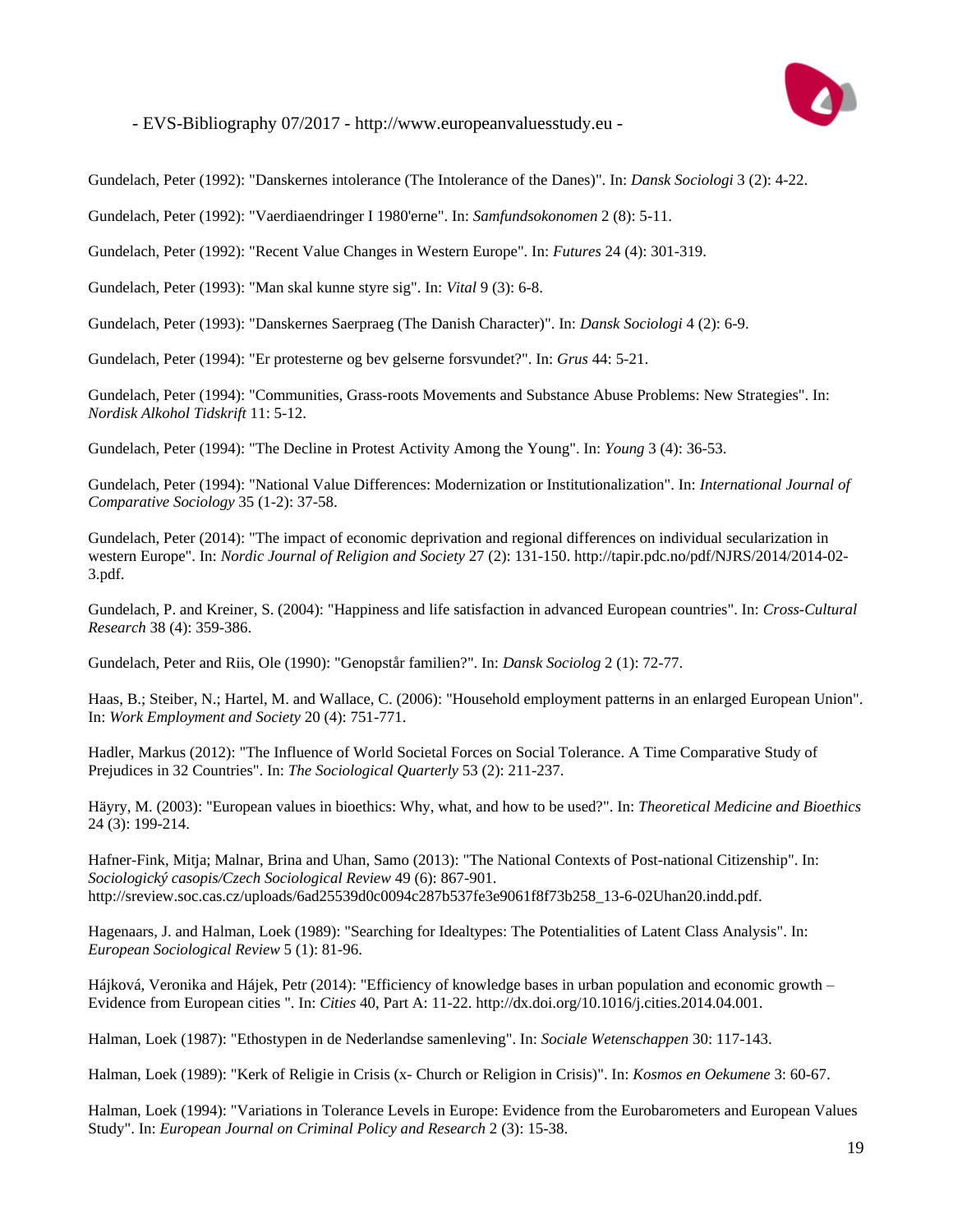

Halman, L.C.J.M. (1996): "Is there a moral decline? A cross national inquiry into morality in contemporary society". In: *International Social Science Journal* XLVII: 57-79.

Halman, L.C.J.M. (1996): "Individualism in individualized society? Results from the European values surveys". In: *International Journal of Comparative Sociology*: 195-214.

Halman, L.C.J.M. (1998): "De nieuwe werknemer: fictie of feit?". In: *Gids voor Personeelsmanagement* 77 (5): 39-43.

Halman, Loek; Dobbelaere, Karel; de Moor, Ruud and Voyé, Liliane (1992): "Godsdienst en Kerk in België en Nederland (Religion and Church in Belgium and the Netherlands)". In: *Sociologische Gids* 39 (5-6): 285-299.

Halman, L.C.J.M. and Draulans, V.J.R. (2006): "How secular is Europe?". In: *British Journal of Sociology* 57 (2): 263-288.

Halman, Loek and Ester, Peter (1995): "Modernization and the Nature of Individualism". In: *Sociale Wetenschappen* 38: 28-53.

Halman, L.C.J.M. and Ester, P. (1996): "The ethos of individualism in cross-cultural perspective: Exploring the European values data". In: *The European Legacy* 1: 645-651.

Halman, L.C.J.M.; Hagenaars, J.A.P. and Moors, G.B.D. (2004): "A map of European cultures. A research of main value orientations shared by European countries population". In: *Sotsiologiya* 4 (1): 36-44.

Halman, Loek and van Ingen, Erik (2015): "Secularization and Changing Moral Views: European Trends in Church Attendance and Views on Homosexuality, Divorce, Abortion, and Euthanasia". In: *European Sociological Review* 31 (5): 616-627. http://dx.doi.org/10.1093/esr/jcv064.

Halman, L.C.J.M. and Kerkhofs, J. (2004): "The Third European Values Study (1999-2000): Selected Findings on Religion and Ethics". In: *East-West Church & Ministry Report* 12 (2): 8-9.

Halman, L.C.J.M.; Krause, U. and Palings, H. (2006): "Atlas of European Values: Aan de slag met Europese waarden en normen". In: *Geografie* 15 (7): 28-31.

Halman, L.C.J.M. and Luijkx, R. (2006): "Social capital in contemporary Europe: Evidence from the European Social Survey". In: *Portuguese Journal of Social Science* 5 (1): 65-90.

Halman, L.C.J.M. and Muller, H. (2006): "Contemporary work values in Africa and Europe: Comparing orientations to work in Africa and European societies". In: *International Journal of Comparative Sociology* 47 (2): 117-143.

Halman, L.C.J.M. and Pettersson, T. (2003): "Religion und Politik in der zeitgenoessischen Gesellschaft: Differenzierung oder Entdifferenzierung? Eine komparative Analyse von EVS/WVS-Umfragendaten aus 38 laendern". In: *Politische Vierteljahresschrift* 33: 303-322.

Halman, L.C.J.M. and Verweij, J.A. (1998): "De persistentie van religie in de hedendaagse samenleving? Een exploratie van de invloed van religiositeit op private en publieke waarden in Ierland, Nederland en Zweden". In: *Sociale Wetenschappen* 41: 70-89.

Hamberg, Eva (1995): "World-views and Value Systems among Immigrants: Long-term Stability or Change? A Study of Hungarian Immigrants in Sweden". In: *Sociale Wetenschappen* 38: 85-108.

Han, Kyung Joon (2013): "Income Inequality, International Migration, and National Pride: A Test of Social Identification Theory". In: *International Journal of Public Opinion Research* 25 (4): 502 - 521.

Han, Kyung Joon (2016): "Income Inequality and Voting for Radical Right-wing Parties". In: *Electoral Studies* 42 (6): 54- 64.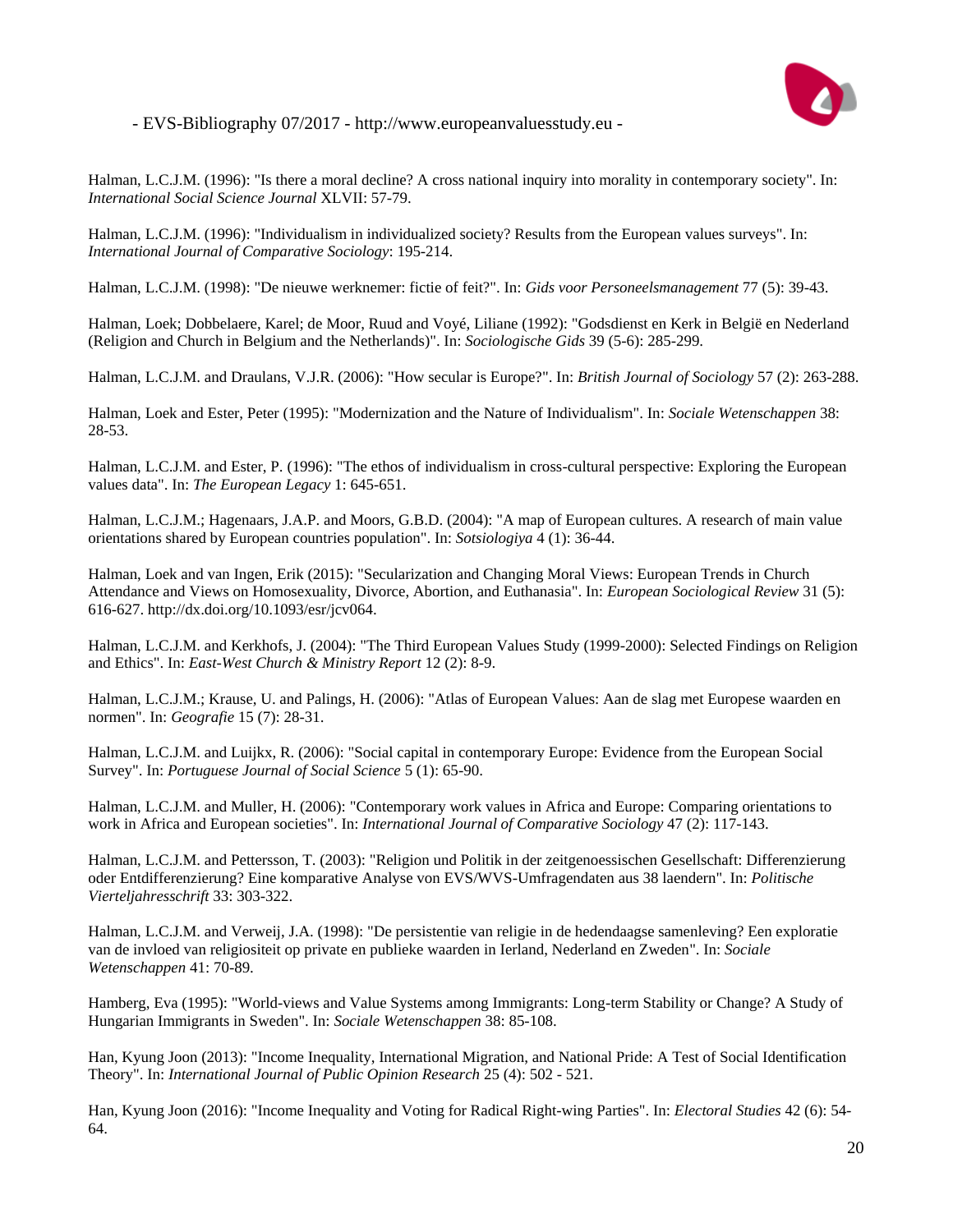

Han, Kyung Joon and Castater, Eric Graig (2016): "They may not have the skills, but they have the desire: Why the skill composition of trade unions matters for wage inequality ". In: *Research in Social Stratification and Mobility* 45: 1-12. First published online: May 11, 2016, http://dx.doi.org/10.1016/j.rssm.2016.05.001.

Haraldsson, Erlendur (1985): "Representative National Surveys of Psychic Phenomena: Iceland, Great Britain, Sweden, USA and Gallup's Multinational Survey". In: *Journal of the Society for Psychical Research* 53 (801): 145-158.

Haraldsson, Erlendur (2006): "Popular psychology, belief in life after death and reincarnation in the Nordic countries, Western and Eastern Europe". In: *Nordic Psychology* 58 (2): 171-180. http://www3.hi.is/~erlendur/english/Nordic\_Psychology\_erlhar06.pdf.

Haraldsson, Erlendur and Houtkooper, J M. (1991): "Psychic Experiences in the Multinational Human Values Study". In: *Journal of the American Society for Psychical Research* 85 (2): 145-165. http://www3.hi.is/~erlendur/english/hvs.pdf.

Harding, Stephen and Hikspoors, F J. (1995): "New Work Values: In Theory and in Practice". In: *International Social Science Journal* 47 (3): 441-456.

Harkonen, J. and Dronkers, J. (2006): "Stability and change in the educational gradient of divorce. A comparison of seventeen countries". In: *European Sociological Review* 22 (5): 501-517.

Harmon, M D. (2006): "Affluenza: A World Values Test". In: *International Communication Gazette* 68 (2): 119-130.

Hauser, C.; Tappeiner, G. and Walde, J. (2007): "The learning region: The impact of social capital and weak ties on innovation". In: *Regional Studies* 41 (1): 75-88.

Hayward, R. David and Krause, Neal (2015): "Aging, Social Developmental, and Cultural Factors in Changing Patterns of Religious Involvement Over a 32-Year Period: An Age–Period–Cohort Analysis of 80 Countries". In: *Journal of Cross-Cultural Psychology* 46 (8): 979-995. http://dx.doi.org/10.1177/0022022115597066.

Healy, Kieran (2000): "Embedded Altruism: Blood Collection Regimes and the European Union's Donor Population". In: *The American Journal of Sociology* 105 (6): 1633-1657. http://www.jstor.org/stable/3003807.

Heath, Anthony; Fisher, Stephen and Smith, Shawna (2005): "The Globalization of Public Opinion Research". In: *Annual Review of Political Science* 8: 297-333. http://dx.doi.org/10.1146/annurev.polisci.8.090203.103000.

Helliwell, J F. (2007): "Well-being and social capital: Does suicide pose a puzzle?". In: *Social Indicators Research* 81 (3): 455-496.

Herpin, Nicolas (2002): "Postmatérialisme et structure des opinions sur la famille (Postmaterialism and Family Values)". In: *Futuribles* 277: 41-61.

Hiller, Victor and Recoules, Magali (2013): "Changes in divorce patterns: Culture and the law". In: *International Review of Law and Economics* 34: 77-78. http://www.sciencedirect.com/science/article/pii/S0144818813000094.

Hirschle, Jochen (2013): "'Secularization of Consciousness' or Alternative Opportunities? The Impact of Economic Growth on Religious Belief and Practice in 13 European Countries". In: *Journal for the Scientific Study of Religion* 52 (2): 410-424. http://onlinelibrary.wiley.com/doi/10.1111/jssr.12030/full.

Hoblaj, Alojzije and Crpic, Gordan (2000): "Bitne vrednote u odgoju mladih naraštaja s posebnim osvrtom na kolski vjeronauk (Essential Values in the Upbringing of Young Generations with Special Reference to School Catechism)". In: *Bogoslovska smotra* 70 (2): 359-393. http://hrcak.srce.hr/file/49411.

Hodel, Lea; Formanowicz, Magdalena; Sczesny, Sabine; Valdrová, Jana and von Stockhausen, Lisa (2017): "Gender-Fair Language in Job Advertisements". In: *Journal of Cross-Cultural Psychology*. First published online: February 2, 2017,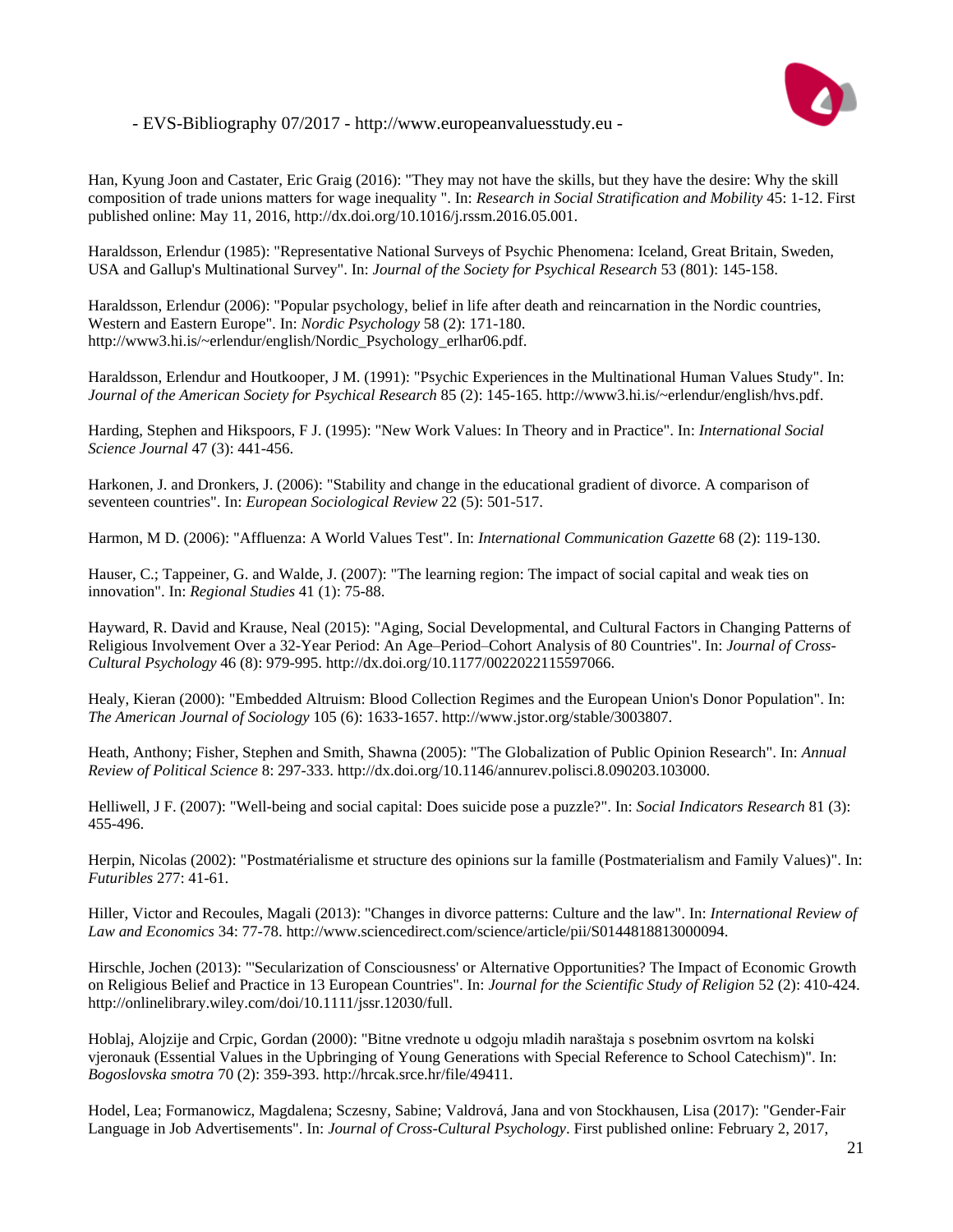

http://dx.doi.org/10.1177/0022022116688085.

Holmberg, Soren; Lindberg, Staffan and Svensson, Richard (2017): "Trust in parliament". In: *Journal of Public Affairs* 17 (1-2). First published online: February 16, 2017, http://dx.doi.org/10.1002/pa.1647.

Holtmann, Everhard and Jaeck, Tobias (2015): "Was denkt und meint das Volk? Deutschland im dritten Jahrzehnt der Einheit". In: *Aus Politik und Zeitgeschichte* (33/34): 35-45. http://www.bpb.de/apuz/210548/was-denkt-und-meint-das-volkdeutschland-im-dritten-jahrzehnt-der-einheit.

Hoorn, van, André and Maseland, Robbert (2013): "Does a Protestant work ethic exist? Evidence from the well-being effect of unemployment". In: *Journal of Economic Behavior & Organization* 91: 1-12. http://www.sciencedirect.com/science/article/pii/S0167268113000838.

Hornsby-Smith, M P. and Procter, Michael (1995): "Catholic Identity, Religious Context and Environmental Values in Western Europe: Evidence from the European Values Surveys". In: *Social Compass* 42 (1): 27-34.

Houtman, D. and Aupers, S. (2007): "The spiritual turn and the decline of tradition: The spread of post-christian spirituality in 14 western countries, 1981-2000". In: *Journal for the Scientific Study of Religion* 46 (3): 305-320.

Humpert, Stephan (2010): "A Note on Happiness in Eastern Europe". In: *European Research Studies* 13 (3): 133-144. http://search.proquest.com/docview/857734909/fulltextPDF?accountid=14338.

Hutchison, Marc L.; Schiano, Salvatore and Whitten-Woodring, Jenifer (2016): "When the Fourth Estate Becomes a Fifth Column: The Effect of Media Freedom and Social Intolerance on Civil Conflict". In: *The International Journal of Press/Politics* 21 (2): 165-187. First published online: February 24, 2016, http://dx.doi.org/10.1177/1940161216632362.

Hvidtjørn, Dorte; Petersen, Inge; Hjelmborg, Jacob; Skytthe, Axel; Christensen, Kaare and Hvidt, N C. (2013): "Familial Resemblance in Religiousness in a Secular Society: A Twin Study". In: *Twin Research and Human Genetics* 16 (2): 544- 553. http://journals.cambridge.org/action/displayAbstract?fromPage=online&aid=8871485&fileId=S1832427413000030.

Hvizdáková, Ivana and Urbancíková, Natasa (2014): "The Level of Social Capital, Innovation and Competitiveness in the Countries of the European Union (EU)". In: *European Spatial Research and Policy* 21 (1): 123-136. http://dx.doi.org/10.2478/esrp-2014-0009.

Immerzeel, Tim; Coffé, Hilde and van der Lippe, Tanja (2015): "Explaining the gender gap in radical right voting: A crossnational investigation in 12 Western European countries". In: *Comparative European Politics* 13 (2): 263-286. First published online: July 01, 2013, http://dx.doi.org/10.1057/cep.2013.20.

Immerzeel, Tim; Jaspers, Eva and Lubbers, Marcel (2013): "Religion as Catalyst or Restraint of Radical Right Voting?". In: *West European Politics* 36 (5): 946-968. http://www.tandfonline.com/doi/abs/10.1080/01402382.2013.797235#.U02Gavl\_vuI.

Inglehart, Ronald (1995): "Changing Values, Economic Development and Political Change". In: *International Social Science Journal* 47 (3): 379-404.

Inglehart, Ronald (1997): "The Diminishing Utility of Economic Growth: From Maximizing Security toward Maximizing Subjective Well Being". In: *Critical Review: An Interdisciplinary Journal of Politics and Society* 10 (4): 509-531.

Inglehart, Ronald (1999): "Choc des civilisations ou modernisation culturelle du monde?". In: *Le Debat*: 23-54.

Inglehart, R. (2002): "Gender, aging, and subjective well-being". In: *International Journal of Comparative Sociology* 43 (3- 5): 391-408.

Inglehart, R. (2003): "How solid is mass support for democracy - And how can we measure it?". In: *Ps - Political Science & Politics* 36 (1): 51-57.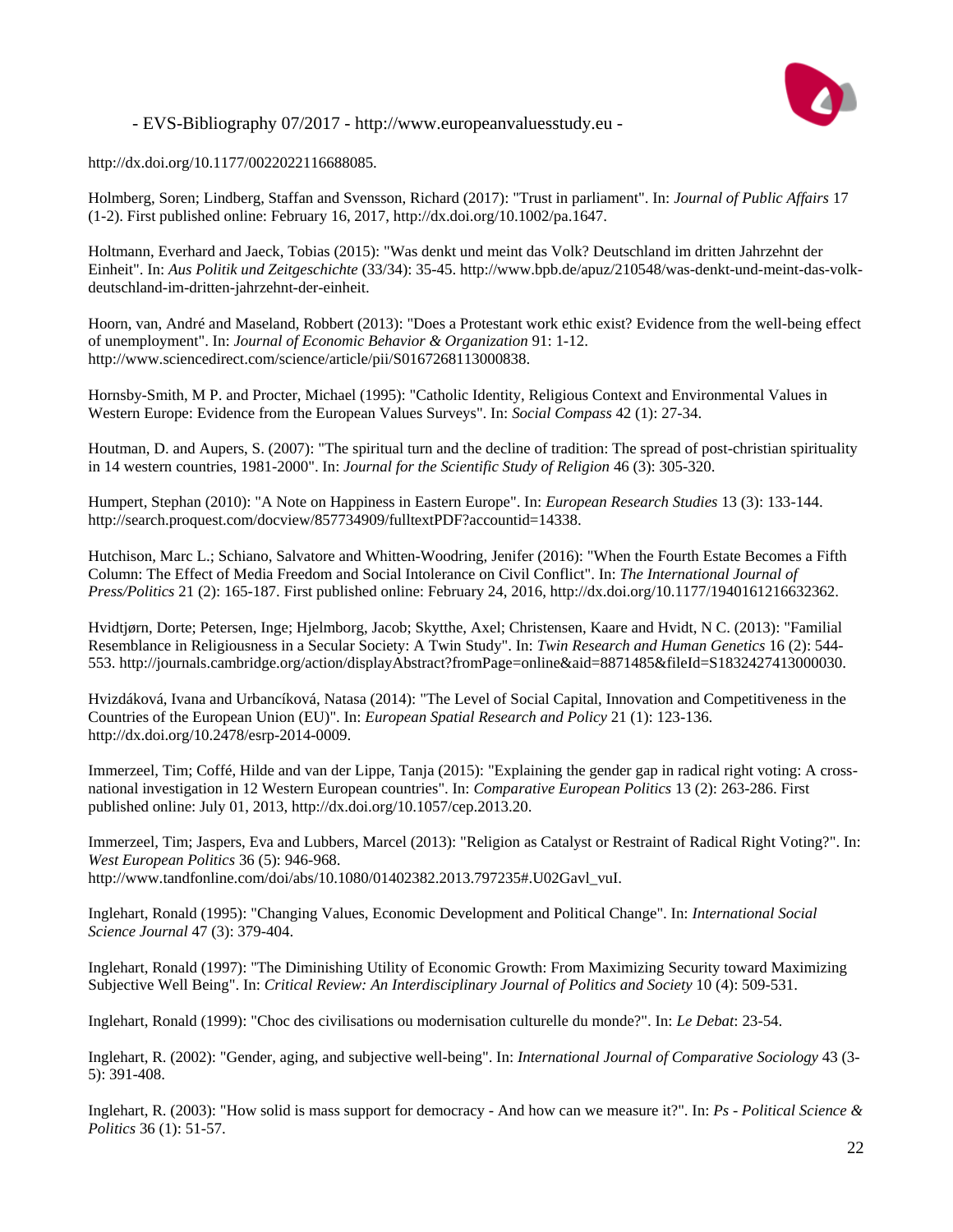

Inglehart, Ronald and Abramson, P R. (1994): "Economic Security and Value Change, 1970-1993". In: *American Political Science Review* 88: 336-353.

Inglehart, Ronald and Abramson, P R. (1999): "Measuring Postmaterialism". In: *American Political Science Review* 93 (3): 665-677. http://www.jstor.org/stable/2585581.

Inglehart, R. and Baker, W E. (2000): "Modernization, cultural change, and the persistence of traditional values". In: *American Sociological Review* 65 (1): 19-51.

Inglehart, R. and Catterberg, G. (2002): "Trends in political action: The developmental trend and the post-honeymoon decline". In: *International Journal of Comparative Sociology* 43 (3-5): 300-316.

Inglehart, Ronald and Ferrari Occhinero, Marisa (1999): "Felicita e democrazia: l'Italia in una prospettiva globale (Happiness and Democracy: Italy in a Global Perspective)". In: *Sociologia* 33 (2): 3-14.

Inglehart, Ronald and Rabier, Jacques-Rene (1984): "Du bonheur: Sentiment personnel et norme culturelle (On Happiness. Personal Feeling and Cultural Norm)". In: *Futuribles* 81: 3-29.

Inglehart, R. and Welzel, C. (2005): "Exploring the Unknown: Predicting the Responses of Publics not yet Surveyed". In: *International Review of Sociology* 15 (1): 173-201.

Ivan, Georgiana; Da Roit, Barbara and Knijn, Trudie (2014): "Children First? Changing Attitudes Toward the Primacy of Children in Five European Countries". In: *Journal of Family Issues* 36 (4): 1982-2001. http://jfi.sagepub.com/content/early/2014/01/12/0192513X13519255.abstract.

Jagodzinski, Wolfgang (1995): "Pluralizm religijny w Europie Zachidniej". In: *Instytut Religionznawsta, Kwartalnik Religionznwczy* 9: 5-26.

Jagodzinski, Wolfgang (2006): "Comparative Survey Research and its Infrastructure in Europe". In: *Kwansei Gakuin Sociology Department studies* (101): 1-13. http://www.kwansei.ac.jp/s\_sociology/attached/5432\_45652\_ref.pdf.

Jagodzinski, Wolfgang (2010): "Economic, Social, and Cultural Determinants of Life Satisfaction: Are there Differences Between Asia and Europe?". In: *Social Indicators Research* 97 (1): 85-104. First published online: December 31, 2009, http://dx.doi.org/10.1007/s11205-009-9555-1.

Jagodzinski, Wolfgang and Dobbelaere, Karel (1993): "Die Amtskirchen im Prozess der Modernisierung". In: *Kölner Zeitschrift für Soziologie und Sozialpsychologie* 33: 68-91.

James, H S. (2006): "Self-selection bias in business ethics research". In: *Business Ethics Quarterly* 16 (4): 559-577.

Janmaat, J G. (2006): "Civic culture in Western and Eastern Europe". In: *Archives Europeennes De Sociologie* 47 (3): 363- 393.

Janmaat, J Germen and Braun, Robert (2009): "Diversity and Postmaterialism as Rival Perspectives in Accounting for Social Solidarity: Evidence from International Surveys". In: *International Journal of Comparative Sociology* 50 (1).

Jaufmann, Dieter and Kistler, Ernst (1986): "Technikfreundlich? - Technikfeindlich?". In: *Aus Politik und Zeitgeschichte* (48/86): 35-53.

Jenssen, A. T. and Listhaug, Ola (1988): "Postmaterialism og Valg i Norge". In: *Norsk statsvitenskapelig tidsskrift* 5 (3).

Jenssen, A Todal and Listhaug, Ola (1989): "Verdier og valg i Norge: Svar til Oddbjørn Knudsen". In: *Norsk statsvitenskapelig tidsskrift* 5 (3).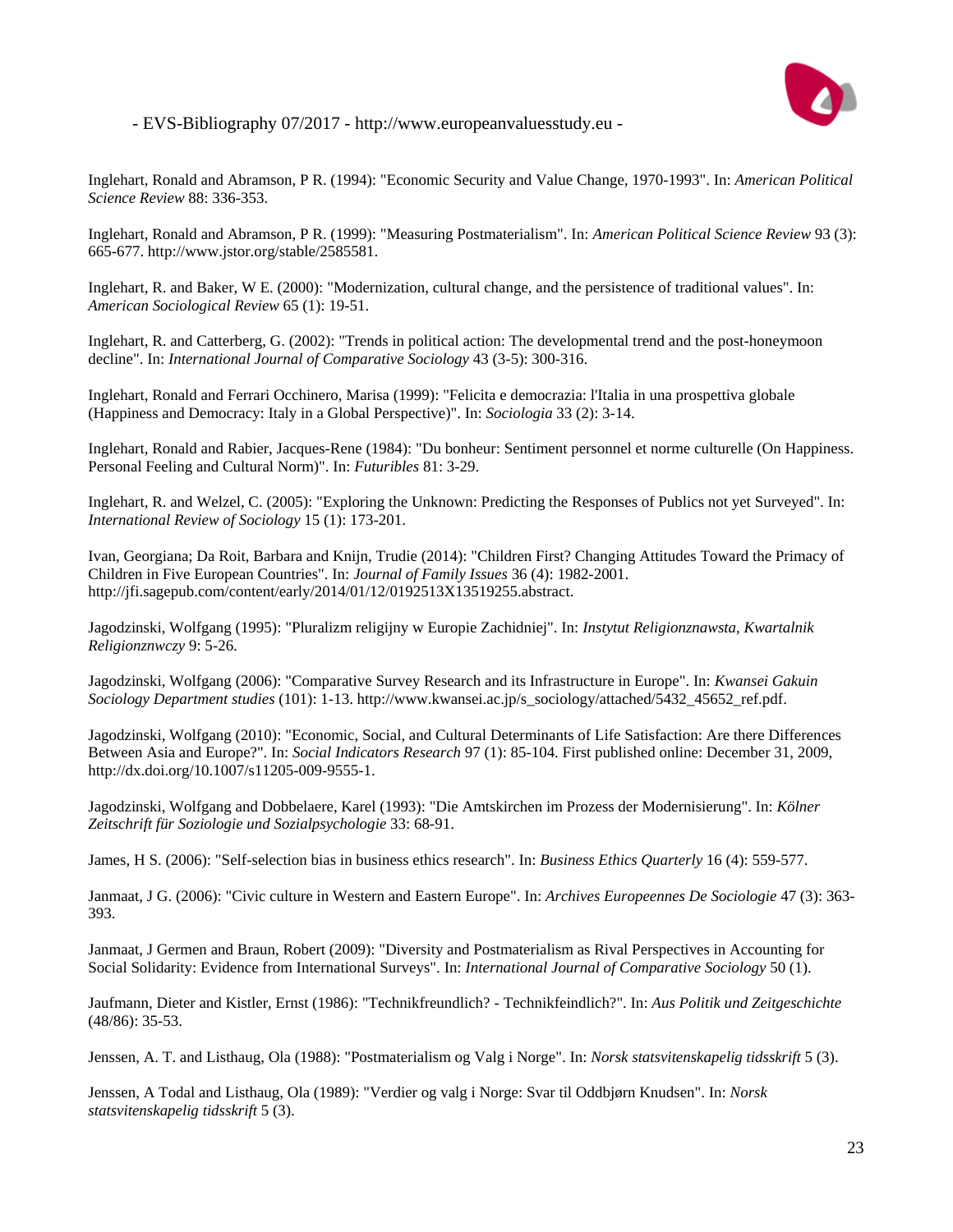

Jo, Nam (2011): "Between the cultural foundations of welfare and welfare attitudes: The possibility of an in-between level conception of culture for the cultural analysis of welfare". In: *Journal of European Social Policy* 21 (1): 5-19.

Jo, N K. (2013): "East Asian culture? Aspects of the cultural context for policy-making in Japan and Korea and their policy implications from a comparative perspective with the Western welfare state". In. http://www.socialpolicy.org.uk/lincoln2012/Jo%20P5.pdf.

Jones, Nikoleta; Malesios, Chrisovaladis and Botetzagias, Iosif (2009): "The influence of social capital on willingness to pay for the environment among european citizens". In: *European Societies* 11 (4).

Joshanloo, Mohsen and Weijers, Dan (2013): "Does Thinking about the Meaning of Life Make you Satisfied with Life in a Religious and Globalised World? A 75-Nation Study". In: *Journal of Psychology in Africa*: 29. http://www.danweijers.com/pdf/Thinking%20about%20Meaning%20Joshanloo%20and%20Weijers.pdf.

Joshanloo, Moshen and Weijers, Dan (2014): "Does thinking about the meaning of life make you happy in a religious and globalised world? A 75-nation study". In: *Journal of Psychology in Africa* 24 (1): 73-81. http://www.tandfonline.com/doi/full/10.1080/14330237.2014.904093#.VDi\_BWeSy2w.

Joshanloo, Moshen; Weijers, Dan; Jiang, Ding-Yu; Han, Guesog; Bae, Jaechang; Pang, J S.; Ho, L Sang; Ferreira, M Christina; Demir, Meliksah and Rizwan, Muhammad (2014): "Fragility of Happiness Beliefs Across 15 National Groups". In: *Journal of Happiness Studies*: 1-26. http://link.springer.com/article/10.1007/s10902-014-9553-0.

Juknevicius, Stanislovas (1998): "Secularization and the Renaissance of Religiosity in Lithuanian Contemporary Culture". In: *Spectrum: studies in the history of culture* 2 (4): 125-143.

Juknevicius, Stanislovas (2000): "Lietuviu moralines vertybes: tarp Dievo ir Mamonos (Moral Values of the Lithuanians: between God and Money)". In: *Kulturologija* 6: 192-212.

Juknevicius, Stanislovas (2003): "Features of the Lithuanian Character and Values". In: *Dialogue and Universalism* XIII  $(1/2)$ : 83-94.

Justwan, Florian (2014): "Disenfranchised minorities: Trust, definitions of citizenship, and noncitizen voting rights in developed democracies". In: *International Political Science Review*: 1-20. First published online April 15, 2014, http://dx.doi.org/10.1177/0192512113513200.

Jutz, Regina (2015): "The role of income inequality and social policies on income-related health inequalities in Europe". In: *International Journal for Equity in Health* 14 (117): 1-14. http://dx.doi.org/10.1186/s12939-015-0247-y.

Kaasa, Anneli (2011): "Work Values in European Countries: Empirical Evidence and Explanations". In: *Review of International Comparative Management* 12.

Kaasa, Anneli (2013): "Religion and social capital: evidence from European countries". In: *International Review of Sociology* 23 (3): 578-596. http://www.tandfonline.com/doi/abs/10.1080/03906701.2013.856162#.U02NqPl\_vuI.

Kaasa, Anneli (2017): "Culture and Innovation: Evidence from the European Union and Neighbouring Countries". In: *Tijdschrift voor economische en sociale geografie* 108 (1): 109-128. First published online: July 6, 2016, http://dx.doi.org/10.1111/tesg.12194.

Kaasa, Anneli; Vadi, Maaja and Varblane, Urmas (2014): "Regional Cultural Differences Within European Countries: Evidence from Multi-Country Surveys". In: *Management International Review* 54 (6): 825-852. http://link.springer.com/article/10.1007/s11575-014-0223-6.

Kaasa, Anneli; Vadi, Maaja and Varblane, Urmas (2016): "A new dataset of cultural distances for European countries and regions ". In: *Research in International Business and Finance* 37: 231 - 241. http://dx.doi.org/10.1016/j.ribaf.2015.11.014.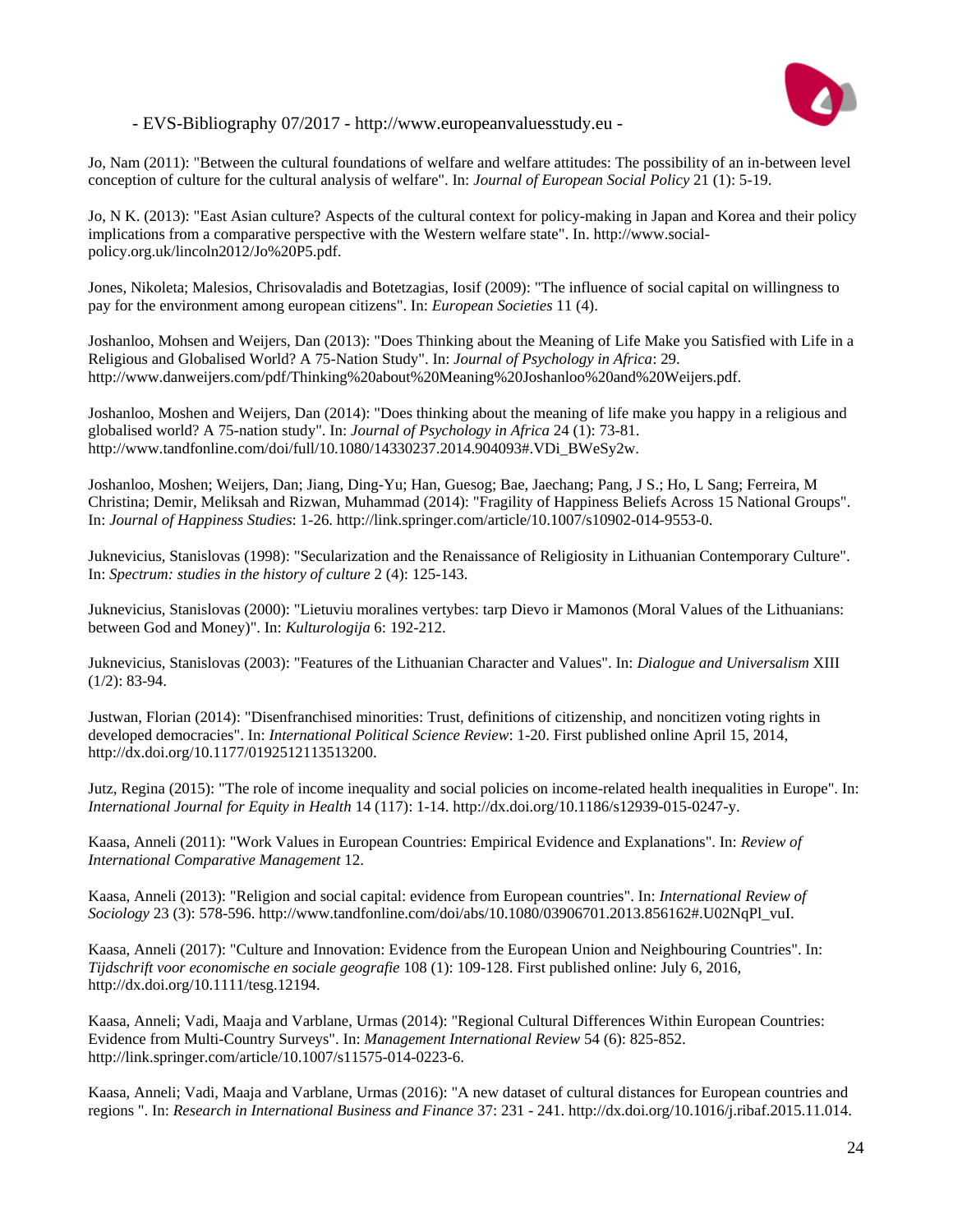

Kaase, M. (1999): "Interpersonal trust, political trust and non-institutionalised political participation in Western Europe". In: *West European Politics* 22 (3): 1-21.

Kacprowicz, Grazyna and Konieczna-Salamatin, Joanna (2014): "Values and the Future of Ukraine". In: *Aspen Review Central Europe* (1): 42-48. http://www.aspeninstitute.cz/en/aspen-revue-2014-01/.

Kafková, Marcela Petrová and Rabušic, Ladislav (2010): "Meaning of Work among the elderly Czech and Slovak workers". In: *Sociologia – Slovak Sociological Review* 42 (4): 316-338.

Kageyama, Junji and Matsuura, Tsukasa (2016): "The Financial Burden of Having Children and Fertility Differentials Across Development and Life Stages: Evidence from Satisfaction Data". In: *Journal of Happiness Studies*: 1-26. http://dx.doi.org/10.1007/s10902-016-9799-9.

Kalmijn, M. and Kraaykamp, G. (2007): "Social stratification and attitudes: a comparative analysis of the effects of class and education in Europe". In: *British Journal of Sociology* 58 (4): 547-576.

Kalmijn, M. and Uunk, W.J.G. (2007): "Regional Value Differences in Europe and the Social Consequences of Divorce: A Test of the Stigmatization Hypothesis". In: *Social Science Research* 36 (2): 447-468.

Kamerade, Daiga; Crotty, Jo and Ljubownikow, Sergej (2016): "Civil liberties and Volunteering in Six Former Soviet Union Countries". In: *Nonprofit and Voluntary Sector Quarterly*. http://dx.doi.org/10.1177/0899764016649689.

Kankaraš, Miloš and Moors, Guy (2009): "Measurement Equivalence in Solidarity Attitudes in Europe. Insights from a Multiple-Group Latent-Class Factor Approach". In: *International Sociology* 24 (4).

Kankaraš, Miloš and Moors, Guy (2011): "Measurement Equivalenceand Extreme Response Biasin the Comparison of AttitudesAcross Europe. A Multigroup Latent-Class Factor Approach". In: *Methodology* 7 (2).

Kankaraš, Miloš and Moors, Guy (2012): "Cross-National and Cross-Ethnic Differences in Attitudes: A Case of Luxembourg". In: *Cross-Cultural Research* 46 (3): 224-254. http://dx.doi.org/10.1177/1069397112440945.

Kankaraš, Miloš; Vermunt, Jeroen and Moors, Guy (2011): "Measurement Equivalence of OrdinalItems: A Comparison of Factor Analytic, Item Response Theory, and Latent Class Approaches". In: *Sociological Methods & Research* 40 (2).

Kanol, Direnc (2012): "Explaining Green Party Absence in Northern Cyprus". In: *Explaining Green Party Absence in Northern Cyprus* 24 (1): 39-54. http://works.bepress.com/direnc\_kanol/2/.

Katsanidou, Alexia and Eder, Christina (2015): "Vote, party, or protest: The influence of confidence in political institutions on various modes of political participation in Europe". In: *Comparative European Politics*. First published online: October 19, 2015, http://dx.doi.org/10.1057/cep.2015.27.

Katsanidou, Alexia; Horton, Laurence and Jensen, Uwe (2016): "Data Policies, Data Management, and the Quality of Academic Writing". In: *International Studies Perspectives* 0: 1-13. http://isp.oxfordjournals.org/content/early/2016/02/10/isp.ekv014.

Kaufmann, Eric; Goujon, Anne and Skirbekk, Vegard (2012): "The End of Secularization in Europe? A Socio-Demographic Perspective". In: *Sociology of Religion* 73 (1): 69-91. http://socrel.oxfordjournals.org/content/73/1/69.short.

Kelley, Jonathan and Evans, M.D.R. (2016): "The new income inequality and well-being paradigm: Inequality has no effect on happiness in rich nations and normal times, varied effects in extraordinary circumstances, increases happiness in poor nations, and interacts with individuals' perceptions, attitudes, politics, and expectations for the future ". In: *Social Science Research.* First published online: December 23, 2016, http://dx.doi.org/10.1016/j.ssresearch.2016.12.007.

Kelley, Jonathan and Evans, M.D.R. (2016): "Societal income inequality and individual subjective well-being: Results from 68 societies and over 200,000 individuals, 1981–2008 ". In: *Social Science Research:* -. First published online: August 09,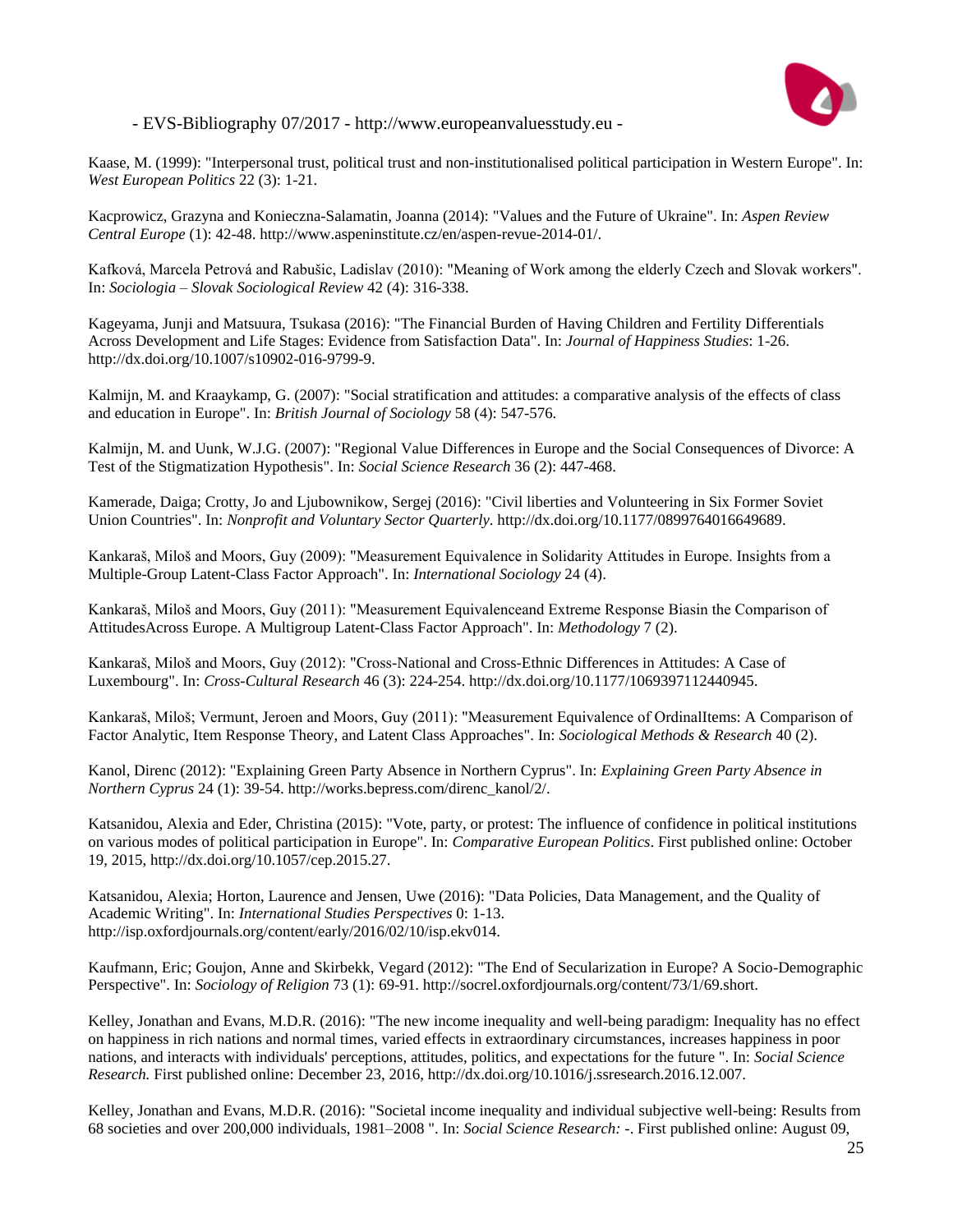

2016, http://dx.doi.org/10.1016/j.ssresearch.2016.04.020.

Kentmen-Çin, Çigdem (2015): "Participation in social protests: comparing Turkey with EU patterns". In: *Southeast European and Black Sea Studies* 15 (3): 223-237. http://dx.doi.org/10.1080/14683857.2015.1015314.

Kerkhofs, Jan (1983): "God in West-Europa (God in Western Europe)". In: *Streven*: 99-109.

Kerkhofs, Jan (1984): "Westers Geloof in Reïncarnatie (x- Western Belief in Reincarnation)". In: *Streven*.

Kerkhofs, Jan (1984): "Les valeurs du temps présent: une enquête européenne (x- Contemporary Values. A European Study)". In: *Choisir* 289: 13-18.

Kerkhofs, Jan (1984): "Young People and Values in Western Europe". In: *Pro Mundi Vita Dossiers Europe-North America* 27 (4).

Kerkhofs, Jan (1987): "God in Europa (God in Europe)". In: *Pro Mundi Vita Dossiers* 28 (2).

Kerkhofs, Jan (1992): "L'Europe: une autre échelle de valeurs". In: *Christus* 156: 499-508.

Kerkhofs, Jan (1992): "Mutations des Valeurs en Europe (x- Value Changes in Europe)". In: *L'Entreprise et l'homme* 64: 215-220.

Kerkhofs, Jan (1992): "Waarden-Evolutie van Jongeren in Een Postmoderne Cultuur (x- The Evolution of the Youth's Values in a Postmodern Culture)". In: *Ethische Perspectieven* 2 (2): 3-7. http://www.ethischeperspectieven.be/viewpic.php?LAN=N&TABLE=EP&ID=771.

Kerkhofs, Jan (1992): "L'Europe à une nouvelle croisée des chemins; vers une autre échelle de valuers". In: *Lumen Vitae* 47: 15-24.

Kerkhofs, Jan (1992): "Europa heute: aus der Sicht der Kirchen". In: *Communio* 21: 295-304.

Kerkhofs, Jan (1992): "A quel point l'Europe est-elle religieuse?". In: *Concilium 1992* 240: 97-107.

Kerkhofs, Jan (1992): "Jongeren en Waarden in een Postmoderne Cultuur (x- Young People and Values in a Postmodern Culture)". In: *Korrel Cahier*: 5-11.

Kerkhofs, Jan (1992): "Waardenverschuivingen in Europa en België (x- Value Shifts in Europe and Belgium)". In: *Cultuur in Beweging* 19 (4): 21-24.

Kerkhofs, Jan (1992): "La problématique familiale selon de récentes études sur les valeurs". In: *Cahiers Ceppes* 3: 137-142.

Kerkhofs, Jan (1993): "Enige Aspecten van het Vrijwilligerswerk Volgens het Europees Waardenonderzoek (x- Some Aspects of Volunteering According to the European Values Study)". In: *Tijdschrift voor Welzijnswerk* 17: 21-27.

Kerkhofs, Jan (1994): "Catholics and Protestants in Europe: Different Ethical Views?". In: *Ethical Perspectives* 1: 123-129. http://www.kuleuven.be/ep/viewpic.php?LAN=E&TABLE=EP&ID=815.

Kerkhofs, Jan (1995): "Western European Attitudes to Death and the Hereafter". In: *Louvain Studies* 20: 282-293.

Kerkhofs, Jan (1995): "De Relevantie van het Europees Waardenonderzoek voor de Politiek (x- The Relevance of the European Values Study for Politics)". In: *Ethiek en Beleid, Scoop*: 369-381.

Kerkhofs, Jan (2002): "I valori degli Europei". In: *Aggiornamenti sociali* 4: 275-283.

Khun, Channary; Lahiri, Sajal and Lim, Sokchea (2015): "Do people really support trade restrictions? Cross-country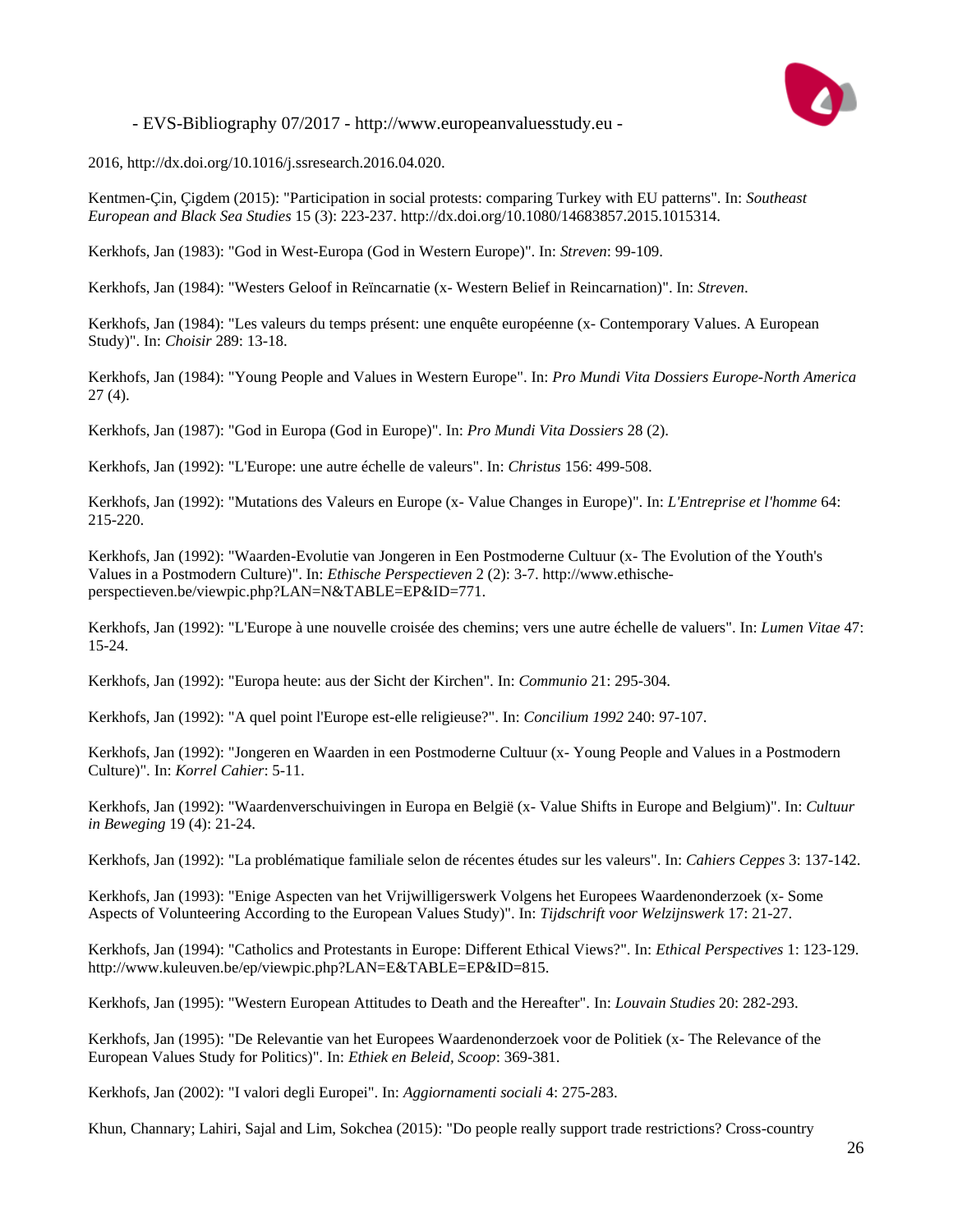

evidence". In: *The Journal of International Trade & Economic Development* 24 (1): 132-146. First published online: January 28, 2014, http://dx.doi.org/10.1080/09638199.2014.882389.

Kim, M. (2007): "Citizens' Confidence in Government, Parliament and Political Parties". In: *Politics & Policy* 35 (3): 496- 521.

Kim, Seoyong; Choi, Sang-Ok and Wang, Jaesun (2014): "Individual perception vs. structural context: Searching for multilevel determinants of social acceptance of new science and technology across 34 countries". In: *Science and Public Policy* 41 (1): 44-57. http://spp.oxfordjournals.org/content/41/1/44.

Kimiko Tanaka, Deborah S. Lowry (2011): "Materialism, Gender, and Family Values in Europe". In: *Journal of Comparative Family Studies* 42 (2): 131-144. http://www.jstor.org/stable/41604429.

Klein, Carlo (2013): "Social Capital or Social Cohesion: What Matters For Subjective Well-Being?". In: *Social Indicators Research* 110 (3): 891–911. First published online: December 06, 2011, http://dx.doi.org/10.1007/s11205-011-9963-x.

Kleiner, Tuuli-Marja (2012): "National image and trustworthiness ? The role of cultural values in the creation of trust between European nations". In: *Place Branding and Public Diplomacy* 8 (3): 223-234. http://www.palgravejournals.com/pb/journal/v8/n3/abs/pb201215a.html.

Kleiner, Tuuli-Marja (2016): "Why We Trust Other Nations". In: *Comparative Sociology* 15 (1): 85-111. http://dx.doi.org/10.1163/15691330-12341375.

Klicperová-Baker, Martina and Kost'ál, Jaroslav (2012): "Diversity or behavioral deviance? Social distance from Roma, gays, people with aids and other minorities". In: *Ceskoslovenska Psychologie* 56 (4): 297-324. http://cspsych.psu.cas.cz/result.php?from=758&to=758.

Klicperová-Baker, Martina and Koštál, Jaroslav (2015): "European Sociopolitical Mentalities: Identifying Pro- and Antidemocratic Tendencies Part I – Individual citizens' perspective ". In: *European Societies* 17 (3): 301-332. http://dx.doi.org/10.1080/14616696.2015.1018720.

Knight, Carly R. and Brinton, Mary C. (2017): "One Egalitarianism or Several? Two Decades of Gender-Role Attitude Change in Europe". In: *American Journal of Sociology* 122 (5): 1485-1532. https://doi.org/10.1086/689814.

Knoll, Bodo; Pitlik, Hans and Rode, Martin (2013): "A note on the impact of economic regulation on life satisfaction". In: *Applied Economics Letters* 9: 916-920. http://www.tandfonline.com/doi/abs/10.1080/13504851.2012.762709#.VGIuffmG\_uJ.

Knutsen, Oddbjørn (1997): "The partisan and the value-based component of left-right self-placement: A comparative study". In: *International Political Science Review* 18 (2): 191-225.

Köcher, R. (1985): "Religiosität Jugendlicher ohne Kirche? [Religious Youth without Church?]". In: *Religionsunterricht heute, Information des Dezernates Schulen und Hochschulen im Bischöflichen Ordinariat*: 6-10.

Köcher, R. (1985): "Die Schwierigkeit, in Freiheit zu leben [The Difficulty to Live in Freedom]". In: *Stimmen der Zeit* 10.

Köneke, Vanessa (2014): "Trust increases euthanasia acceptance: a multilevel analysis using the European Values Study". In: *BMC Medical Ethics* 15 (86): 1-17. http://dx.doi.org/10.1186/1472-6939-15-86.

Koštál, Jaroslav and Klicperová-Baker, Martina (2015): "European Sociopolitical Mentalities: Identifying Pro- and Antidemocratic Tendencies. Part II – Group (ideological, partisan, regional) perspective". In: *European Societies* 17 (3): 333-350. http://dx.doi.org/10.1080/14616696.2015.1018719.

Koster, F. (2007): "Globalization, Social Structure, and the Willingness to Help Others: a Multilevel Analysis Across 26 Countries". In: *European Sociological Review* 23 (4): 537-551.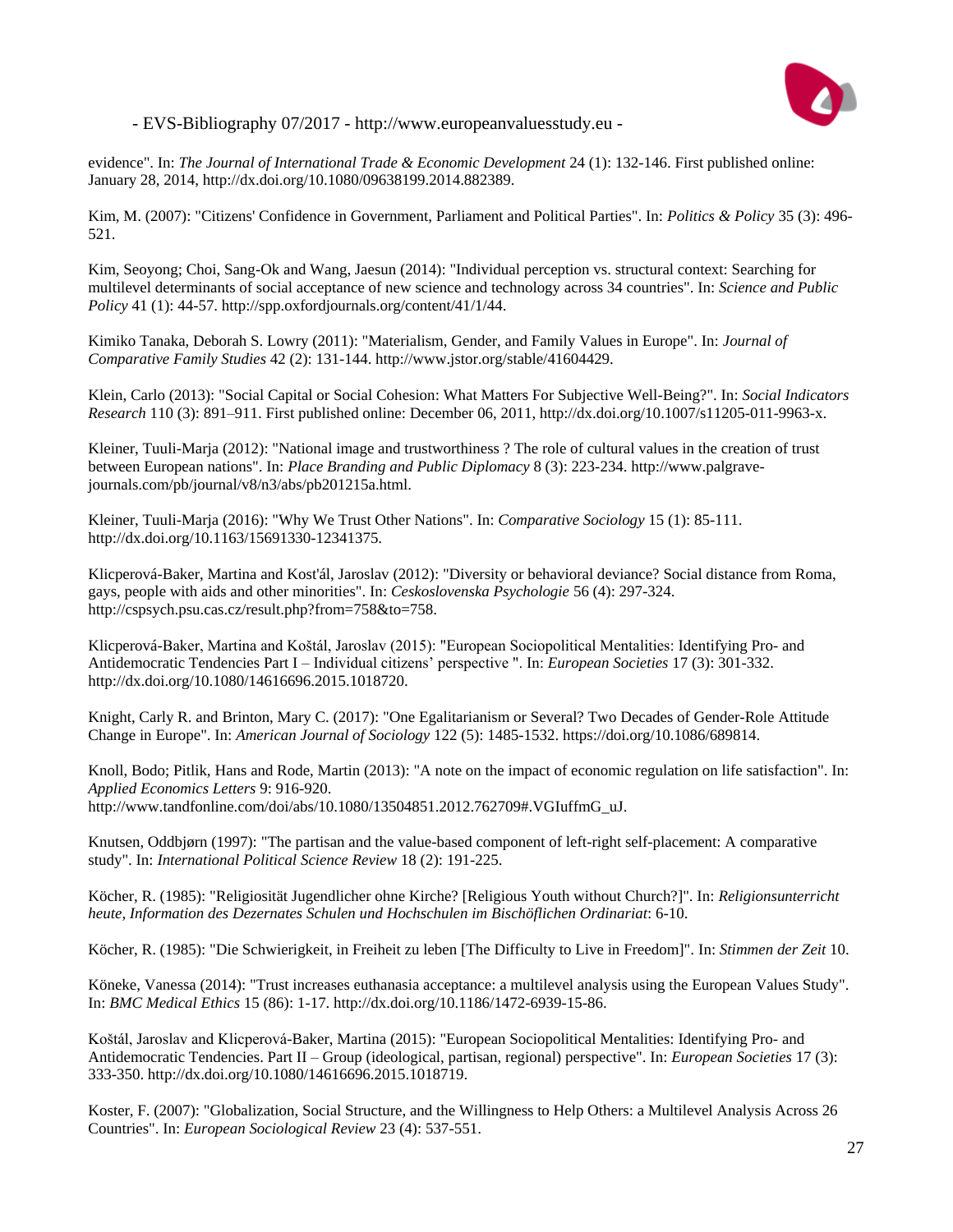

Koster, Ferry (2009): "Risk management in a globalizing world: An empirical analysis of individual preferences in 26 European countries". In: *International Social Security Review* 62 (3). http://onlinelibrary.wiley.com/doi/10.1111/j.1468- 246X.2009.01338.x/pdf.

Kragten, Nigel and Rözer, Jesper (2017): "The Income Inequality Hypothesis Revisited: Assessing the Hypothesis Using Four Methodological Approaches". In: *Social Indicators Research* 131 (3): 1015-1033. First published online: March 4, 2016, http://dx.doi.org/10.1007/s11205-016-1283-8.

Krajnc, Tavcar; Flere, Sergej and Kirbiš, Andrej (2012): "Is Protest Participation in Post-Yugoslav Countries Motivated by Pro-democratic Political Culture? A Cross-National Study". In: *The Western Balkans Policy Review* 2 (2): 95-117. http://www.kppcenter.org/WBPReview2012-2-2-Krajnc-Flere-Kirbis.pdf.

Kramer, Bernd (2016): "Das Ungleichheitsrätsel". In: *Der Spiegel*.

Krause, Uwe (2012): "The atlas of European values project: mapping the values of Europeans for educational purposes.". In: *European Journal of Geography* 3 (2): 54-71.

Krause, Uwe (2012): "The Atlas of the European Values Project: mapping the values of Europeans for educational pueposes". In: *European Journal of Geography* 3 (2): 54-71. http://www.eurogeographyjournal.eu/articles/Paper%20EJG%20-%20Atlas%20of%20European%20Values%202%20- %20Fontys%20Tilburg%20NL%20-%20Krause\_FINAL.pdf.

Krekó, Péter (2012): "Back to the roots: Are Antisemites Still Authoritarians?". In: *Journal for the Study of Antisemitism* 4 (2). http://www.jsantisemitism.org/articles/4-2/Kreko(3).pdf.

Kriesi, Hanspeter (2013): "Democratic legitimacy: is there a legitimacy crisis in contemorary politics?". In: *Politische Vierteljahresschrift* 54 (4): 609-638. http://dx.doi.org/10.5771/0032-3470-2013-4-609.

Kukharskyy, Bohdan (2012): "Trust and Foreign Direct Investment: An Empirical Analysis". In: *BGPE Discussion Paper 127* (127): 10. http://www.econstor.eu/handle/10419/73424.

Kuntz, Jessica (2011): "(Re)Entering Europe: The Post-communist Transition of Croatian Political Culture". In: *Politicka misao* 48 (5): 215-246. http://hrcak.srce.hr/index.php?show=clanak&id\_clanak\_jezik=119738.

Kurowska, Anna (2017): "The impact of an unconditional parental benefit on employment of mothers: A comparative study of Estonia and Lithuania". In: *International Journal of Sociology and Social Policy* 37 (1/2): 33-50. http://dx.doi.org/10.1108/IJSSP-08-2015-0085.

Lagrange, Hugues (2014): "Le renouveau religieux des immigrés et de leurs descendants en France". In: *Revue française de sociologie* 55 (2): 201-244.

Lahusen, Christian and Bleckmann, Lisa (2015): "Beyond the Ballot Box: Changing Patterns of Political Protest Participation in Germany (1974–2008)". In: *German Politics* 24 (3): 402-426. http://dx.doi.org/10.1080/09644008.2015.1060414.

Lambert, Yves (1993): "Ages, génération et christianisme en France et en Europe". In: *Revue Française de Sociologie* 34 (4): 525-555.

Lambert, Yves (1995): "Vers une ère post-chrétienne?". In: *Futuribles* 200: 85-112.

Lambert, Yves (2002): "Religion: l'Europe à un tournant". In: *Futuribles* 277: 129-159.

Lambert, Yves (2002): "La religion en France des années soixante à nos jours". In: *Données sociales 2002-2003* (11): 565- 579. http://halshs.archives-ouvertes.fr/halshs-00177560/.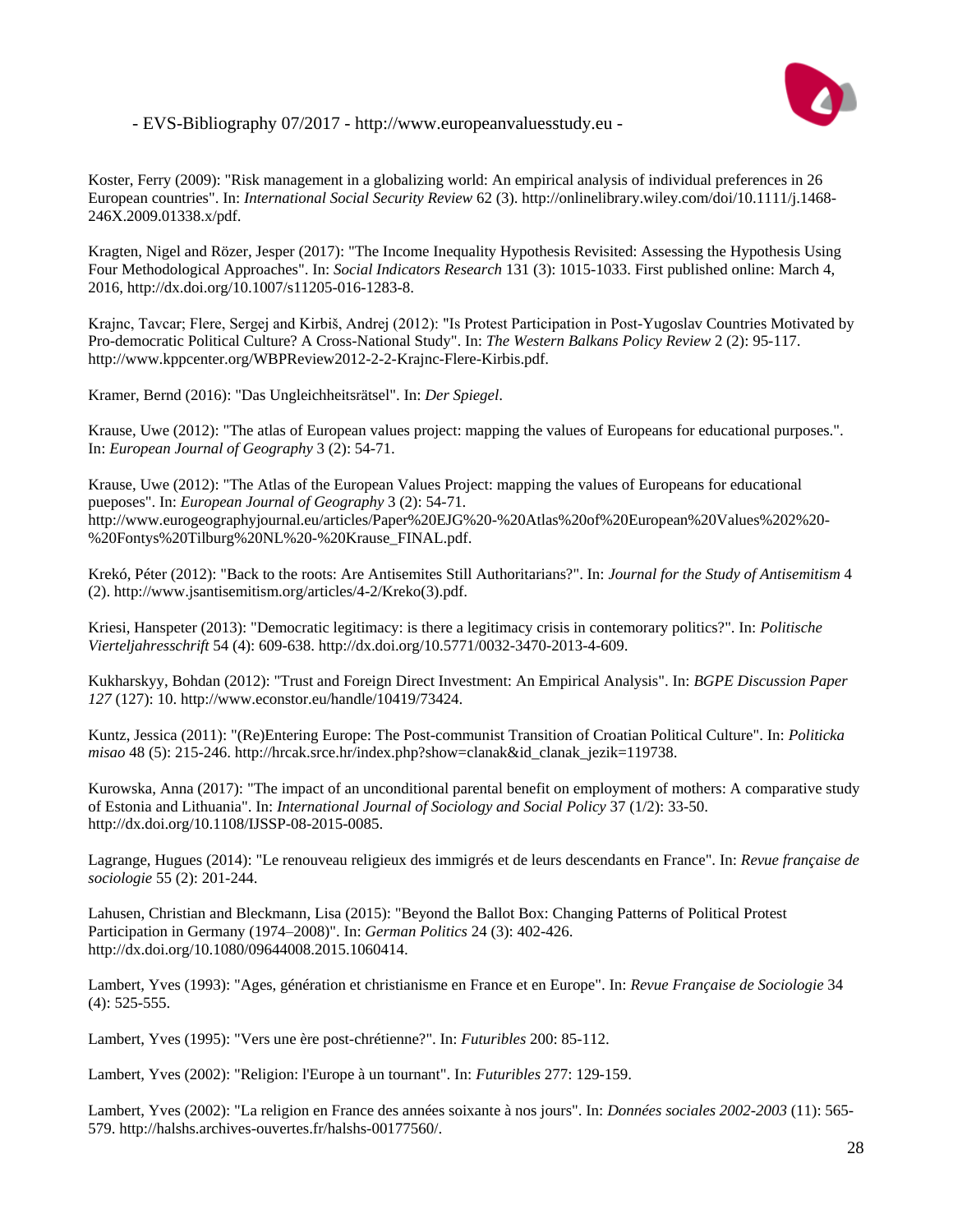

Lambert, Yves (2003): "Les valeurs religieuses: je veux croire comme je veux". In: *Les valeurs dans la société française, Millénaire 3 Grand Lyon & Economie et Humanisme*: 87-96.

Lambert, Yves (2004): "Trends in Religious Feeling in Europe and Russia / Des changements dans l'évolution religieuse de l'Europe et de la Russie". In: *Revue française de sociologie* 45 (2): 101-130. http://www.cairn.info/resume.php?ID\_ARTICLE=RFS\_452\_0307.

Lambert, Y. (2004): "A turning point in religious evolution in europe". In: *Journal of Contemporary Religion* 19 (1): 29-45.

Lambert, Yves (2004): "De La Classe Sociale à La Génération Comme Facteur Principal De Différenciation Des Attitudes Religieuses". In: *Social Compass* 51 (2): 249-254. http://scp.sagepub.com/content/51/2/249.short.

Lambert, Yves (2004): "La fin du déclin religieux?". In: *Sciences Humaines, Hors-série* (46): 38-41. http://cat.inist.fr/?aModele=afficheN&cpsidt=16199248.

Lambert, Yves (2005): "Les jeunes européens: des héritiers surprenants". In: *Croire aujourd'hui* (201).

Lambert, Y. (2006): "Trends in religious feeling in Europe and Russia". In: *Revue Francaise de Sociologie* 47: 99-129. http://www.cairn.info/article.php?ID\_REVUE=RFS&ID\_NUMPUBLIE=RFS\_475&ID\_ARTICLE=RFS\_475\_0099.

Lange, Thomas (2008): "Communist Legacies, Gender and the Impact on Job Satisfaction in Central and Eastern Europe". In: *European Journal of Industrial Relations* 14 (3): 327-346.

Lange, Thomas (2009): "Attitudes, attributes and institutions". In: *Employee Relations* 31 (1): 81-97.

Lauro, Natale Carlo; Grassia, Maria Gabriella and Cataldo, Rosanna (2016): "Model Based Composite Indicators: New Developments in Partial Least Squares-Path Modeling for the Building of Different Types of Composite Indicators". In: *Social Indicators Research*: 1-35. http://dx.doi.org/10.1007/s11205-016-1516-x.

Lee, Wang-Sheng and Guven, Cahit (2013): "Engaging in corruption: The influence of cultural values and contagion effects at the microlevel". In: *Journal of Economic Psychology* 39: 287-300. http://www.sciencedirect.com/science/article/pii/S0167487013001128.

Lee, A R. and Kidd, Q. (1997): "More on postmaterialist values and the environment". In: *Social Science Quarterly* 78 (1): 36-43.

Lee, Seonghui; Lin, N C.N. and Stevenson, R T. (2014): "Evaluating the Cross-national Comparability of Survey Measures of Political Interest Using Anchoring Vignettes". In: *Rice University*: 1-29. http://seonghui.lee.web.rice.edu/Research\_files/LLS\_PolintVign.pdf.

Lemel, Yannick (2003): "Le sentiment d'appartenance: le monde entier ou ma cité?". In: *Les valeurs dans la société française, Millénaire 3 Grand Lyon & Economie et Humanisme*: 47-53. http://www.millenaire3.com/contenus/ouvrages/cahvaleur/p47\_60.pdf.

Leoncikas, Tadas (2000): "Vertybes ir visuomenes mazumos (Values and Social Minorities)". In: *Kulturologija* 6: 413-431.

Lesthaeghe, Ron and Meekers, D. (1987): "Demografische Verschuivingen en de Evolutie van Waardenpatronen in de Europese Gemeenschap (x- Demographic Shifts and the Evolution of Value Patterns in the European Community)". In: *Tijdschrift voor Sociologie* 8 (2/3): 131-200. http://www.sociologie.be/tijdschrift/jrg/pdf/TvS1987nr23art5.pdf.

Lesthaeghe, Ron and Moors, Guy (1994): "Expliquer la diversité des formes familiales et domestiques. Théories économiques ou dimensions culturelles". In: *Population* 49 (6): 1503-1526. http://www.jstor.org/stable/1534020.

Lesthaeghe, R. and Surkyn, J. (1988): "Cultural Dynamics And Economic-Theories Of Fertility Change". In: *Population*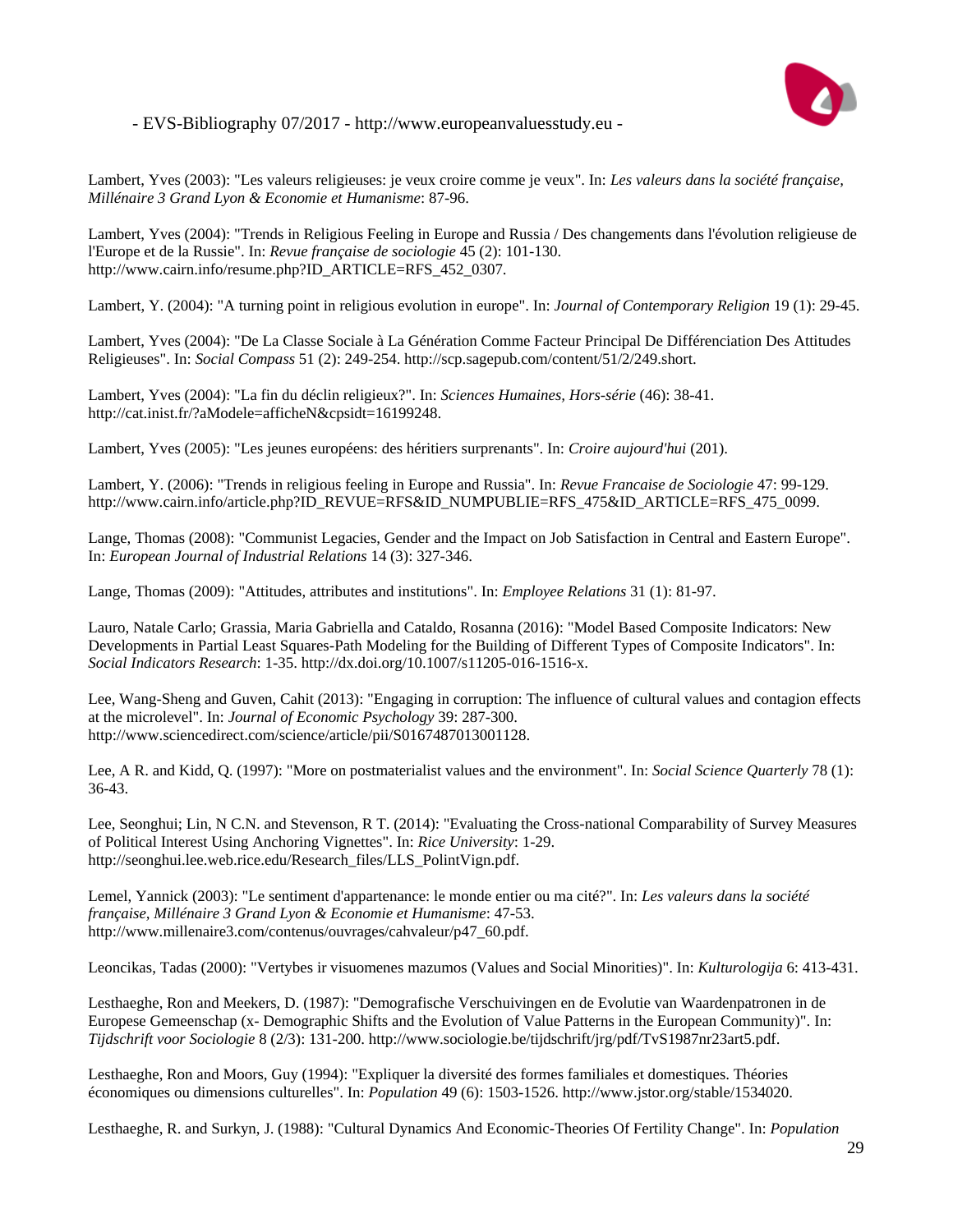

*and Development Review* 14 (1): 1-45.

Lesthaeghe, Ron and Surkyn, J R. (2002): "New Forms of Household Formation in Central and Eastern Europe: Are They Related to Newly Emerging Value Orientations?". In: *Economic Survey of Europe* 1: 197-216. http://www.vub.ac.be/SOCO/ron/SDT-Eastern%20Euro%20paper%20RL%20JS.pdf.

Leurent, B.; Nazareth, I.; Bellón-Saameño, J.; Geerlings, M.-I.; Maaroos, H.; Saldivia, S.; Svab, I.; Torres-González, F.; Xavier, M. and King, M. (2013): "Spiritual and religious beliefs as risk factors for the onset of major depression: an international cohort study". In: *Psychological Medicine* 43 (10): 2109-2120. http://journals.cambridge.org/action/displayAbstract?fromPage=online&aid=8988733&fileId=S0033291712003066.

Lipset, S Martin (1986): "Historical Traditions and National Characteristics: A Comparative Analysis of Canada and the United States". In: *Canadian Journal of Sociology* 11 (2): 113-155.

Listhaug, Ola (1984): "Confidence in Institutions: Findings from the Norwegian Values Study". In: *Acta Sociologica* 27 (2): 111-122. http://asj.sagepub.com/cgi/content/abstract/27/2/111.

Listhaug, Ola (1986): "War and Defence Attitudes: A first Look at Survey Data from 14 Countries". In: *Journal of Peace Research* 23 (1): 69-76. http://jpr.sagepub.com/cgi/content/abstract/23/1/69.

Listhaug, Ola (1990): "Nyere sosiale bevegelser og deres politiske innflytelse". In: *Norsk statsvitenskapelig tidsskrift* 6 (2): 107-120.

Listhaug, Ola (1990): "Macrovalues: The Nordic Countries Compared". In: *Acta Sociologica* 33 (3): 219-234. http://asj.sagepub.com/cgi/reprint/33/3/219.

Listhaug, Ola (1995): "Monitoring Long Term Cultural and Social Change in Europe". In: *Sociale Wetenschappen* 38: 109- 119.

Listhaug, Ola and Miller, A H. (1985): "Public Support for Tax Evasion: Self-Interest or Symbolic Politics?". In: *European Journal of Political Research* 13 (3): 265-282.

Listhaug, Ola; Miller, A H. and Valen, Henry (1985): "The Gender Gap in Norwegian Voting Behaviour". In: *Scandinavian Political Studies* 8 (3): 187-206. http://www3.interscience.wiley.com/journal/119511640/abstract.

Litina, Anastasia; Moriconi, Simone and Zanaj, Skerdilajda (2016): "The Cultural Transmission of Environmental Values: A Comparative Approach ". In: *World Development* 84: 131 - 148. http://dx.doi.org/10.1016/j.worlddev.2016.03.016.

Littler, Mark (2017): "Rethinking democracy and terrorism: a quantitative analysis of attitudes to democratic politics and support for terrorism in the UK". In: *Behavioral Sciences of Terrorism and Political Aggression* 9 (1): 52-61. First published online: November 09, 2016, http://dx.doi.org/10.1080/19434472.2016.1245211.

Littrell, Romie and Lapadus, N Valentin (2005): "Preferred leadership behaviours: exploratory results from Romania, Germany, and the UK". In: *The Journal of Management Development* 24 (5): 421-442. http://www.emeraldinsight.com/journals.htm?articleid=1501919&show=abstract.

Ljunge, Martin (2012): "Trust Issues: Evidence from Second Generation Immigrants". In: *IFN Working Papers, Research Institute of Industrial Economics (IFN)* (IFN Working Paper 946). http://www.econstor.eu/handle/10419/81422.

Ljunge, Martin (2014): "Social capital and health: Evidence that ancestral trust promotes health among children of immigrants ". In: *Economics & Human Biology* 15: 165 - 186. http://dx.doi.org/10.1016/j.ehb.2014.09.001.

Ljunge, Martin (2014): "Trust issues: Evidence on the intergenerational trust transmission among children of immigrants ". In: *Journal of Economic Behavior & Organization* 106: 175 - 196. http://dx.doi.org/10.1016/j.jebo.2014.07.001.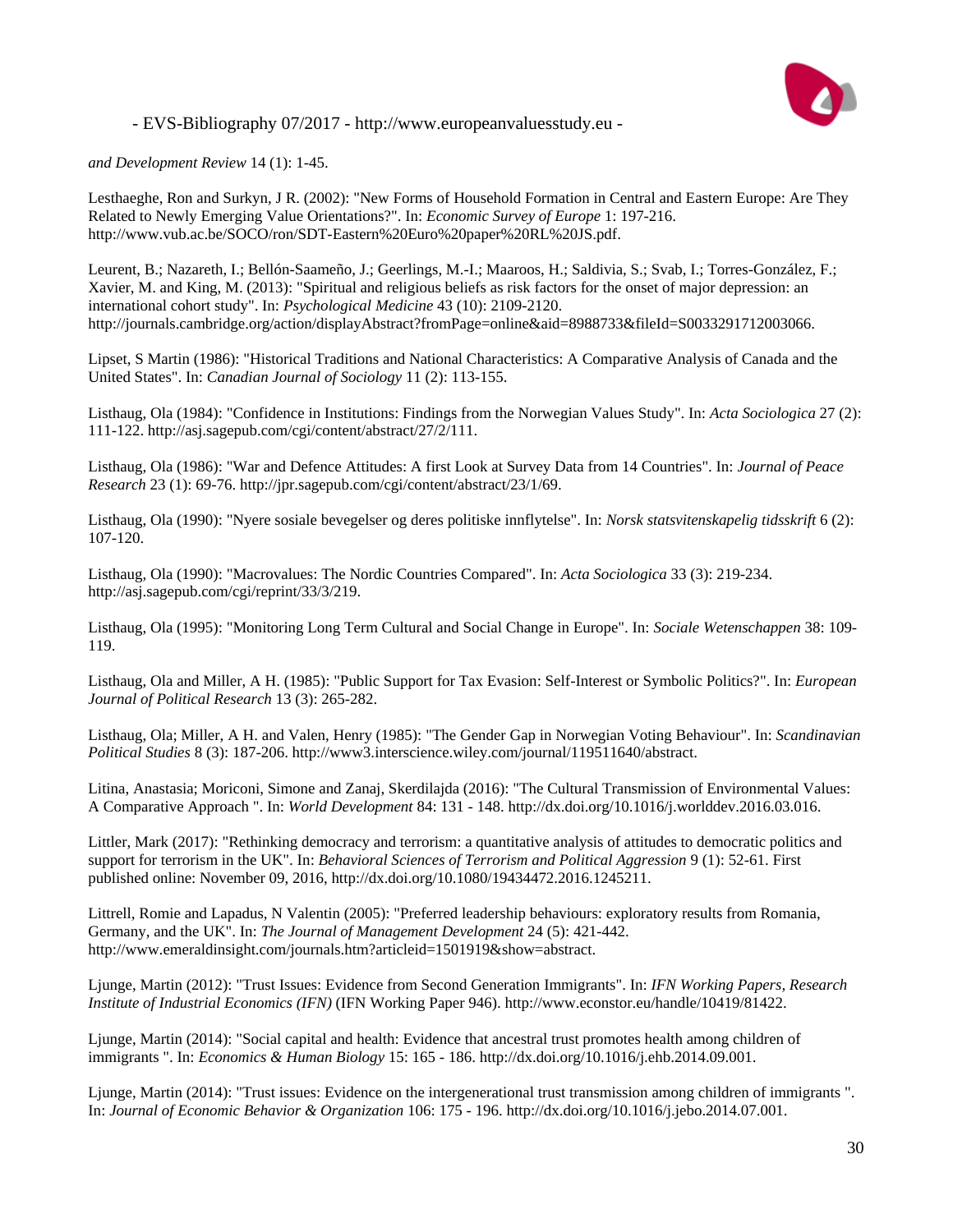

Lomazzi, Vera (2017): "Testing the Goodness of the EVS Gender Role Attitudes Scale". In: *Bulletin of Sociological Methodology/Bulletin de Méthodologie Sociologique* 135 (1): 90-100. http://dx.doi.org/10.1177/0759106317710859.

Lomazzi, Vera (2017): "Gender role attitudes in Italy: 1988–2008. A path-dependency story of traditionalism". In: *European Societies*: 1-26. http://dx.doi.org/10.1080/14616696.2017.1318330.

Lottes, Ilsa and Alkula, Tapani (2011): "An Investigation of Sexuality-Related Attitudinal Patternsand Characteristics Related to Those Patternsfor 32 European Countries". In: *Sexuality Research and Social Policy* 8 (2): 77-92.

Luchau, P. (2007): "By Faith Alone? Church Attendance and Christian Faith in three European Countries". In: *Journal of Contemporary Religion* 22 (1): 35-48.

Lüchau, Peter and Andersen, P B. (2012): "Socio-economic factors behind disaffiliation from the Danish national church". In: *Nordic Journal of Religion and Society* 25 (1): 27-45. http://tapir.pdc.no/pdf/NJRS/2012/2012-01-2.pdf.

Luzný, Dusan and Navrátilová, Jolana (2001): "Religion and Secularisation in the Czech Republic". In: *Czech Sociological Review* 9 (1): 85-98.

Majima, S. and Savage, M. (2007): "Have There Been Culture Shifts in Britain? A Critical Encounter with Ronald Inglehart". In: *Cultural Sociology* 1 (3): 293-315.

Makarovic, Matej and Rek, Mateja (2014): "Power and Influence-Based Political Participation in European Democracies". In: *Sociológia* 46 (6): 686-705. https://www.sav.sk/journals/uploads/12181136Rek%20-%20zalomena%20- %20popravljeno%205.%2011.pdf.

Mandes, Slawomir and Rogaczewska, Maria (2013): ""I don't reject the Catholic Church - the Catholic Church rejects me": How Twenty- and Thirty-somethings in Poland Re-evaluate their Religion". In: *Journal of Contemporary Religion* 28 (2): 259-276. http://www.tandfonline.com/doi/abs/10.1080/13537903.2013.783338#.U6bdpfl\_vuI.

Mannewitz, Tom (2013): "Kein Ost-West-Gegensatz: Regionale Unterschiede der deutschen politischen Kultur". In: *Gesellschaft, Wirtschaft, Politik - GWP* 62 (2): 205-215.

Marchenko, Alla (2016): "Civic activities in Eastern Europe: links with democratic political culture". In: *East European Politics* 32 (1): 12-27. http://dx.doi.org/10.1080/21599165.2015.1130698.

Marckmann, Bella (2017): "All is not relative: intergenerational norms in Europe". In: *European Societies*: 1-26. First published online: February 14, 2017, http://dx.doi.org/10.1080/14616696.2017.1290267

Mardešic, Željko (2001): "Crkva izmedu dviju oprecnih nostalgija ( Church between two opposite nostalgies )". In: *Crkva u svijetu* 36 (2): 127-151. http://hrcak.srce.hr/file/61352.

Mareš, Petr (2001): "The Czechs: Jobs and Work". In: *Czech Sociological Review* 9 (1): 69-84.

Marien, Sofie and Hooghe, Marc (2011): "Does political trust matter? An empirical investigation into therelation between political trust and support for law compliance". In: *European Journal of Political Research* 50 (2): 267-291.

Marincea, Adina (2012): "Who are the Olympians? A Cross-Country Analysis of People's Trust in the EU". In: *Annals of the University of Oradea. International Relations and European Studies (RISE)* (4): 151-179. http://www.ceeol.com/aspx/issuedetails.aspx?issueid=2287c4ba-0350-4794-8066-792c1e0de59a&articleId=629a5c42-9f56- 4d2f-b776-e75e57752f4d.

Marozzi, Marco (2015): "Construction, Robustness Assessment and Application of an Index of Perceived Level of Socio-Economic Threat from Immigrants: A Study of 47 European Countries and Regions". In: *Social Indicators Research* 128 (1): 413-437. First online: 19 July 2015, http://dx.doi.org/10.1007/s11205-015-1037-z.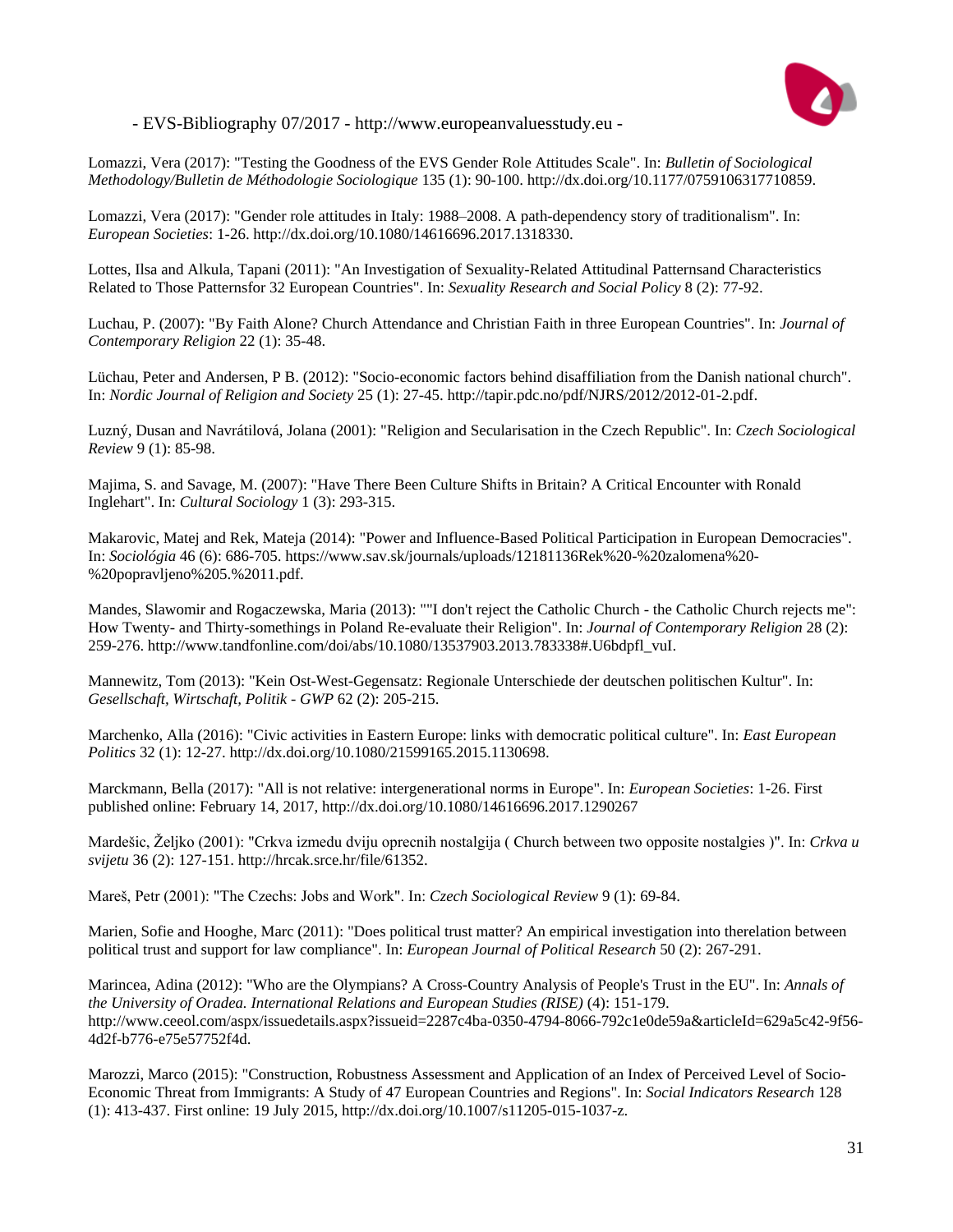

Marsh, C. and Alvaro, J L. (1990): "A cross-cultural perspective on the social and psychological distress caused by unemployment: a comparison of Spain and the United Kingdom". In: *European Sociological Review* 6 (3): 237-256.

Matausic, Mirko (2001): "Mediji u krizi vrednota (Mass-media in Value Crisis)". In: *Bogoslovska smotra* 71 (2-3): 361-379. http://hrcak.srce.hr/file/45756.

Matausic, Mirko and Rimac, Ivan (2000): "Pracenje medija i odnos prema vrednotama (Following the Media and Attitude towards Values)". In: *Bogoslovska smotra* 70 (2): 485-498. http://hrcak.srce.hr/file/49422.

Mayfield, Jacqueline and Mayfield, Milton (2012): "National culture and infrastructure development: A comparison among four cultural typologies". In: *Competitiveness Review: An International Business Journal* 22 (5): 396-410. http://www.emeraldinsight.com/doi/abs/10.1108/10595421211266285.

Mazzucchelli, Sara and Lomazzi, Vera (2016): "Etica e ricerca sociologica: neutralità o impegno verso i valori?: analisi di un caso esemplificativo: l'european values study". In: *Sociologia e politiche sociali* (1): 127-160. http://dx.doi.org/10.3280/SP2016-001007.

van Meerbeeck, Anne (1995): "The Importance of a Religious Service at Birth: The Persistent Demand for Baptism in Flanders". In: *Social Compass* 42 (1): 47-58. full-text available at http://scp.sagepub.com/cgi/pdf\_extract/42/1/47.

van der Meer, Tom and Hakhverdian, Armen (2017): "Political Trust as the Evaluation of Process and Performance: A Cross-National Study of 42 European Countries". In: *Political Studies* 65 (1): 81-102. First published: March 29, 2016, http://dx.doi.org/10.1177/0032321715607514.

Mierina, Inta (2014): "The Vicious Circle: Does disappointment with political authorities contribute to political passivity in Latvia?". In: *European Societies* 16 (4): 615-637. http://www.tandfonline.com/doi/abs/10.1080/14616696.2012.749414#.VHNbI4uG\_uI.

Mijs, Jonathan J. B.; Bakhtiari, Elyas and Lamont, Michèle (2016): "Neoliberalism and Symbolic Boundaries in Europe: Global Diffusion, Local Context, Regional Variation". In: *Socius: Sociological Research for a Dynamic World* 2: 1-8. http://dx.doi.org/10.1177/2378023116632538.

Mikucka, Malgorzata (2014): "Does Individualistic Culture Lower the Well-Being of the Unemployed? Evidence from Europe". In: *Journal of Happiness Studies* 15 (3): 673-691. http://dx.doi.org/10.1007/s10902-013-9445-8.

Mikucka, Malgorzata (2016): "The Life Satisfaction Advantage of Being Married and Gender Specialization". In: *Journal of Marriage and Family* 78 (3): 759-779. First published online: May 16, 2016. http://dx.doi.org/10.1111/jomf.12290.

Mikucka, Malgorzata (2016): "How to Measure Employment Status and Occupation in Analyses of Survey Data?". In: *Problemy Zarzadzania* 14 (2 (60)): 40-60. http://dx.doi.org/10.7172/1644-9584.60.3.

Mikucka, Malgorzata; Sarracino, Francesco and Dubrow, Joshua K. (2017): "When Does Economic Growth Improve Life Satisfaction? Multilevel Analysis of the Roles of Social Trust and Income Inequality in 46 Countries, 1981–2012 ". In: *World Development* 93: 447-459. http://doi.org/10.1016/j.worlddev.2017.01.002.

Miller, A H. and Listhaug, Ola (1990): "Political Parties and Confidence in Government: A Comparison of Norway, Sweden and the United States". In: *British Journal of Political Science* 20 (3): 357-386. full-text available at http://www.jstor.org/stable/193915.

Minagawa, Yuka (2013): "Inequalities in Healthy Life Expectancy in Eastern Europe". In: *Population and Development Review* 39 (4): 649-671. http://onlinelibrary.wiley.com/doi/10.1111/j.1728-4457.2013.00632.x/full.

Minarik, Pavol (2014): "Religion and economic attitudes in post-communist transition". In: *Post-Communist Economies* 26 (1): 67-88. http://www.tandfonline.com/doi/abs/10.1080/14631377.2014.874656#.VIMZLsnvbR0.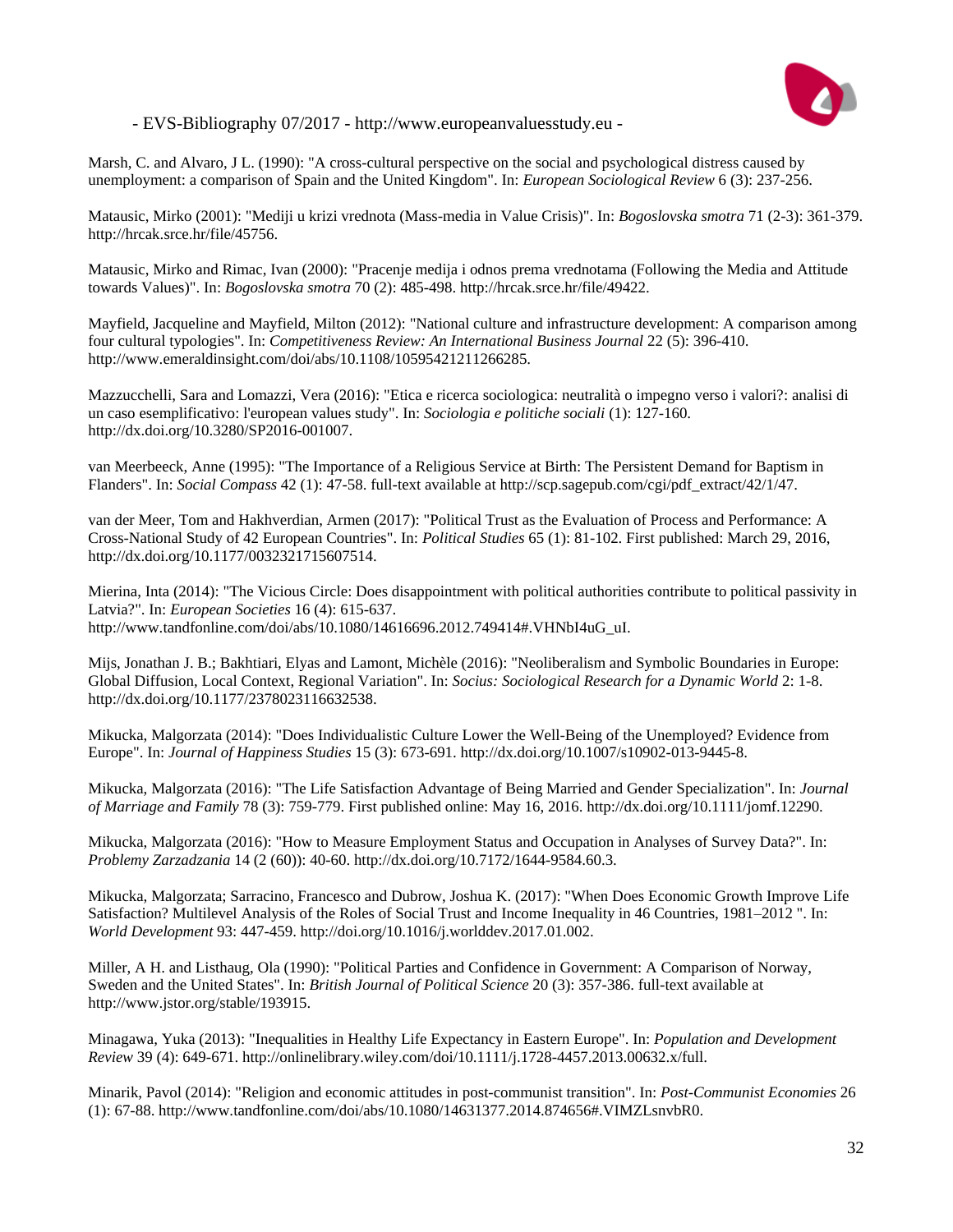

Minarik, Pavol (2014): "Employment, Wages, and Religious Revivals in Postcommunist Countries". In: *Journal for the Scientific Study of Religion* 53 (2): 296-315. http://dx.doi.org/10.1111/jssr.12113.

Mitrikas, A Algimantas (2000): "Seimos vertybiu pokyciai (Family Values Change)". In: *Kulturologija* 6: 295-323.

Mitrikas, A Algimantas (2004): "Sem'ya kak tsennost': sostoyanie i perspektivy tsennostnogo vybora v stranakh Evropy (Family as a Value: The State and Prospects of Value Choice in European Countries)". In: *Sotsiologicheskie Issledovaniya* 30 (5): 65-73.

Mohanty, Pete (2012): "Thick and Thin Public Sentiments and the Politics of Immigration in Europe1". In: *Comparative Sociology* 11 (5): 733-761. http://booksandjournals.brillonline.com/content/journals/10.1163/15691330-12341243.

Moor, Nienke and de Graaf, Paul M. (2016): "Temporary and Long-Term Consequences of Bereavement on Happiness". In: *Journal of Happiness Studies* 17 (3): 913-936. Firts published online: April 25, 2015, http://dx.doi.org/10.1007/s10902-015- 9624-x.

Moor, Nienke; Graaf, de, P M. and Komter, Aafke (2013): "Family, welfare state generosity and the vulnerability of older adults: A cross-national study". In: *Journal of Aging Studies* 27 (4): 347-357. http://www.sciencedirect.com/science/article/pii/S0890406513000467.

Moors, G. and Vermunt, J. (2007): "Heterogeneity in Post-materialist Value Priorities: Evidence from a Latent Class Discrete Choice Approach". In: *European Sociological Review* 23 (5): 631-648.

Moors, G. and Wennekers, C. (2003): "Comparing Moral Values in Western European Countries between 1981 and 1999. A Multiple Group Latent-Class Factor Approach". In: *International Journal of Comparative Sociology* 44 (2): 155-172.

Motiejunaite, Akvile (2010): "Female Employment in Lithuania: Testing Three Popular Explanations". In: *Journal of Baltic Studies* 41 (2).

Müller, Georg P. (2011): "Coping with Low-Trust Situations in Eastern and Western Europe: On the Role of Justice and Corruption as Buffers of Interpersonal Distrust". In: *Polish Sociological Review* (174): 181-194. http://www.jstor.org/stable/41275198.

Müller, Olaf; Pollack, Detlef and Pickel, Gert (2013): "Religiös-konfessionelle Kultur und individuelle Religiosität: Ein Vergleich zwischen West- und Ostdeutschland (Denominational culture and individual religiosity: a comparison between West and East Germany)". In: *KZfSS Kölner Zeitschrift für Soziologie und Sozialpsychologie* 65 (1): 123–148. http://dx.doi.org/10.1007/s11577-013-0221-x.

Munz-König, Eva (2013): "Armutsgefährdungsquote und Mindestsicherungsquote: Zwei Indikatoren zur Messung monetärer Armut". In: *Sozialer Fortschritt* 62 (5): 123-131. http://dx.doi.org/10.3790/sfo.62.5.123.

Nardin, Luis G.; Andrighetto, Giulia; Conte, Rosaria; Székely, Áron; Anzola, David; Elsenbroich, Corinna; Lotzmann, Ulf; Neumann, Martin; Punzo, Valentina and Troitzsch, Klaus G. (2016): "Simulating protection rackets: a case study of the Sicilian Mafia". In: *Autonomous Agents and Multi-Agent Systems* 30 (6): 1117-1147. http://dx.doi.org/10.1007/s10458-016- 9330-z.

Nastuta, Sebastian and Tompea, Ancuta Daniela (2011): "Who is afraid of immigrants? Social predictors of fear of immigrants in Europe". In: *Sfera Politicii* XIX.

Nergård, T B. (1985): "Frelst og lykkelig?". In: *Hilsen fra Diakonhjemmet* 3.

Nergård, T B. (1985): "De ti bud i nordmenns omd mme". In: *Kirke og kultur* 4.

Nergård, T B. (1986): "Det norske folks moral og verdier". In: *Tidsskrift for teologi og kirke* 57 (2): 93-105.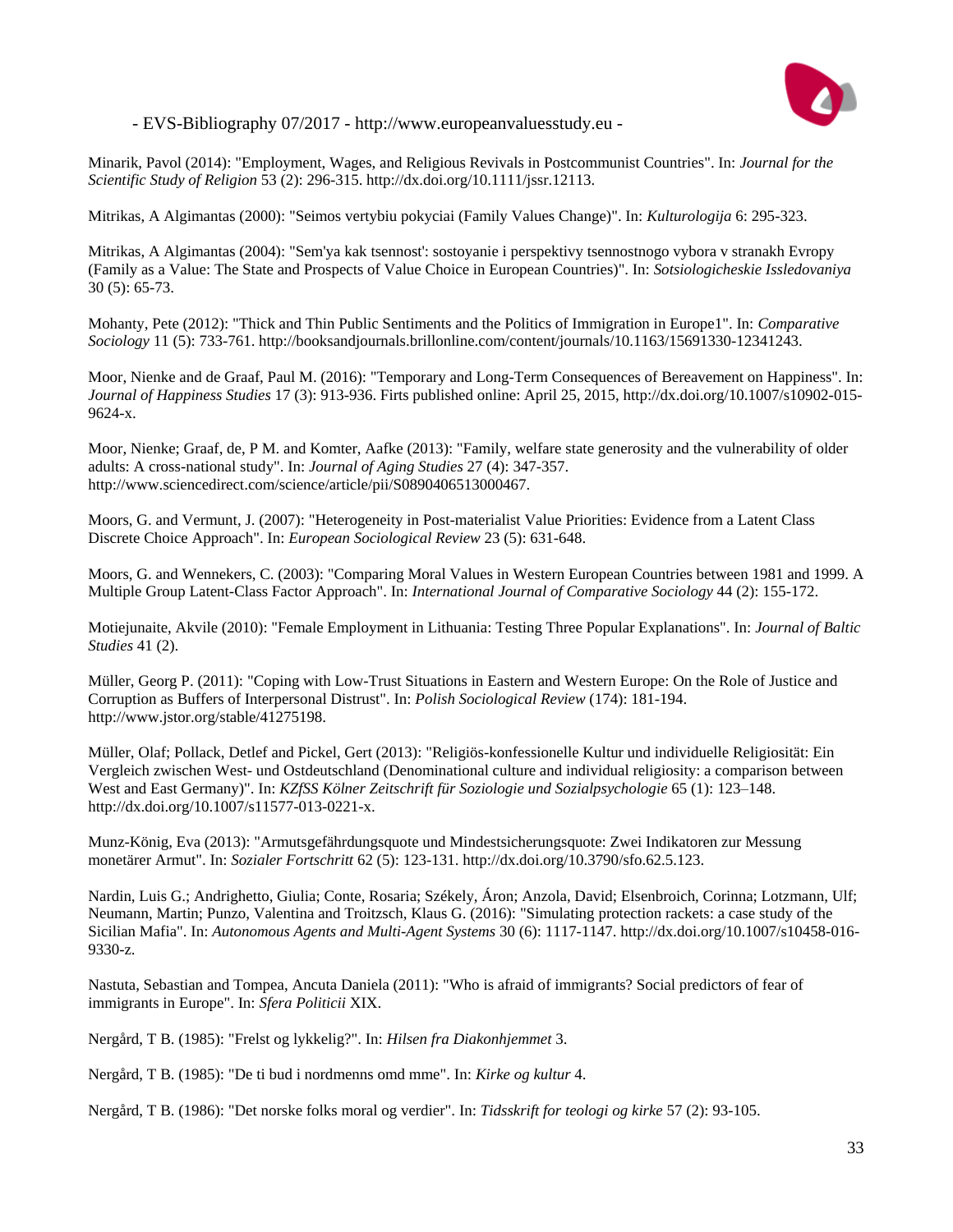

Nergård, Trude B. and Molven, Olav (1986): "Nordmenns holdning til vinningskriminalitet". In: *Nordisk tidsskrift for kriminalvitenskap* (3).

Nergård, T B. and Skjørshammer, Morten (1985): "Religiøsitet og bruk av alkohol, i Alkoholpolitik". In: *Tidsskrift for nordisk alkoholforskning* 3.

Nesporová, Olga and Stahl, Irina (2014): "Roadside memorials in the Czech Republic and Romania: memory versus religion in two European post-communist countries". In: *Mortality* 19 (1): 22-40. http://dx.doi.org/10.1080/13576275.2013.870543.

Neumayer, E. (2004): "The environment, left-wing political orientation and ecological economics". In: *Ecological Economics* 51 (3-4): 167-175.

Nielsen, A Mark (2014): "Accommodating Religious Pluralism in Denmark". In: *European Journal of Sociology* 55 (2): 245-274.

http://journals.cambridge.org/action/displayAbstract?fromPage=online&aid=9371407&fileId=S0003975614000113.

Nikodem, Krunoslav (2003): "Moderno društvo kao "tehnicko društvo", Društveno-povijesna priprema za razvoj neljudskih oblika života (Modern Society as "Technical Society", Social and Historical Prelude to the Development of Inhuman Forms of Life)". In: *Nova prisutnost, Casopis za intelektualna i duhovna pitanja* 1 (1): 29-43. http://hrcak.srce.hr/file/126880.

Nistor, Laura (2012): "The New Environmental Paradigm (NEP) in Romania. Some Empirical Findings". In: *Romanian Sociology* 10 (4): 75-98.

Noelle-Neumann, Elisabeth (1983): "Who Needs a Flag? Thoughts on German Attitudes, New & Old". In: *Encounter* 60  $(1)$ : 72-80.

Noorderhaven, N.G. and Halman, L.C.J.M. (2003): "Does intercultural education lead to more cultural homogeneity and tolerance?". In: *Intercultural Education* 14 (1): 67-76.

Norris, P. and Inglehart, R. (2006): "God, Guns and Gays". In: *Public Policy Research* 12 (4): 224-233.

Norris, Pippa and Inglehart, R F. (2012): "Muslim Integration into Western Cultures: Between Origins and Destinations". In: *Political Studies* 60 (2): 228-251. http://onlinelibrary.wiley.com/doi/10.1111/j.1467-9248.2012.00951.x/full.

Novy, Michal (2015): "Politics in the supermarket: boycotting consumers as agents of social change". In: *Sociológia - Slovak Sociological Review* 47 (1): 87-112.

Odegard, E. (1995): "Legality And Legitimacy - On Attitudes To Drugs And Social Sanctions". In: *British Journal of Criminology* 35 (4): 525-542.

Olafsdottir, Sigrun; Bakhtiari, Elyas and Barman, Emily (2014): "Public or private? The role of the state and civil society in health and health inequalities across nations ". In: *Social Science & Medicine* 123: 174-181. http://dx.doi.org/10.1016/j.socscimed.2014.09.045.

Onraet, Emma; Assche, Jasper Van; Roets, Arne; Haesevoets, Tessa and Hiel, Alain Van (2017): "The Happiness Gap Between Conservatives and Liberals Depends on Country-Level Threat". In: *Social Psychological and Personality Science* 8 (1): 11-19. http://dx.doi.org/10.1177/1948550616662125.

Onraet, Emma; Van Assche, Jasper; Roets, Arne; Haesevoets, Tessa and Van Hiel, Alain (2016): "The Happiness Gap Between Conservatives and Liberals Depends on Country-Level Threat: A Worldwide Multilevel Study". In: *Social Psychological and Personality Science*. First published online: August 01, 2016, http://dx.doi.org/10.1177/1948550616662125.

Oorschot, W v. (2006): "Making the Difference in Social Europe: Deservingness Perceptions among Citizens of European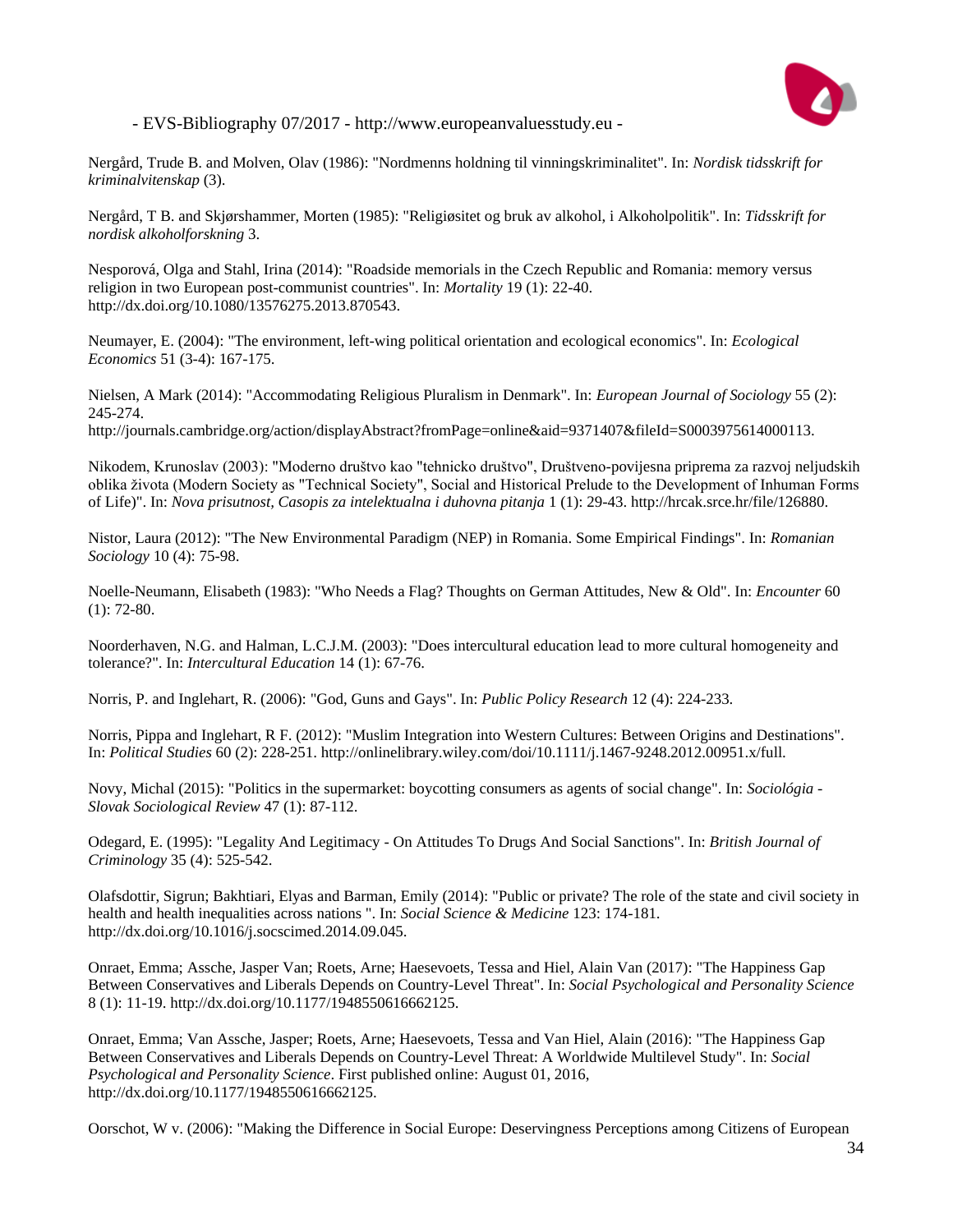

Welfare States". In: *Journal of European Social Policy* 16 (1): 23-42.

Oorschot, Wim van (2008): "Solidarity towards Immigrants in European Welfare States". In: *International Journal of Social Welfare* 17 (1): 3-14.

Oorschot, W.J.H. van; Arts, W.A. and Gelissen, J.P.T.M. (2006): "Social capital in Europe. Measurement and regional distribution of a multi-faceted phenomenon". In: *Acta Sociologica* 49 (2): 149-167.

Oorschot, W.J.H. van; Arts, W.A. and Halman, L.C.J.M. (2005): "Welfare state effects on social capital and informal solidarity in the European Union: evidence from the 1999/2000 European Values Study". In: *Policy and Politics: Studies of local government and its services* 33 (1): 33-54.

Oorschot, W van and Finsveen, E. (2009): "The Welfare State and Social Capital Inequality: An Empirical Exploration Using Longitudinal European/World Values Study Data from 13 Western Welfare States". In: *European Societies* 11 (2): 189-210.

Oorschot, W.J.H. van and Halman, L.C.J.M. (2000): "Blame or fate, individual or social? An international comparison of popular explanations of poverty". In: *European Societies* 2 (1): 1-28.

Oorschot, W van and Uunk, W.J.G. (2007): "Welfare Spending and the Public's Concern for Immigrants. Multilevel Evidence for 18 European Countries". In: *Comparative Politics* 40 (1): 63-82. http://arno.uvt.nl/show.cgi?fid=90303.

Orizo, F Andrés (1992): "Cambio de Valores en España". In: *Investigación y Marketing (AEDEMO)* 38.

Orizo, F Andrés (1993): "Cambio de Valores en el Sur Europeo: el caso de España. España en la Communidad Económica Europea a la luz la doctrina Social de la Iglesia". In: *Corintios XIII* 66/67.

Ott, J. (2005): "Level and Inequality of Happiness in Nations: Does Greater Happiness of a Greater Number Imply Greater Inequality in Happiness?". In: *Journal of Happiness Studies* 6 (4): 397-420.

Paas, Stefan (2013): "The use of social data in the evangelization of Europe: methodological issues". In: *International Bulletin of Missionary Research* 37 (1): 9-12. http://www.internationalbulletin.org/system/files/2013-01-ibmr.pdf.

Pacheco, Gail; van der Westhuizen, De Wet; Ghobadian, Abby; Webber, Don J. and O'Regan, Nicholas (2016): "The Changing Influence of Societal Culture on Job Satisfaction across Europe". In: *British Journal of Management* 27 (3): 606- 627. First published online: February 11, 2016, http://dx.doi.org/10.1111/1467-8551.12150.

Pajak-Patkowska, Beata (2013): "Patterns of Women's Political Activity". In: *Przeglad Politologiczny* (3): 143-154. http://www.ceeol.com/aspx/getdocument.aspx?logid=5&id=6d2ddcb80f10451c84596b9b26d6ffa7.

Park, Heejung and Lau, Anna S. (2016): "Socioeconomic Status and Parenting Priorities: Child Independence and Obedience Around the World". In: *Journal of Marriage and Family* 78 (1): 43-59. http://dx.doi.org/10.1111/jomf.12247.

Pastore, Francesco and Tenaglia, Simona (2013): "Ora et non Labora? A Test of the Impact of Religion on Female Labor Supply". In: *IZA Discussion Paper* (7356). http://www.econstor.eu/handle/10419/80551.

Pavlovic, Zoran Pavlovic (2015): "Individual and Country Level Determinants of (Post)Materialist Values in Eastern Europe". In: *European Quarterly of Political Attitudes and Mentalities* 4 (2): 1-11. https://sites.google.com/a/fspub.unibuc.ro/european-quarterly-of-political-attitudes-and-mentalities.

Pavlovic, Zoran (2016): "(Post)Materialism, Satisfaction with Democracy and Support for Democracy in Eastern Europe". In: *European Quarterly of Political Attitudes and Mentalities* 5 (3): 41-55. https://sites.google.com/a/fspub.unibuc.ro/european-quarterly-of-political-attitudes-and-mentalities.

Paxton, Pamela; Reith, N E. and Glanville, J L. (2014): "Volunteering and the Dimensions of Religiosity: A Cross-National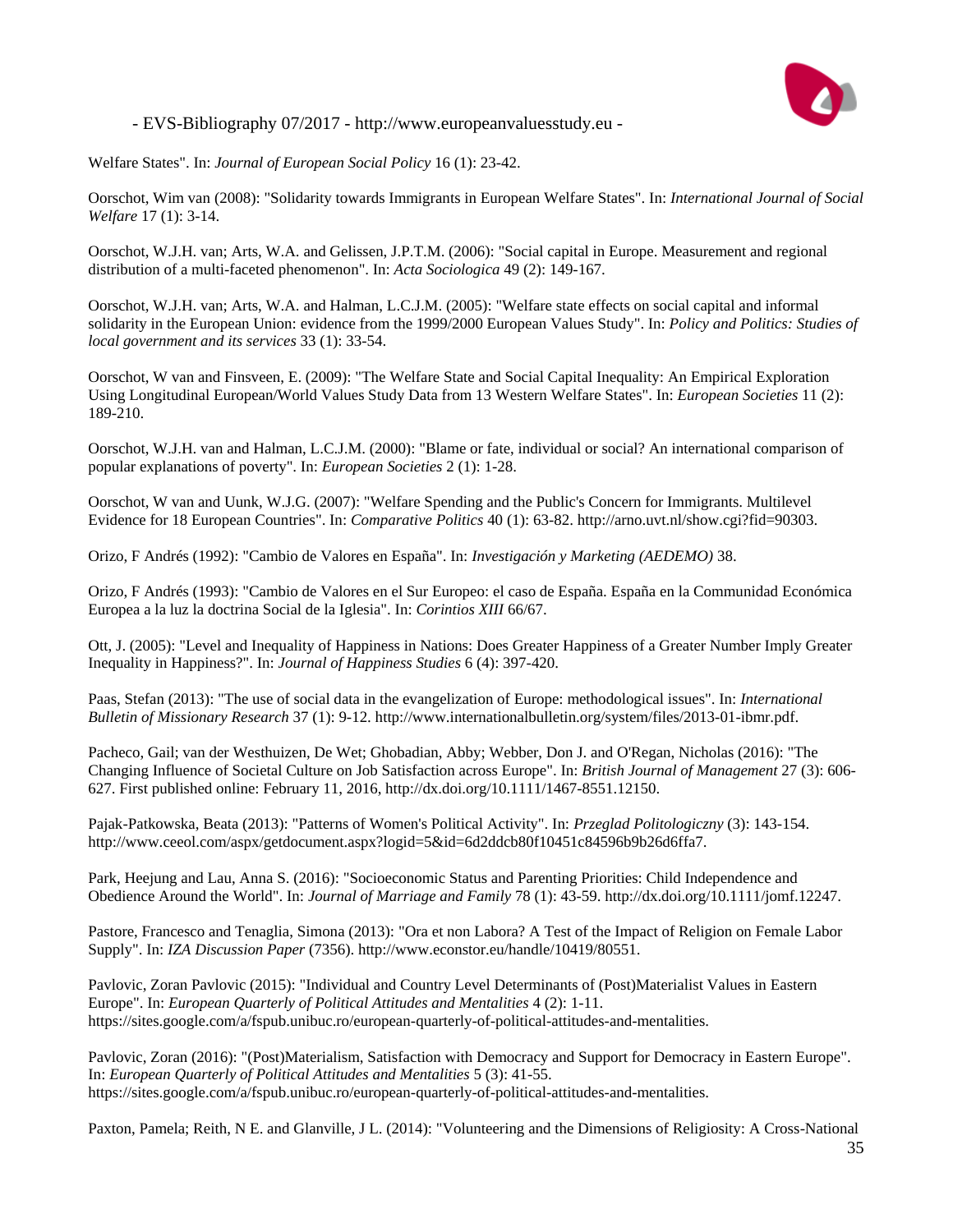

Analysis". In: *Review of Religious Research* 56 (4): 597-625. http://link.springer.com/article/10.1007/s13644-014-0169-y.

Perovic, Lena Maleševic (2010): "Life Satisfaction in Croatia". In: *Croatian Economic Survey* 12 (1): 45-81. http://search.proquest.com/docview/503449397/fulltextPDF?accountid=14338.

Petersen, M Bang (2013): "Moralization as protection against exploitation: do individuals without allies moralize more?". In: *Evolution and Human Behavior* 34 (2): 78-85. http://www.sciencedirect.com/science/article/pii/S1090513812000955#.

Pettersson, T. (1991): "Religion And Criminality - Structural Relationships Between Church Involvement And Crime Rates In Contemporary Sweden". In: *Journal for the Scientific Study of Religion* 30 (3): 279-291.

Pichler, Florian (2009): "Down to Earth' Cosmopolitanism: Subjective and Objective Measurements of Cosmopolitanism in Survey Research". In: *Current Sociology* 57 (5): 704-732.

Pickel, Gert (2010): "Säkularisierung, Individualisierung oder Marktmodell? Religiosität und ihre Erklärungsfaktoren im europäischen Vergleich". In: *Kölner Zeitschrift für Soziologie und Sozialpsychologie* 62 (2): 219-245.

Piel, E. (1985): "Wie deutsch sind die Deutschen? Ihr Selbstverständnis und Nationalgefühl". In: *Die neue Ordnung* 1: 5-15.

Pierewan, Adi and Tampubolon, Gindo (2014): "Spatial dependence multilevel model of well-being across regions in Europe". In: *Applied Geography* 47: 168-176. http://dx.doi.org/10.1016/j.apgeog.2013.12.005.

Pierewan, Adi Cilik and Tampubolon, Gindo (2014): "Happiness and Health in Europe: A Multivariate Multilevel Model". In: *Applied Research in Quality of Life* 10 (2): 237-252. First published online: March 26, 2014, http://dx.doi.org/10.1007/s11482-014-9309-3.

Piscova, M. (2002): "Marital and parental start and demographic behaviour in Slovakia (and in Europe) at the turn of the centuries". In: *Sociologia* 34 (3): 251-268.

Pitlik, Hans and Kouba, Ludek (2013): "The interrelation of informal institutions and governance quality in shaping Welfare State attitudes". In: *WWWforEurope* (38): 73. http://www.foreurope.eu/fileadmin/documents/pdf/Workingpapers/WWWforEurope\_WPS\_no038\_MS22.pdf.

Pitlik, Hans and Kouba, Ludek (2015): " Does social distrust always lead to a stronger support for government intervention?". In: *Public Choice* 163 (3): 355-377. First published online: April 24, 2015, http://dx.doi.org/10.1007/s11127-015-0258-7.

Popova, Zora (2012): "The Social Capital as a Security Factor". In: *Journal of Regional Security* (1): 77-96. http://www.ceeol.com/aspx/getdocument.aspx?logid=5&id=97a383505dec4626a8073decddd9a003.

Präg, Patrick and Subramanian, S. V. (2017): "Educational inequalities in self-rated health across US states and European countries". In: *International Journal of Public Health*: 1-8. First published online: May 22, 2017, http://dx.doi.org/10.1007/s00038-017-0981-6.

Pretto, Albertina and Gaio, Loris (2012): "Orientations to Work in Italy". In: *Bulletin of Italian Politics* 4 (1): 165-184. http://www.gla.ac.uk/media/media\_239891\_en.pdf.

Puntscher, Sibylle; Hauser, Christoph; Pichler, Karin and Tappeiner, Gottfried (2014): "Social Capital and Collective Memory: A Complex Relationship". In: *Kyklos* 67 (1): 116–132. http://dx.doi.org/10.1111/kykl.12046.

Puntscher, Sibylle; Hauser, Christoph; Walde, Janette and Tappeiner, Gottfried (2015): "The Impact of Social Capital on Subjective Well-Being: A Regional Perspective". In: *Journal of Happiness Studies* 16 (5): 1231-1246. http://dx.doi.org/10.1007/s10902-014-9555-y.

Quaranta, Mario (2013): "The impact of institutional decentralization on protest in Western Europe". In: *International*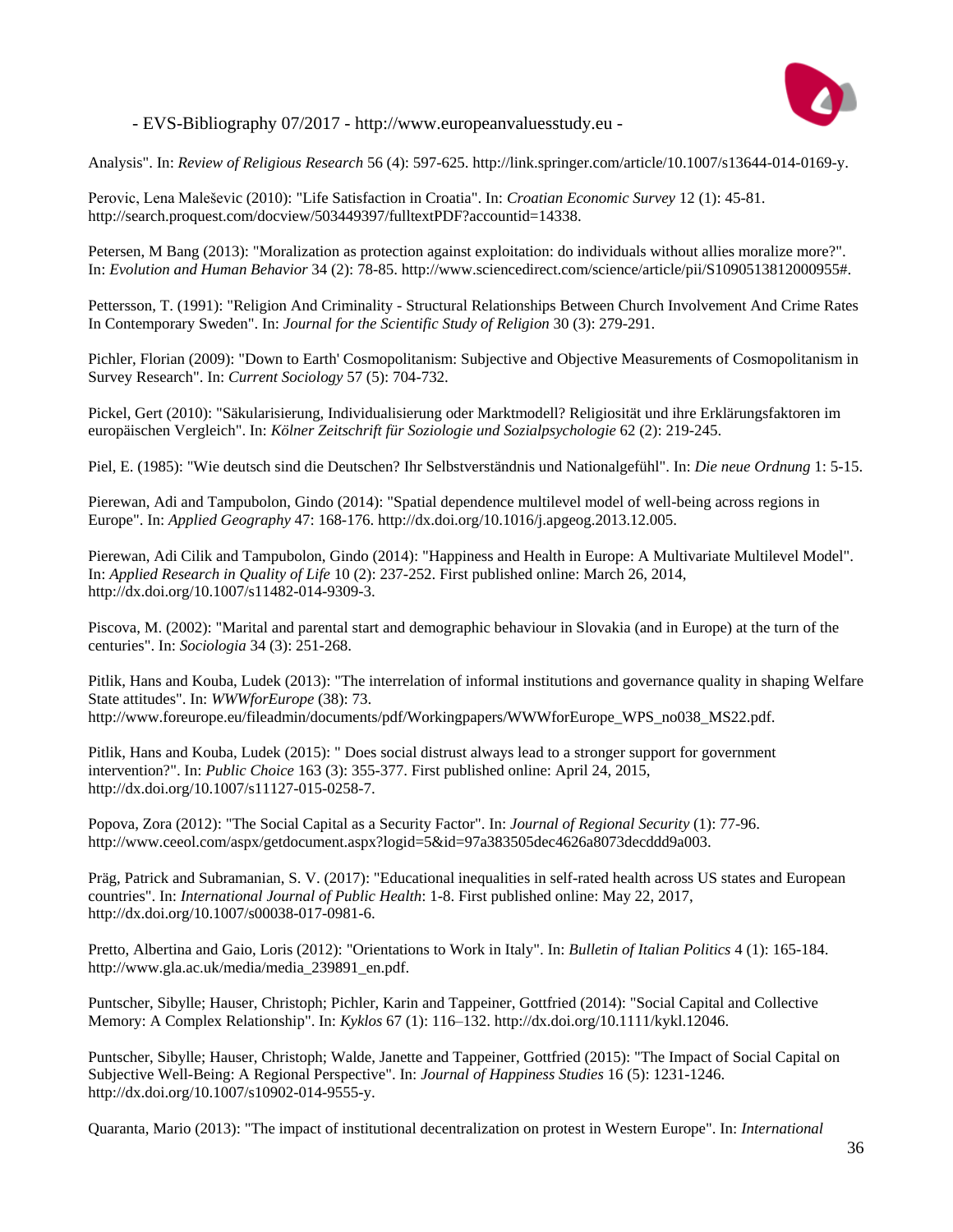

*Political Science Review* 34 (5): 502-518. http://ips.sagepub.com/content/34/5/502.short.

Quaranta, Mario (2013): "Measuring political protest in Western Europe:assessing cross-national equivalence". In: *European Political Science Review* 5 (3): 457-482. http://journals.cambridge.org/action/displayFulltext?type=1&pdftype=1&fid=9051153&jid=EPR&volumeId=5&issueId=03 &aid=9051151.

Quaranta, Mario (2014): "The 'Normalisation' of the Protester: Changes in Political Action in Italy (1981-2009)". In: *South European Society and Politics* 19 (1): 25-50. http://www.tandfonline.com/doi/abs/10.1080/13608746.2013.827863#.VGdk8MlwpOI.

Quaranta, Mario (2014): "Collective and Privat Resources and the Inequalities of Non-violent Political Protest in European Countries". In: *Journal of Civil Society* 10 (3): 294-316. http://www.tandfonline.com/doi/abs/10.1080/17448689.2014.944684#.VGde5MlwpOJ.

Rabušic, Ladislav (2000): "Koho Ceši nechtejí? O symbolické sociální exkluzi v ceské spolecnosti (Whom the Czechs Do not Want. On Symbolic Social Exclusion in Czech Society)". In: *Sociální studia* 5 (1): 67-85.

Rabušic, Ladislav (2000): "Hodnota dítete (Value of Children)". In: *Demografie* 42 (4): 286-290. http://is.muni.cz/publikace/publikace\_simple.pl?fakulta=1423;id=344152.

Rabušic, Ladislav (2000): " Je ceská spolecnost 'postmaterialistická'? (Is Czech Society "Postmaterialist"?)". In: *Sociologický casopis* 36 (1): 3-22.

Rabušic, Ladislav (2001): "Value Change and Demographic Behaviour in the Czech Republic". In: *Czech Sociological Review* 9 (1): 99-122. http://sreview.soc.cas.cz/upl/archiv/files/162\_099RABUS.pdf.

Rabušicová, Milada and Rabušic, Ladislav (2001): "Which Qualities Should Children Be Encouraged to Learn at Home?". In: *Czech Sociological Review* 9 (1): 123-142. http://sreview.soc.cas.cz/upl/archiv/files/161\_123RARAB.pdf.

Rajevska, Olga (2016): "Theoretical Old-Age Pension Benefits and Replacement Rates in the Baltic States: A Retrospective Simulation". In: *Economics and Business* 28 (1): 13-19. https://doi.org/10.1515/eb-2016-0002.

Reeskens, Tim (2013): "But Who Are Those 'Most People' That Can Be Trusted? Evaluating the Radius of Trust Across 29 European Societies". In: *Social Indicators Research* 114 (2): 703-722. http://link.springer.com/article/10.1007%2Fs11205- 012-0169-7.

Reeskens, Tim and Wright, Matthew (2013): "Nationalism and the Cohesive Society: A Multilevel Analysis of the Interplay Among Diversity, National Identity, and Social Capital across 27 European Societies". In: *Comparative Political Studies* 46 (2): 153-181. http://cps.sagepub.com/content/46/2/153.short.

Reeskens, Tim and Wright, Matthew (2014): "Host-country patriotism among European immigrants: a comparative study of its individual and societal roots". In: *Ethnic and Racial Studies* 37 (14): 2493-2511. First published online: November 14, 2016, http://dx.doi.org/10.1080/01419870.2013.851397.

Regt, de, Sabrina (2012): "Religiosity as a Moderator of the Relationship Between Authoritarianism and Social Dominance Orientation: A Cross-Cultural Comparison". In: *The International Journal for the Psychology of Religion* 22 (1): 31-41. http://www.tandfonline.com/doi/abs/10.1080/10508619.2012.635045#.U3NADfl\_vuI.

de Regt, Sabrina; Mortelmans, Dimitri and Smits, Tim (2011): "Left-wing authoritarianism is not a myth, but a worrisome reality. Evidence from 13 Eastern European countries ". In: *Communist and Post-Communist Studies* 44 (4): 299 - 308. First published online: November 8, 2011, http://dx.doi.org/10.1016/j.postcomstud.2011.10.006.

Regt, de, Sabrina; Smits, Tim and Mortelmans, Dimitri (2012): "The relevance of class in shaping authoritarian attitudes: A cross-national perspective". In: *Research in Social Stratification and Mobility* 30 (3): 280-895.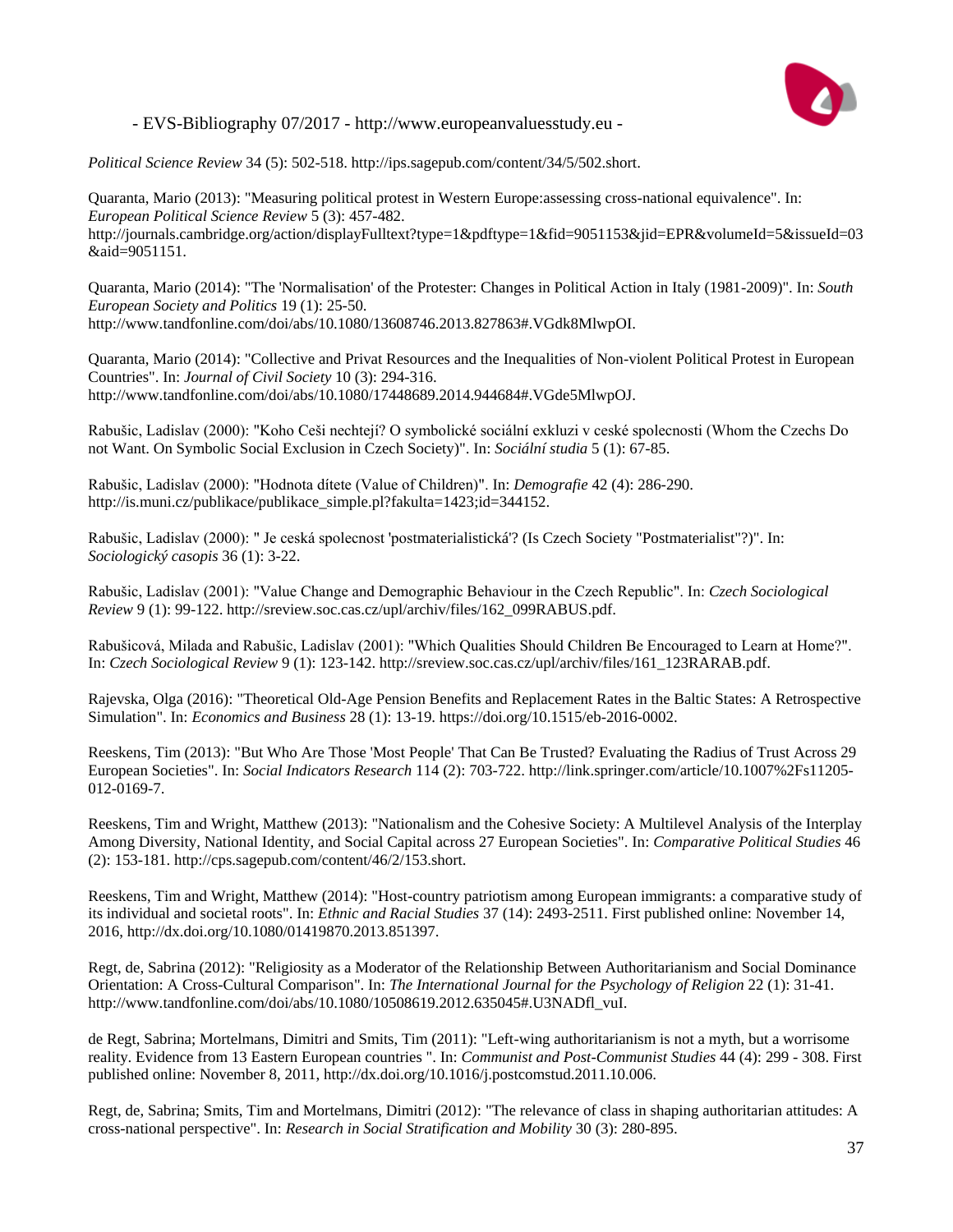

http://www.sciencedirect.com/science/article/pii/S0276562412000224#.

Rehak, Jan (1992): "Are the Czechs and the Slovaks Different?". In: *Sociologicky Casopis 28 special issue* 28: 129-132.

Reháková, Blanka (2001): "Who are the Czech Materialists, Post-materialists, and Those Who are 'Mixed', and How Do They Differ in Their Opinions and Attitudes on Selected -Primarily Political- Subjects?". In: *Czech Sociological Review* 9  $(1): 35-52.$ 

Reilly, Jonathan and Zigerell, L.J. (2012): "Don't Know Much about Democracy:Reporting Survey Data with Nonsubstantive Responses". In: *Political Science & Politics* 45 (3): 462-468.

Reinemann, Carsten and Fawzi, Nayla (2016): "Eine vergebliche Suche nach der Lügenpresse". In: *Der Tagesspiegel*.

Reitsma, Jan; Pelzer, Ben; Scheepers, Peer and Schilderman, Hans (2012): "Believing and Belonging in Europe: Crossnational comparisons of longitudinal trends (1981-2007) and determinants". In: *European Societies* 14 (4): 611-632. http://www.tandfonline.com/doi/abs/10.1080/14616696.2012.726367#.U58Ql\_l\_vuI.

Repak, Dragana (2016): "Is the Communist Ghost Still Alive? Participative Democracy in Eastern Europe after the Fall of Berlin Wall. The Case of Post-Conflict Yugoslavia and East-Central Europe". In: *European Quarterly of Political Attitudes and Mentalities* 5 (3): 1-16. https://sites.google.com/a/fspub.unibuc.ro/european-quarterly-of-political-attitudes-andmentalities.

Ribberink, Egbert; Achterberg, Peter and Houtman, Dick (2015): "Are all Socialists Anti-religious? Anti-religiosity and the Socialist Left in 21 Western European Countries (1990–2008)". In: *Journal of Contemporary Religion* 30 (3): 435-452. http://dx.doi.org/10.1080/13537903.2015.1081347.

Riffault, Hélène (1995): "Les Européens et la valeur travail (Europeans and the Work Value)". In: *Futuribles* 200: 25-46.

Riffault, Hélène and Tchernia, Jean-Francois (2002): "Les Européens et le travail: Un rapport plus personnel (Europeans and Their Work. A More Personal Relationship)". In: *Futuribles* 277: 63-77.

Riis, Ole (1990): "Folkekirke og folkerreligiositet, religionsociologisk belyst". In: *Kritisk Forum for Praktisk Teologi* 39: 56-75.

Riis, Ole (1993): "La religione nella societa modernizzata". In: *La religione degli Europei* 2: 3-36.

Riis, Ole (1996): "Religionen og det europaeiske faelleskab". In: *Norks Statvitenskabeligt tidsskrift* 2: 95-112.

Riis, Ole (1997): "Idealtyperne I Max Webers 'Die protestantische Ethik'". In: *Chaos* 28: 93-114.

Rijken, A J. and Knijn, Trudie (2008): "Explaining Dutch Fertility Rates In A Comparative European Perspective". In: *European Societies* 10 (5): 763-786. http://www.informaworld.com/smpp/ftinterface~content=a907227915~fulltext=713240928.

Rimac, Ivan (2000): "Neke determinante povjerenja u institucije politickog sustava u Hrvatskoj (Some Determinants of Trust in the Institutions of the Political System in Croatia)". In: *Bogoslovska smotra* 70 (2): 471-484. http://hrcak.srce.hr/file/49420.

Rimac, Ivan; Zorec, Lea and Ogresta, Jelena (2010): "Analysis of Survey Response Rate in the European Values Study". In: *Journal for General Social Issues* 19 (1-2): 47-67. http://hrcak.srce.hr/52188.

Ristovska, Maja; Mojsoska-Blazevski, Nikica and Nikolov, Miso (2013): "An alternative view to the tax evasion: the effect of tax morale on paying taxes in Macedonia and EU countries". In: *Serbian Journal of Management* 8 (2): 169-183. http://aseestant.ceon.rs/index.php/sjm/article/view/3776.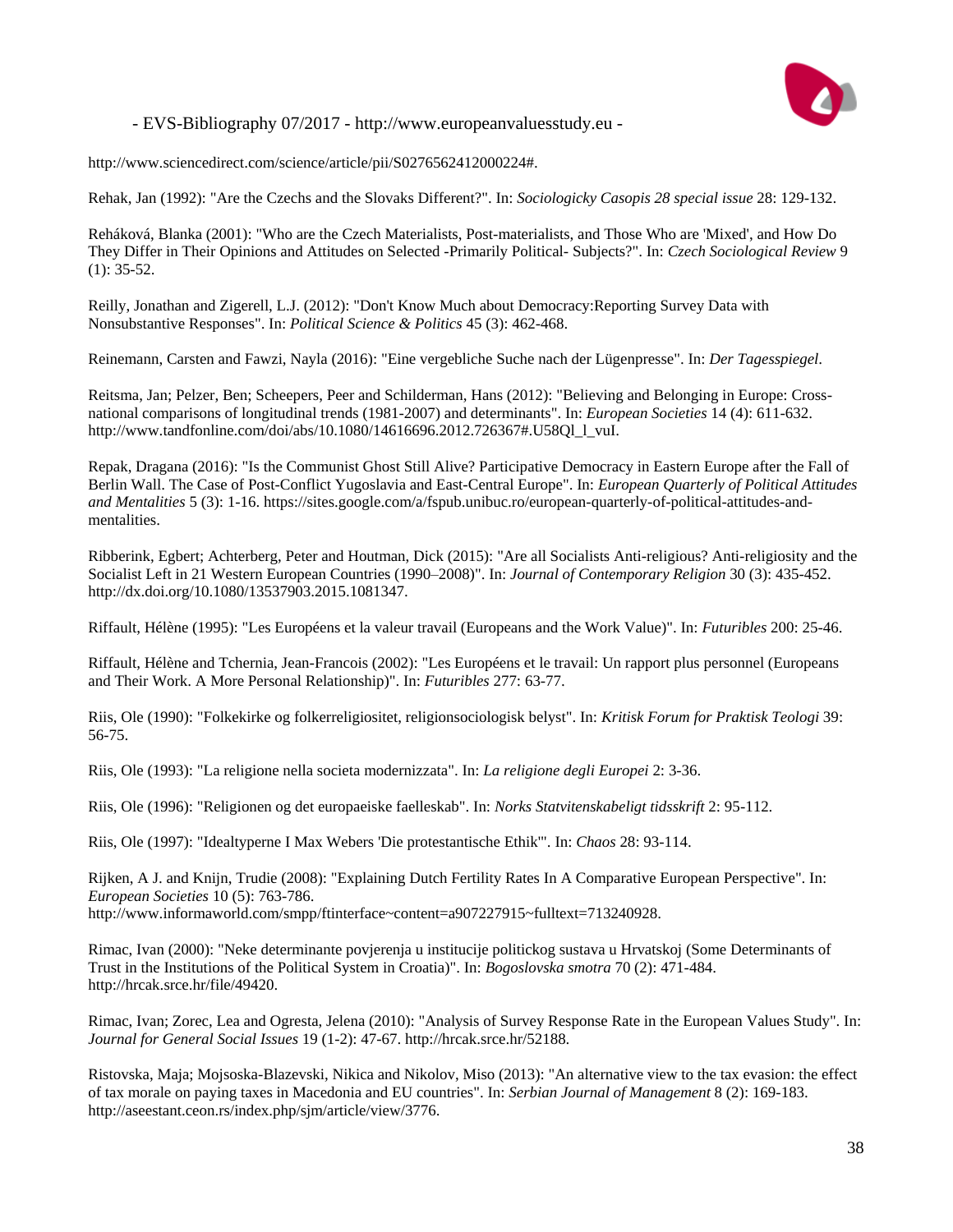

Rözer, Jesper; Kraaykamp, Gerbert and Huijts, Tim (2016): "National income inequality and self-rated health: the differing impact of individual social trust across 89 countries". In: *European Societies* 18 (3): 245-263. http://dx.doi.org/10.1080/14616696.2016.1153697.

Rözer, Jesper Jelle and Volker, Beate (2016): "Does income inequality have lasting effects on health and trust? ". In: *Social Science & Medicine* 149: 37-45. http://dx.doi.org/10.1016/j.socscimed.2015.11.047.

de Rosa, G. (1993): "I valori degli italiani nel contesto europeo". In: *La Civiltà Cattolica* 1441.

Rossi, Giovanna (2014): "The Complex Relationship between Values and Couple Patterns". In: *Journal of Comparative Family Studies* 45 (2): 173-199. https://www.questia.com/library/journal/1G1-376109720/the-complex-relationshipbetween-values-and-couple.

Rosta, Gergely (2000): "A vallásosság dimenziói és típusai. [Dimensionen und Typen der Religiosität]". In: *A hitrol [Über den Glauben]*: 95-106. http://www.forsense.hu/content/A\_vallasossag\_dimenzioi.pdf.

Rosta, Gergely (2000): "A vallasossag dimenzioi es tipusai". In: *in: dr. Banlaky Eva, Karczub Gyula, Karczub Gyula (ed.): A hitrol*: 95-106. http://www.forsense.hu/content/A\_vallasossag\_dimenzioi.pdf.

Rosta, Gergely (2004): "Religiosity, Political Attitudes and Secularization in Western Europe in 1981-1999". In: *Sociology of Religion in Hungary*: 43-65.

Roudijk, Bram; Donders, Rogier and Stalmeier, Peep (2017): "Cultural values: can they explain self-reported health?". In: *Quality of Life Research*: 1-9. First published online: February 10, 2017, http://dx.doi.org/10.1007/s11136-017-1512-x.

Rousell, L. (1995): "Vers une Europe des familles?". In: *Futuribles* 200: 47-62.

Roussey, Ludivine and Deffains, Bruno (2012): "Trust in judicial institutions: an empirical approach". In: *Journal of Institutional Economics* 8 (3): 351-369. http://journals.cambridge.org/action/displayAbstract?fromPage=online&aid=8653850&fileId=S174413741200001X.

Ruiter, Stijn and de Graaf, Nan Dirk (2006): "National Context, Religiosity and Volunteering: Results from 53 Countries". In: *American Sociological Review* 71 (2): 191-210. http://www.jstor.org/stable/30038985.

Rukavishnikov, V.; Halman, L.C.J.M. and Ester, P. (1998): "Morals in a comparative dimension". In: *Sotsiologicheskie Issledovania* 24 (6): 88-101.

Rukavishnikov, V Olegovich; Halman, Loek; Ester, Peter and Rukavishnikova, T Pavlovna (1995): "Russia Between Present and Future: Comparison of Indices of Political Culture for the Peoples of Twenty-Two Countries in Europe and North America". In: *Sociological Studies* 21: 75-90.

Rusu, Horațiu (2012): "Measuring Social Solidarity. Some Research Notes". In: *Social Change Review* 10 (1): 71-90. http://www.ceeol.com/aspx/getdocument.aspx?logid=5&id=105dd331f29b4cadaaa834133e766372.

Rusu, Horatiu and Andrei, Gheorghita (2014): "Transnational Solidarity and Public Support for the EU Enlargement". In: *Sociológia - Slovak Sociological Review* 46 (3): 261-282.

Rutkauskas, Virgilijus (2016): "Paying taxes in Euro area countries: issues behind tax morale". In: *Torun Business Review* 15 (3): 5-21. http://dx.doi/10.19197/tbr.v15i3.56.

Rutkauskas, Virgilijus (2016): "Factors behind weak tax morale: the case of European Union countries". In: *Ekonomika* 95 (3): 7-27. https://doi.org/10.15388/Ekon.2016.3.10325. (ESV)

Sackmann, R. (1998): "European Gender Roles: Public Discourses and Regional Practices". In: *Innovation: The European Journal of Social Sciences* 11 (2): 167-190.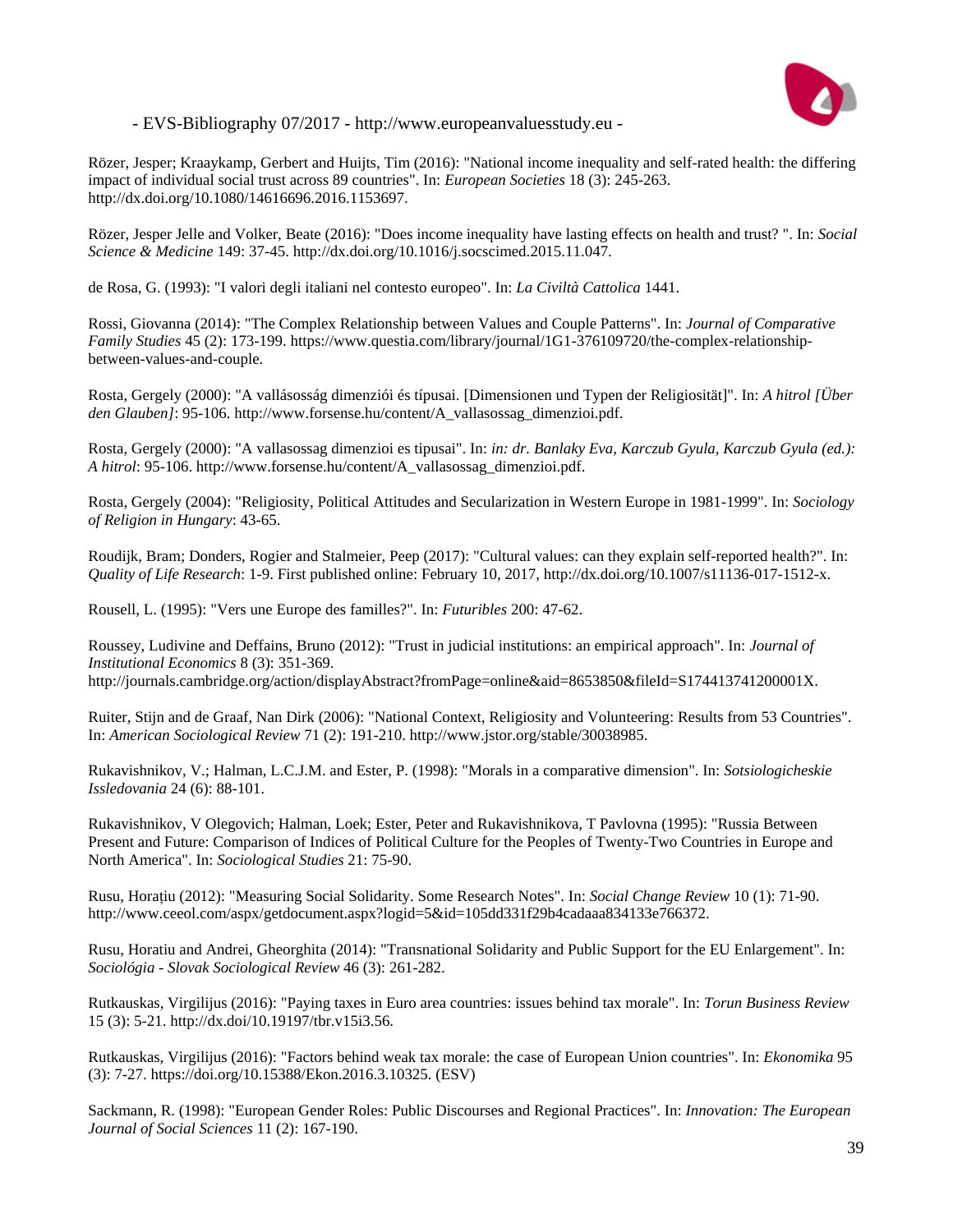

Sá, Cristina; Martins, António and Gomes, Carlos (2013): "The influence of demographic factors and risk aversion on tax morale: A multi-group analysis". In: *European Journal of Research on Education* 2 (2): 82-93. http://iassr.org/rs/020209.pdf.

Sanfey, P. and Teksoz, U. (2007): "Does transition make you happy?". In: *Economics of Transition* 15 (4): 707-731.

Sarracino, Francesco (2011): "Money, Sociability and Happiness: Are Developed Countries Doomed to Social Erosion and Unhappiness?". In: *Social Indicators Research*.

Sarracino, Francesco (2014): "Richer in Money, Poorer in Relationships and Unhappy? Time Series Comparisons of Social Capital and Well-Being in Luxembourg". In: *Social Indicators Research* 115 (2): 561-622. http://link.springer.com/article/10.1007/s11205-012-0223-5.

Sarracino, Francesco and Mikucka, Malgorzata (2016): "Social Capital in Europe from 1990 to 2012: Trends and Convergence". In: *Social Indicators Research*: 1-26. http://dx.doi.org/10.1007/s11205-016-1255-z.

Savelyev, Yuriy (2016): "Decomposition of Value Change in European Societies in 1995-2008: Test of Modernization Model and Socialization Hypothesis". In: *Sociológia* 48 (3): 267-289.

Savicka, Aida (1998): "Materialism and Postmaterialism in Lithuanian Culture". In: *Spectrum: Studies in the History of Culture* 2 (4): 171-187.

Savicka, Aida (2000): "Lietuvos gyventoju darbo vertybes 1990-1999 metais (Work Values of Lithuanians in 1990-1999)". In: *Kulturologija* 6: 252-277.

van Schaik, Ton (2002): "Social Capital in the European Values Study Surveys". In. http://www.afsp.mshparis.fr/publi/banques/evssocialcapital2002.pdf.

Schlueter, Elmar; Meuleman, Bart and Davidov, Eldad (2013): "Immigrant Integration policies and perceived Group Threat: A Multilevel Study of 27 Western and Eastern European Countries". In: *Social Science Research* 42 (3): 670-682. http://dx.doi.org/10.1016/j.ssresearch.2012.12.001.

Schnabel, Anette and Grötsch, Florian (2012): "Anti-discrimination as a challenge of social cohesion? Religion as a multilevel phenomenon and social integration in the European Union". In: *Working Paper* (7): 29. http://www.soc.umu.se/digitalAssets/93/93387\_7\_2012\_schnabelgrtsch.pdf.

Schnabel, Annette and Grötsch, Florian (2015): "The Religious Argument in Europe: The Explanation Aggregate of Religion and National Identity in Europe". In: *KZfSS Kölner Zeitschrift für Soziologie und Sozialpsychologie* 67 (1): 1-25. http://dx.doi.org/10.1007/s11577-014-0295-0.

Schnabel, Annette and Hjerm, Mikael (2014): "How the Religious Cleavages of Civil Society Shape National Identity". In: *SAGE open* 4 (1): 1-14. http://classic.sgo.sagepub.com/content/4/1/2158244014525417.short.

Schnell, Tatjana (2012): "Spirituality with and without Religion - Differential Relationships with Personality". In: *Archive for the Psychology of Religion* 34 (1): 33-61. http://booksandjournals.brillonline.com/content/journals/10.1163/157361212x644495.

Schuur, W van and Kruijtbosch, M. (1995): "Measuring subjective well-being: Unfolding the Bradburn affect balance scale". In: *Social Indicators Research* 36 (1): 49-74.

Schweisguth, Etienne (1995): "Les citoyens et le bien commun". In: *Futuribles* 200: 161-165.

Schweisguth, Étienne (1995): "La montée des valeurs individualistes". In: *Futuribles* 200: 131-160.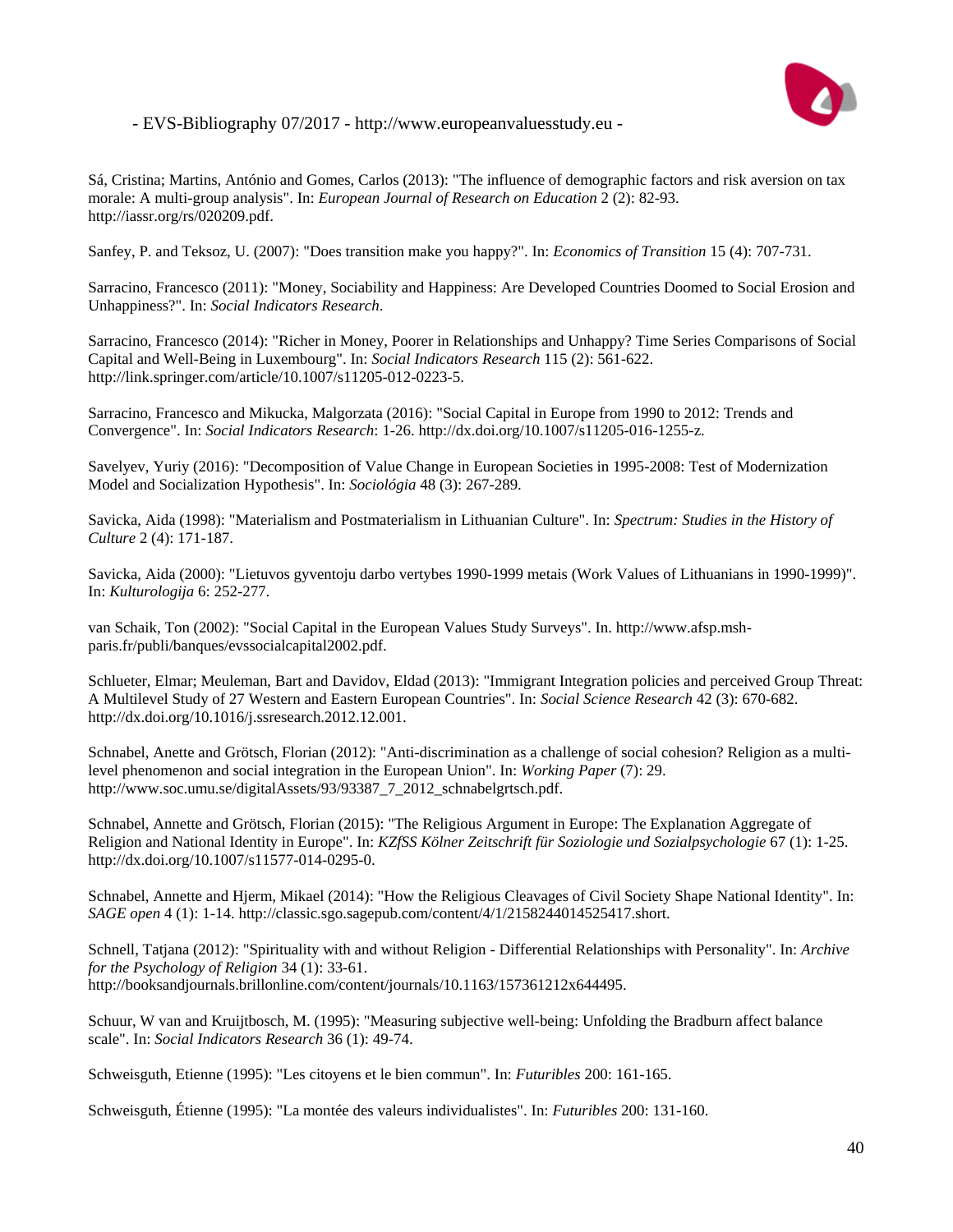

Schweisguth, Etienne (2002): "L'éventail des normes sociales". In: *Futuribles* 277: 161-176.

Scida, G. (1993): "Associazionismo e attività non-profit in Italia e in Europa". In: *Aggiornamenti Sociali* XLIV (2): 153- 168.

Ševcíková, Anna; Šerek, Jan; Barbovschi, Monica and Daneback, Kristian (2014): "The Roles of Individual Characteristics and Liberalismin Intentional and Unintentional Exposure to Online SexualMaterial Among European Youth: A Multilevel Approach". In: *Sexuality Research and Social Policy* 11: 104-115. http://link.springer.com/article/10.1007/s13178-013- 0141-6.

Shariff, A F. and Aknin, L B. (2014): "The Emotional Toll of Hell: Cross-National and Experimental Evidence for the Negative Well-Being Effects of Hell Beliefs". In: *PLoS ONE* 9 (1): 1-8. http://www.plosone.org/article/info%3Adoi%2F10.1371%2Fjournal.pone.0085251.

Sieben, Inge (2017): "Child-rearing values: The impact of intergenerational class mobility". In: *International Sociology*. First published online: February 1, 2017, http://dx.doi.org/10.1177/0268580917693954.

Sieben, Inge and Halman, Loek (2014): "Religion and parental values in a secularized country: Evidence from the Netherlands". In: *Social Compass* 61 (1): 121-140.

Sieben, Inge and Halman, Loek (2015): "Morality and the Public Good in Post-Socialist European States". In: *Studies of Transition States and Societies* 7 (1). http://publications.tlu.ee/index.php/stss/article/view/258.

Sieben, Inge and Verbakel, Ellen (2013): "Permissiveness Toward Divorce: The Influence of Divorce Experiences in Three Social Contexts". In: *European Sociological Review* 29 (6): 1175-1188. http://esr.oxfordjournals.org/content/29/6/1175.short.

Siegers, Pascal (2013): "Reincarnation Revisited. Question format and the distribution of belief in reincarnation in survey research". In: *Survey Methods: Insights from the Field*: 1-11. http://surveyinsights.org/?p=2016.

Siegers, Pascal; Franzmann, Simon and Hassan, Mira (2016): "The religious and spiritual underpinnings of party choice in christian Europe ". In: *Electoral Studies* 44: 203-213. First published online: August 12, 2016, http://dx.doi.org/10.1016/j.electstud.2016.08.008.

Silvestre, M. (1997): "La perceptión de la función social de las mujeres en la sociedad vasca". In: *Revista Inguruak* 18: 93- 114.

Simister, John and Kowalewska, Grazyna (2016): "Gender-Based Violence and Christianity: Catholic Prevention of Divorce Traps Women in an Abusive Marriage". In: *Psychology* (7): 1624-1644. http://dx.doi.org/10.4236/psych.2016.713155.

Simons, John (1986): "How Conservative are British Attitudes to Reproduction?". In: *The Quarterly Journal of Social Affairs* 2 (1): 41-54.

Sinnott, Richard (2006): "An evaluation of the measurement of national, subnational and supranational identity in crossnational surveys". In: *International Journal of Public Opinion Research* 18 (2): 211-223.

Slenders, Suzanne; Sieben, Inge and Vebakel, Ellen (2014): "Tolerance towards homosexuality in Europe: Population composition, economic affluence, religiosity, same-sex union legislation and HIV rates as explanations for country differences". In: *International Sociology* 29 (4): 348-367. http://iss.sagepub.com/content/29/4/348.short.

Slomczynski, Kazimierz; Powalko, Przemek and Krauze, Tadeusz (2017): "Non-unique Records in International Survey Projects: The Need for Extending Data Quality Control". In: *Survey Research Methods* 11 (1): 1-16. https://ojs.ub.unikonstanz.de/srm/article/view/6557.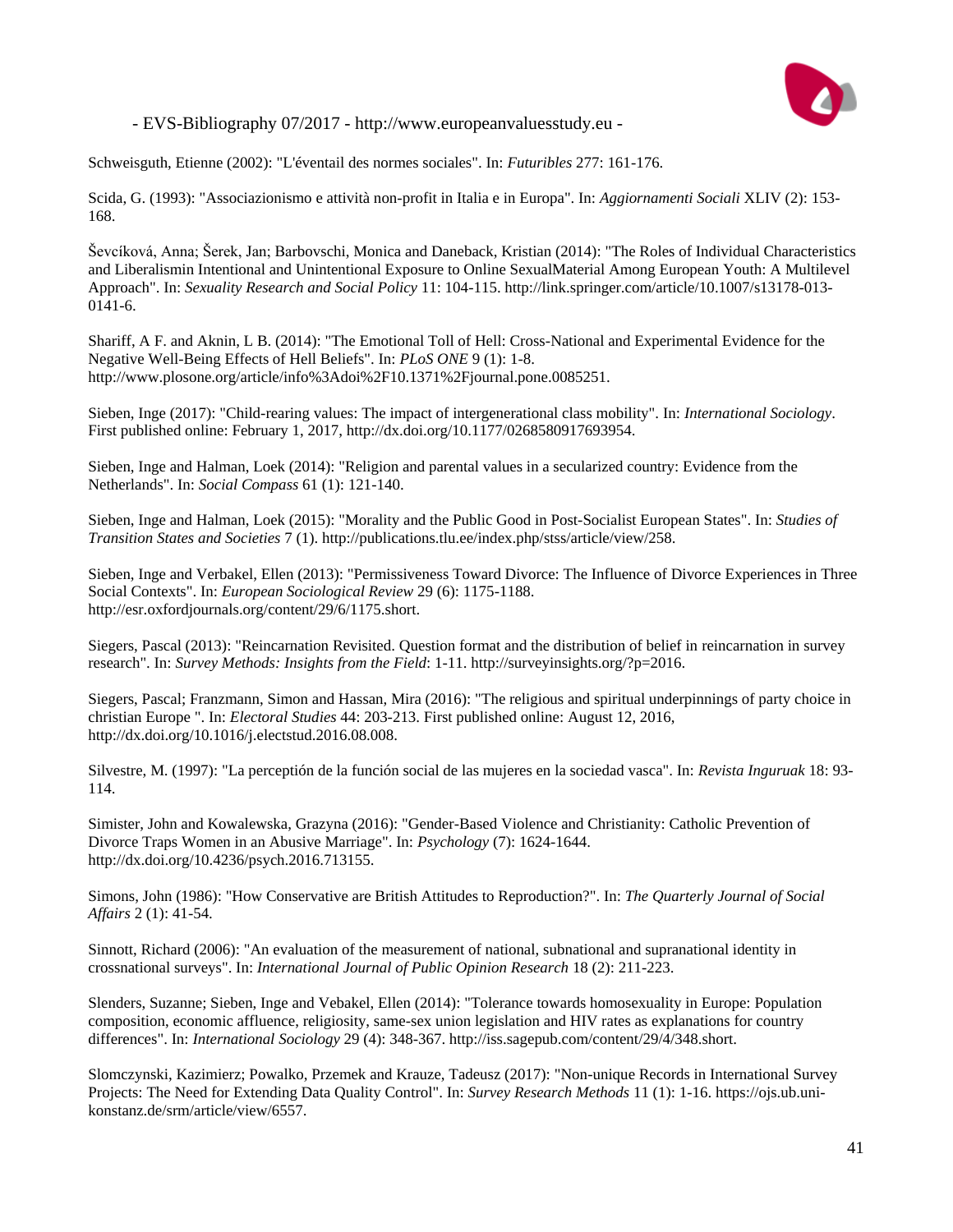

Smrke, Marjan and Uhan, Samo (2012): "Atheism in post-socialist conditions: the case of Slovenia". In: *Teorija in praksa* 49 (3): 492-515. http://dk.fdv.uni-lj.si/db/pdfs/TiP2012\_3\_Smrke\_Uhan.pdf.

Sobotka, Tomáš and Beaujouan, Éva (2014): "Two is Best? The Persistence of a Two-Child Family Ideal in Europe". In: *Population and Development* 40 (3): 391-419. http://onlinelibrary.wiley.com/doi/10.1111/j.1728-4457.2014.00691.x/full.

Sobotka, Tomáš; Zeman, Krystof and Kantorova, Vladimira (2003): "Demographic Shifts in the Czech Republic after 1989: A Second Demographic Transition View". In: *European Journal of Population* 19: 249-277. http://www.springerlink.com/content/h13677376474q3n5/fulltext.pdf.

Sørensen, Jens F. L. (2014): "Rural-urban differences in life satisfaction: evidence from the European Union". In: *Regional Studies: The Journal of the Regional Studies Association* 48 (9): 1451-1466. http://dx.doi.org/10.1080/00343404.2012.753142.

Soon, Jan-Jan (2017): "Flags and anthems: naturalisation effects on income and employment". In: *International Journal of Social Economics* 44 (4). http://dx.doi.org/10.1108/IJSE-06-2015-0179.

Spousta, Jan (2002): "Changes in religious values in the Czech Republic". In: *Sociologicky Casopis* 38 (3): 345-363.

Stack, S. and Kposowa, A. (2006): "The effect of religiosity on tax fraud acceptability: A cross-national analysis". In: *Journal for the Scientific Study of Religion* 45 (3): 325-351.

Stack, S. and Kposowa, A J. (2008): "The association of suicide rates with individual-level suicide attitudes: A crossnational analysis". In: *Social Science Quarterly* 89 (1): 39-59.

Stam, Kirsten; Sieben, I.J.P and Verbakel, Ellen (2016): "Arbeidsethos in Europa: religieuze traditie of modernisering". In: *Religie en Samenleving* 11 (1): 6-30.

Stam, Kirsten; Sieben, Inge; Verbakel, Ellen and de Graaf, Paul M (2016): "Employment status and subjective well-being: the role of the social norm to work". In: *Work, Employment & Society* 30 (2): 309-333. First published online April 17, 2015, http://wes.sagepub.com/content/early/2015/04/17/0950017014564602.

Stam, Kirsten; Verbakel, Ellen and De Graaf, P M. (2013): "Explaining variation in work ethic in Europe". In: *European Societies* 15 (2): 268-289. http://www.tandfonline.com/doi/full/10.1080/14616696.2012.726734#.U1YkCvl\_vuI.

Stavrova, Olga and Ehlebracht, Daniel (2016): "Cynical beliefs about human nature and income: Longitudinal and crosscultural analyses". In: *Journal of Personality and Social Psychology* 110 (1): 116-132. http://psycnet.apa.org/journals/psp/110/1/116/.

Stavrova, Olga and Fetchenhauer, Detlef (2015): "Single parents, unhappy parents? Parenthood, partnership, and the cultural normative context.". In: *Journal of Cross-Cultural Psychology* 46 (1): 134-149. First published online: September 21, 2014, http://jcc.sagepub.com/content/46/1/134.full.pdf+html.

Stavrova, Olga; Fetchenhauera, Detlef and Schlössera, Thomas (2013): "Why are religious people happy? The effect of the social norm of religiosity across countries". In: *Social Science Research* 42 (1): 90-105. http://www.sciencedirect.com/science/article/pii/S0049089X12001536#.

Stavrova, Olga and Siegers, Pascal (2014): "Religious Prosociality and Morality Across Cultures: How Social Enforcement of Religion Shapes the Effects of Personal Religiosity on Prosocial and Moral Attitudes and Behaviors". In: *Personality and Social Psychology Bulletin* 40 (3): 315-333. First published online: November 11, 2013, http://dx.doi.org/10.1177/0146167213510951.

Støvring, Kasper (2012): "The cultural prerequisites of social cohesion: With special attention to the nation of Denmark". In: *International Journal of Sociology and Social Policy* 32 (3/4): 134-152. http://www.emeraldinsight.com/doi/abs/10.1108/01443331211214721.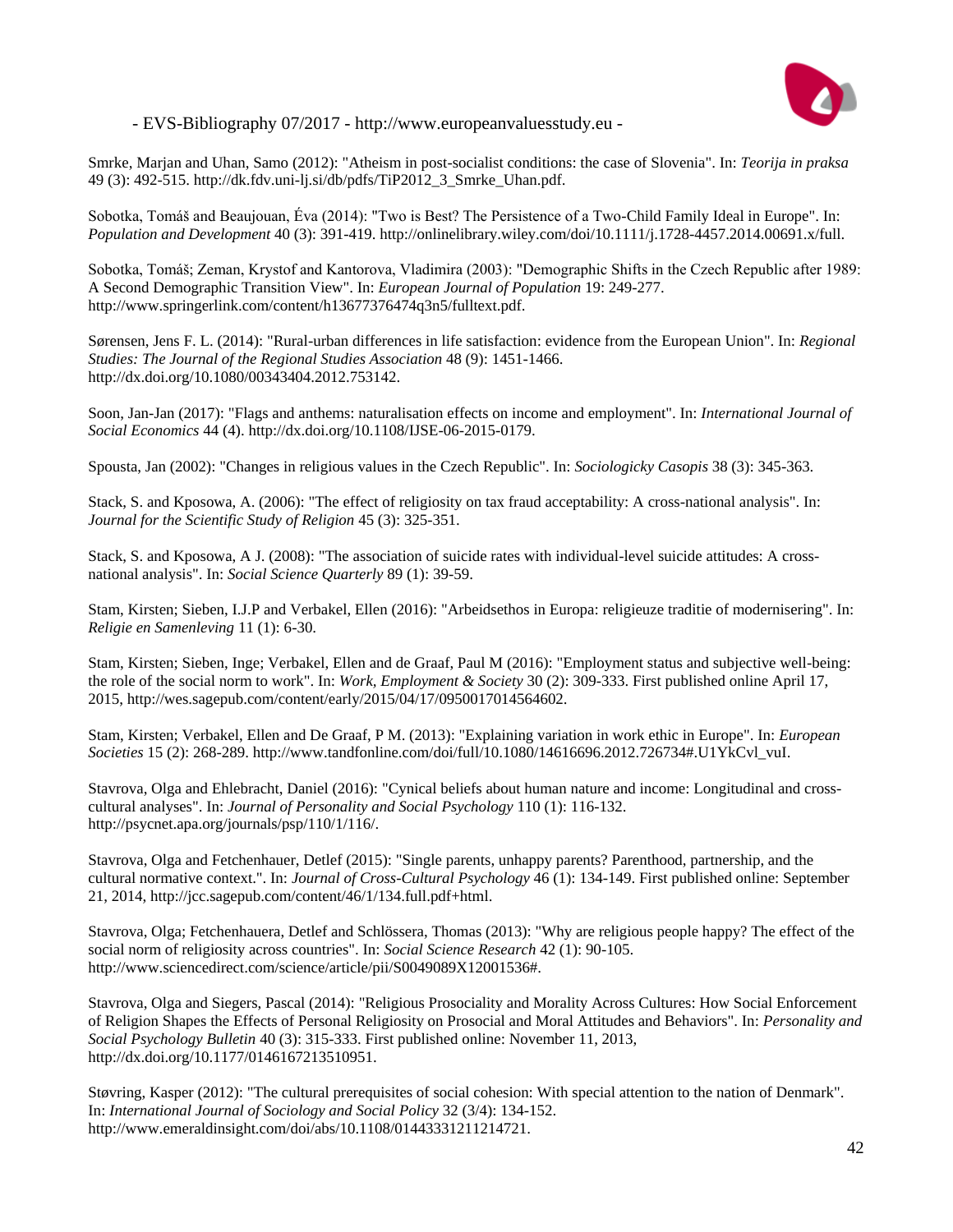

Storm, Ingrid (2014): "Civic Engagement in Britain: The Role of Religionand Inclusive Values". In: *European Sociological Review*: 1-16. http://esr.oxfordjournals.org/content/early/2014/10/28/esr.jcu077.short.

Storm, Ingrid (2015): "Religion, Inclusive Individualism, and Volunteering in Europe". In: *Journal of Contemporary Religion* 30 (2): 213-229. http://dx.doi.org/10.1080/13537903.2015.1025542.

Storm, Ingrid (2015): "Civic engagement in Britain: the role of religion and inclusive values". In: *European Sociological Review* 31 (1): 14-29. First published online: October 28, 2014, http://dx.doi.org/10.1093/esr/jcu077.

Storm, Ingrid (2016): "Morality in Context: A Multilevel Analysis of the Relationship between Religion and Values in Europe". In: *Politics and Religion* 9 (01): 111-138. http://dx.doi.org/10.1017/S1755048315000899.

Strabac, Z. and Listhaug, A. (2008): "Anti-Muslim prejudice in Europe: A multilevel analysis of survey data from 30 countries". In: *Social Science Research* 37 (1): 268-286.

Straková, Eva (2011): "Postoj respondentu studie European Values Study 2008 v Ceské republice k prícinám chudoby [Position on the causes of poverty by respondents of the 2008 European Values Study in the Czech Republic]". In: 46.

Strapcova, Katarína (2005): "Percepcia nerovností a prícin chudoby na Slovensku". In: *Sociológia* 37 (5).

Stulhofer, Aleksander and Rimac, Ivan (2009): "Determinants of homonegativity in Europe". In: *Journal of Sex Research* 46 (1).

Sundback, Susan (2007): "Membership of Nordic 'National' Churches as a 'Civil Religious' Phenomenon". In: *Implicit Religion* 10 (3).

Surkyn, J. and Lesthaeghe, R. (2004): "Value Orientations and the Second Demographic Transition (SDT) in Northern, Western and Southern Europe: An Update". In: *Demographic Research* S3 (3): 45-86.

Takács, Judit and Szalma, Ivett (2013): "How to Measure Homophobia in an International Comparison". In: *Družboslovne razprave* 29 (73): 11-42. http://real.mtak.hu/11448/1/2013\_73\_2\_DR\_How-to-measure-homophobia.pdf.

Takács, Judit; Szalma, Ivett and Bartus, Tamás (2016): "Social Attitudes Toward Adoption by Same-Sex Couples in Europe". In: *Archives of Sexual Behavior* 45 (7): 1787–1798. http://dx.doi.org/10.1007/s10508-016-0691-9.

Tappeiner, Gottfried; Hauser, Christoph and Walde, Janette (2008): "Regional knowledge spillovers: Fact or artifact". In: *Research Policy* 37: 861-874.

Tchernia, Jean-Francois (2002): "Les valeurs économiques des Européens face à la mondialisation (The Economic Values of Europeans in the Face of Globalization)". In: *Futuribles* 277: 81-93.

Tchernia, Jean-Francois (2002): "Hélène Riffault et les études d'opinion". In: *Futuribles* 277: 79-80.

Tchernia, Jean-François (2003): "Les valeurs du travail: vivre pour travailler?". In: *Les valeurs dans la société française, Millénaire 3 Grand Lyon & Economie et Humanisme*: 61-65. http://www.millenaire3.com/contenus/textes/valeurstravail.pdf.

Tchernia, Jean-François (2005): "Les valeurs familiales des Européens. Des conceptions diverses à l'oeuvre". In: *Informations sociales* 4 (124). http://www.cairn.info/revue-informations-sociales-2005-4-p-84.htm.

Tchernia, Jean-Francois (2009): "Gender Differences in Politics: A Cross-National Study of Nine Western European Countries". In.

Thórisdóttir, Hulda and Karólínudóttir, Karen Erla (2014): "The Boom and the Bust: Can Theories from Social Psychology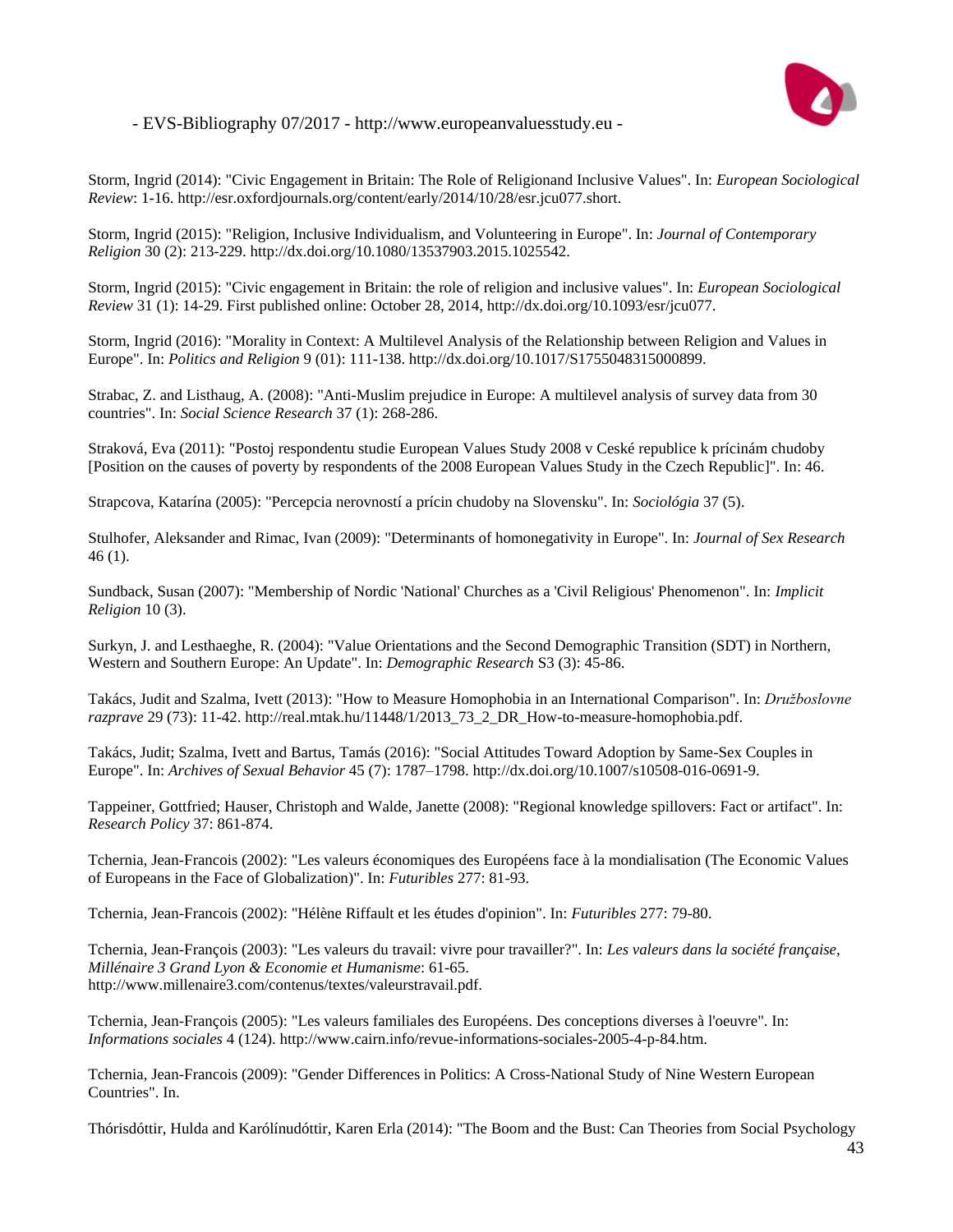

and Related Disciplines Account for One Country's Economic Crisis?". In: *Analyses of Social Issues and Public Policy* 14 (1): 281-310. http://dx.doi.org/10.1111/asap.12051.

Tillman, E.R. (2013): "Authoritarianism and citizen attitudes towards European integration". In: *European Union Politics* 14 (4): 566-589. http://eup.sagepub.com/content/14/4/566.full.

Tomescu-Dubrow, Irina and Slomczynski, Kazimierz M. (2016): "Harmonization of Cross-National Survey Projects on Political Behavior: Developing the Analytic Framework of Survey Data Recycling". In: *International Journal of Sociology* 46 (1): 58-72. http://dx.doi.org/10.1080/00207659.2016.1130424.

Tomka, Miklos (1995): "Europa Valtozo ertekrendje (= Is Europa's Value Pattern Changing?)". In: *Merleg* 3: 333-343.

Tomka, Miklos (2000): "The religious situation in the countries of Eastern and Central Europe". In: *New Religiosity- it makes up gape and disturbes*: 29-40.

Tomka, Miklos (2001): "Az európai értékrend és identitás változási tendenciái (= Tendencies of change in European value system and identity)". In: *Távlatok* 54 (4): 541-553.

Tomka, Miklos (2001): "Nabozenska situace v zemic1h vychodmi a stredni Evropy". In: *in: Renockl, Helmut-Blanckenstein, Miklos (ed.): Nova Religiozita fascinuje a zneklidnuje*: 22-32.

Tomka, Miklos (2001): "Hagyományos (vallási) értékek a modern társadalomban (= Traditional [religious] values in modern society)". In: *Educatio* 3: 419-433. www.edu-online.eu/hu/letoltes.php?fid=tartalomsor/485.

Tomka, Miklos (2002): "Wertepräferenzen in Ost und West". In: *Czernin*: 179-203.

Tomka, Miklos (2003): "A kelet-közép-európai vallási változások szociológiája (The sociology of religious changes in Eastern-Central-Europe)". In: *In: Ábrahám Barna, Gereben Ferenc, Stekovics Rita (ed.): Nemzeti és regionális identitás, Közép-Európában (= National and regional identity in Central Europe)*: 26-47.

Tomka, Miklos (2004): "Comparing Countries by their Religiosity in Eastern Europe". In: *Marinovic Jerolimov, Dinka - Zrinscak, Sinisa - Borowik, Irena (ed.): Religion and patterns of social transformation*: 49-69.

Tomka, Miklos (2004): "Les transformations religieuses en Europe centrale et orientale". In: *Revue: d'Études Comparatives Est-Ouest* 35 (4): 11-35.

Tomka, Miklos (2006): "Az ifjúsági vallásosság három évtizede (=The decades of the religiosity of the youth)". In: *Új Ifjúsági Szemle* 4 (2): 5-19.

Torgler, Benno (2012): "Tax morale, Eastern Europe and European enlargement". In: *Communist and Post-Communist Studies* 45 (1-2): 11-25. http://www.sciencedirect.com/science/article/pii/S0967067X12000062.

Torgler, Benno; Garcia-Valinas, M A and Macintyre, Alison (2012): "Justifiability of Littering: An Empirical Investigation". In: *Environmental Values* 21 (2): 209-231. http://www.ingentaconnect.com/content/whp/ev/2012/00000021/00000002/art00008.

Torgler, Benno and Schaltegger, Christoph (2014): "Suicide and Religion: New Evidence on the Differences Between Protestantism and Catholicism". In: *Journal for the Scientific Study of Religion* 53 (2): 316-340. http://dx.doi.org/10.1111/jssr.12117.

Torgler, Benno and Schneider, Friedrich (2005): "Attitudes Towards Paying Taxes in Austria: An Empirical Analysis". In: *Empirica* 32: 231-250. http://search.proquest.com/docview/220854355?accountid=14338.

Torgler, Benno and Schneider, Friedrich (2007): "What Shapes Attitudes Toward Paying Taxes? Evidence from Multicultural European Countries". In: *SOCIAL SCIENCE QUARTERLY* 88 (2).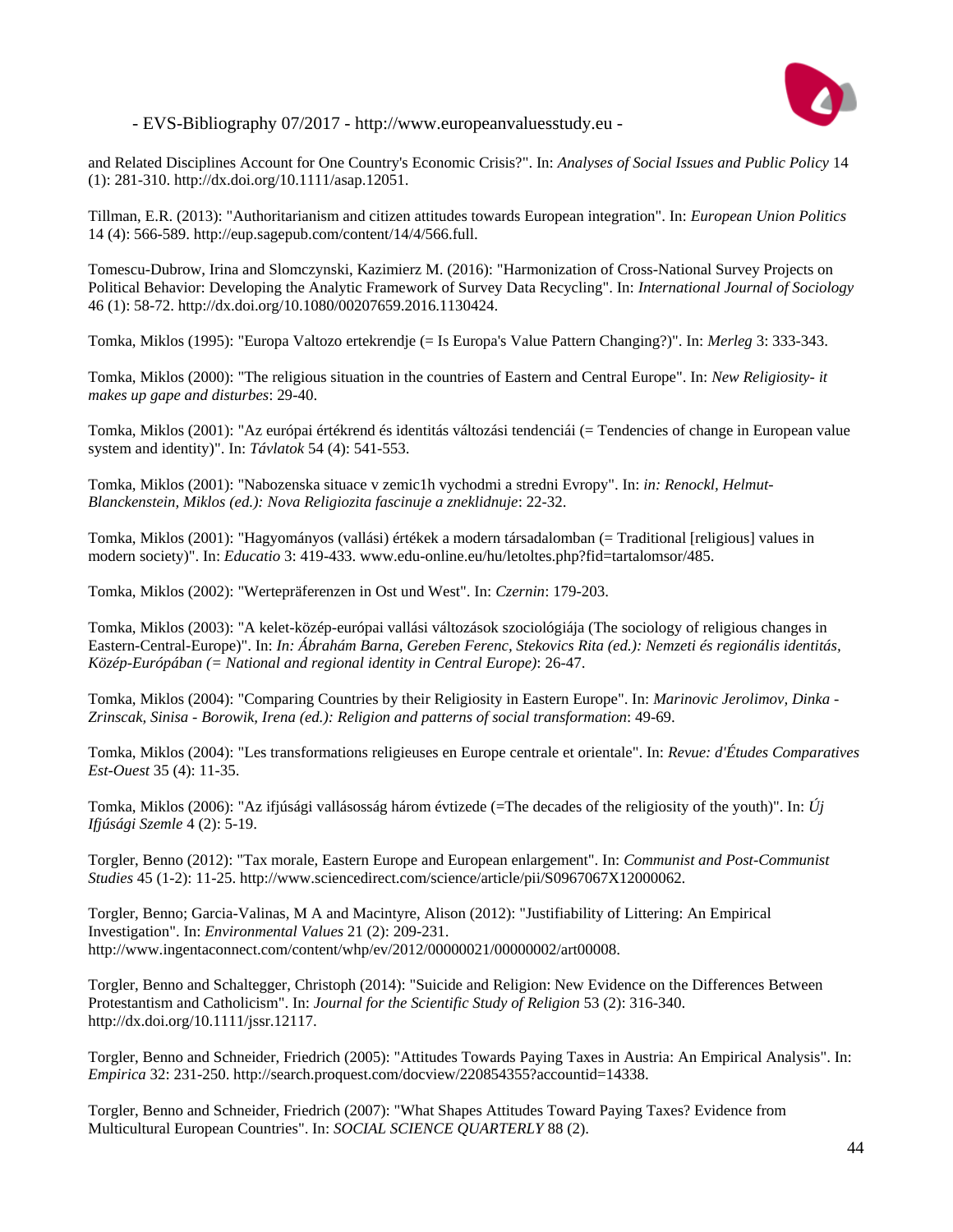

Torgler, Benno and Valev, Neven (2010): "Gender and public attitudes towards corruption and tax evasion". In: *Contemporary Economic Policy* 28 (4).

Toros, Emre (2013): "Social Indicators and Voting: The Turkish Case". In: *Social Indicators Research* 115 (3): 1011-1029. http://link.springer.com/article/10.1007/s11205-013-0247-5.

Toros, Emre (2014): "Social Indicators and Voting: The Turkish Case". In: *Social Indicators Research* 115 (3): 1011–1029. http://dx.doi.org/10.1007/s11205-013-0247-5.

Tourbeaux, Jérôme (2012): "L'integration des Portugais du Luxembourg". In: *Archives Europeennes de Sociologie* 53 (2): 235-262.

http://journals.cambridge.org/download.php?file=%2F3738\_4251CB2740598692AECD93A1F79F2787\_journals\_\_EUR\_E UR53\_02\_S0003975612000112a.pdf&cover=Y&code=ee2574ea1656715dd990e75cf703ee45.

Trautmann, Stefan; Kuilen, van de, Gijs and Zeckhauser, R Jay (2012): "Social Class and (Un)ethical Behavior: Evidence from a Large Population Sample". In: *HKS Faculty Research Working Paper Series, John F. Kennedy School of Government, Harvard University*. http://nrs.harvard.edu/urn-3:HUL.InstRepos:8832940.

Tubergen, F van (2006): "Religious affiliation and attendance among immigrants in eight western countries: Individual and contextual effects". In: *Journal for the Scientific Study of Religion* 45 (1): 1-22.

Uunk, Wilfred (2015): "Does the Cultural Context Matter? The effect of a country's gender-role attitudes on female labor supply". In: *European Societies* 17 (2): 176-198. http://dx.doi.org/10.1080/14616696.2014.995772.

Uunk, Wilfred; Kalmijn, Matthijs and Muffels, Ruud (2005): "The Impact of Young Children on Women's Labour Supply: A Reassessment of Institutional Effects in Europe". In: *Acta Sociologica* 48 (1): 41-62.

Uz, Irem (2015): "Do cultures clash?". In: *Social Science Information* 54 (1): 78-90. http://dx.doi.org/10.1177/0539018414554827.

Valentová, M. (2008): "Between Family and the Labor Market: Perception of Gender Roles in Luxembourg". In: *Journal of Social and Societal Policy* 7 (3): 81-96.

Valentova, Marie (2013): "Age and sex differences in gender role attitudes in Luxembourg between 1999 and 2008". In: *Work, Employment & Society* 27 (4): 639-657. http://wes.sagepub.com/content/27/4/639.short.

Valentova, Marie (2016): "How Do Traditional Gender Roles Relate to Social Cohesion? Focus on Differences Between Women and Men". In: *Social Indicators Research* 127 (1): 153–178. First published online: April 18, 2015, http://dx.doi.org/10.1007/s11205-015-0961-2.

Valentova, Marie and Alieva, Aigul (2014): "Gender differences in the perception of immigration-related threats ". In: *International Journal of Intercultural Relations* 39: 175 - 182. First published online: September 26, 2013, http://dx.doi.org/10.1016/j.ijintrel.2013.08.010.

Valionis, A. (2000): "Socialiniu ir politiniu vertybiu kaita Lietuvoje 1990-1999 metais: adaptavimasis fragmentiskoje tikroveje (Social-Political Value Change in Lithuania in 1990-1999: Adaptation in a Fragmented Reality)". In: *Kulturologija* 6: 324-349.

Vandecasteele, Leen (2004): "Individualisering: waar het individu tekortschiet. Een onderzoek naar de sociale inbedding van waardeverandering met betrekking tot primaire relaties". In: *Tijdschrift voor Sociologie* 25 (3): 305-334.

VanHeuvelen, Tom and Robinson, Robert V. (2017): ""And Who Is My Brother?" The Scope of Religious Communitarianism in Europe". In: *Social Currents*. First published online: January 13, 2017, http://dx.doi.org/10.1177/2329496516686618.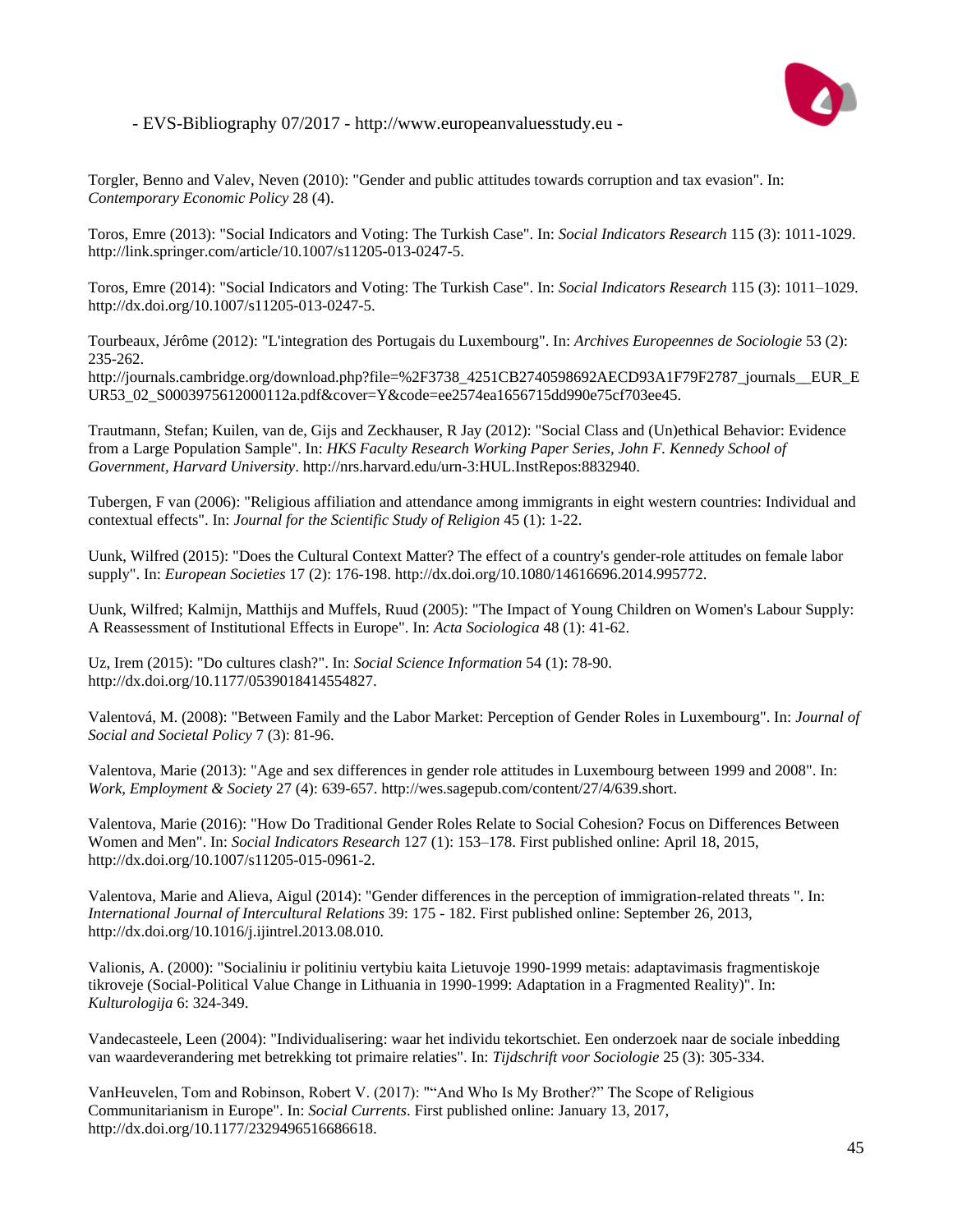

Vaus, D de and McAllister, I.A.N. (1991): "Gender and Work Orientation: Values and Satisfaction in Western Europe". In: *Work and Occupations* 18 (1): 72-93.

Vecernik, Jiri (2003): "Skating on Thin Ice: A Comparison of Work Values and Job Satisfaction in CEE and EU Countries". In: *International Journal of Comparative Sociology* 44 (5): 444-471.

Vecernik, Jiri (2014): "Subjective well-being in the Czech Republic and Central Europe: macro- and micro- determinants". In: *Politicka Ekonomie* 62 (2): 249-269.

Vecerník, Jirí and Mysíková, Martina (2015): "GDP and life satisfaction in European countries – focus on transition". In: *Post-Communist Economies* 27 (2): 170-187. http://dx.doi.org/10.1080/14631377.2015.1026687.

Veenhoven, R. (2005): "Return of Inequality in Modern Society? Test by Dispersion of Life-Satisfaction Across Time and Nations". In: *Journal of Happiness Studies* 6: 457-487.

Veltri, Giuseppe A. (2014): "The Myth of 'Three Italies': Differences and Similarities in Environmental Values Between Macro-Regions". In: *European Societies* 16 (5): 763-793.

Venturelli Christensen, P. (2001): "L'Italia al Lavor". In: *Il Ponte* 9 (4).

Venturelli Christensen, P. (2001): "I Danesi ed il Lavor". In: *Il Ponte* 10 (1). http://www.ilponte.dk/ottobre2001.htm.

Verbakel, Ellen (2012): "Subjective Well-Being by Partnership Status and Its Dependence on the Normative Climate". In: *European Journal of Population* 28 (2): 205-232. http://link.springer.com/article/10.1007/s10680-012-9257-2.

Verbakel, Ellen (2013): "Leisure values of Europeans from 46 countries". In: *European Sociological Review* 29 (3): 669- 682. http://dx.doi.org/10.1093/esr/jcs046.

Verbakel, C.M.C. (2015): "Mantelzorgers in Europa. De rol van betaalde arbeid, generositeit van de gezondheidszorg en nationale normen omtrent zorggedrag [Informal caregivers in Europe: The role of paid work, generosity of formal health care and national care norms]". In: *Tijdschrift voor Arbeidsvraagstukken* 31 (4): 468-490.

Verbakel, E. and Jaspers, E. (2010): "A Comparative Study on Permissiveness Toward Euthanasia: Religiosity, Slippery Slope, Autonomy, and Death with Dignity". In: *Public Opinion Quarterly* 74 (1): 109-139.

Vermunt, J K. (2003): "Multilevel latent class models". In: *Sociological Methodology* 33 (1): 213-239.

Vermunt, J K. and Magidson, J. (2007): "Latent class analysis with sampling weights - A maximum-likelihood approach". In: *Sociological Methods & Research* 36 (1): 87-111.

Verweij, J.; Ester, P. and Nauta, R. (1997): "Secularization as an economic and cultural phenomenon: A cross-national analysis". In: *Journal for the Scientific Study of Religion* 36 (2): 309-324.

Vezzoni, Cristiano and Biolcati-Rinaldi, Ferruccio (2015): "Church Attendance and Religious Change in Italy, 1968–2010: A Multilevel Analysis of Pooled Datasets". In: *Journal for the Scientific Study of Religion* 54 (1): 100-118. http://dx.doi.org/10.1111/jssr.12173.

Vlachová, Klara (2001): "The Legitimacy of Democracy and Trust in the Political Institutions in the Czech Republic". In: *Czech Sociological Review* 9 (1): 13-34.

Vlas, Natalia and Gherghina, Sergiu (2012): "Where does religion meet democracy? A comparative analysis of attitudes in Europe". In: *International Political Science Review* 33 (3): 336-351. http://ips.sagepub.com/content/33/3/336.short.

van Vlimmeren, Eva; Moors, Guy B. D. and Gelissen, John P. T. M. (2016): "Clusters of cultures: diversity in meaning of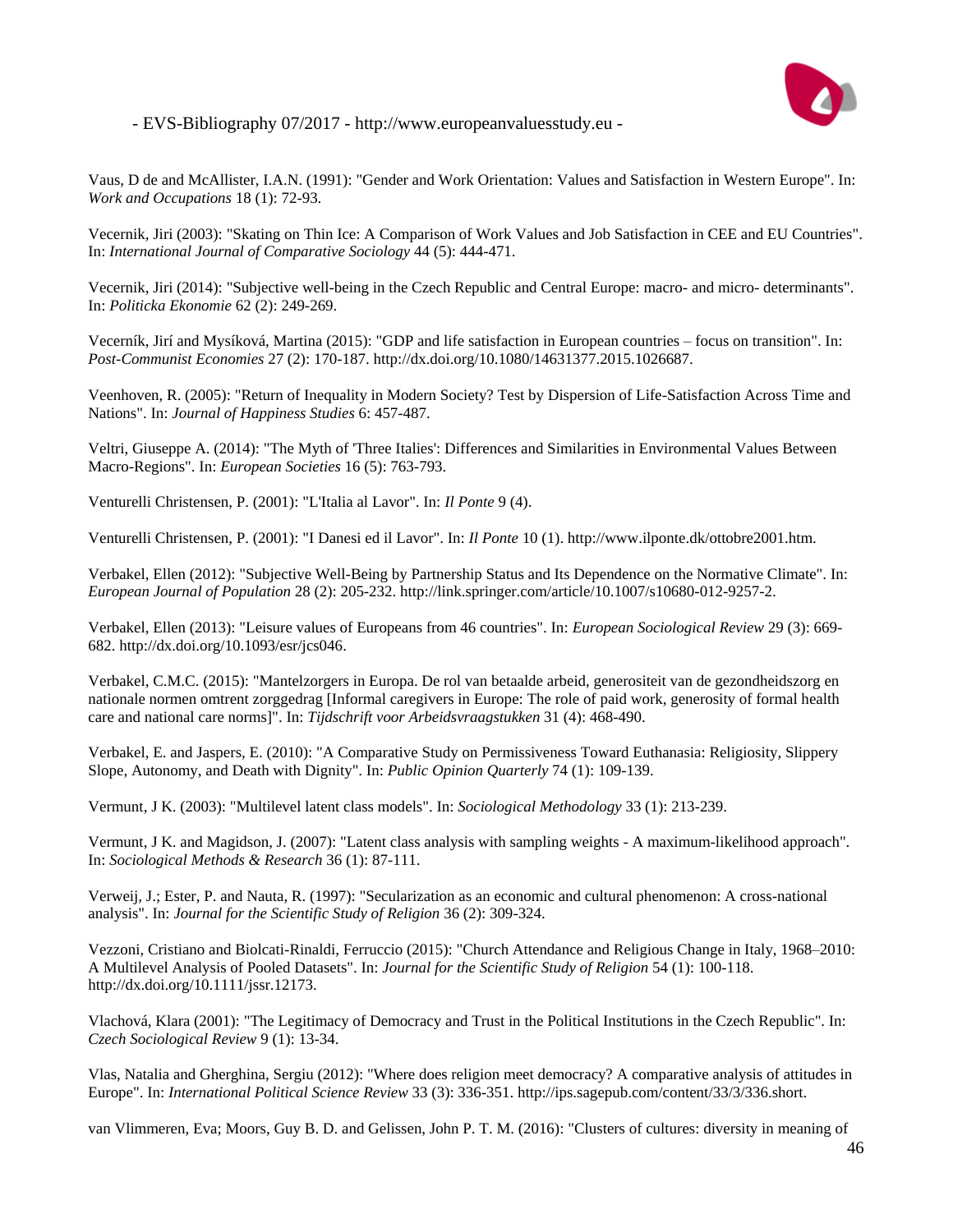

family value and gender role items across Europe". In: *Quality & Quantity*: 1-24. First published online: October 11, 2016, http://dx.doi.org/10.1007/s11135-016-0422-2.

Voas, David (2015): "The Normalization of Non-religion: A Reply to James Lewis". In: *Journal of Contemporary Religion* 30 (3): 505-508. http://dx.doi.org/10.1080/13537903.2015.1081354.

Voas, David; McAndrew, Siobhan and Storm, Ingrid (2013): "Modernization and the gender gap in religiosity: Evidence from cross-national European surveys". In: *Kölner Zeitschrift für Soziologie und Sozialpsychologie* 62 (1): 259-283. http://link.springer.com/article/10.1007/s11577-013-0226-5.

Voeten, Erik (2016): "No, people really aren't turning away from democracy". In: *The Washington Post*.

Voicu, Bogdan (1999): "Modernitatea între traditie si postmodernism (Modernity Between Traditionalism and Postmodernity)". In: *Revista de Cercetari Sociale* 3-4: 179-204.

Voicu, M. (1999): "Legitimitatea politicilor de suport pentru femei în societatea româneasca. Între cratita si Parlament (Between Kitchen and Parliament; The Legitimacy of the Social Policies for Women in Romania)". In: *Revista de Cercetari Sociale* 3-4: 70-98.

Voicu, Malina (2009): "Religion and Gender across Europe". In: *Social Compass* 56 (2).

Voicu, Bogdan (2012): "Measuring Child-Rearing Values. A Research Note". In: *Social Change Review* 1: 47-70. http://www.ceeol.com/aspx/issuedetails.aspx?issueid=70057212-47c9-428d-9e6d-fe9f7c047f80&articleId=4a0c2850-94e3- 44ae-b9fa-bf6b150f5393.

Voicu, Malina (2012): "Effect of Nationalism on Religiosity in 30 European Countries". In: *European Sociological Review* 28 (3): 333-343. http://esr.oxfordjournals.org/content/28/3/333.short.

Voicu, Bogdan (2013): "Cross-country comparisons of student achievement: the role of social values". In: *RISE-International Journal of Sociology of Education* 2 (3): 221-249. http://www.hipatiapress.info/hpjournals/index.php/rise/article/view/638.

Voicu, Bogdan (2014): "Socialization and Institutionalization Effects on Immigrants' Social Trust". In: *Studia Politica: Romanian Political Science Review* 14 (2): 201-220. http://nbn-resolving.de/urn:nbn:de:0168-ssoar-445743.

Voicu, Bogdan (2014): "Participative Immigrants or Participative Cultures? The Importance of Cultural Heritage in Determining Involvement in Associations". In: *VOLUNTAS: International Journal of Voluntary and Nonprofit Organizations* 25 (3): 612-635. First published online: February 20, 2013, http://dx.doi.org/10.1007/s11266-013-9355-8.

Voicu, Bogdan and Comsa, Mircea (2014): "Immigrants' Participation in Voting: Exposure, Resilience, and Transferability". In: *Journal of Ethnic and Migration Studies* 40 (10): 1572-1592. First published online: January 06, 2014, http://dx.doi.org/10.1080/1369183X.2013.873712.

Voicu, Malina and Rusa, I Alexandra (2012): "Immigrants' membership in civic associations: why are some immigrants more active than others?". In: *International Sociology* 27 (6): 788-806. http://iss.sagepub.com/content/27/6/788.full.pdf+html.

Voicu, Bogdan and Telegdy, Balázs (2016): "Dynamics of Social Values: 1990–2012". In: *Acta Univ. Sapientiae, Social Analysis* 6 (1): 7-30. http://www.acta.sapientia.ro/acta-social/C6-1/social61-02.pdf.

Voicu, Malina and Tufis, P Andreea (2012): "Trends in gender beliefs in Romania: 1993-2008". In: *Current Sociology* 60 (1): 61-80. http://csi.sagepub.com/content/60/1/61.short.

Voicu, Bogdan and Tufis, Claudiu D. (2015): "Migrating trust: contextual determinants of international migrants' confidence in political institutions". In: *European Political Science Review*: 1-23.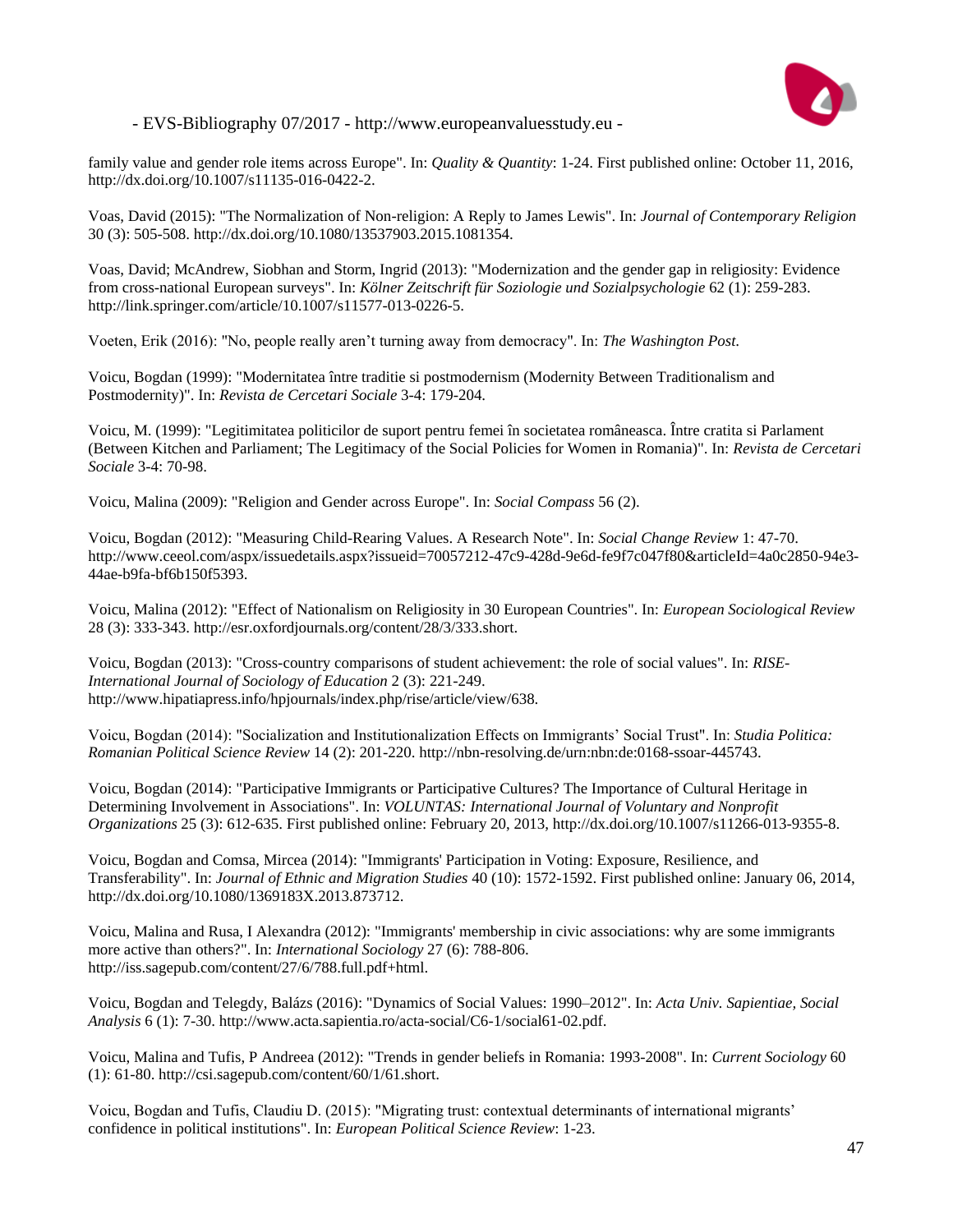

http://dx.doi.org/10.1017/S1755773915000417.

Voicu, Bogdan and Vasile, Marian (2014): "Do 'cultures of life satisfaction' travel?". In: *Current Sociology* 62 (1): 81-99. http://csi.sagepub.com/content/62/1/81.short.

Voicu, Bogdan and Voicu, Malina (2011): "How sociability and trust impact on welfare attitudes: a crosseuropean analysis". In: *Revista de Cercetare si Interventie Sociala* (33): 72-90.

Voyé, Liliane and Dobbelaere, Karel (2012): "An imminent deculturation: the marginalization of the Catholic Church in Belgium [Une déculturation annoncée. De la marginalisation de l'Église Catholique en Belgique]". In: *Revue Theologique de Louvain* 34 (1): 3-26. http://poj.peeters-leuven.be/content.php?url=article&id=2146576&journal\_code=RTL.

Wagner, Gerald (2016): "Von wegen Klassenbewusstsein". In: *Frankfurter Allgemeine Zeitung*.

Walter, T. (2001): "Reincarnation, modernity and identity". In: *Sociology-the Journal of the British Sociological Association* 35 (1): 21-38.

Walter, T. and Waterhouse, H. (1999): "A very private belief: Reincarnation in contemporary England". In: *Sociology of Religion* 60 (2): 187-197.

Warburg, M.; Luchau, P. and Andersen, P B. (1999): "Gender, profession, and non-conformal religiosity". In: *Journal of Contemporary Religion* 14 (2): 277-290.

Weber, Hannes (2015): "Mehr Zuwanderer, mehr Fremdenangst? Ein Überblick über den Forschungsstand und ein Erklärungsversuch aktueller Entwicklungen in Deutschland [More immigrants, more xenophobia? A review of the current state of research and an attempt to explain recent developments in Germany]". In: *Berliner Journal für Soziologie* 25 (4): 397-428. http://dx.doi.org/10.1007/s11609-016-0300-8.

Weber, Hannes (2015): "National and regional proportion of immigrants and perceived threat of immigration: A three-level analysis in Western Europe". In: *International Journal of Comparative Sociology* 56 (2): 116-140. First published online: February 10, 2015, http://dx.doi.org/10.1177/0020715215571950.

Weeden, Jason and Kurzban, Robert (2013): "What predicts religiosity? A multinational analysis of reproductive and cooperative morals". In: *Evolution and Human Behavior* 34 (6): 440-445. http://www.sciencedirect.com/science/article/pii/S1090513813000901.

Welzel, C. (2002): "Effective democracy, mass culture, and the quality of elites: The human development perspective". In: *International Journal of Comparative Sociology* 43 (3-5): 317-349.

Welzel, C.; Inglehart, R. and Klingemann, H D. (2003): "The theory of human development: A cross-cultural analysis". In: *European Journal of Political Research* 42 (3): 341-379.

Westhuizen van der, D.W; Pachedo, Gail and Webber, Don J. (2012): "Culture, participative decision making and job satisfaction". In: *The International Journal of Human Resource Management* 23 (13): 2661-2679. http://www.tandfonline.com/doi/abs/10.1080/09585192.2011.625967#.U0f4\_fl\_vuI.

Westoff, C F. and Frejka, T. (2007): "Religiousness and fertility among European Muslims". In: *Population and Development Review* 33 (4): 785-809.

Witte, H. de; Halman, L.C.J.M. and Gelissen, J.P.T.M. (2003): "Arbeidsorientaties in Europa aan het einde van de twintigste eeuw. Een multi level-analyse met individuele en contextkenmerken". In: *Tijdschrift voor Arbeidsvraagstukken* 19 (2): 172-186.

Wolbrecht, C. and Campbell, D E. (2007): "Leading by example: Female members of parliament as political role models". In: *American Journal of Political Science* 51 (4): 921-939.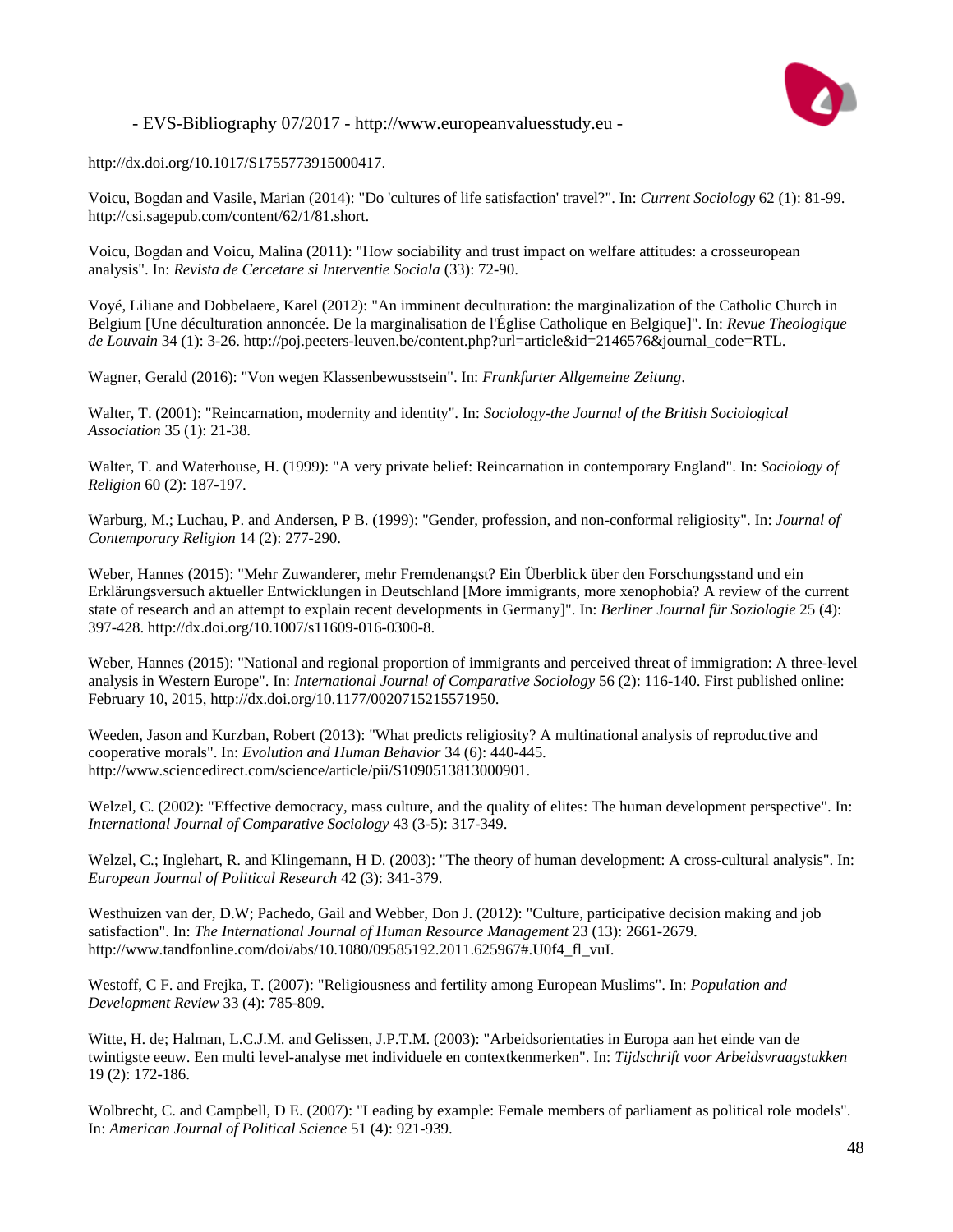

Wright, Matthew and Reeskens, Tim (2013): "Of what cloth are the ties that bind? National identity and support for the welfare state across 29 European countries". In: *Journal of European Public Policy* 20 (10): 1443-1463. http://www.tandfonline.com/doi/abs/10.1080/13501763.2013.800796#.U1Z-jPl\_vuI.

Wuermeling, Frederike (2007): "Passt die Türkei zur EU und die EU zu Europa? Eine Mehrebenenanalyse auf der Basis der Europäischen Wertestudie". In: *Kölner Zeitschrift für Soziologie und Sozialpsychologie* 59 (2): 185-214.

Wuermeling, Frederike (2008): "Keineswegs ein Märchen aus Tausend und einer Nacht - Replik auf Kai Arzheimers Kommentar zu meinem Aufsatz "Passt die Türkei zur EU und die EU zu Europa? Eine Mehrebenenanalyse auf der Basis der Europäischen Wertestudie"". In: *Kölner Zeitschrift für Soziologie und Sozialpsychologie* 60 (1): 136-148.

Wysmulek, Ilona (2017): "Harmonizing Corruption Items in Cross-national Surveys". In. https://dataharmonization.org/2017/02/01/harmonizing-corruption-items-in-cross-national-surveys/.

Yelensky, Viktor (2010): "Religiosity in Ukraine according to Sociological Surveys". In: *State and society* 38 (3): 213-227.

Yerkes, Mara A.; Sani, Giulia Maria Dotti and Solera, Cristina (2017): "Attitudes Towards Parenthood, Partnership and Social Rights for Diverse Families: Evidence from a Pilot Study in Five Countries". In: *Journal of Homosexuality*. First published online: March 23, 2017, http://dx.doi.org/10.1080/00918369.2017.1310507.

You, Jong-sung (2012): "Social trust: fairness matters more than homogeneity". In: *Political Psychology* 33 (5): 701-721. http://onlinelibrary.wiley.com/doi/10.1111/j.1467-9221.2012.00893.x/full.

You, J S. and Khagram, S. (2005): "A comparative study of inequality and corruption". In: *American Sociological Review* 70 (1): 136-157.

Young, H Q. (2013): "Turkish Accession to the European Union: Shaped by Perception or Reality?". In: *Claremont-UC Undergraduate Research Conference on the European Union* 2013 (11): 143-161. http://scholarship.claremont.edu/urceu/vol2013/iss1/11/?utm\_source=scholarship.claremont.edu%2Furceu%2Fvol2013%2F iss1%2F11&utm\_medium=PDF&utm\_campaign=PDFCoverPages.

Yu, Hsiu-Ting (2013): "Models with discrete latent variables for analysis of categorical data: A framework and a MATLAB MDLV toolbox". In: *Behavior Research Methods* 45 (4): 1036-1047. http://link.springer.com/article/10.3758/s13428-013- 0335-0.

Yucel, Deniz (2015): "What Predicts Egalitarian Attitudes Towards Marriage and Children: Evidence from the European Values Study". In: *Social Indicators Research* 120 (1): 213-228. First published online: February 20, 2014,http://link.springer.com/article/10.1007/s11205-014-0580-3.

Yucel, Deniz and Ekici, Tufan (2014): "Correlates of Generalized Trust among Turkish and Greek Cypriots: Evidence from the European Values Survey Data". In: *European Review* 22 (03): 453-468. First published online: June 30, 2014, http://dx.doi.org/10.1017/S1062798714000271.

Yuchtman-Yaar, E. and Alkalay, Y. (2007): "Religious zones, economic development and modern value orientations: Individual versus contextual effects". In: *Social Science Research* 36 (2): 789-807.

Zakaria, Patty (2013): "Is corruption an enemy of civil society? The case of Central and Eastern Europe". In: *International Political Science Review* 34 (4): 351-371. http://ips.sagepub.com/content/34/4/351.short.

Zapryanova, Galina M. and Surzhko-Harned, Lena (2016): "The effect of supranational identity on cultural values in Europe". In: *European Political Science Review* 8 (4): 547-566. First published online: July 1, 2015, http://dx.doi.org/10.1017/S1755773915000193.

Ziliukaite, Ruta (1998): "Some Aspects of Christian Identity in Contemporary Lithuanian Society". In: *Spectrum: Studies in*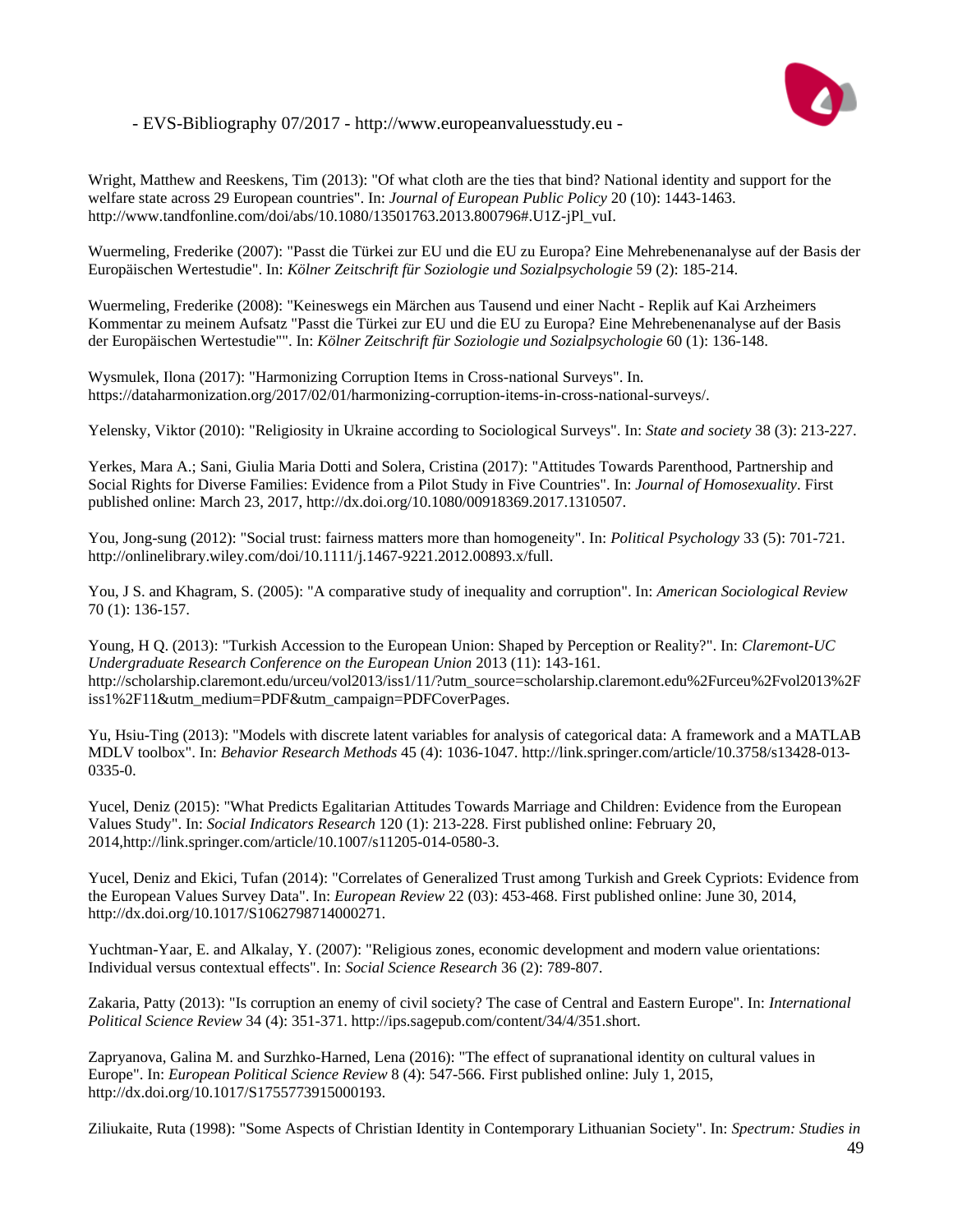

*the History of Culture* 4: 144-170.

Ziliukaite, R. (2000): "Religiniu vertybiu kaita Lietuvoje 1990-1999 metais (Dynamics of Religious Values in Lithuania: 1990-1999)". In: *Kulturologija* 6: 213-251.

Zrinka, Sinia (2002): "Roles, Attentes et Conflicts: La Religion et les Eglises dans les Societes en Transition (Roles, Expectations and Conflicts: Religion and the Churches in Societies in Transition)". In: *Social Compass* 49 (4): 509-521.

Zrinka, Sinia (2004): "Generations and Atheism: Patterns of Response to Communist Rule Among Different Generations and Countries". In: *Social Compass* 51 (2): 221-234. http://scp.sagepub.com/cgi/reprint/51/2/221.

Zrinšcak, Siniša (2002): "Rôles, Attentes et Conflits: la Religion et les Eglises Dans les Sociétés en Transition (Roles, Expectations and Conflicts: Religion and the Churches in Societies in Transition)". In: *Social Compass* 49 (4): 509-521.

Zrinšcak, Siniša; Baloban, Stjepan and Crpic, Gordan (2000): "Dostojanstvo covjeka i rad (Dignity of Man and Work)". In: *Bogoslovska smotra* 70 (2): 471-484. http://hrcak.srce.hr/file/49418.

Zrinšcak, Siniša; Crpic, Gordan and Kuar, Stjepan (2000): "Vjerovanje i religioznost (Belief and Religiosity)". In: *Bogoslovska smotra* 70 (2): 233-255. http://hrcak.srce.hr/file/49398.

Zuccotti, Carolina V.; Ganzeboom, Harry B. G. and Guveli, Ayse (2015): "Has Migration Been Beneficial for Migrants and Their Children?". In: *International Migration Review*. http://dx.doi.org/10.1111/imre.12219.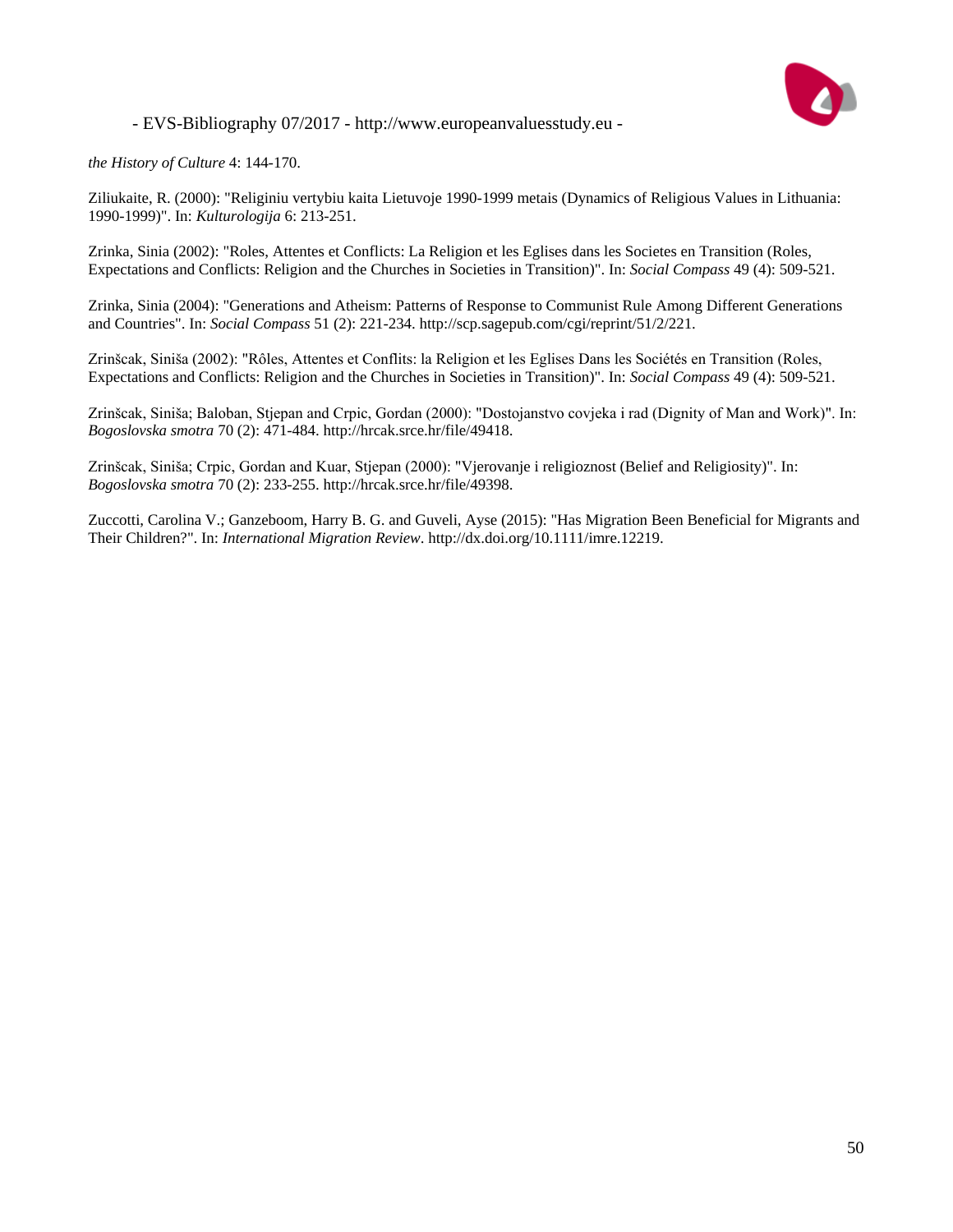

## **Books**

Aarts, Wil and Halman, Loek Arts, Wil and Halman, Loek (eds.) (2013): "Cross-National Values in Europe Today: Facts andExplanations". *European Values Studies, 15.* Value contrasts and consensus in present-day Europe: painting Europe's moral landscapes Leiden: Brill. http://dx.doi.org/10.1163/9789004261662\_002.

Abbruzzese, Salvatore; Gubert, Renzo and Pollini, Gabriele (1995): "Italiani atto secondo". Rimini: Guaraldi.

Abela, A M. (1991): "Transmitting Values in European Malta: A Study in the Contemporary Values of Modern Society". Rome: Jesuit Publications, Valletta & Editrice Pontificia Università Gregoriana. http://staff.um.edu.mt/aabe2/B2.htm.

Abela, A M. (1994): "Shifting Family Values in Malta". Floriana: Discern. Institute for Research on Signs of the Time. http://staff.um.edu.mt/aabe2/B4.htm.

Abela, A M. (1998): "Secularised Sexuality: Youth Values in a City-island". Valletta: Social Values Studies. http://staff.um.edu.mt/aabe2/B1.htm.

Abela, A M. (2000): "Values of Women and Men in the Maltese Islands: A Comparative European Perspective". Malta: Commission for the Advancement of Women, Ministry for Social Policy. http://staff.um.edu.mt/aabe2/VWM.htm.

Abela, A M. (2001): "Youth Participation in Voluntary Organisations in Malta, A Comparative Analysis of European Values Studies". Malta: Parliamentary Secretariat, Ministry of Education. http://staff.um.edu.mt/aabe2/YVO.htm.

Abela, A M. (2003): "Family Values and Social Policy in Europe". *Cross-National Research Papers 6 (5) Quantitative Comparisons of Changing Family^Structures.* Loughborough: Centre for European Studies.

Abrams, Mark; Gerard, David and Timms, Noel (eds.) (1985): "Values and Social Change in Britain". London: MacMillan in association with the European Value System Study Group.

Abramson, Paul R. and Inglehart, Ronald (1995): "Value Change in Global Perspective". Ann Arbor: University of Michigan Press.

Albert, Isabelle and Ferring, Dieter (2012): "Intergenerational relations: European perspectives in family and society". Bristol: Policy Press. http://www.policypress.co.uk/display.asp?ISB=9781447300984&.

Anheier, Helmut; Glasius, Marlies and Kaldor, Mary (eds.) (2001): "Global Civil Society 2001". Oxford: Oxford University Press. http://www.lse.ac.uk/internationalDevelopment/research/CSHS/civilSociety/yearBook/contentsPages/2001.aspx.

Aracic, Pero; Crpic, Gordan and Nikodem, Krunoslav (2003): "Postkomunisticki horizonti: Obrisi sustava vrijednosti i religijskih orijentacija u deset postkomunistickih zemalja (Post-Communist Horizons: An overview of value systems and religious orientations in ten post-communist countries)". *Biblioteka Diacovensia: Studije.* Ðakovo: Teologija u Ðakovu.

Arts, Wil; Hagenaars, Jacques and Halman, Loek (2003): "The Cultural Diversity of European Unity: Findings, Explanations and Reflections from the European Values Study". *European Values Studies.* (6). Leiden/Boston: Brill.

Arts, W.A. and Halman, L.C.J.M. (2004): "European values at the Turn of the Millenium". Leiden/Boston: Brill.

Arts, Wil and Halman, Loek (2004): "European Values at the Turn of the Millennium". *European Values Studies.* (7). Leiden/Boston: Brill.

Arts, Wil and Halman, Loek (2013): "Value Contrasts and Consensus in Present-Day Europe: painting Europe's Moral Landscapes". (15). Leiden: Brill. http://www.brill.com/products/book/value-contrasts-and-consensus-present-day-europe.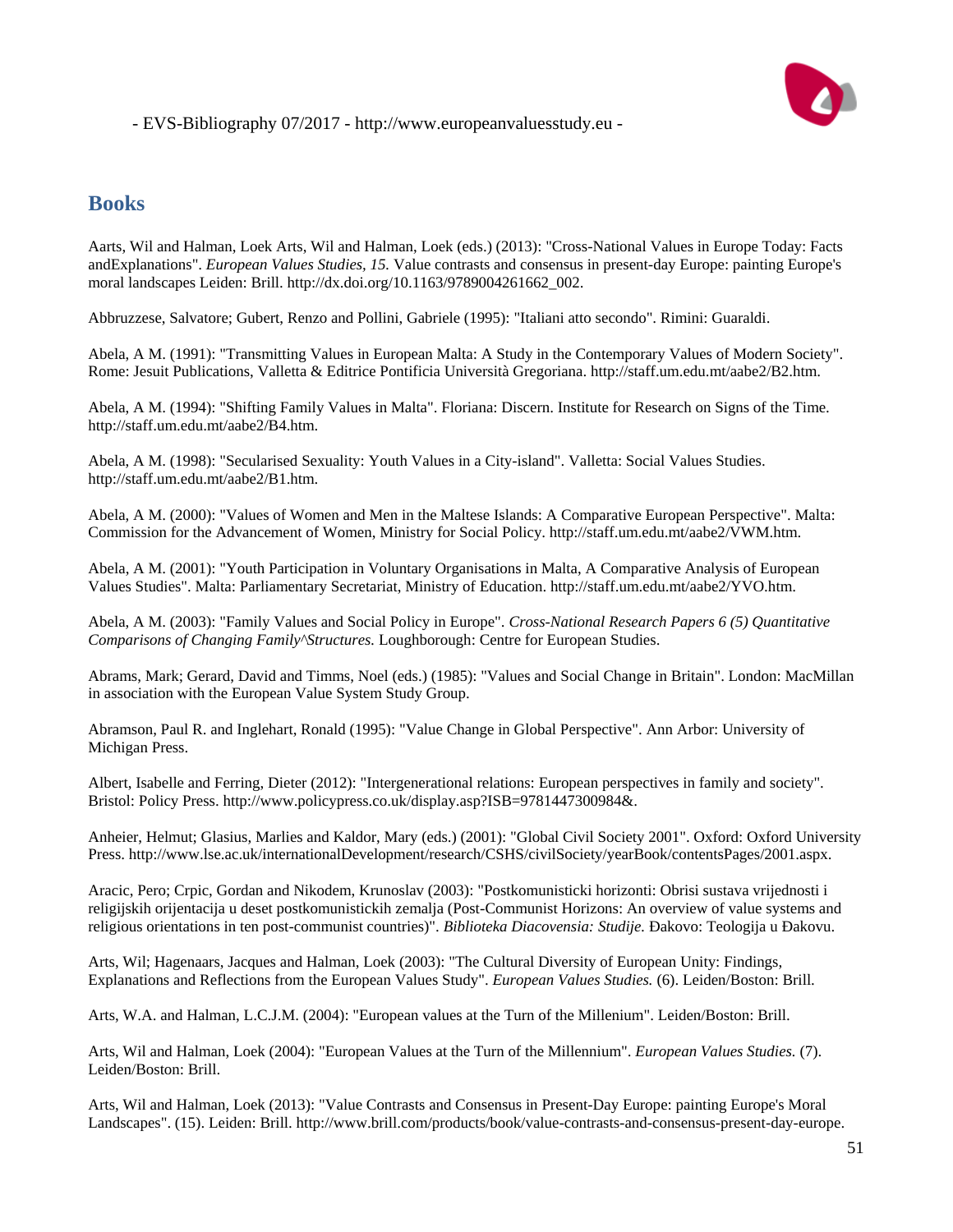

Ashford, Sheena and Timms, Noel (1992): "What Europe Thinks: A Study of Western European Values". Aldershot: Dartmouth Publishing Group.

Ayerbe, M. (2000): "La cultura del trabajo y la actitud emprendedora en el ámbito profesional de la comunidad autonóma del país vasco". Gobierno Vasco: presidencia de Gobierno, Gabinete de Estudios Sociológicos.

Bailey, J. (1992): "Social Europe". Longman Publishing Group.

Baloban, Josip (2004): "Crkvenost i obitelj pred izazovima (Churchness and family afore challenges)". Zagreb: Glas Koncila.

Baloban, Josip Baloban, Josip (eds.) (2005): "In Search of Identity. A Comparative Study of Values: Croatia and Europe". Zagreb: Golden Marketing - Tehnicka knjiga.

Baloban, Josip; Nikodem, Krunoslav and Zrinšcak, Siniša (eds.) (2014): "Vrednote u Hrvatskoj i u Europi: komparativna analiza". Zagreb: Kršcanska sadašnjost, KBF Sveucilišta u Zagrebu.

Beckers, Tilo; Birkelbach, Klaus; Hagenah, Jörg and Rosar, Ulrich Beckers, Tilo; Birkelbach, Klaus; Hagenah, Jörg and Rosar, Ulrich (eds.) (2010): "Komparative empirische Sozialforschung". Wiesbaden: VS Verlag für Sozialwissenschaften. http://dx.doi.org/10.1007/978-3-531-92472-4.

Bešic, M. (2014): "Tranzicione Traume I Promene Vrednoshnih Orijentacija - Generacijski Pristup: Komparativna empirijska studija vrednosti u zemljama bivše Jugoslavije". Beograd: Cigoja štampa.

Bréchon, Pierre Bréchon, Pierre (eds.) (2000): "Les valeurs des Français: Evolutions de 1980 à 2000 (x- The Values of the French. Evolutions from 1980 to 2000)". Armand Colin.

Bréchon, Pierre and Galland, Olivier (2010): "L'individualisation des valeurs". Armand Colin. http://www.armandcolin.com/livre.php?idp=329524&query=Br%E9chon&type[]=t&type[]=a&tp[]=livre&tp[]=revue&start=.

Bréchon, Pierre and Gonthier, Frédéric (2014): "Les Valeurs des Européens: Évolutions et Clivages". Armand Colin.

Bréchon, Pierre and Tchernia, Jean-François (2009): "La France à travers ses valeurs". Armand Colin. http://www.armandcolin.com/livre.php?idp=329526&query=Br%E9chon&type[]=t&type[]=a&tp[]=livre&tp[]=revue&start=.

Calvaruso, Claudio and Abbruzzese, Salvatore (1985): "Indagine sui valori in Italia. Dai post-materialismi ala ricerca di senso". Torino: SEI.

Capraro, Giuseppe (1993): "Sociologia e religione: teoria e ricerca empirica". Brescia: Morcelliana.

Capraro, Giuseppe Capraro, Giuseppe (eds.) (1995): "I valori degli Europei negli anni Novanta". Trento: Regione Autonoma Trentino-Alto Adige.

Carballo de Cilley, Marita (1987): "Qué pensamos los argentinos? Los valores de los argentinos de nuestro tiempo". Buenos Aires: Sadei.

Clements, Ben (2015): "Religion and Public Opinion in Britain Continuity and Change". Basingstoke: Palgrave Macmillan. http://dx.doi.org/10.1057/9781137313591.

Clements, B. (2016): "Surveying Christian Beliefs and Religious Debates in Post-War Britain". Basingstoke: Palgrave Macmillan UK.

Coleman, D A. (1995): "Europe's population in the 1990s". Oxford: Oxford University Press.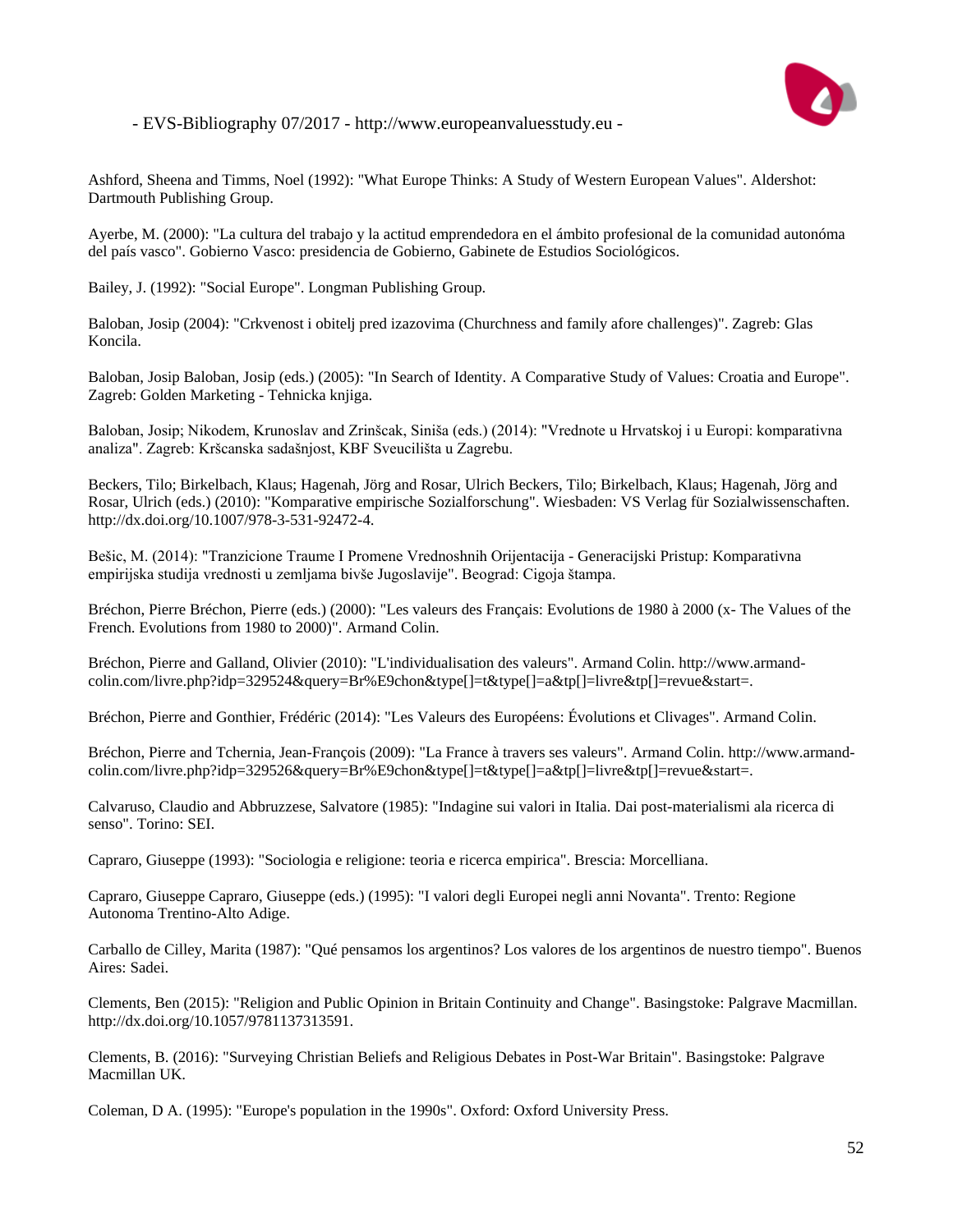

Dalton, Russell J. and Welzel, Christian (eds.) (2015): "The Civic Culture Transformed. From Allegiant to Assertive Citizens". Cambridge: Cambridge University Press.

Davidov, Eldad; Schmidt, Peter and Billiet, Jaak (eds.) (2011): "Cross-cultural analysis: methods and applications". *European Association of methodology series.* London: Routledge.

Davie, G. (2000): "Religion in Modern Europe: A Memory Mutates". *European Societies.* Oxford: Oxford University Press.

Davie, Grace (2002): "Europe: The Exceptional Case. Parameters of Faith in the Modern World". London: Darton, Longman and Todd Ltd.

Defois, Gérard (1983): "L'Europe et ses valeurs, une question pour l'Eglise". Paris: Centurion.

De Jong, Eelke (2009): "Culture and Economics: on Values, Economics and International Business". *Routledge Advanced Texts in Economics and Finance.* Routledge. http://www.taylorandfrancis.com/books/details/9780415438889/.

Dekker, P. and Halman, L.C.J.M. (2003): "The value of volunteering. Cross-cultural perspectives". New York: Kluwer Academic Press/ Plenum Publishers.

Denz, Hermann (2002): "Die Europäische Seele: Leben und Glauben in Europa". Wien: Czernin Verlag.

Denz, Hermann; Friesl, Christian; Polak, Regina; Zuba, Reinhard and Zulehner, P M. (2001): "Die Konfliktgesellschaft - Wertewandel in Österreich 1990-2000". Wien: Czernin Verlag.

van Deth, J W. and Scarbrough, Elinor Van Deth, Jan W. and Scarbrough, Elinor (eds.) (1995): "The Impact of Values". Oxford: Oxford University Press. http://www.oxfordscholarship.com/oso/public/content/politicalscience/0198294751/toc.html.

Deusto, Forum Deusto, Forum (eds.) (2003): "Movimientos de personas e ideas y multiculturalidad". Universidad de Deusto.

Dobbelaere, Karel (1988): "Het 'Volk-Gods' de Mist in? Over de kerk in België (x- 'God's People' Going Wrong? About Church in Belgium)". *Nikè.* Leuven: Acco.

Dobbelaere, Karel; Elchardus, Mark; Kerkhofs, Jan; Voyé, Liliane and Bawin-Legros, Bernadette (2000): "Verloren Zekerheid: De Belgen en hun Waarden, Overtuigingen en Houdingen (Lost certainties: Belgians and their values, convictions and attitudes)". Tielt: Lannoo.

Dogan, M. (2005): "Political Mistrust and the Discrediting of Politicians". Leiden - Boston: Brill Academic Publishers.

Dragolov, Georgi; Ignácz, Zsófia S.; Lorenz, Jan; Delhey, Jan; Boehnke, Klaus and Unzicker, Kai (2016): "Social Cohesion in the Western World. What Holds Societies Together: Insights from the Social Cohesion Radar". *SpringerBriefs in Well-Being and Quality of Life Research.* Cham, Switzerland: Springer International Publishing. http://dx.doi.org/10.1007/978-3- 319-32464-7.

Duque, Eduardo (2014): "Mudanças Culturais. Mudanças Religiosas. Perfis e tendências da religiosidade em Portugal numa perspetiva comparada". 1 (1). V. N. Famalicão: Edições Húmus. http://repositorio.ucp.pt/handle/10400.14/16493.

Eder, Christina; Mochmann, Ingvill C. and Quandt, Markus (eds.) (2014): "Political trust and disenchantment with politics: international perspectives". Brill.

Elsenbroich, Corinna; Anzola, David and Gilbert, Nigel (eds.) (2016): "Social Dimensions of Organised Crime. Modelling the Dynamics of Extortion Rackets". *Computational Social Sciences.* Cham: Springer International Publishing. http://dx.doi.org/10.1007/978-3-319-45169-5.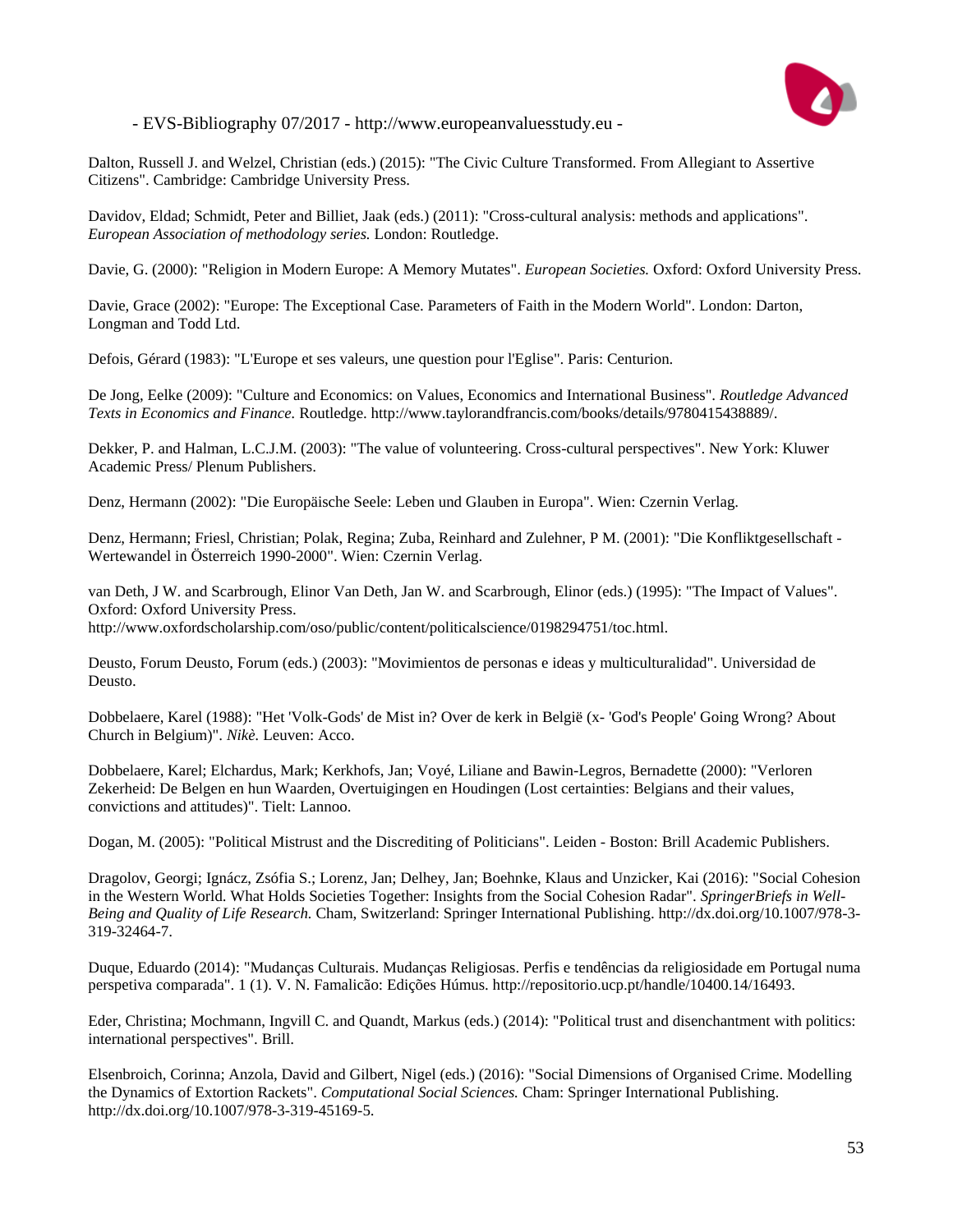

Elzo, Javier; Ayerbe, Miguel; Buenetxea, Esther; Garmendia, Francisco; González Blasco, Pedro; Larrañaga, Nekane; Santacoloma, Francisco; Setién Santamaría, M Luisa and Silvestre, María (1996): "Los valores en la comunidad autónoma del País Vasco Y Navarra. Su evolución en los años 1990-1995". Vitoria-Gasteiz: Gobierno Vasco.

Elzo, Javier and Orizo, A F. Elzo, Javier and Orizo, Francisco Andrés (eds.) (2000): "Espana 2000, entre el localismo y la globalidad: La encuesta Europea de valores en su tercera aplicación, 1981 - 1999". Madrid: Fundación Santa María. http://www.worldvaluessurvey.org/Upload/5\_La%20Escala%20de%20Post.pdf.

Elzo, Javier; Orizo, F Andrés; Ayestarán, S.; Azurmendi, M J.; González de Audícana, M.; González Blasco, P.; Jimenez Blanco, J. and Toharia Cortés, J J. (1986): "Juventud Vasca 1986. Informe Sociológico sobre comportamientos, actitudes y valores de la juventud vasca actual". Vitoria Gasteiz: Servicio Central de publicaciones del Gobierno Vasco.

Elzo, Javier; Orizo, F Andrés; Barreda, M A.; Garmendia, F.; Blasco, P G. and Santacoloma, J F. (1992): "Euskalerria en la encuesta europea de valores. Son Los Vascos Diferentas?". Bilbao: Universidad De Deusto Deiker.

Elzo, Javier; Orizo, F Andrés; Barreda, M A.; Garmendia, F.; Blasco, P G. and Santacoloma, J F. (1992): "Son los Vascos diferentes? Euskalerria en la Encuesta Europea de Valores". Bilbao: Universidad de Deusto.

Elzo, Javier; Orizo, F Andrés; González-Anleo, J.; Gonzaléz Blasco, P.; Laespada, M T. and Salazar, L. (1999): "Jóvenes Españoles 99". Madrid: Fundación Santa María.

Elzo, Javier; Orizo, F Andrés; González-Blasco, P. and Del Valle, A I. (1994): "Jóvenes Españoles 1994". Madrid: fundación Santa María.

Elzo, Javier; Orizo, F Andrés; Sabino, A. and al. null, et (1986): "Juventud vasca 1986: informe sociológico sobre comportamientos actitudes y valores de la juventud". Servicio Central de Publicaciones, Vitoria Gasteiz: Gobierno Vasco.

Elzo, Javier and Others (1990): "Jóvenus Vascos 1990. Informe Sociológico sobre comportamientos, actitudes y valores de la juventud vasca actual y de su evolución en los últimos cuatro años". Vitoria Gasteiz: Servicio Central de publicaciones del Gobierno Vasco.

Engeli, I.; Green-Pedersen, Chr. and Thorup Larsen, L. (2012): "Morality politics in Western Europe: parties, agendas and policy choices". Basingstoke: Palgrave Macmillan.

Esmer, Yilmaz and Pettersson, Thorleif (eds.) (2007): "Measuring and Mapping Cultures: 25 Years of Comparative Value Surveys". *International Studies in Sociology and Social Anthropology.* Leiden/Boston: Brill.

Ester, Peter; Braun, Michael and Mohler, Peter (2006): "Globalization, Value Change, and Generations: A Cross-National and Intergenerational Perspective". *European Values Studies.* (10). Leiden/Boston: Brill.

Ester, Peter; Halman, Loek and de Moor, Ruud Ester, Peter; Halman, Loek and de Moor, Ruud (eds.) (1994): "The Individualizing Society: Value Change in Europe and North America". *European Values Series.* Tilburg: Tilburg University Press. http://webapp.uvt.nl/fsw/spitswernaart.information.frmevsseriesdetail?v\_id=2.

Ester, P.; Halman, L.C.J.M. and Rukavishnikov, V. (1997): "From cold war to cold peace? A comparative empirical study of Russian and Western political cultures". Tilburg: Tilburg University Press.

Fahey, Tony; Hayes, Bernadette C. and Sinnott, Richard (2005): "Conflict and consensus: a study of values and attitudes in the Republic of Ireland and Northern Ireland". Dublin: Institute of Public Administration.

Fogarty, M Patrick; Ryan, Liam and Lee, Joseph (1984): "Irish Values & Attitudes: the Irish Report of the European Value Systems Study". Dublin: Dominican Publications.

de França, Luis De França, L. (eds.) (1993): "Portugal: Valores Europeus Identidade Cultura (x- Portugal. Values of European Cultural Identity)". Lisboa: Instituto de Estudos para o desenvolvimento.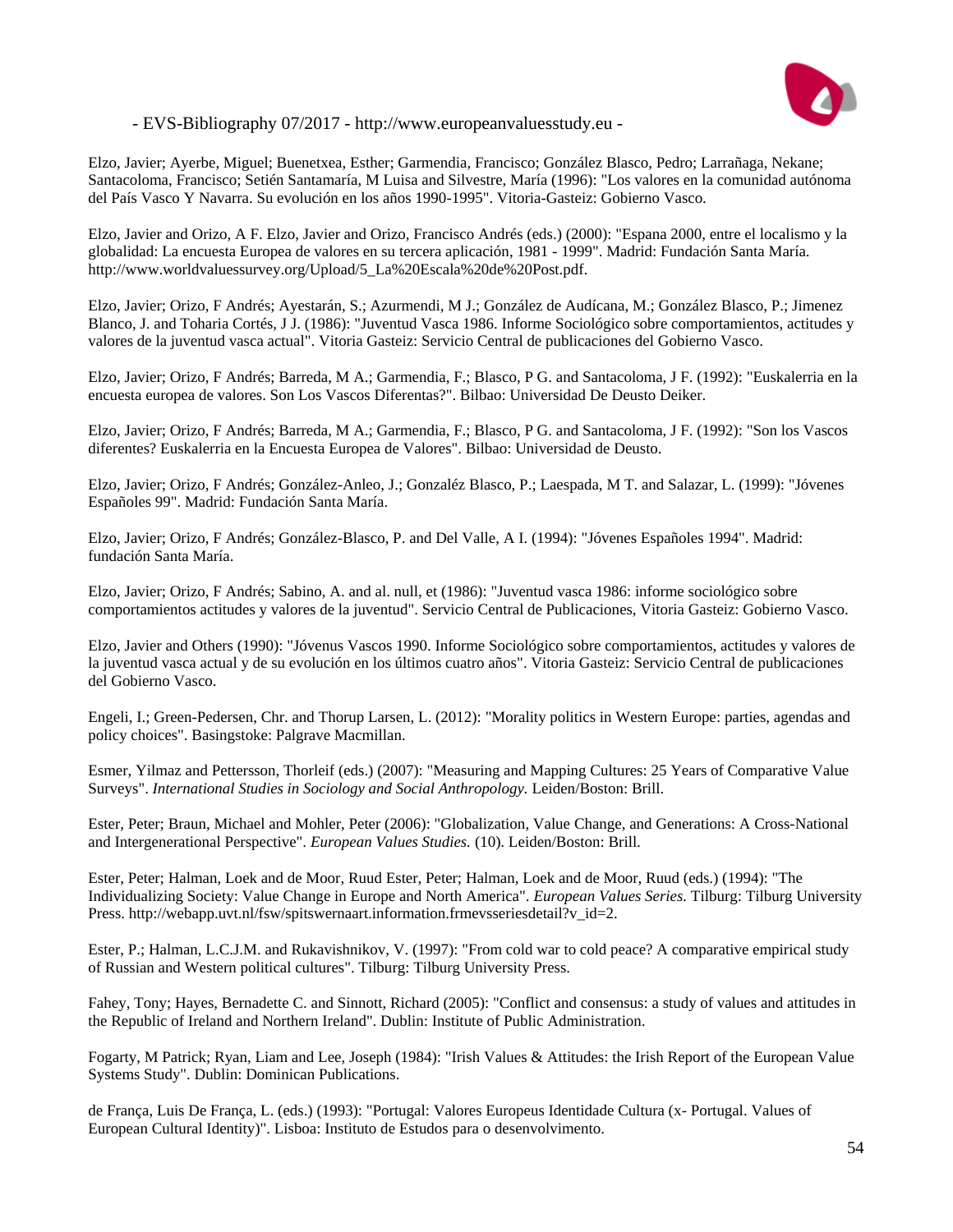

Friedli, Richard (1986): "Zwischen Himmel und Hölle; Die Reinkarnation (x- Between Heaven and Hell. Reincarnation)". Freiburg: Universitätsverlag Freiburg.

Friesl, Christian (2001): "Experiment Jung-Sein: Die Wertewelt österreichischer Jugendlicher (x- Experiment Being Young. Austria's Youth World of Values)". Wien.

Galland, Olivier (2007): "Sociologie de la jeunesse". *U.* Armand Colin. http://www.armandcolin.com/livre/380857/sociologie-de-la-jeunesse.php.

Galland, Olivier and Roudet, Bernard (2005): "Les jeunes européens et leurs valeurs. Europe occidentale, Europe centrale et orientale". *Recherches.* Paris: La Découverte. http://www.editionsladecouverte.fr/catalogue/index-Les\_jeunes\_Europeens\_et\_leurs\_valeurs-9782707145703.html.

García-Albacete, Gema M. (2014): "Young People's Political Participation in Western Europe: Continuity or Generational Change?". Basingstoke: Palgrave Macmillan.

Gerard, David (1983): "Charities in Britain: Conservation or Change". London: Bedford Square Press.

Gerhards, Jürgen and Hoelscher, Micheal (2006): "Kulturelle Grenzen der Europäischen Union. Unterschiede zwischen den Mitglieds- und Beitrittsländern und der Türkei. (English title: Cultural Boundaries of the European Union. Differences Between the Current and Future Member States and Turkey.)". Wiesbaden: VS Verlag.

Grasso, Maria T. (2016): "Generations, Political Participation and Social Change in Western Europe". *Routledge Research in Comparative Politics.* London and New York: Routledge.

Gubert, Renzo Gubert, Renzo (eds.) (1992): "Persistenze e mutamenti dei valori degli Italiani nel contesto Europeo". Trento: Reverdito Edizioni.

Gubert, Renzo Gubert, Renzo (eds.) (1997): "Specificità culturale di una regione alpina nel contesto Europeo. Indagina sociologica sui valori dei Trentino". Milano: Franco Angeli.

Gubert, Renzo Gubert, Renzo (eds.) (2000): "La via italiana alla postmodernità; Verso una nuova architettura dei valori". Milano: FrancoAngeli.

Gubert, Renzo Gubert, Renzo (eds.) (2004): "Valori e appartenenze sociali: per una valutazione delle nuove territorialità". Milano: Franco Angeli.

Gubert, G. (2007): "Doppia secolarizzazione: La situazione religiosa della Romania post-comunista". *QUADERNI DI FUTURIBILI 11.*

Gundelach, Peter and Riis, Ole (1992): "Danskernes Vaerdier (x- Danish Values)". København: Forlaget Sociologi.

Halman, Loek (1991): "Waarden in de Westerse Wereld: Een Internationale Exploratie van de Waarden in de Westerse Samenleving (x- Values in the Western World. An International Exploration of the Values in Western Society)". Tilburg: Tilburg University Press.

Halman, L.C.J.M. (2001): "The European Values Study: A Third Wave. Sourcebook of the 1999/2000 European Values Study Surveys". Tilburg: EVS/WORC/Tilburg University.

Halman, L. (2008): "Changing values and beliefs in 85 countries: trends from the values surveys from 1981 to 2004". *European Values Studies.* (11). Leiden/Boston: Brill.

Halman, Loek and Heunks, Felix Halman, Loek and Heunks, Felix (eds.) (1988): "De Toekomst van de Traditie: Vier Visies op een Onderzoek naar Normen en Waarden (x- The Future of Tradition. Four Perspectives on a Study of Norms and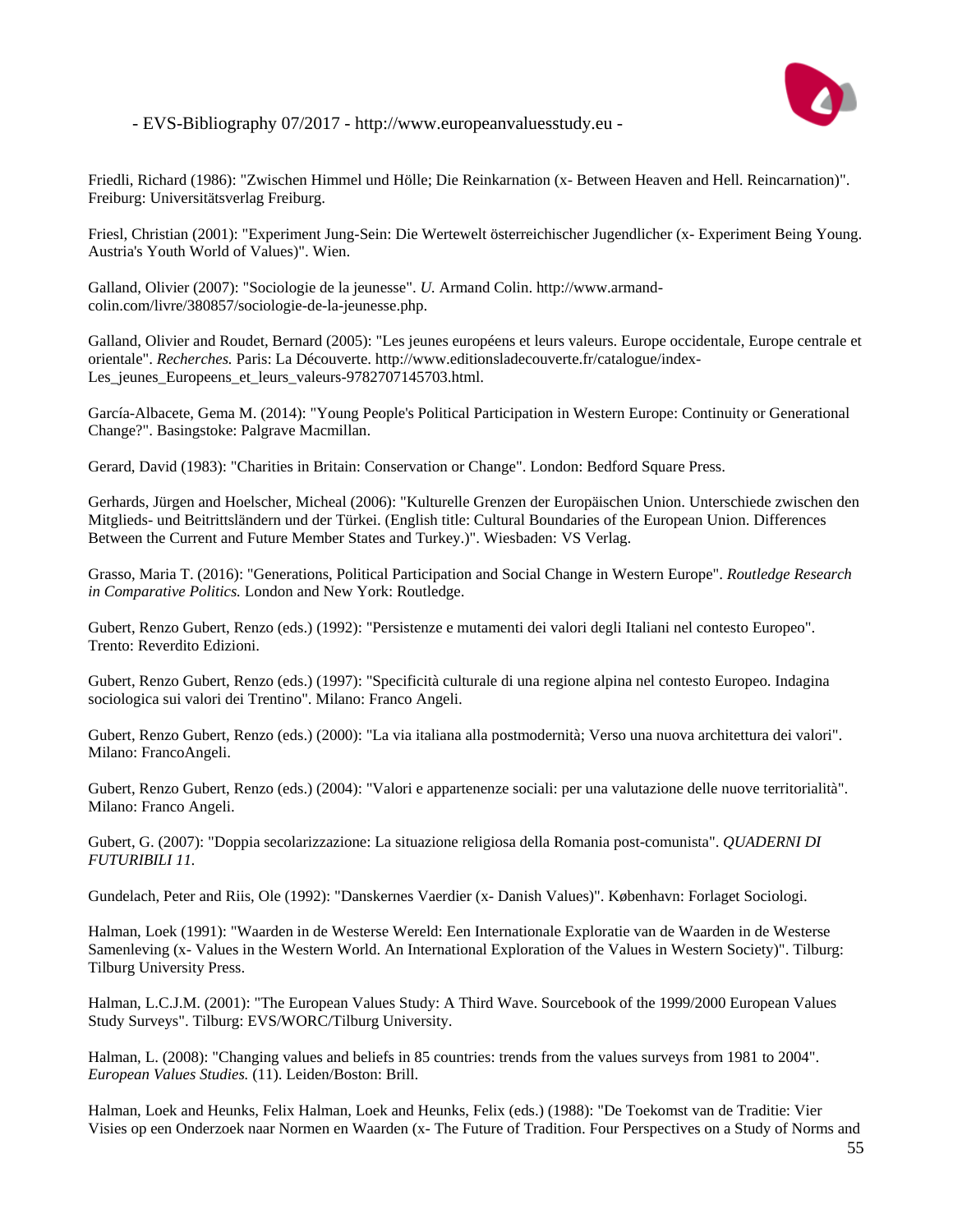

Values)". Tilburg: Tilburg University Press.

Halman, Loek; Heunks, Felix; de Moor, Ruud and Zanders, Harry (1987): "Traditie, Secularisatie en Individualisering: Een Studie naar de Waarden van de Nederlanders in een Europese Context (x- Tradition, Secularization and Individualization. A Study of Dutch Values in a European Context)". Tilburg: Tilburg University Press.

Halman, L.C.J.M. and I.J.P., Sieben (eds.) (2011): "Respect man! Tolerantie, solidariteit en andere moderne waarden ". Tilburg: Celsus.

Halman, L.; Luijkx, R. and Zundert, M van (2005): "The atlas of European values". Leiden: Brill.

Halman, Loek; Luijkx, Ruud and Zundert, Marga van (2005): "Atlas of European Values". Leiden: Brill.

Halman, L.C.J.M. and Nevitte, N. (1996): "Political value change in western democracies. Integration, values, identification, and participation". Tilburg: Tilburg University Press.

Halman, L.C.J.M. and Riis, O. (1999): "Religion in Secularizing Society. The European's religion at the end of the 20th century". *European values studies.* (5). Tilburg: Tilburg University Press.

Halman, Loek; Sieben, Inge and Van Zundert, Marga (2011): "Atlas of European values 2011: trends and traditions at the turn of the century". Leiden: Brill. http://www.brill.com/atlas-european-values-trends-and-traditions-turn-century.

Halman, Loek and Vloet, Astrid (1994): "Measuring and Comparing Values in 16 Countries of the Western World". *Report/ WORC.* Tilburg: WORC. http://spitswww.uvt.nl/web/fsw/evs/documents/publications/worc%20report%201981-1990.pdf.

Halman, Loek and Voicu, Malina Halman, Loek and Voicu, Malina (eds.) (2010): "Mapping Value Orientations in Central and Eastern Europe.". *European Values Studies, 13.* Leiden: Brill.

Hamberg, Eva (1988): "Religiös tro och religiöst engagemang". Stockholm: Religionssociologiska Institutet.

Hamberg, E M. (1989): "Kristen på mitt eget sätt". Stockholm: Religionssociologiska Institutet.

Harding, Stephen and Phillips, D R. (1986): "Contrasting Values in Western Europe. Unity, Diversity & Change". London: Macmillan.

de Hart, Joep; Dekker, Paul and Halman, Loek (2013): "Religion and civil society in Europe". Dordrecht: Springer. http://www.springer.com/social+sciences/book/978-94-007-6814-7.

Hoelscher, Michael (2006): "Wirtschaftskulturen in der erweiterten EU. Die Einstellungen der Bürgerinnen und Bürger im europäischen Vergleich. (English title: Economic Cultures in the Enlarged EU. A Comparison of European Attitudes.)". Wiesbaden: VS Verlag für Sozialwissenschaften.

Hoffmeyer-Zlotnik, Jürgen H.P. and Warner, Uwe (2014): "Harmonising Deographic and Socio-economic Variables for Cross-national Comparative Survey Research". Dordrecht U.A. Springer. http://dx.doi.org/10.1007/978-94-007-7238-0.

Inglehart, Ronald (1990): "Culture Shift in Advanced Industrial Society". Princeton: Princeton University Press. http://www.pupress.princeton.edu/titles/4514.html.

Inglehart, Ronald (1997): "Modernization and Postmodernization: Cultural, Economic and Political Change in 43 Societies". Princeton: Princeton University Press. http://www.pupress.princeton.edu/titles/5981.html.

Inglehart, Ronald Inglehart, Ronald (eds.) (2003): "Human Values and Social Change: Findings from the Values Surveys". *International Studies in Sociology and Social Anthropoloy.* Leiden: Brill.

Inglehart, Ronald and Norris, Pippa (2003): "Rising tide: gender equality and cultural change around the world".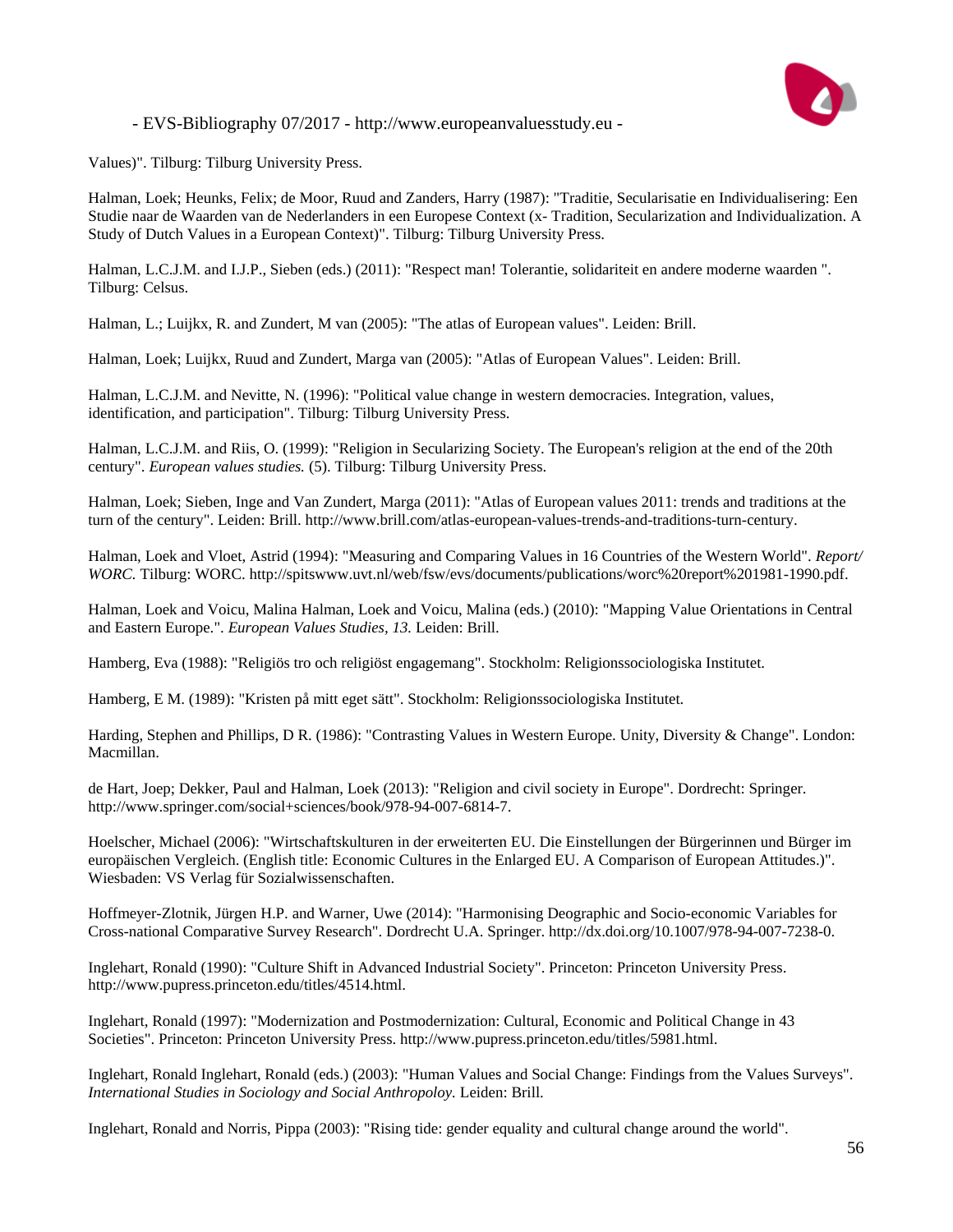

Cambridge: Cambridge University Press.

Inglehart, R. (2004): "Human beliefs and values: a cross-cultural sourcebook based on the 1999-2002 values surveys". Mexico City: Siglo XXI Editores.

Inglehart, Ronald; Basañez, Miguel and Moreno, Alejandro (1998): "Human Values and Belief: A Cross-Cultural Sourcebook". Ann Arbor: University of Michigan Press. http://www.press.umich.edu/titleDetailDesc.do?id=14858.

Inglehart, Ronald; Nevitte, Neil and Basañez, Miguel (1996): "The North American Trajectory: Cultural, Economic and Political Ties among the United States, Canada and Mexico". New York: Aldine de Gruyter.

Inglehart, R. and Welzel, C. (2005): "Modernization, cultural change, and democracy: the human development sequence". Cambridge: Cambridge University Press.

Juknevicius, Stanislovas (2002): "Skirtingumo dimensijos -Lietuvos gyventoju vertybes europiniame kontekste- (Dimensions of Difference: The Values of Lithuanians in the European Context)". Vilnius.

Juknevicius, Stanislovas; Matulionis, A. and Mitrikas, A. (2001): "Europa ir mes".

Kaase, Max and Newton, Kenneth (1995): "Beliefs in government". *Beliefs in Government, Vol. 5.* Oxford u.a. Oxford Univ. Press.

Kaiero, Andoni (1994): "Valores y estilos de vida de nuestras siociedades en transformacion". Bilbao: Universidad de Deusto.

Kaina, Viktoria; Karolewski, Ireneusz Pawel and Kuhn, Sebastian (eds.) (2016): "European Identity Revisited. New approaches and recent empirical evidence". *Critical European Studies, Vol. 4.* London, New York: Routledge, Taylor & Francis Group.

Kerkhofs, Jan (1997): "De Europeanen en hun Waarden: Wat Wij Denken en Voelen (x- Europeans and their Vales. What we Think and Feel)". Leuven: Davidsfonds.

Kerkhofs, Jan; Dobbelaere, Karel; Voyé, Lilianne and Bawin-Legros, Bernadette Kerkhofs, Jan; Dobbelaere, Karel; Voyé, Lilianne and Bawin-Legros, Bernadette (eds.) (1992): "De Versnelde Ommekeer". Tielt: Lannoo.

Kerkhofs, Jan and Rezsohazy, Rudolf Kerkhofs, Jan and Rezsohazy, Rudolf (eds.) (1984): "De Stille Ommekeer: Oude en Nieuwe Waarden in het België van de Jaren Tachtig (x- The Silent Turn. Old and New Values in Belgium in the Eighties)". Tielt en Weesp: Lannoo.

Kevins, Anthony (2017): "Expanding welfare in an age of austerity: Increasing Protection in an Unprotected World". *Changing Welfare States.* Amsterdam: Amsterdam University Press.

Klein, Michael (2013): "Die nationale Identität der Deutschen: Commitment, Grenzkonstruktionen und Werte zu Beginn des 21. Jahrhunderts". Wiesbaden: Springer VS. http://www.springer.com/springer+vs/soziologie/book/978-3-658-04014-7.

Kleiner, Brian; Renschler, Isabelle; Wernli, Boris; Farago, Peter and Joye, Dominique (2013): "Understanding research infrastructures in the social science". Zürich: Seismo Verlag. http://www.seismoverlag.ch/.

Koralewicz, Jadwiga Koralewicz, Jadwiga (eds.) (1999): "The European Value System". Warsaw: Institute of political studies, Polish academy of sciences and Collegium Civitas Press.

Krivý, Vladimir (2013): "Ako Sa Mení Slovenská Spolocnost". Bratislavá: Sociologický Ústav SAV.

Kufer, Astrid (2013): "Europäische Wertegemeinschaft? eine empirische Untersuchung gesellschaftlicher Werte in 27 EU-Staaten auf Basis sozialgeschichtlicher Analysen und aktueller Umfragedaten". Berlin: Lit Verl.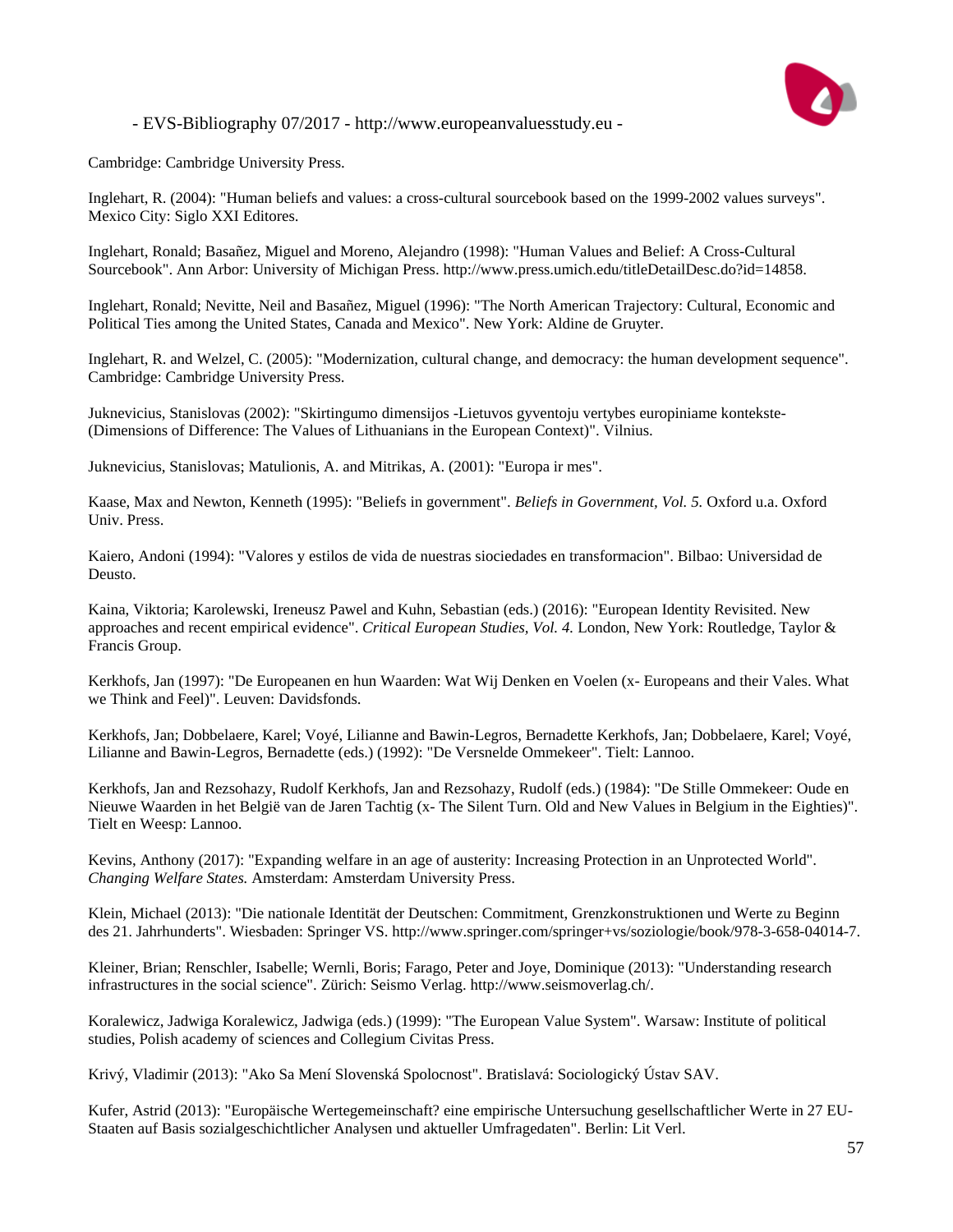

Lesthaeghe, Ron Lesthaeghe, Ron (eds.) (2002): "Meaning and Choice: Value Orientations and Life Course Decisions". Brussel: NIDI CBGS Publications.

Lomazzi, Vera (2016): "Donne e sfera pubblica. I valori degli europei a confronto". *Sociologia per la persona.* Milano: FrancoAngeli.

Lorenz, Astrid (2011): "Ostdeutschland und die Sozialwissenschaften: Bilanz und Perspektiven 20 Jahre nach der Wiedervereinigung". Opladen: Verl. Barbara Budrich. http://www.budrichverlag.de/pages/frameset/reload.php?ID=508&\_requested\_page=%2Fpages%2Fdetails.php.

Luijkx, Ruud; Halman, Loek; Sieben, Inge; Brislinger, Evelyn and Quandt, Markus (2016): "European Values in Numbers. Trends and Traditions at the Turn of the Century". *European Values Studies, 16.* Leiden: Brill.

Lyons, Pat Akademie der Wissenschaften der Tschechischen Republik, Prag, Institut für Soziologie (eds.) (2012): "Theory, data and analysis: data resources for the study of politics in the Czech Republic". Prag: Selbstverl.

Malfliet, Katlijn and Verpoest, Lien (2001): "Russia and Europe in a Changing International Environment". Leuven: Leuven University Press.

Mannewitz, Tom (eds.) (2015): "Politische Kultur und demokratischer Verfassungsstaat: ein subnationaler Vergleich zwei Jahrzehnte nach der deutschen Wiedervereinigung". Baden-Baden: Nomos.

Medino, A H. Medino, A.H. (eds.) (1987): "Como somos los Mexicanos, Consejo Nacional de recursos para la attencion de la Juventud". A.C. Mexico: Centro de Estudios Educativos.

Melich, Anna Melich, Anna (eds.) (1991): "Die werte der Schweizer". Berne: Lang Verlag.

de Moor, Ruud (1995): "Values in Western Societies". Tilburg: Tilburg University Press.

Moore, Elena (2016): "Divorce, Families and Emotion Work - 'Only Death Will Make Us Part'". *Palgrave Macmillan Studies in Family and Intimate Life.* London: Palgrave Macmillan. http://dx.doi.org/10.1057/978-1-137-43822-5.

Myers, D G. (1992): "The Pursuit of Happiness: Who is Happy and Why?". New York: William Morrow & Company. http://www.davidmyers.org/Brix?pageID=20.

Nevitte, Neil (1996): "The Decline of Deference: Canadian Value Change in Cross National Perspective". Toronto: Broadview Press.

Nicolás, J Díez and Inglehart, Ronald Nicolas, Juan Diez and Inglehart, Ronald (eds.) (1994): "Tendencias mundiales de cambio en los valores sociales y politicos". Madrid: Fundesco.

Noelle-Neumann, Elisabeth (1983): "Eine demoskopische Deutschstunde". Zürich/Osnabrück: Edition Interfrom/ A. Fromm.

Noelle-Neumann, E. (1987): "Zweifel am Verstand". Stuttgart: Deutsche Verlags-Anstalt.

Noelle-Neumann, Elisabeth and Köcher, Renate (1987): "Die verletzte Nation". Stuttgart: Deutsche Verlags-Anstalt.

Noelle-Neumann, Elisabeth and Maier-Leibnitz, Heinz (1987): "Zweifel am Verstand: Das irrationale als die neue Moral". Stuttgart: Deutsche Verlags-Anstalt.

Norris, P. and Inglehart, R. (2004): "Sacred and secular: religion and politics worldwide". Cambridge: Cambridge University press.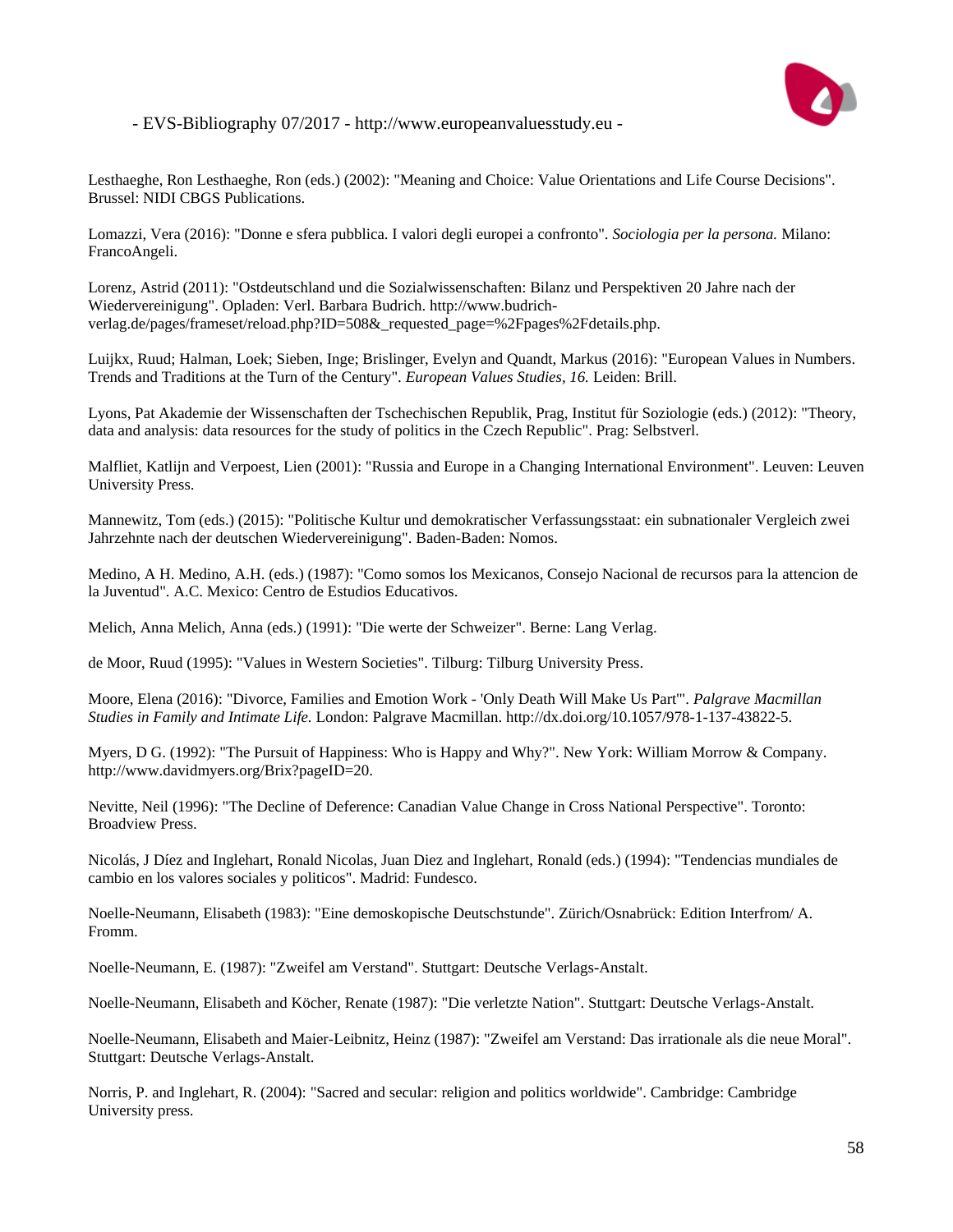

Olafsson, S. (1985): "Hvernig eru Islendingar? (What are the Values of Icelanders?)". Reykjavik: University of Iceland.

Orizo, A Francisco (1984): "España, entre la apatia y el cambio social". Madrid: MAPFRE S.A.

Orizo, A Francisco (1991): "Los nuevos valores de los Españoles (The New Values of Spaniards)". Santa Maria: Santa Maria: Fundacion.

Orizo, F Andrés (1995): "La dinamica intergeneracional en los sistemas de valores de los Españoles". Madrid: Centro de Investigaciones Sociologicas.

Orizo, A F. (1996): "Sistemas de Valores en la España de los 90". Madrid: Centro de Investigaciones Sociolócicas.

Orizo, F Andrés; Gomez-Reino Carnota, Manuel; Gonzalez Blasco, Pedro; Linz Storch de Gracia, J J. and Toharia Cortes, J Juan (1985): "Juventud Española 1984 (Spanish Youth 1984)". Madrid: Ediciones SM.

Orizo, F Andrés and Sánchez Fernández, Alejandro (1991): "El sistema de valors dels Catalans". Barcelona: Institut Català d'Etudes Mediterranis.

Ott, Katarina (eds.) (2003): "Croatian Accession to the European Union: Institutional Challenges". 2 Zagreb: Institute of Public Finance. http://www.ijf.hr/eng/EU2/index.htm.

Pettersson, Thorleif (1988): "Bakom dubbla las. En studie av små och långsamma värderingsförãndringar". Stockholm: Institutet för framtidsstudier.

Pettersson, Thorleif and Esmer, Yilmaz (2008): "Changing Values, Persisting Cultures: Case Studies in Value Change". *European Values Studies.* (12). Leiden/Boston: Brill.

Pettersson, Thorleif and Riis, Ole (eds.) (1994): "Scandinavian Values: Religion and Morality in the Nordic Countries". Stockholm: Almqvist & Wiksell International.

Pfetsch, Barbara (2013): "Political Communication Cultures in Western Europe: Attitudes of Political Actors and Journalists in Nine Countries". Palgrave Macmillan. http://www.palgrave.com/page/detail/political-communicationcultures-in-western-europe-barbara-pfetsch/?K=9780230302013.

Pickel, Gert and Hidalgo, Oliver (2013): "Religion und Politik im vereinigten Deutschland: Was bleibt von der Rückkehr des Religiösen?". Wiesbaden: Springer VS. http://www.springer.com/springer+vs/soziologie/wissen+%7C+diskurs/book/978-3-531-18344-2.

Pickel, Gert and Sammet, Kornelia (eds.) (2011): "Religion und Religiosität im vereinigten Deutschland: zwanzig Jahre nach dem Umbruch". *Veröffentlichungen der Sektion Religionssoziologie der Deutschen Gesellschaft für Soziologie.*  Wiesbaden: VS Verl. für Sozialwiss.

Pickel, Gert and Sammet, Kornelia (eds.) (2012): "Transformations of religiosity: religion and religiosity in Eastern Europe 1989-2010". Wiesbaden: Springer VS. http://download.springer.com/static/pdf/164/bok%253A978-3-531-93326- 9.pdf?auth66=1397129223\_abb71ec3a48af907275412d6116f4a8f&ext=.pdf.

Poguntke, Thomas; Rossteutscher, Sigrid; Schmitt-Beck, Rüdiger and Zmerli, Sonja (eds.) (2015): "Citizenship and Democracy in an Era of Crisis. Essays in honour of Jan W. van Deth". *Routledge Research in Comparative Politics.* London: Routledge.

Polak, Regina (eds.) (2011): "Zukunft. Werte. Europa. Die europäische Wertestudie 1990-2010: Österreich im Vergleich". Wien: Böhlau Verlag.

Pollack, Detlef; Müller, Olaf and Pickel, Gert (2012): "The Social Significance of Religion in the Enlarged Europe: Secularization, Individualization and Pluralization". Farnham: Ashgate. http://www.ashgate.com/isbn/9781409426219.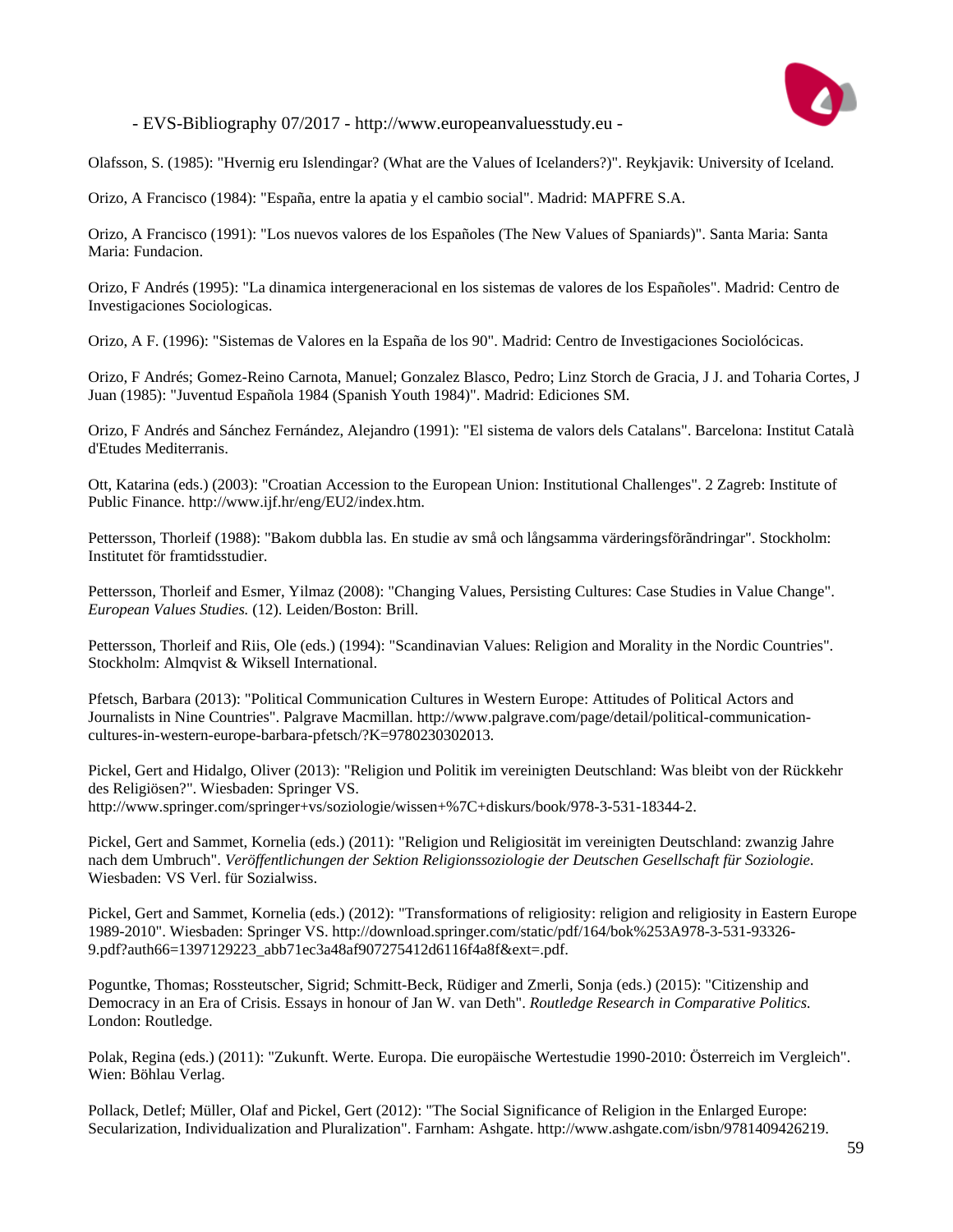

Pollack, Detlef and Rosta, Gergely (2015): "Religion in der Moderne: ein internationaler Vergleich". Frankfurt: Campus.

Pollack, Detlef; Tucci, Ingrid and Ziebert, Hans-Georg (2012): "Religiöser Pluralismus im Fokus quantitativer Religionsforschung". Wiesbaden: Springer VS. http://www.springer.com/springer+vs/soziologie/book/978-3-531-18696-2.

Pollini, Gabriele; Pretto, Albertina and Rovati, Giancarlo (2012): "L 'Italia nell'Europa: i valori tra persistenze e trasformazioni". Milano edition. *Sociologia per la persona.* FrancoAngeli. http://www.francoangeli.it/Ricerca/Scheda\_libro.aspx?CodiceLibro=1571.5.

Quack, Johannes and Schuh, Cora (eds.) (2017): "Religious indifference: new perspectives from studies on secularization and nonreligion". Cham: Springer International Publishing. http://dx.doi.org/10.1007/978-3-319-48476-1.

Rahlf, Thomas (2014): "Datendesign mit R: 100 Visualisierungsbeispiele". München: Open Source Press.

Rahlf, Thomas (2017): "Data Visualisation with R - 100 Examples". Cham: Springer International Publishing. http://dx.doi.org/10.1007/978-3-319-49751-8.

Ramet, S P.; Listhaug, Ola and Simkus, Albert (2013): "Civic and Uncivic Values in Macedonia: Value Transformation, Education and Media". Palgrave Macmillan. http://www.palgraveconnect.com/pc/doifinder/10.1057/9781137302823.

Razzu, Giovanni (eds.) (2016): "Gender Inequality in the Eastern European Labour Market. Twenty-five years of transition since the fall of communism". *Routledge Contemporary Russia and Eastern Europe Series.* London and New York: Routledge.

Rezsohazy, R J. and Kerkhofs, Jan Rezsohazy, Rudolf J. and Kerkhofs, Jan (eds.) (1984): "L'univers des Belges, valeurs anciennes et valeurs nouvelles dans les anées 80 (De Stille Ommekeer: Oude en Nieuwe Waarden in het België van de Jaren Tachtig)". Louvain-la-Neuve: CIACO S.C.

Riffault, Hélène Riffault, Hélène (eds.) (1994): "Les Valeurs des Français". Paris: Presses Universitaires de France (PUF).

Riis, Ole (1996): "Metoder og teorier i religionssociologien (x- Methods and Theories of the Sociology of Religion)". Århus: Aarhus universitetsforlag.

Rukavishnikov, V.; Halman, L.C.J.M. and Ester, P. (1998): "Political cultures and social changes: International comparisons". Moscow, USSR: Coincidence.

Rus, Veljko and Toš, Niko (2005): "Vrednote Slovencev in Evropejcev". Ljubljana: Dokumenti SJM.

Ryssevik, J. (1988): "Ung i Euro: Ein NSD lærepakke". Bergen: NSD.

Savicka, Aida (2004): "Postmaterialism and Globalisation: The Specificity of Value Change in the Post-Communist Milieu". Vilnius: Research Institute of Culture, Philosophy and Arts.

Siegers, Pascal (2012): "Alternative Spiritualitäten: neue Formen des Glaubens in Europa: eine empirische Analyse". (1). Frankfurt: Campus Verlag. http://www.campus.de/buecher-campusverlag/wissenschaft/soziologie/alternative\_spiritualitaeten-4259.html.

Spohn, Wilifried; Koenig, Matthias and Knöbl, Wolfgang (2015): "Religion and national identities in an enlarged Europe". *Identities and Modernities in Europe.* Basingstoke: Palgrave Macmillan. http://dx.doi.org/10.1057/9780230390775.

Stoetzel, Jean (1983): "Les valeurs du temps présent: une enquête européenne (x- Contemporary Values: A European Study)". Paris: Presses Universitaires de France (PUF).

Stoetzel, Jean (1983): "Que pensamos nos Europeos?". Madrid: MAPFRE S.A.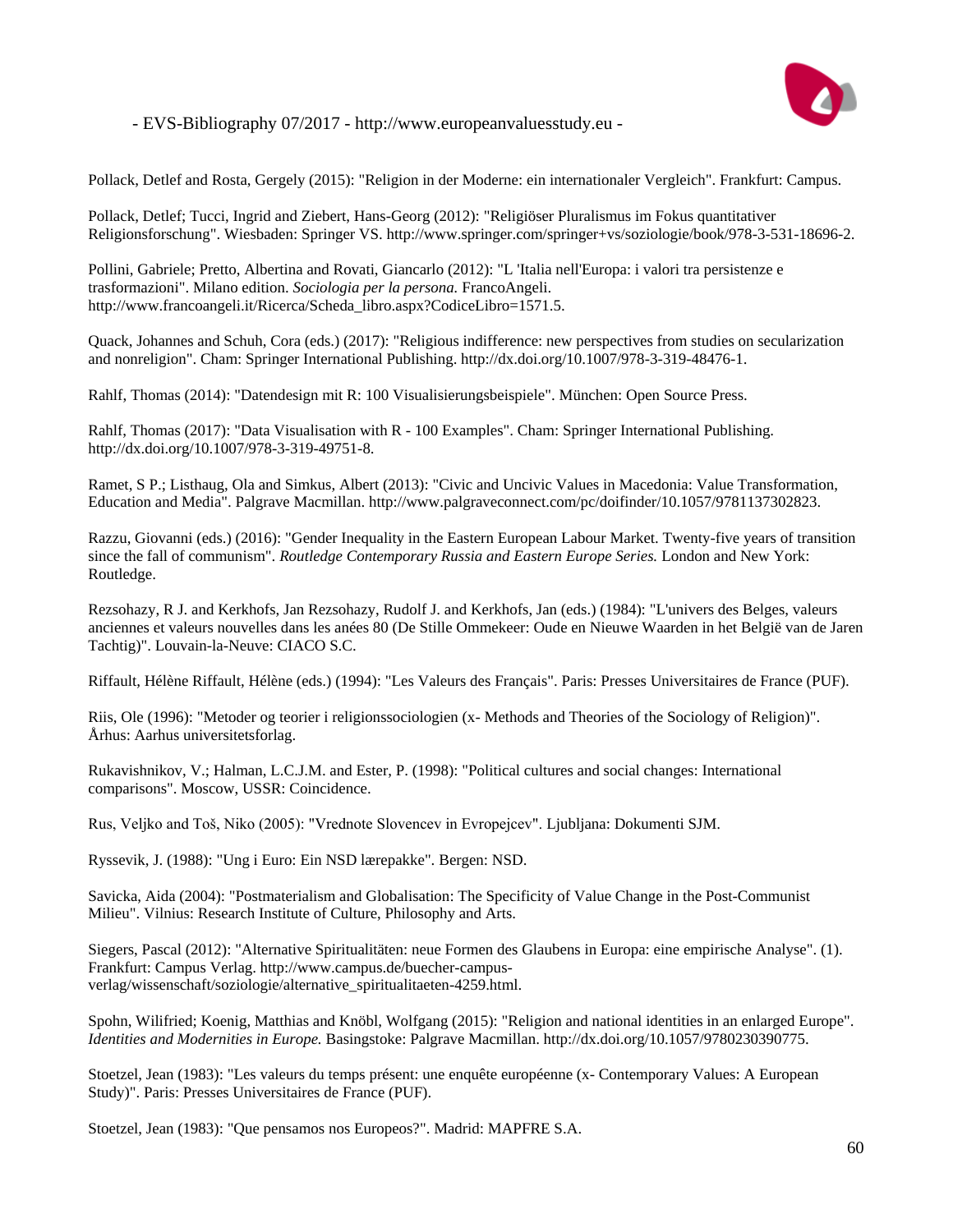

Stoetzel, Jean (1984): "I valori del tempo presente: un' inchiesta Europea". Torino: SEI.

Timms, Noel (1992): "Family and Citizenship: Values in Contemporary Britain". Aldershot: Dartmouth.

Titarenko, L G. (2004): "World of Values of Contemporary Belarussian Society; the Gender Aspect". Minsk: BGU.

Tomasi, Luigi Tomasi, Luigi (eds.) (1993): "Young People and Religions in Europe: Persistance and Change in Values". Trento: Reverditi Edizioni.

Tomasi, Luigi (1994): "La religione dei giovani europei". Milano: Angeli.

Tomka, Miklós (2005): "A legvallásosabb ország? Vallásosság Szatmárban, Erdélyben, Romániában. (=The most religious country? Religiousness in Sathmar, in Transylvania, in Romania)". Piliscsaba: TIMP.

Tomka, Miklos and Turij, Oleg (2004): "Vira pislâ ateizmu: religijne žittâ v Ukrajni v period demokraticnih peretvoren' i deržavnoj nezaležnosti. (= Faith after Atheism. Religious Life in the Ukraine in the Period of Democratic Transformation and National Independence.)". Lviv: Institut Istorii^Ukrainskogo Katolits'kogo Universitetu.

Uhlenwinkel, Anke (eds.) (2013): "Teaching about the family values of Europeans: critical reflections from the third student exchange of the EVE-project". *Potsdamer Geographische Praxis (3).* Potsdam: Universitätsverlag Potsdam.

Vala, Jorge; Cabral, M Villaverde and Ramos, Alice (2003): "Valores Sociais: mudanças e contrastes em Portugal e na Europa (Social Values: changes and constrasts in Portugal and in Europe)". Lisboa: Imprensa de Ciências Sociais.

Veenhoven, Ruut (1993): "Happiness in Nations: Subjective Appreciation of Life in 56 Nations 1946 - 1992". Rotterdam: Risbo. http://www2.eur.nl/fsw/research/veenhoven/Pub1990s/93b-con.html.

Villalaín, J A.; Basterra Perez, Angel and del Valle, J M. (1992): "La Sociedad Española de los 90". Madrid: Fundación Santa María, Ediciones SM.

Vogt, Gunnar (1988): "Politiske verdier og partisystemer: En komparativ undersøkelse av Danmark og Norge". Oslo: Universitetet i Oslo.

Voicu, M. (2007): "România religioasa: pe valul european sau în urma lui?". *Colectia Academica; 30 Seria Sociologie.* Institutul European.

Voicu, Malina; Mochmann, Ingvill C. and Dülmer, Hermann (eds.) (2016): "Values, Economic Crisis and Democracy". Abingdon, Oxon: Routledge.

Voyé, Liliane; Bawin-Legros, Bernadette; Kerkhofs, Jan and Dobbelaere, Karel Voyé, Liliane; Bawin-Legros, Bernadette; Kerkhofs, Jan and Dobbelaere, Karel (eds.) (1992): "Belges, heureux et satisfaits: Les Valeurs des Belges dans les Années 90 (Belgians, Happy and Satisfied)". Brussel: De Boeck-Wesmael.

Welzel, Christian (2013): "Freedom rising: human empowerment and the quest for emancipation". Cambridge: Cambridge University Press.

Whelan, C T. (1992): "Stability and Change in Values and Attitudes Relevant to Women's Participation in the Labour Force and Wider Role in Society". Dublin: Gill and Macmillan.

Whelan, C T. Whelan, C.T. (eds.) (1994): "Values and Social Change in Ireland". Dublin: Gill and Macmillan.

Wilson, Bryan and Dobbelaere, Karel (1994): "A Time to Chant: the Soka Gakkai Buddhists in Britain". Oxford: Clarendon Press.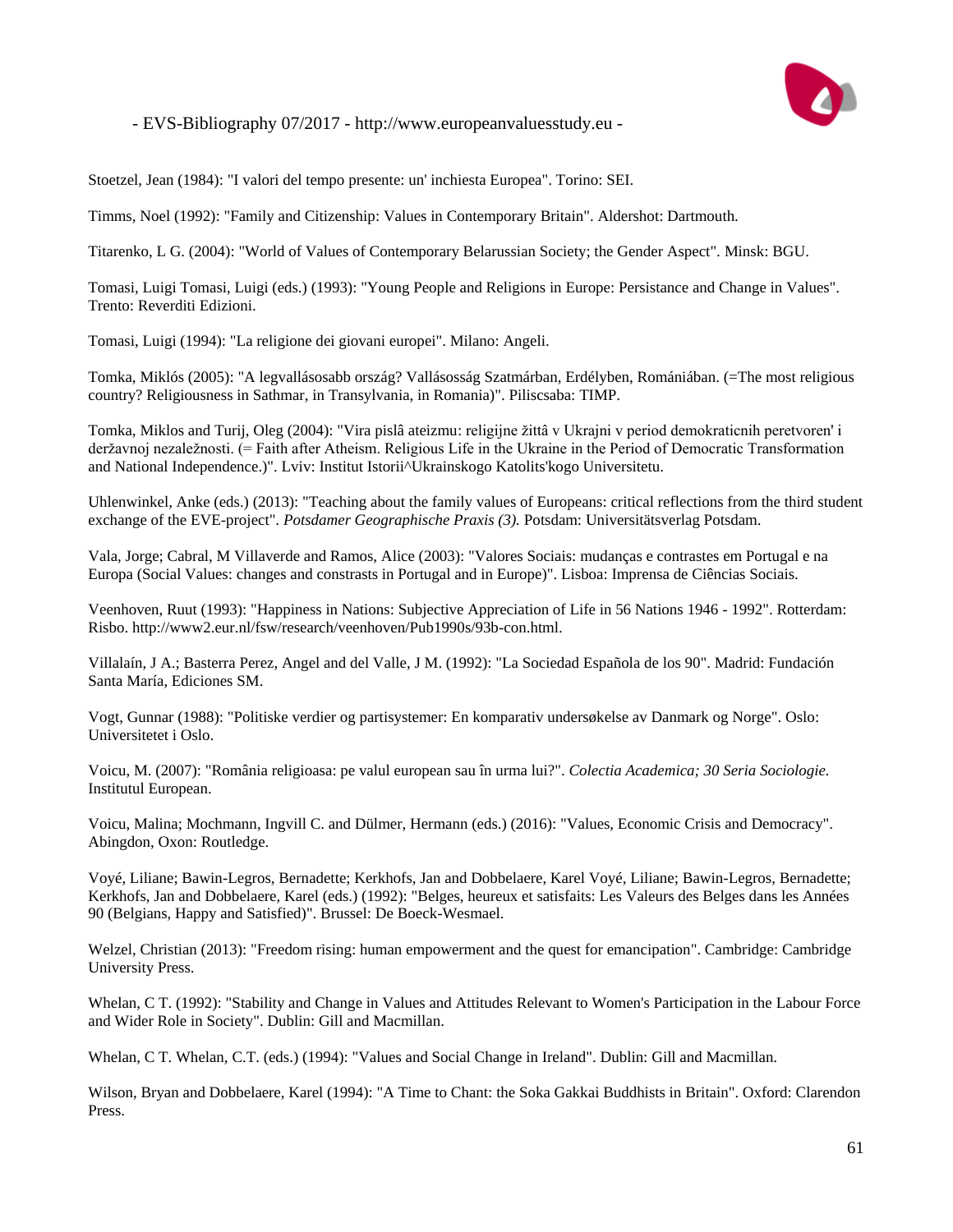

Wolf, Christof; Joye, Dominique; Smith, Tom W and Fu, Yang-chih (eds.) (2016): "The SAGE Handbook of Survey Methodology ". Los Angeles: Sage.

Yaría, J Alberto Yaria, Juan Alberto (eds.) (1995): "La cultura del Malestar". Buenos Aires: Universidad del Salvador, Collección Estudios.

Zulehner, P M. and Denz, Hermann (1993): "Wie Europa lebt und glaubt: europäische Wertestudie (x- How Europe Lives and Believes)". Düsseldorf: Patmos.

Zulehner, P M. and others (1991): "Vom Untertan zum Freiheitskünstler. Eine Kulturdiagnose anhand der Untersuchungen "Religion im Leben der Österreicher 1970-1990" - "Europäische Wertestudie - Österreich"". Wien: Herder.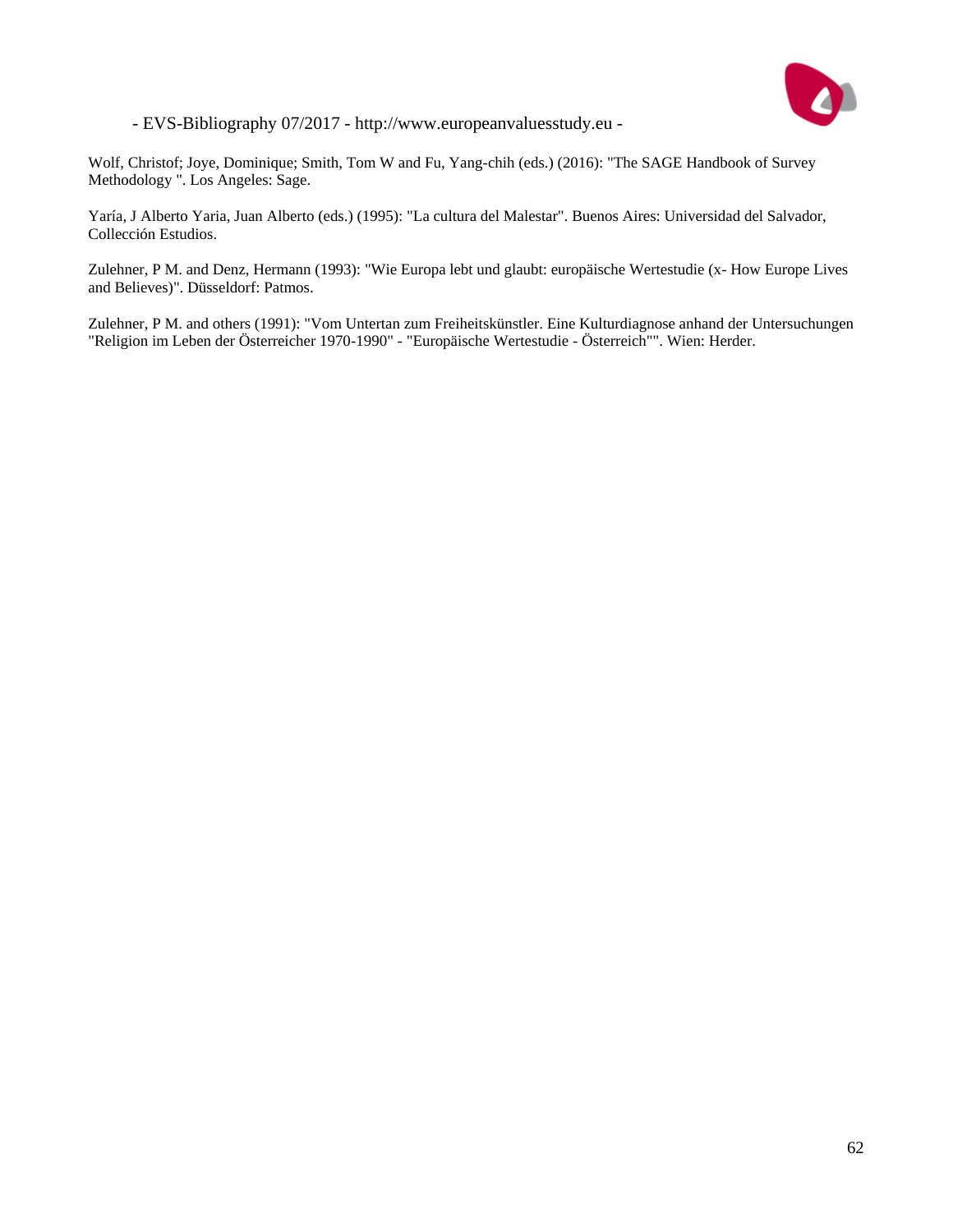

## **Book Chapters**

Abela, A M. (1994): "Values for Malta's future". In: *Social Change, Values and Social Policy. Maltese Society: A Sociological Inquiry*, edited by R G. Sultana and G. Baldacchino, 253-270. Malta: Mireva Publications.

Abela, A M. (2000): "Values for the Year 2000". In: *Malta Year Book 2000*, edited by S J.A. Clews, 522-527. Malta: De La Salle Publications.

Abela, A M. (2004): "Solidarity and Religion in the European Union: A Comparative Sociological Perspective". In: *The Value(s) of a Constitution for Europe*, edited by Peter Xuereb, 71-101. Malta: European Documentation and Research Centre, University of Malta. http://staff.um.edu.mt/aabe2/EDRC%20Abela.pdf.

Abrams, Mark (1985): "Demographic Correlates of Values". In: *Values and Social Change in Britain*, edited by Mark Abrams, David Gerard and Noel Timms, 21-49. London: MacMillan in association with the European Value Systems Study Group.

Aish-van Vaerenbergh, Anne-Marie and Rabier, Jacques-Rene (1994): "Algunas reflexiones metodológicas sobre la investigación estadística intercultural sobre los valores". In: *Tendencias mundiales de cambio en los valores sociales y políticos*, edited by J Díez Nicolás and R F. Inglehart, 595-615. Madrid: Fundesco.

van den Akker, Piet; Halman, Loek and de Moor, Ruud (1994): "Primary Relations in Western Societies". In: *The Individualizing Society: Value Change in Europe and North America*, edited by Peter Ester, Loek Halman and Ruud de Moor, 97-128. Tilburg: Tilburg University Press.

Algan, Yann and Cahuc, Pierre (2014): "Trust, growth and well-being: new evidence and policy implications". In: *Handbook of Economic Growth*, edited by Philippe Aghion and Steven Durlauf, 49-120. Elsevier.

Andersen, P B. and Riis, Ole (2002): "Religionen bliver privat". In: *Danskernes værdier 1981-1999*, edited by Peter Gundelach. Copenhagen: Hans Reitzels Forlag A/S.

Anheier, H K.; Stares, Sally and Grenier, Paola (2004): "Social Capital and Life Satisfaction". In: *European Values at the Turn of the Millennium*, edited by Wil Arts and Loek Halman, 81-107. Leiden/Boston: Brill.

Arbak, Emrah (2014): "Measuring Returns to Education and Human Capital". In: *Economic and Social Development of the Southern and Eastern Mediterranean Countries*, edited by Rym Ayadi, Marek Dabrowski and Luc De Wulf, 267-283. Cham: Springer International Publishing.

Arts, W.A.; Bijsterveld, A.J.A. and Veraghtert, K.F.E. (2003): "Europe and its values in an historical perspective". In: *The Cultural Diversity of European Unity. Findings, Explanations and Reflections from the European Values Study*, edited by W.A. Arts, L.C.J.M. Halman and J.A.P. Hagenaars, 67-85. Leiden: Brill.

Arts, W.A.; Gelissen, J.P.T.M. and Luijkx, R. (2003): "Shall the twain ever meet? Differences and changes in socioeconomic justice norms and beliefs in Eastern and Western Europe at the turn of the millennium". In: *The Cultural Diversity of European Unity. Findings, Explanations and Reflections from the European Values Study*, edited by W.A. Arts, L.C.J.M. Halman and J.A.P. Hagenaars, 185-216. Leiden: Brill.

Arts, W.A.; Hagenaars, J.A.P. and Halman, L.C.J.M. (2003): "The cultural diversity of European unity: an introduction". In: *The Cultural Diversity of European Unity. Findings, Explanations and Reflections from the European Values Study*, edited by W.A. Arts, L.C.J.M. Halman and J.A.P. Hagenaars, 1-12. Leiden: Brill.

Arts, W.A. and Halman, L.C.J.M. (2002): "Risk and Trust: Value Change in the Second Age of Modernity". In: *Kultura, Osobowosc, Polityka*, edited by P. Chmielewski, T. Krauze and W. Wesolowski, 321-348. Warzawa: Wydawnictwo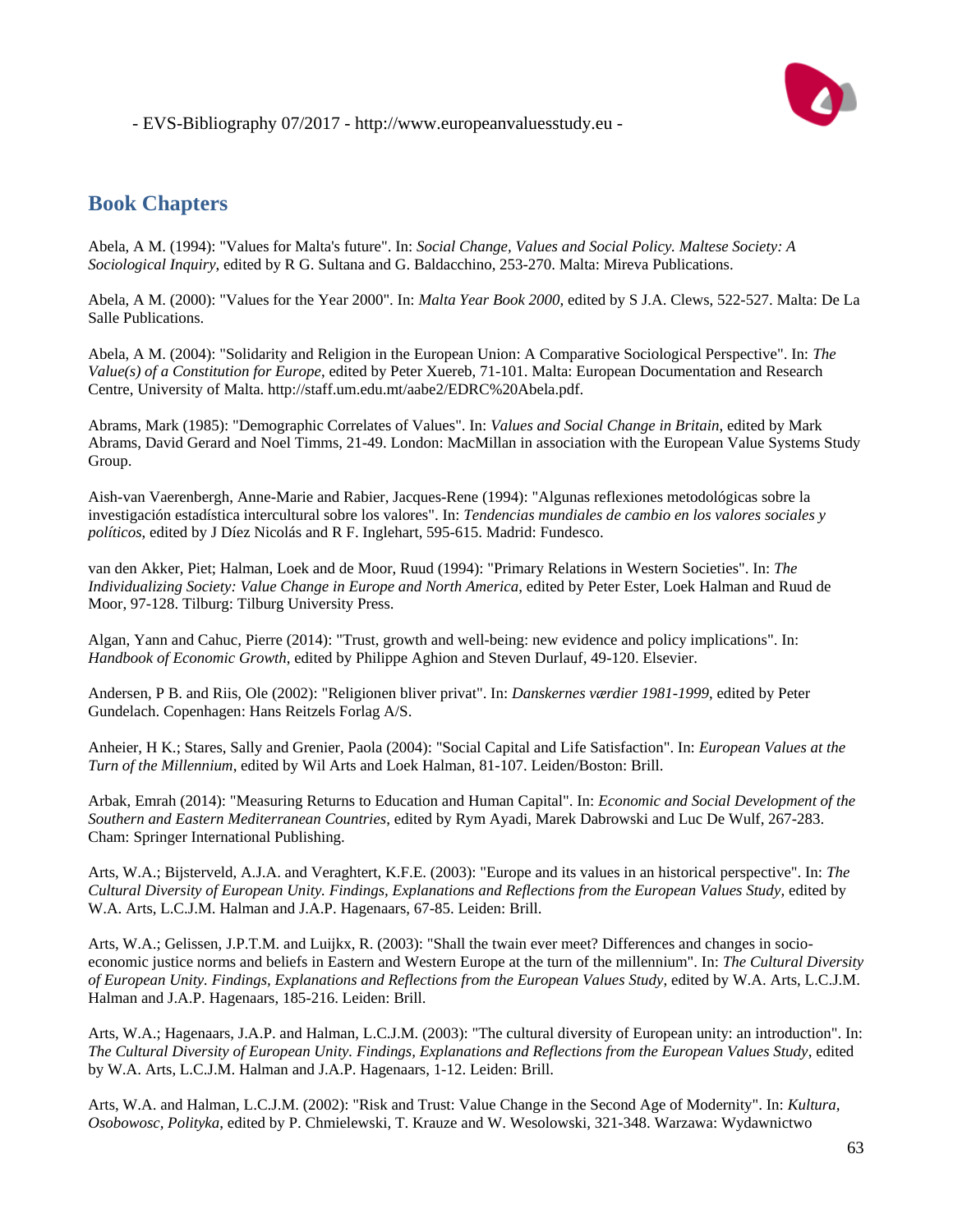

Naukowe Scholar.

Arts, W.A. and Halman, L.C.J.M. (2004): "European values changes in the second age of modernity". In: *European values at the turn of the millenium*, edited by W.A. Arts and L.C.J.M. Halman, 25-53. Leiden/Boston: Brill.

Arts, W.A. and Halman, L.C.J.M. (2006): "New directions in quantitative comparative sociology". In: *Comparative methods in the social sciences*, edited by A. Sica, 229-240. Thousand Oaks: Sage.

Arts, Wil; Halman, Loek and van der Meer, T. (2006): "Ontwikkelingen in politiek vertrouwen in Europa, 1981-2004". In: *Bouwen aan vertrouwen in het openbaar bestuur: Diagnoses en Remedies*, edited by A. Korsten and P. de Goede, 61-78. s' Gravenhage: Elsevier Overheid.

Arts, W.A.; Halman, L.C.J.M. and Oorschot, W.J.H. van (2003): "The welfare state: Villain or hero of the piece?". In: *The Cultural Diversity of European Unity. Findings, Explanations and Reflections from the European Values Study*, edited by W.A. Arts, L.C.J.M. Halman and J.A.P. Hagenaars, 275-310. Leiden: Brill.

Ashford, Sheena (1987): "Family Matters". In: *Report of 1986 British Social Attitudes Survey*. Aldershot, Hants: Gower.

Ashford, S. and Halman, L. (1994): "Changing attitudes in the European Community". In: *Social Change and Political Transformation*, edited by C. Rootes and H. Davis, 72-85. London: UCL Press.

Astor, Sandrine and Dompnier, Nathalie (2014): "Une géographie des valeurs familiales en Europe". In: *Les Valeurs des Européens: Évolutions et Clivages*, edited by Pierre Bréchon and Frédéric Gonthier, 14-29. Armand Colin.

Auh, S Young (2008): "Value Change and Democratization in South Korea". In: *Changing Values, Persisting Cultures: Case Studies in Value Change*, edited by Thorleif Pettersson and Yilmaz Esmer, 305-331. Leiden/Boston: Brill.

Avram, Silvia and Dronkers, Jaap (2013): "Religion and Schooling: The European Context". In: *Religious Education in a Multicultural Europe: Children, Parents and Schools*, edited by Emer Smyth, Maureen Lyons and Merike Darmody, 15-36. Palgrave Macmillan. http://www.palgrave.com/page/detail/religious-education-in-a-multicultural-europe-emersmyth/?k=9781137281494&loc=uk.

Azadarmaki, Taqhi and Moaddel, Mansoor (2003): "The Worldviews of Islamic Publics: The Cases of Egypt, Iran, and Jordan". In: *Human Values and Social Change: Findings from the Values Surveys*, edited by Ronald Inglehart, 69-89. Leiden/Boston: Brill.

Baker, W E. (2008): "America the Traditional". In: *Changing Values, Persisting Cultures: Case Studies in Value Change*, edited by Thorleif Pettersson and Yilmaz Esmer, 9-43. Leiden/Boston: Brill.

Baloban, Josip (2000): "Brine li se Crkva za suvremenu obitelj (Does Church Provide Family Support)". In: *Izazovi civilnog društva u Hrvatskoj*, edited by Stjepan Baloban, 135-160. Zagreb: Centar za promicanje SNC; Kršcanska sadašnjost.

Baloban, Stjepan (2002): "Opredjeljenje za buducnost vodi u sigurniju buducnost (Commitment for Future Leads into Safely Future)". In: *Hrvatska demografska i demostrateška drama* , edited by Vlatko Pavletic, 230-238. Zagreb: Golden Marketing.

Baloban, Stjepan (2004): "Solidarnost u svjetlu socijalnog nauka Crkve (Solidarity from the Perspective of Social Teaching of the Church)". In: *O solidarnosti i supsidijarnosti u Hrvatskoj*, edited by Stjepan Baloban and Gordan Crpic. Zagreb: Centar za promicanje socijalnog nauka Crkve; Kršcanska sadašnjost.

Baloban, Stjepan (2004): "Politische Kompetenz setzt ethische Kompetenz voraus". In: *Was macht Europa zukunfsfähig? Sozialethische Perspektiven*, edited by Herbert Pribyl and Helmut Renöckl. Vienna - WГјrzburg: Echter-Verlag.

Baloban, Josip (2004): "Der Beitrag der katholischen Kirche für einen EU-Beitritt Kroatiens: Sieben Thesen". In: *Herausforderung Europa. Die Christen im Spannungsfeld von nationaler Identität, demokratischer Gesellschaft und*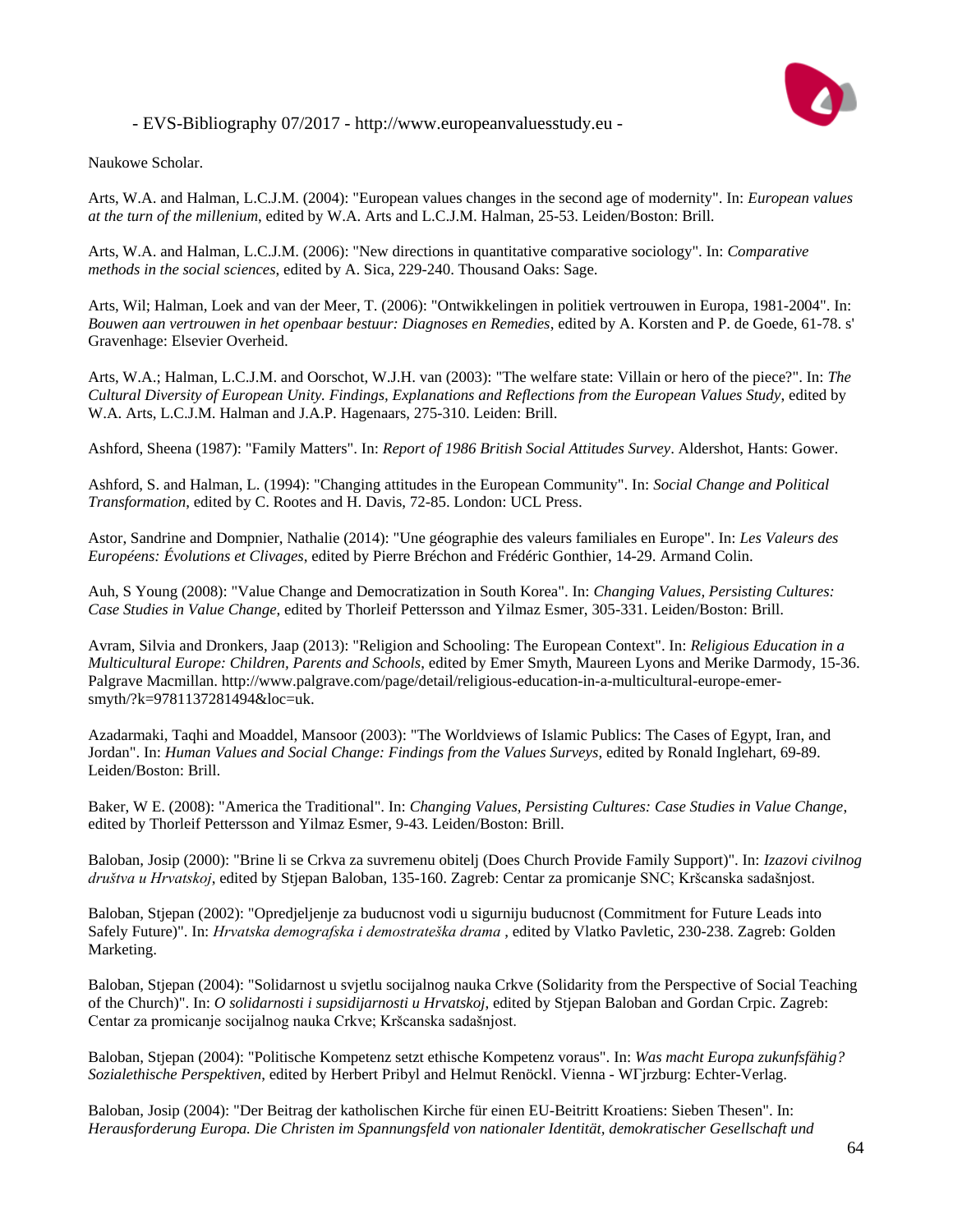

*politischer Kultur, Reihe: Argumente und Materialien zu Zeitgeschehen*, edited by Stjepan Baloban and Anton Rauscher, 133-137. MГјnchen: Hans-Seidel-Stiftung e. V.

Baloban, Josip and Crpic, Gordan (2005): "Marriage: The Institution that is Expected from - and which is not Invested in!". In: *In Search of Identity. A Comparative Analysis of Values: Croatia and Europe*, edited by Josip Baloban, 115-144. Zagreb: Golden Marketing - Tehnicka knjiga.

Baloban, Stjepan and Crpic, Gordan (2005): "Morality in Transitional Croatia". In: *In Search of Identity. A Comparative Analysis of Values: Croatia and Europe*, edited by Josip Baloban, 233-256. Zagreb: Golden Marketing - Tehnicka knjiga.

Baloban, Stjepan; Crpic, Gordan and Štengl, Ivan (2005): "Solidarity and Social (In)Sensitivity". In: *In Search of Identity. A Comparative Analysis of Values: Croatia and Europe*, edited by Josip Baloban, 179-206. Zagreb: Golden Marketing - Tehnicka knjiga.

Barker, D G. (1993): "Values and Volunteering". In: *Volunteering in Europe*, edited by Justin Davis-Smith, 10-31. Berkhamstead: The Volunteer Centre.

Bartkowski, Jerzy and Jasinska-Kania, Aleksandra (2004): "Voluntary Organizations and the Development of Civil Society". In: *European Values at the Turn of the Millennium*, edited by Wil Arts and Loek Halman, 109-138. Leiden/Boston: Brill.

Bartolomé Peral, Edurne and Ramos, Alice (2013): "Neighbours: determinants of whom Europeans want to keep at a distance". In: *Value Contrasts and Consensus in Present-Day Europe: painting Europe's Moral Landscapes*, edited by Wil Arts and Loek Halman, 117-141. Leiden: Brill. http://www.brill.com/products/book/value-contrasts-and-consensus-presentday-europe.

Basáñez, Miguel and Moreno, Alejandro (2008): "Value Change in Mexico, 1980-2000: Evidence from the World Values Surveys". In: *Changing Values, Persisting Cultures: Case Studies in Value Change*, edited by Thorleif Pettersson and Yilmaz Esmer, 75-94. Leiden/Boston: Brill.

Becker, Henk A. (1995): "Generations and Value Change". In: *Values in Western Societies*, edited by Ruud de Moor, 269- 296. Tilburg: Tilburg University Press.

Becker, J. and Verweij, Johan (1998): "Is there a European Superego? An Exploration of Some Educational Values in the 1990's". In: *The European Challenge. Essays on Culture, Values and Policy in a Changing Continent*, edited by K. Paling and V. Veldheer, 61-87. s-Gravenhage: VUGA Uitgeverij B.V.

Belot, Céline and Guinaudeau, Isabelle (2014): "Le soutien des citoyens à l'intégration européenne: quel rôle pour les clivages politiques traditionnels?". In: *Les Valeurs des Européens: Évolutions et Clivages*, edited by Pierre Bréchon and Frédéric Gonthier, 151-165. Armand Colin.

Berns, Egidius (2003): "European Surrogate". In: *The Cultural Diversity of European Unity: Findings, Explanations and Reflections from the European Values Study*, edited by Wil Arts, Jacques Hagenaars and Loek Halman, 449-462. Leiden/Boston: Brill.

Beugelsdijk, Sjoerd and Klasing, Mariko J. (2017): "Measuring Value Diversity within Countries". In: *Social Economics Current and Emerging Avenues*, edited by Joan Costa-Font and Mario Macis, 129-172. Cambridge, London: MIT Press.

Beugelsdijk, Sjoerd and Noorderhaven, Niels (2003): "Opening the Black-box of Regional Culture. Entrepreneurial Attitude and Economic Growth in 54 European Regions". In: *The Cultural Diversity of European Unity: Findings, Explanations and Reflections from the European Values Study*, edited by Wil Arts, Jacques Hagenaars and Loek Halman, 95-117. Leiden/Boston: Brill.

Beugelsdijk, Sjoerd and van Schaik, Ton (2003): "Participation in Civil Society and European Regional Economic Growth". In: *The Cultural Diversity of European Unity: Findings, Explanations and Reflections from the European Values Study*,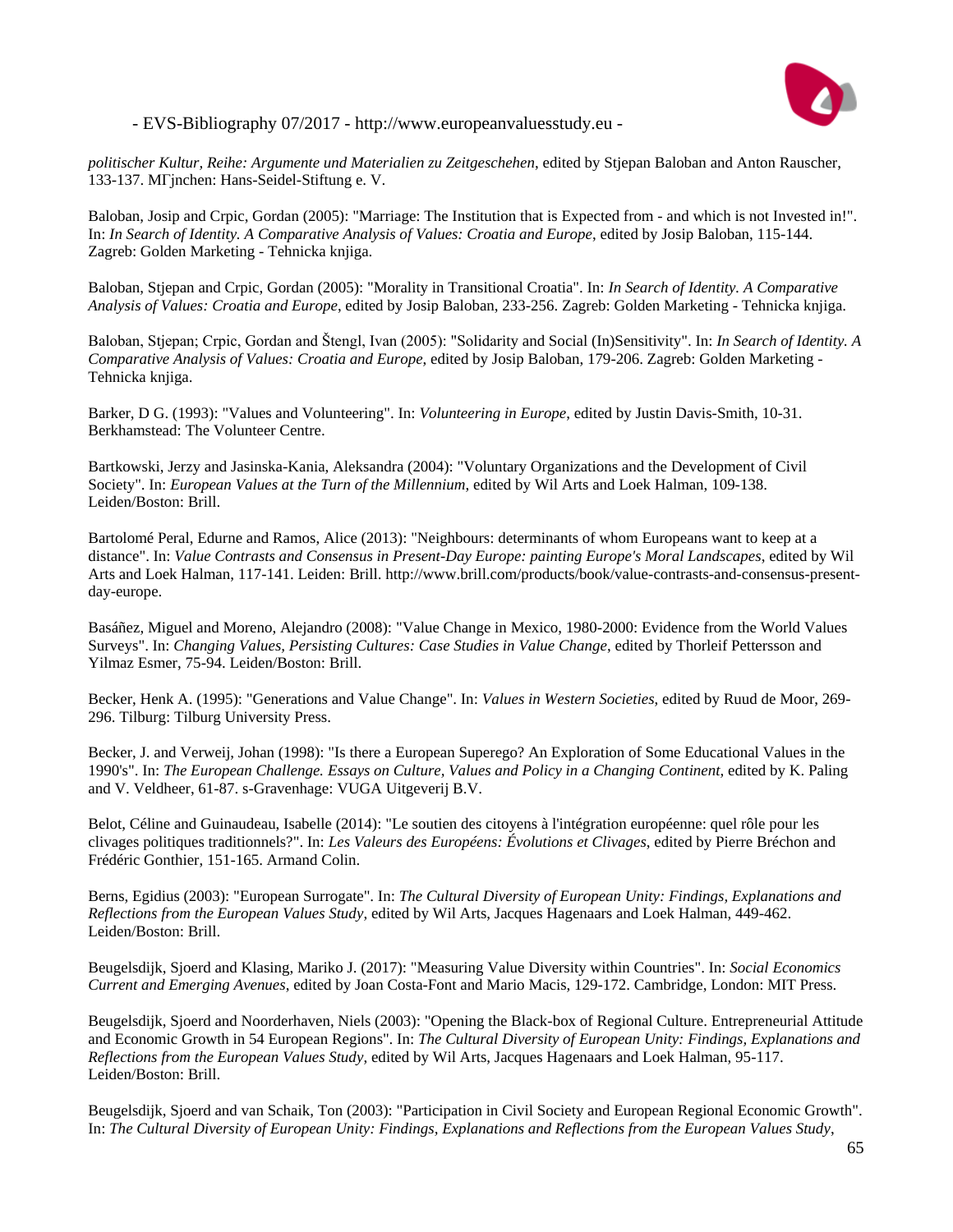

edited by Wil Arts, Jacques Hagenaars and Loek Halman, 119-145. Leiden/Boston: Brill.

Beugelsdijk, Sjoerd and Smulders, Sjak (2003): "Bridging and Bonding Social Capital: Which Type is Good for Economic Growth?". In: *The Cultural Diversity of European Unity: Findings, Explanations and Reflections from the European Values Study*, edited by Wil Arts, Jacques Hagenaars and Loek Halman, 147-184. Leiden/Boston: Brill.

Borowik, Irena; Ancic, Branko and Tyrala, Radoslaw (2013): "Central and Eastern Europe". In: *The Oxford Handbook of Atheism*, edited by Stephen Bullivant and Michael Ruse, 623-637. Oxford: Oxford University Press.

Borre, Ole (2002): "Partivalg, politiske værdier og livsverdenens værdier". In: *Danskernes værdier 1981-1999*, edited by Peter Gundelach, 195-231. Copenhagen: Hans Reitzels Forlag A/S. http://www.hansreitzel.dk/Datterforlag/HansReitzel/hrf.nsf/LM/1F2B90601DD6BB90C1256EBD001192C4.

Borrell-Porta, Mireia; Costa-Font, Joan and Sato, Azusa (2017): "Changing Culture to Change Society?". In: *Social Economics Current and Emerging Avenues*, edited by Joan Costa-Font and Mario Macis, 261-282. Cambridge, London: MIT Press.

Bovenberg, Lans (2003): "Unity Produces Diversity: The Economics of Europe's Social Capital". In: *The Cultural Diversity of European Unity: Findings, Explanations and Reflections from the European Values Study*, edited by Wil Arts, Jacques Hagenaars and Loek Halman, 403-419. Leiden/Boston: Brill.

Bozonnet, Jean-Paul (2014): "L'écocentrisme en Europe: une mise en récit de la nature, post-industrielle et post-religieuse". In: *Les Valeurs des Européens: Évolutions et Clivages*, edited by Pierre Bréchon and Frédéric Gonthier, 89-104. Armand Colin.

Braun, Michael; Behr, Dorothée; Kaczmirek, Lars and Bandilla, Wolfgang (2015): "Evaluating cross-national item equivalence with probing questions in web surveys". In: *Improving survey methods*, edited by Uwe Engel, 184-197. New York: Routledge.

Braun, Michael and Vinken, Henk (2006): "The Power of Values, Personalities, and Generations". In: *Globalization, Value Change, and Generations: A Cross-National and Intergenerational Perspective*, edited by Peter Ester, Michael Braun and Peter Mohler, 273-301. Leiden/Boston: Brill.

Bréchon, Pierre (1994): "Le rapport à la politique". In: *Les Valeurs des Français*, edited by H. Riffault, 163-200. Paris: Presses Universitaires de France.

Bréchon, Pierre (1996): "L'influence des religions en Europe (x- The Influence of Religions in Europe)". In: *Dynamiques et transitions en Europe. Approche pluridisciplinaire*, edited by Claude Tapia, 117-132. Berne: Peter Lange.

Bréchon, Pierre (1997): "Identité religieuse des jeunes en Europe (x- Religious Identity of Youth in Europe)". In: *Cultures jeunes et religions en Europe*, edited by R J. Campiche, 45-96. Paris: Cerf.

Bréchon, Pierre (1997): "Le mystere des identites religieuses masculines et feminines". In: *Femmes et religions, Labor et Fides*, edited by F. Lautman, 309-330.

Bréchon, Pierre (1999): "Integration into Catholicism and Protestantism in Europe: The Impact on Moral and Political Values". In: *Religion in Secularizing Society*, edited by Loek Halman and Ole Riis, 114-161. Tilburg: Tilburg University Press.

Bréchon, Pierre (2001): "Une jeunesse globalement peu contestataire". In: *Les valeurs des jeunes, tendances en France depuis 20 ans (chapter 7)*, edited by Oliver Galland and Bernard Roudet. France: l'Harmattan: Ministère de la Jeunesse et des Sports, INJEP.

Bréchon, Pierre (2001): "Moins politisés, mais plus protestataires". In: *Les valeurs des jeunes, tendances en France depuis 20 ans*, edited by Oliver Galland and Bernard Roudet. France: l'Harmattan: Ministère de la Jeunesse et des Sports, INJEP.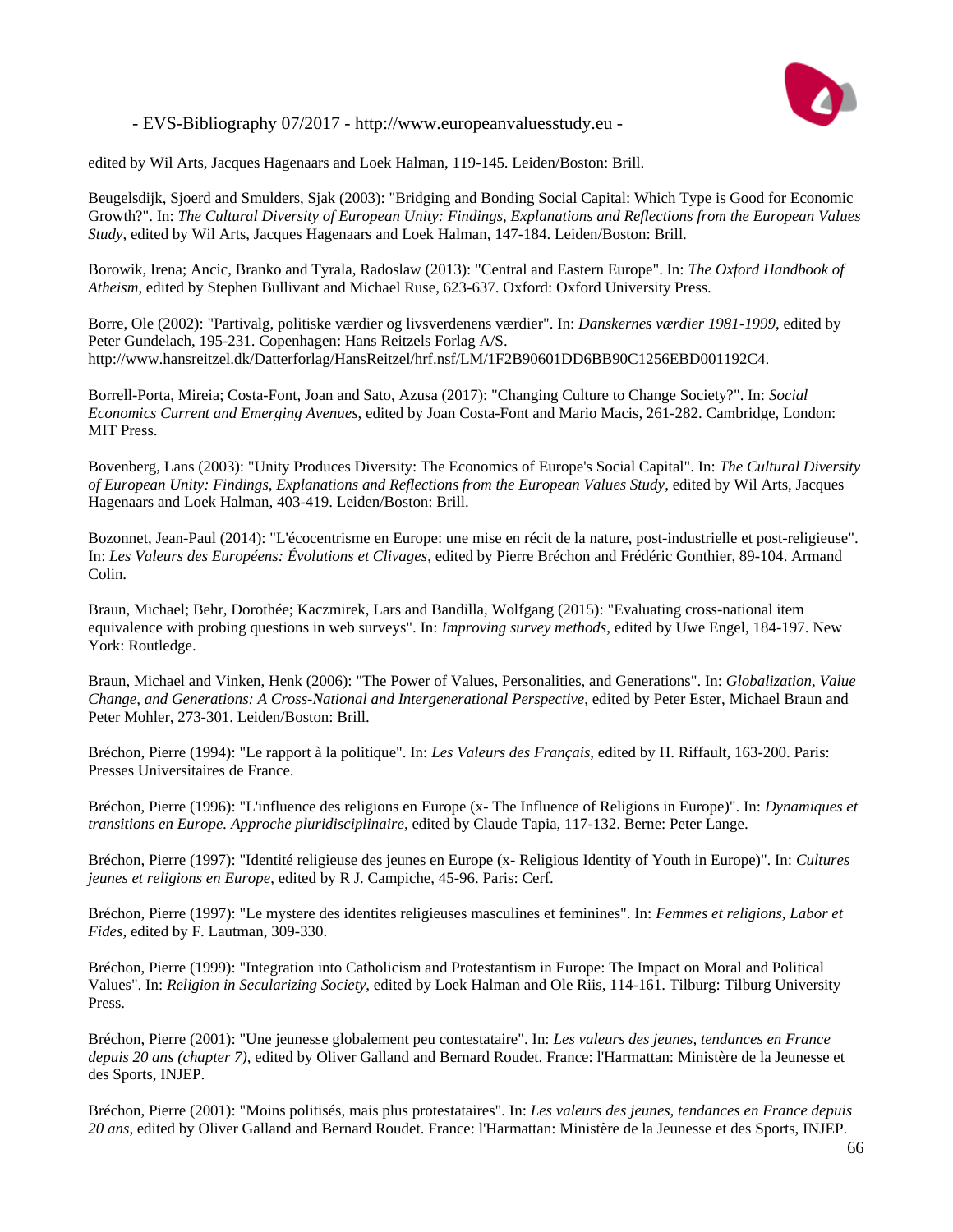

Bréchon, Pierre (2002): "Mesurer les croyances religieuses". In: *Aux frontières des attitudes: entre le politique et le religieux. Textes en hommage à Guy Michelat*, edited by Jean-Marie Donegani, Sophie Duchesne and Florence Haegel, 153- 172. Paris: L'Harmattan. http://www.editions-harmattan.fr/index.asp?navig=catalogue&obj=livre&no=12786.

Bréchon, Pierre (2003): "Les valeurs en politique: dépolitisation? abstention? protestation?". In: *Les valeurs dans la société française, Millénaire 3 Grand Lyon et Economie et Humanisme*, 11-17.

Bréchon, Pierre (2005): "Religion et politique en Europe de l'Ouest". In: *Faire de la politique comparée*, edited by Emmanuel Nadal, Marianne Marty, Céline Thiriot and Daniel-Louis Seiler, 133-148. Karthala. http://www.karthala.com/1585-faire-de-la-politique-comparee-les-terrains-du-comparatisme-9782845866935.html.

Bréchon, Pierre (2006): "Les cultures politiques en Allemagne et en France: approche comparée des résultats de l'enquête sur les valeurs européennes". In: *Cultures politiques et partis au XIX° et XX° siècles: l'exemple allemand*, edited by Anne-Marie Saint-Gille, 245-263. Lyon: Presses universitaires de Lyon. http://presses.univ-lyon2.fr/produit.php?id\_produit=747.

Bréchon, P. (2007): "Cross-national comparisons of individual religiosity". In: *The Sage Handbook of the Sociology of Religion*, edited by J A. Beckford and N J. Demerath, 463-489. London: Routledge.

Bréchon, Pierre (2007): "Religiosité et transformation des croyances, selon les enquêtes européennes sur les valeurs". In: *Pluralisation religieuse et logique de marché*, edited by Jean-Pierre Bastian, 101-107. Bern: Peter Lang. http://www.peterlang.com/index.cfm?event=cmp.ccc.seitenstruktur.detailseiten&seitentyp=produkt&pk=13763&concordei  $d=11213$ .

Bréchon, Pierre (2008): "French Values: Between Southern and Northern Europe". In: *Changing Values, Persisting Cultures: Case Studies in Value Change*, edited by Thorleif Pettersson and Yilmaz Esmer, 219-245. Leiden/Boston: Brill.

Bréchon, Pierre (2014): "Individualisation et individualisme dans les sociétés européennes". In: *Les Valeurs des Européens: Évolutions et Clivages*, edited by Pierre Bréchon and Frédéric Gonthier, 221-239. Armand Colin.

Brechon, Pierre (2017): "Measuring Religious Indifference in International Sociological Quantitative Surveys (EVS and ISSP)". In: *Religious indifference: new perspectives from studies on secularization and nonreligion*, edited by Johannes Quack and Cora Schuh, 143-170. Cham: Springer International Publishing.

Breen, M J. (2002): "Different from their Elders & Betters: Age Cohort Differences in the Irish Data of the EVS". In: *Measuring Ireland: Discerning Values and Beliefs*, edited by Eoin Casssidy. Dublin: Veritas Publications.

Breen, M J. (2003): "Ask Me Another: An Evaluation of Issues Arising from the European Values Survey in Relation to Questions Concerning Technology & Transcendence". In: *Technology & Transcendence*, edited by M J. Breen, Eamonn Conway and Barry McMilan. Dublin: Columba Press.

van den Broek, Andries (1996): "Cohort Replacement and Generation Formation in Western Politics". In: *Political Value Change in Western Democracies: Integration, Values, Identification and Particpation*, edited by Loek Halman and Neil Nevitte, 237-260. Tilburg: Tilburg University Press.

van den Broek, Andries and Dekker, Paul (1998): "Membership and Activity in Voluntary Organisations - The Civil Society Perspective". In: *Dimensions of the Voluntary Sector: Key Facts, Figures, Analysis and Trends*, edited by Cathy Pharoah and Matthew Smerdon, 245-251. West Malling: Charities Aid Foundation.

van den Broek, Andries and Heunks, Felix (1994): "Political Culture: Patterns of Political Orientations and Behaviour". In: *The Individualizing Society: Value Change in Europe and North America*, edited by Peter Ester, Loek Halman and Ruud de Moor, 67-96. Tilburg: Tilburg University Press.

van den Broek, Andries and de Moor, Ruud (1994): "Eastern Europe after 1989". In: *The Individualizing Society: Value Change in Europe and North America*, edited by Peter Ester, Loek Halman and Ruud de Moor, 183-228. Tilburg: Tilburg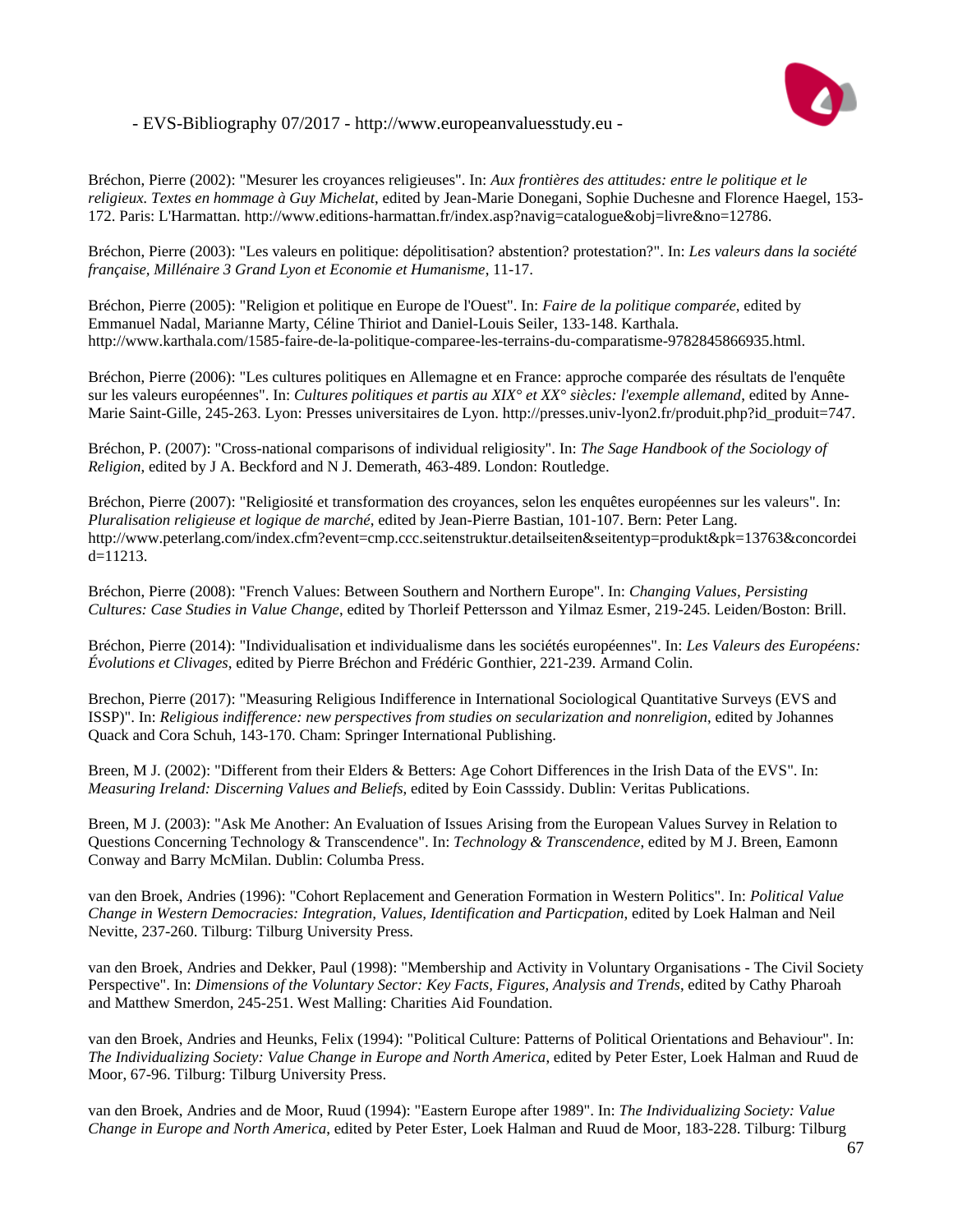

University Press.

Brown, J.; Comber, M.; Gibson, K. and Howard, S. (1985): "Marriage and the Family". In: *Values and Social Change in Britain*, edited by Mark Abrams, David Gerard and Noel Timms, 109-145. London: MacMillan.

Busemeyer, Marius and Goerres, Achim (2014): "Varieties of capitalism, education and inequalities in political participation". In: *How welfare states shape the democratic public*, edited by S Kumlin and I. Stadelmann-Steffen, 63-89. Cheltenham: Elgar.

Capraro, Giuseppe (1992): "I valori degli italiani negli anni Ottanta secondo un'indagine europea". In: *CET, Le regioni del Nord-Est, Società, economia e ambiente*, 197-207. Padova: Messaggero.

Capraro, G. (1993): "Valori europei e loro trasmissione in un 'europa aperta'". In: *Anziani e cultura europea. Atti del convegno naziale della Federuni Trento*. Vicenza: Rezzara.

Capraro, Giuseppe (1995): "Esperienza religiosa e istituzione ecclesiale". In: *I valori degli Europei negli anni Novanta*, edited by Giuseppe Capraro, 209-240. Trento: Regione Autonoma Trentino-Alto Adige.

Carballo, Marita (2008): "Cultural Trends in Argentina: 1983-2000". In: *Changing Values, Persisting Cultures: Case Studies in Value Change*, edited by Thorleif Pettersson and Yilmaz Esmer, 95-120. Leiden/Boston: Brill.

Cassidy, E. (2002): "Modernity and Religion in Ireland: 1980-2000". In: *Measuring Ireland: Discerning Values and Beliefs*, edited by E. Cassidy, 17-45. Dublin: Veritas.

Chauvel, Louis (1995): "Valeurs régionales et nationales en Europe (x- Regional and National Values in Europe)". In: *Futuribles (revue)*, 167-200. Paris.

Chenu, Alain and Herpin, Nicolas (2006): "Le libéralisme économique gagne les pays nordiques. La France résiste". In: *L'épreuve des inégallités*, edited by Hugues Lagrange, 41-66. PUF. http://www.puf.com/Autres\_Collections:L'%C3%A9preuve\_des\_in%C3%A9galit%C3%A9s.

Christensen, P Venturelli (2002): "Arbejdsrelaterede værdier og holdninger". In: *Danskernes værdier 1981-1999*, edited by Peter Gundelach. Copenhagen: Hans Reitzels Forlag A/S.

Coenders, Marcel; Lubbers, Marcel and Scheepers, Peer (2013): "Support for labour-market discrimination of migrants". In: *Value Contrasts and Consensus in Present-Day Europe: painting Europe's Moral Landscapes*, edited by Wil Arts and Loek Halman, 73-93. Leiden: Brill. http://www.brill.com/products/book/value-contrasts-and-consensus-present-day-europe.

Crpic, Gordan; Bišcan, Željka and Aracic, Pero (2005): "New (and Old) Roles of Women and Men in Contemporary Europe". In: *In Search of Identity. A Comparative Analysis of Values: Croatia and Europe*, edited by Josip Baloban, 207- 232. Zagreb: Golden Marketing - Tehnicka knjiga.

Crpic, Gordan and Zrinka, Sinia (2005): "Between Identity and Everyday Life: Religiosity in Croatian Society from the European Comparative Perspective". In: *In Search of Identity. A Comparative Study of Values: Croatia and Europe*, edited by Josip Baloban, 45-84. Zagreb: Golden Marketing - Tehnicka knjiga.

Crpic, Gordan and Zrinka, Sinia (2005): "An Emerging Civil Society: Leisure Time and Voluntary Organisations in Croatia". In: *In Search of Identity. A Comparative Study of Values: Croatia and Europe*, edited by Josip Baloban and Pero Aracic, 19-44. Zagreb: Golden Marketing - Tehnicka knjiga.

Dalsgaard Clausen, Jakob and Koch-Nielsen, Inger (2002): "Værdierne i det frivillige arbejde". In: *Danskernes værdier 1981-1999*, edited by Peter Gundelach. Copenhagen: Hans Reitzels Forlag A/S.

Dalton, R J.; Hac, P Minh; Nghi, P Thanh and Ong, N T. (2003): "Social Relations and Social Capital in Vietnam: Findings from the 2001 World Values Survey". In: *Human Values and Social Change: Findings from the Values Surveys*, edited by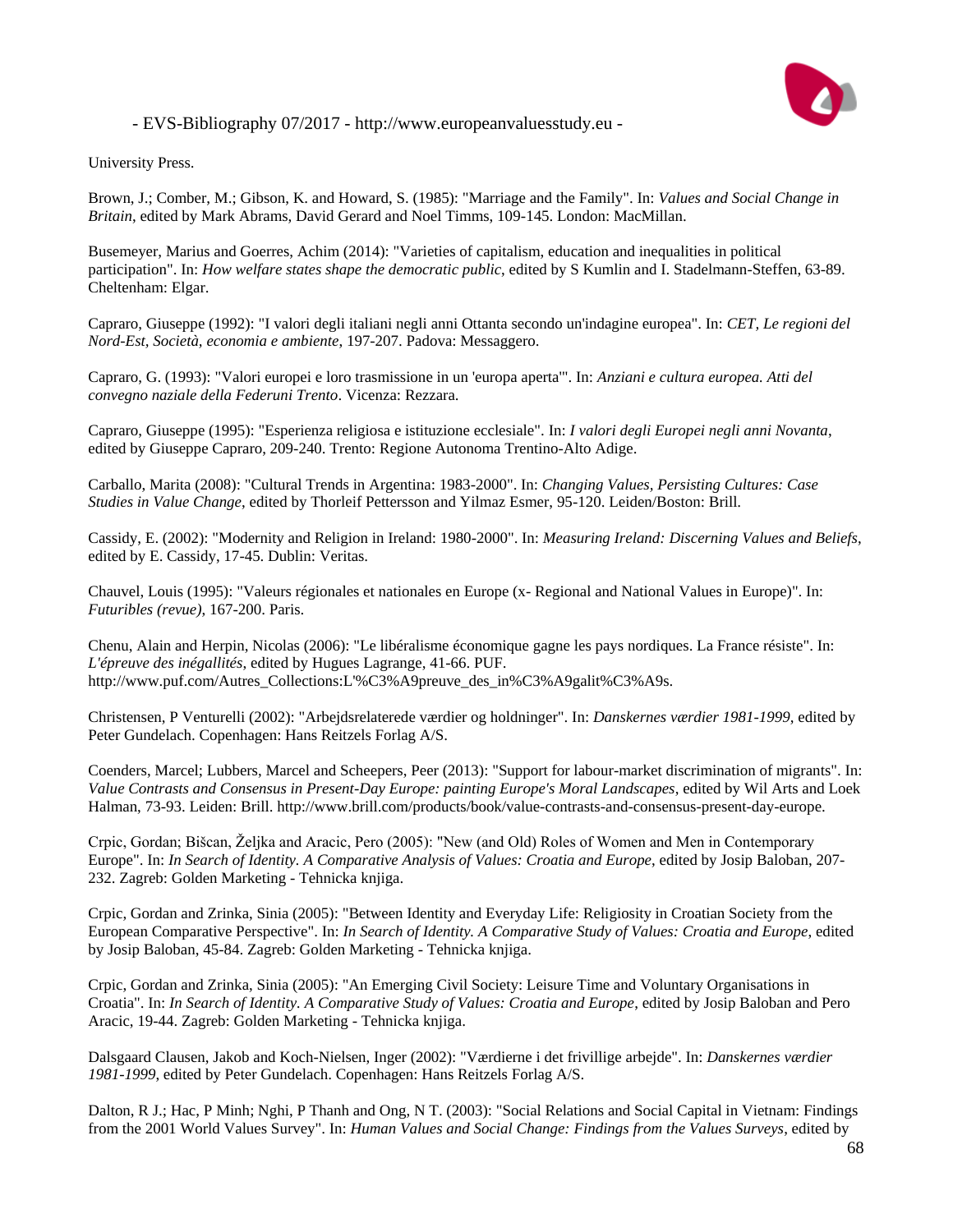

Ronald Inglehart, 139-156. Leiden/Boston: Brill.

Dargent, Claude (2014): "Changements religieux, espace public et croyances en Europe". In: *Les Valeurs des Européens: Évolutions et Clivages*, edited by Pierre Bréchon and Frédéric Gonthier, 105-120. Armand Colin.

Davie, Grace (1992): "God and Ceasar: Religion in a Rapidly Changing Europe". In: *Social Europe*, edited by Joe Bailey, 216-238. London and New York: Longman.

Davie, G. (1999): "Religion and laïcité". In: *Modern France: A Society in Transition*, edited by M. Cook and G. Davie, 195- 215. London: Routledge.

Davie, Grace (1999): "European Religion: A Sociological Perspective". In: *A Europe of Neighbours? Religious Social Thought and the Reshaping of a Pluralist Europe*, edited by Andrew Morton and Jim Francis, 36-53. Edinburgh: Centre for Theology and Public Issues.

Davie, G. (2001): "Patterns of Religion in Western Europe: An exceptional case". In: *The Blackwell Companion to the Sociology of Religion*, edited by R K. Fenn, 264-278. Oxford: Blackwell Publishing.

Davie, G. (2001): "The persistence of institutional religion in modern Europe". In: *Peter Berger and the Study of Religion*, edited by L. Woodhead, P. Heelas and D. Martin, 101-111. London: Routledge.

Davie, Grace (2005): "Europe: The Exception that Provides the Rule?". In: *The Desecularization of the World: Resurgent Religion and World Politics*, edited by P L. Berger, 65-84. Michigan: Wm. B. Eerdmans Publishing.

Déchaux, Jean-Hugues and Herpin, Nicolas (2006): "L'entraide familiale n'accroît pas la cohésion sociale". In: *L'épreuve des inégalités*, edited by Hugues Lagrange, 153-191. PUF. http://www.puf.com/Autres\_Collections:L'%C3%A9preuve\_des\_in%C3%A9galit%C3%A9s.

DeJonge, Tineke; Veenhoven, Ruut and Kalmijn, Wim (2017): "Combining and Pooling of Time Series on Life Satisfaction in the USA, Japan, The Netherlands and Spain". In: *Diversity in Survey Questions on the Same Topic: Techniques for Improving Comparability*, 123-147. Cham: Springer International Publishing.

Dekker, Paul (2014): "Tocqueville Did Not Write About Soccer Clubs: Participation in Voluntary Associations and Political Involvement". In: *Modernizing Democracy: Associations and Associating in the 21st Century*, edited by Matthias Freise and Thorsten Hallmann, 45-57. New York, NY: Springer New York. http://dx.doi.org/10.1007/978-1-4939-0485-3\_4.

Dekker, Paul and van den Broek, Andries (1996): "Volunteering and Politics: Involvement in Voluntary Associations from a 'Civic Culture' Perspective". In: *Political Value Change in Western Democracies: Integration, Values, Identification and Participation*, edited by Loek Halman and Neil Nevitte, 125-152. Tilburg: Tilburg University Press.

Dekker, P. and Broek, A. vdn (2006): "Is volunteering going down?". In: *Globalization, value change, and generations: A cross-national and intergenerational perspective*, edited by P. Ester, M. Braun and P. Mohler, 179-205. Leiden/Boston: Brill.

Dekker, Paul; Ester, Peter and Vinken, Henk (2003): "Civil Society, Social Trust and Democratic Involvement". In: *The Cultural Diversity of European Unity: Findings, Explanations and Reflections from the European Values Study*, edited by Wil Arts, Jacques Hagenaars and Loek Halman, 217-253. Leiden/Boston: Brill.

Dekker, Paul; Koopmans, Ruud and van den Broek, Andries (1997): "Voluntary Associations, Social Movements and Individual Political Behavior in Western Europe". In: *Private Groups and Public Life. Social Participation, Voluntary Association and Political Involvement in Representative Democracies*, edited by J W. van Deth, 221-239. London: Routledge. http://www.mzes.uni-mannheim.de/publications/books/privgroup.html#Inhalt.

Delooz, P. (1984): "Une enquête européenne sur les valeurs (x- A European Values Study)". In: *La Revue Nouvelle*. Bruxelles: Janvier.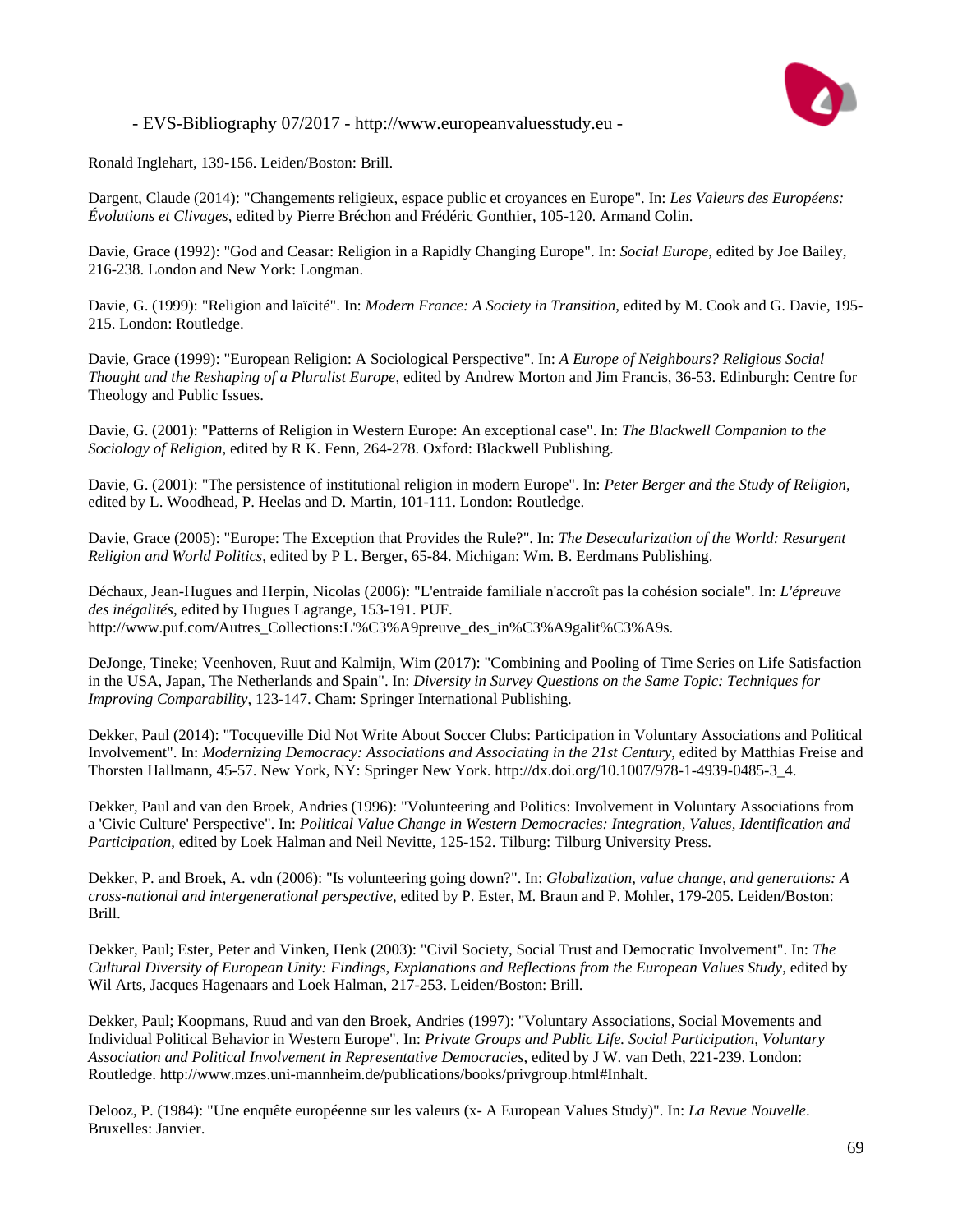

Delooz, P. (1985): "Death and the Hereafter". In: *Pro Mundi Vita Dossiers*. Europe-North-America.

Deutsch, Franziska; Welzel, Christian and Wucherpfennig, Julian (2008): "Civic Values and Value Change in Austria and Germany". In: *Changing Values, Persisting Cultures: Case Studies in Value Change*, edited by Thorleif Pettersson and Yilmaz Esmer, 199-217. Leiden/Boston: Brill.

Devereux, Eoin and Breen, M J. (2003): "No Racists Here: Media Treatment of Asylum Seekers and Refugees". In: *Irish Political Attitudes Today*, edited by Neil Collins and Terry Cradden. Manchester: Manchester University Press.

Devereux, E. and Breen, M J. (2004): "No racists here: Public opinion and media treatment of asylum seekers and refugees". In: *Political Issues in Ireland Today*, edited by N. Collins and T. Cradden, 168-188. Manchester: Manchester University Press.

Díez-Nicolás, Juan (2003): "Two Contradictory Hypotheses on Globalization: Societal Convergence or Civilization Differentiation and Clash". In: *Human Values and Social Change: Findings from the Values Surveys*, edited by Ronald Inglehart, 235-263. Leiden/Boston: Brill.

Díez-Nicolás, Juan (2008): "Values and Generations in Spain". In: *Changing Values, Persisting Cultures: Case Studies in Value Change*, edited by Thorleif Pettersson and Yilmaz Esmer, 247-273. Leiden/Boston: Brill.

Dobbelaere, Karel (1993): "Church Involvement and Secularization: Making Sense of the European Case". In: *Secularization, Rationalism and Sectarianism: Essays in Honour of Bryan R. Wilson*, edited by Eileen Barker, J A. Beckford and Karel Dobbelaere, 19-36. Oxford: Clarendon Press.

Dobbelaere, Karel (1995): "Religione e valori morali in Europa e nell America settentrionale". In: *I valori degli Europei negli anni Novanta*, edited by Giuseppe Capraro, 125-171. Trento: Regione Autonoma Trentino-Alto Adige.

Dobbelaere, Karel (1995): "Religion in Europe and North America". In: *Values in Western Societies*, edited by Ruud de Moor, 1-30. Tilburg: Tilburg University Press. full text available at: http://books.google.nl/books?hl=nl&lr=&id=4IwmxueNR0QC&oi=fnd&pg=PA1&dq=Religion+in+Europe+and+North+A merica&ots=TFnFZBhufc&sig=M6Lghz1bMbSfQKg4uhaCuSF\_PUs.

Dobbelaere, Karel (1997): "Luhmann en de Analyse van de Godsdienst: Enkele Denkpistes (x- Luhman and the Analysis of Religion: Some Thoughts)". In: *Sociale Systemen Bestaan: Een Kennismaking met het Werk van Niklas Luhmann*, edited by Rudi Laermans, 181-196. Leuven / Amersfoort: Acco.

Dobbelaere, K.J.; Gevers, J.M.P. and Halman, L.C.J.M. (1999): "Religion and the family". In: *Religion in Secularizing Society. The European's religion at the end of the 20th century*, edited by L. Halman and O. Riis, 67-82. Tilburg: Tilburg University Press.

Dobbelaere, Karel and Jagodzinski, Wolfgang (1995): "Religious Cognitions and Beliefs". In: *The Impact of Values*, edited by J W. van Deth and Elinor Scarbrough, 197-217. Oxford: Oxford University Press.

Dobbelaere, Karel and Voyé, Liliane (1996): "Europäische Katholiken und die katholische Kirche nach dem zweiten Vatikanischen Konzil". In: *Vatikanum II und Modernisierung*, edited by Franz-Xaver Kaufmann and Arnold Zingerle, 209- 232. Paderborn: Ferdinand Schöningh.

Dogan, Mattei (1994): "The Erosion of Nationalism in the West European Community". In: *Towards a European Nation? Political Trends in Europe*, edited by Max Haller and Rudolf Richter, 31-54. New York: Sharpe.

Dogan, M. (2000): "Nationalism in Europe: Decline in the West, Revival in the East". In: *Societies Corporations and the Nation-State*, edited by E. Scheuch and D. Sciulli, 181-200. Leiden: Brill Academic Publishers.

Dogan, M. (2000): "Deficit of Confidence Within European Democracies". In: *The Making of the European Union*, edited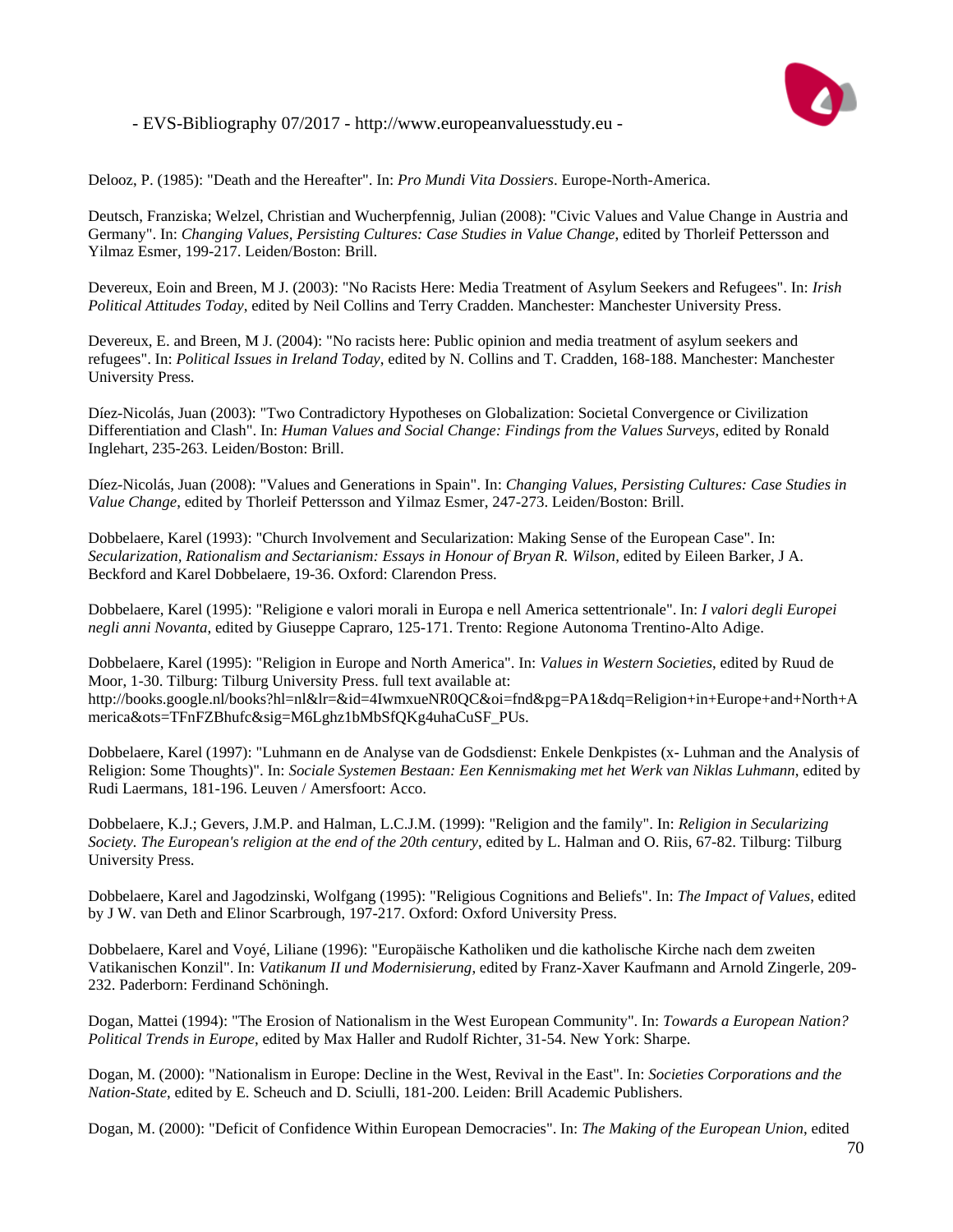

by M. Haller, 241-261. Berlin: Springer Verlag.

Dogan, M. (2000): "Class, Religion, Party: Triple Decline in Electoral Cleavages in Western Europe". In: *Party Systems and Voters Alignments: Revisited*, edited by L. Karvonen and S. Kuhle, 93-114. London: Routledge.

Dogan, M. (2003): "Religious Beliefs In Europe: Factors of Accelerated Decline". In: , 161-188.

Dompnier, Nathalie (2014): "Valeurs politiques et répertoires d'action des Européens". In: *Les Valeurs des Européens: Évolutions et Clivages*, edited by Pierre Bréchon and Frédéric Gonthier, 55-72. Armand Colin.

van de Donk, Wim; Hendriks, Frank and Luijkx, Ruud (2003): "Missing Links? Consensus Democracy, Voluntary Association and European Values". In: *The Cultural Diversity of European Unity: Findings, Explanations and Reflections from the European Values Study*, edited by Wil Arts, Jacques Hagenaars and Loek Halman, 255-274. Leiden/Boston: Brill.

Draulans, Veerle and Halman, Loek (2003): "Religious and Moral Pluralism in Contemporary Europe". In: *The Cultural Diversity of European Unity: Findings, Explanations and Reflections from the European Values Study*, edited by Wil Arts, Jacques Hagenaars and Loek Halman, 371-400. Leiden/Boston: Brill.

Dülmer, Hermann (2009): "Moralischer Universalismus, moralischer Kontextualismus oder moralischer Relativismus? Eine empirische Untersuchung anhand der Europäischen und der Weltwertestudie". In: *Moralischer Relativismus*, edited by Gerhard Ernst, 55-79. Paderborn: Mentis Verlag.

Dülmer, Hermann (2011): "A Multilevel Regression Analysis on Work Ethic". In: *Cross Cultural Analysis. Methods and Applications*, edited by Eldad Davidov, Peter Schmidt and Jaak Billiet, 311-340. New York: Routledge.

Dülmer, Hermann (2013): "Modernization, culture and morality in Europe: universalism, contextualism or relativism?". In: *Value Contrasts and Consensus in Present-Day Europe: painting Europe's Moral Landscapes*, edited by Wil Arts and Loek Halman, 251-275. Leiden: Brill. http://www.brill.com/products/book/value-contrasts-and-consensus-present-day-europe.

Duque, Eduardo Jorge (2013): "Work values in portuguese society and in Europe". In: *Trabalho, organizações e profissões: recomposições conceptuais e desafios empíricos*, edited by Ana Paula Marques, Carlos Manuel Gonçalves and Luísa Veloso, 81-98. http://hdl.handle.net/1822/25228.

Dyrstad, Karin and Listhaug, Ola (2013): "Citizens? Confidence in European Parliaments: Institutions and Issues". In: *Party Governance and Party Democracy*, edited by W C. Müller and H Marthe Narud, 159-174. New York: Springer. http://link.springer.com/chapter/10.1007/978-1-4614-6588-1\_9#page-1.

Eder, Christina and Katsanidou, Alexia (2014): "When Citizens Lose Faith: Political Trust and Political Participation". In: *Political Trust and Disenchantment with Politics*, edited by Christina Eder, Ingvill Mochmann and Markus Quandt, 83-108. Leiden: Brill Academic Publishers. http://dx.doi.org/10.1163/9789004276062\_006.

Eichhorn, Jan; Hensing, Jakob and Hübner, Christine (2016): "Economic crisis and democratic legitimacy". In: , edited by Malina Voicu, Ingvill C. Mochmann and Hermann Dülmer, 193-219. London and New York: Routledge.

Elzo, Javier (1994): "Nacionalismo, nacionalidad y religión en Euskal Herria". In: *Tendencias mundiales de cambio en los valores sociales y políticos*, edited by J Diez Nicolás and Ronald Inglehart, 529-550. Madrid: Libros de Fundesco.

Elzo, Javier (1997): "The Problem of Violence in the Basque Country". In: *Violence: From Biology to Society*, edited by J S. Grisolía, José Sanmartín, J Luis Luján and Santiago Grisolía, 203-210. Amsterdam: Elsevier Science B.V.

Esmer, Yilmaz (2003): "Is There an Islamic Civilization?". In: *Human Values and Social Change: Findings from the Values Surveys*, edited by Ronald Inglehart, 35-68. Leiden/Boston: Brill.

Esmer, Yilmaz (2007): "Globalization, "McDonaldization" and Values: Quo Vadis?". In: *Measuring and Mapping Cultures: 25 Years of Comparative Value Surveys*, edited by Yilmaz Esmer and Thorleif Pettersson, 79-98. Leiden/Boston: Brill.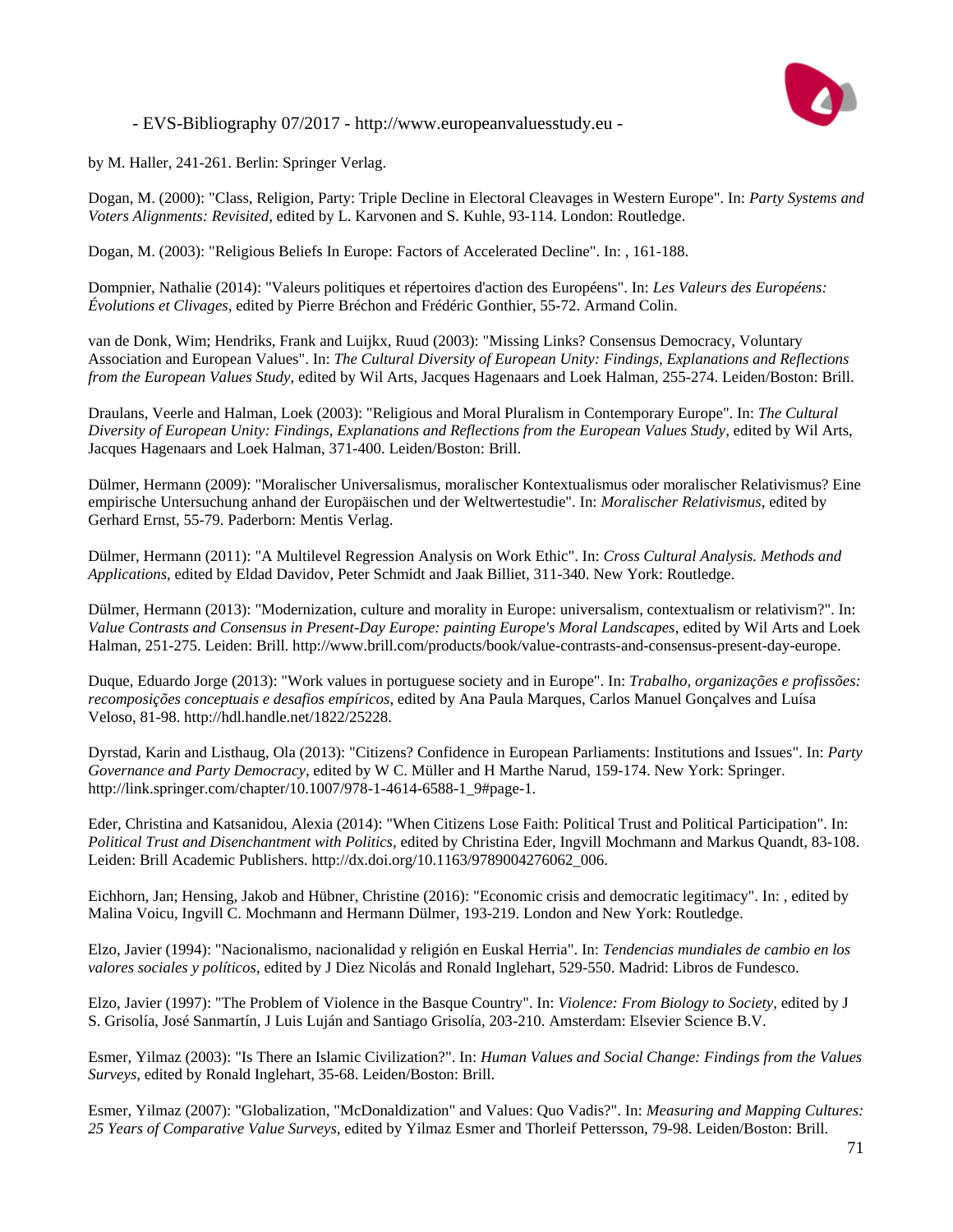

Esmer, Yilmaz (2008): "Islam, Gender, Democracy and Values: The Case of Turkey, 1990-2001". In: *Changing Values, Persisting Cultures: Case Studies in Value Change*, edited by Thorleif Pettersson and Yilmaz Esmer, 275-301. Leiden/Boston: Brill.

Ester, Peter; Braun, Michael and Mohler, Peter (2006): "Values, Value Change, and Generations: Grand Picture and Summarizing Perspective". In: *Globalization, Value Change, and Generations: A Cross-National and Intergenerational Perspective*, edited by Peter Ester, Michael Braun and Peter Mohler, 303-313. Leiden/Boston: Brill.

Ester, Peter; Braun, Michael and Vinken, Henk (2006): "Eroding Work Values?". In: *Globalization, Value Change, and Generations: A Cross-National and Intergenerational Perspective*, edited by Peter Ester, Michael Braun and Peter Mohler, 89-113. Leiden/Boston: Brill.

Ester, Peter and Halman, Loek (1994): "Empirical Trends in Religious and Moral Beliefs in Western Europe: A Cross-Sectional Longitudinal Analysis, 1981-1990". In: *Towards a European Nation?: Political Trends in Europe*, edited by Max Haller and Rudolf Richter, 157-182. New York: Sharpe.

Ester, Peter; Halman, Loek and de Moor, Ruud (1993): "Value Shift in Western Societies". In: *The Individualizing Society: Value Change in Europe and North America*, edited by Peter Ester, Loek Halman and Ruud de Moor, 1-20. Tilburg: Tilburg University Press.

Ester, Peter; Halman, Loek and Seuren, Brigitte (1993): "Environmental Concern and Offering Willingness in Europe and North America". In: *The Individualizing Society: Value Change in Europe and North America*, edited by Peter Ester, Loek Halman and Ruud de Moor, 163-182. Tilburg: Tilburg University Press.

Ester, Peter; Mohler, Peter and Vinken, Henk (2006): "Values and the Social Sciences: A Global World of Global Values?". In: *Globalization, Value Change, and Generations: A Cross-National and Intergenerational Perspective*, edited by Peter Ester, Michael Braun and Peter Mohler, 3-29. Leiden/Boston: Brill.

Ester, Peter and Vinken, Henk (1992): "Een Cross-culturele Vergelijking van 'Young Urban Professionals' (X - A Crosscultural Comparison of 'Young Urban Professionals')". In: *Jaarboek 90-91 van de Nederlandse Vereniging van Marktonderzoekers: Recente Ontwikkelingen in het Marktonderzoek*, edited by A E. Bronner, Peter Ester, P S.H. Leeflang, A J. Olivier, W F. Raaij and B. Wieringa, 83-123. Haarlem: De Vrieseborch.

Fahey, T. (2002): "Is atheism increasing? Ireland and Europe compared". In: *Measuring Ireland: Discerning Values and Beliefs*, edited by E. Cassidy, 46-66. Dublin: Veritas.

Fahey, Tony and Smyth, Emer (2004): "The Link Between Subjective Well-Being and Objective Conditions in European Societies". In: *European Values at the Turn of the Millennium*, edited by Wil Arts and Loek Halman, 57-80. Leiden/Boston: Brill.

Ferragina, Emanuele (2016): "The social capital of European regions ". In: *Handbook of Social Capital and Regional Development*, edited by Hans Westlund and Johan P. Larsson, 257-295. http://dx.doi.org/10.4337/9781783476831.00016.

Fisher, Stephen and Heath, Anthony (2006): "Decreasing Desires for Income Inequality?". In: *Globalization, Value Change, and Generations: A Cross-National and Intergenerational Perspective*, edited by Peter Ester, Michael Braun and Peter Mohler, 207-227. Leiden/Boston: Brill.

Fogarty, M P. (1985): "British Attitudes to Work". In: *Values and Social Change in Britain*, edited by Mark Abrams, David Gerard and Noel Timms, 173-200. London: MacMillan.

François, Abel and Berton, R Magni (2014): "Les valeurs ont-elles un sexe? les gender gaps en Europe". In: *Les Valeurs des Européens: Évolutions et Clivages*, edited by Pierre Bréchon and Frédéric Gonthier, 169-188. Armand Colin.

Franzen, Axel and Vogl, Dominikus (2010): "Umweltbewusstsein und der Reichtum von Nationen: Ein Vergleich von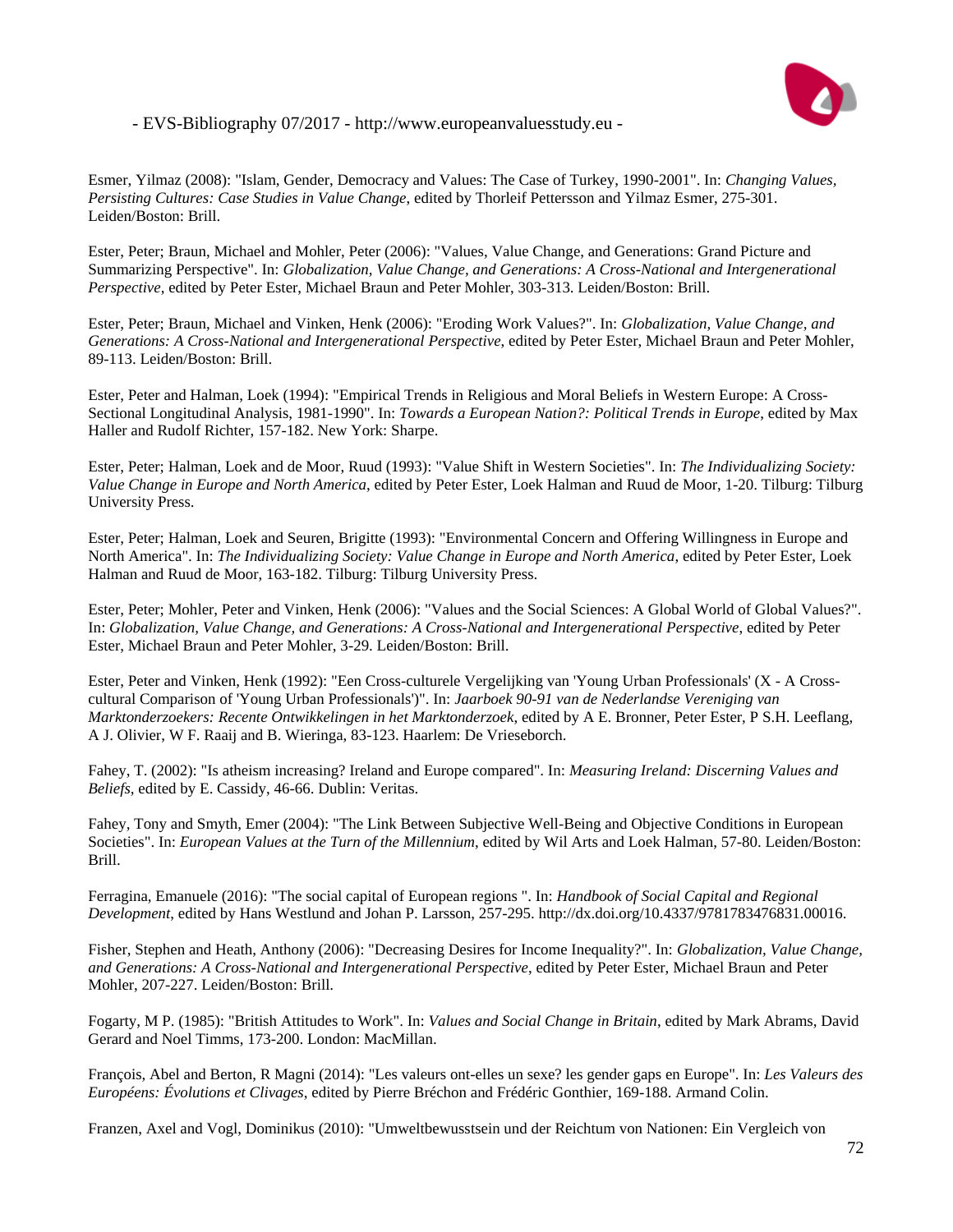

WVS, ISSP und EVS". In: *Komparative empirische Sozialforschung*, edited by Tilo Beckers, Klaus Birkelbach, Jörg Hagenah and Ulrich Rosar, 337-362. Wiesbaden: VS Verlag für Sozialwissenschaften. http://dx.doi.org/10.1007/978-3-531- 92472-4\_13.

Friedlmeier, Mihaela and Gavreliuc, Alin (2012): "Value orientations and perception of social change in postcommunist Romania". In: *Intergenerational relations: European perspectives in family and society*, edited by Isabelle Albert and Dieter Ferring. Bristol: Policy Press. http://www.policypress.co.uk/display.asp?ISB=9781447300984&.

Friedrich, Tanja and Siegers, Pascal (2016): "The Ofness and Aboutness of Survey Data: Improved Indexing of Social Science Questionnaires". In: *Analysis of Large and Complex Data*, edited by Adalbert F.X. Wilhelm and Hans A. Kestler, 629-638. Cham: Springer International Publishing. http://dx.doi.org/10.1007/978-3-319-25226-1\_54.

Fritz, Martin (2013): "Non-standard employment and anomie in Europe". In: *Non-standard employment in Europe*, edited by Max Koch and Martin Fritz, 209-228. Basingstoke: Palgrave-Macmillan. http://www.palgrave.com/products/title.aspx?pid=630171.

Gabriel, O W. (1996): "Distrust, Involvement, and Political Protest in Western Democracies". In: *Political Value Change in Western Democracies: Integration, Values, Identification and Participation*, edited by Loek Halman and Neil Nevitte, 193- 220. Tilburg: Tilburg University Press.

Galland, Olivier (1994): "Ages et valeurs". In: *Les Valeurs des Français*, edited by Hélène Riffault, 251-296. Paris: Presses Universitaires de France.

Galland, Olivier (2001): "Conclusion: Les valeurs des jeunes et des adultes se sont rapprochées". In: *Les valeurs des jeunes, tendances en France depuis 20 ans*, edited by Olivier Galland and Bernard Roudet. France: l'Harmattan: Ministère de la Jeunesse et des Sports, INJEP.

Galland, Olivier (2001): "Les représentations des rôles adultes". In: *Les valeurs des jeunes, tendances en France depuis 20 ans*, edited by Olivier Galland and Bernard Roudet. France: l'Harmattan: Ministère de la Jeunesse et des Sports, INJEP.

Galland, Olivier and Lemel, Yannick (2014): "Les frontières de valeurs en Europe". In: *Les Valeurs des Européens: Évolutions et Clivages*, edited by Pierre Bréchon and Frédéric Gonthier, 241-261. Armand Colin.

Garelli, Franco and Ricucci, Roberta (2013): "Changing Attitudes towards Prayer: Comparison between European and Italian Trends". In: *Prayer in Religion and Spirituality*, edited by Giuseppe Giordan and Linda Woodhead, 53-76. Brill. http://www.brill.com/products/book/annual-review-sociology-religion.

Geiger, Marija and Zrinka, Sinia (2012): "Croatia". In: *Welfare and Values in Europe. Transitions related to Religion, Minorities and Gender*, edited by Anders Bäckström, 157-183. http://www.sinisazrinscak.com/wpcontent/uploads/2012/12/WAVE-book-Volume-3.pdf#page=157.

Gelissen, John (2003): "Cross-national Differences in Public Consent to Divorce: Effects of Cultural, Structural and Compositional Factors". In: *The Cultural Diversity of European Unity: Findings, Explanations and Reflections from the European Values Study*, edited by Wil Arts, Jacques Hagenaars and Loek Halman, 339-370. Leiden/Boston: Brill.

Gelissen, John and Arts, Wil (2013): "The distribution of social capital across Europe". In: *Value Contrasts and Consensus in Present-Day Europe: painting Europe's Moral Landscapes*, edited by Wil Arts and Loek Halman, 163-183. Leiden: Brill. http://www.brill.com/products/book/value-contrasts-and-consensus-present-day-europe.

Georgas, James; Mylonas, Kostas; Gari, Aikaterini and Panagiotopoulou, Penny (2004): "Families and Values in Europe". In: *European Values at the Turn of the Millennium*, edited by Wil Arts and Loek Halman, 167-204. Leiden/Boston: Brill.

Gerard, David (1985): "Values and Voluntary Work". In: *Values and Social Change in Britain*, edited by Mark Abrams, David Gerard and Noel Timms, 201-226. London: Palgrave MacMillan.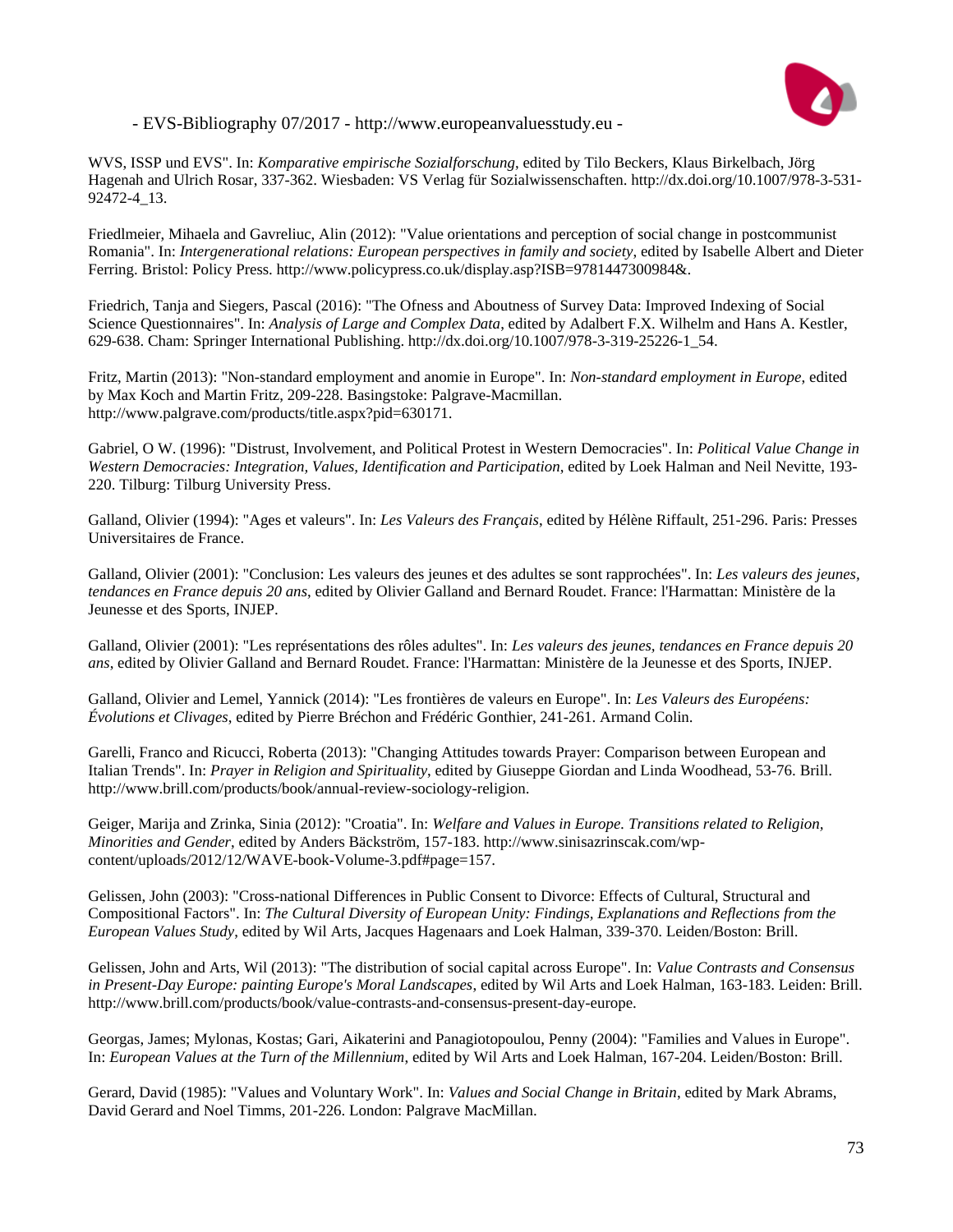

Gerard, David (1985): "Religious Attitudes and Values". In: *Values and Social Change in Britain*, edited by Mark Abrams, David Gerard and Noel Timms, 50-92. London: Palgrave MacMillan.

Gergely, Rosta (2012): "Church and religion in Hungary: between religious individualization and secularization". In: *The Social Significance of Religion in the Enlarged Europe: Secularization, Individualization and Pluralization*, edited by Detlef Pollack, Olaf Müller and Gert Pickel, 187-205. Farnham: Ashgate. http://www.ashgate.com/isbn/9781409426219.

Gerhards, Jürgen and Holscher, Michael (2006): "Europäischer Verfassungspatriotismus und die Verbreitung zentraler Werte in den Mitglieds- und Beitrittsländern der EU und der Türkei.(English title: European Constitutional Patriotism and the Spreading of Central Values in the Member- and Applicant Countries and Turkey.)". In: *Die Werte Europas. Verfassungspatriotismus und Wertegemeinschaft in der EU?*, edited by Helmut Heit, 96-107. MГјnster u.a. Lit Verlag.

Gesthuizen, Maurice and Verbakel, Ellen (2013): "Work Values In Europe: Modernization,Globalization, Institutionalization and their Moderating Impact on the Occupational Class Effect". In: *Value Contrasts and Consensus in Present-Day Europe: painting Europe's Moral Landscapes*, edited by Wil Arts and Loek Halman, 329-353. Leiden: Brill. http://www.brill.com/products/book/value-contrasts-and-consensus-present-day-europe.

Gladkich, Anja and Pickel, Gert (2013): "Politischer Atheismus: der 'neue' Atheismus als politisches Projektoder Abbild empirischer Realität?". In: *Religion und Politik im vereinigten Deutschland: Was bleibt von der Rückkehr des Religiösen?*, edited by Gert Pickel and Oliver Hidalgo, 137-163. Wiesbaden: Springer VS. http://www.springer.com/springer+vs/soziologie/wissen+%7C+diskurs/book/978-3-531-18344-2.

Goedegebuure, Jaap (2003): "He Who Tears Down Also Builds Up. Literature and the Debate on Norms and Values". In: *The Cultural Diversity of European Unity: Findings, Explanations and Reflections from the European Values Study*, edited by Wil Arts, Jacques Hagenaars and Loek Halman, 463-467. Leiden/Boston: Brill.

Gonthier, Frédéric (2014): "Plus d'État, plus d'égalité. Évolution des attitudes économiques dans l'Union européenne". In: *Les Valeurs des Européens: Évolutions et Clivages*, edited by Pierre Bréchon and Frédéric Gonthier, 135-150. Armand Colin.

Gonthier, Frédéric and Bréchon, Pierre (2014): "Système de valeurs et classes sociales en Europe: le statut socioéconomique n'explique pas tout". In: *Les Valeurs des Européens: Évolutions et Clivages*, edited by Pierre Bréchon and Frédéric Gonthier, 205-220. Armand Colin.

Grauel, Jonas; Heine, Jana and Lahusen, Christian (2013): "Who is afraid of the (Big Bad) European Union? European integrationand fears about job losses". In: *Value Contrasts and Consensus in Present-Day Europe: painting Europe's Moral Landscapes*, edited by Wil Arts and Loek Halman, 19-43. Leiden: Brill. http://www.brill.com/products/book/valuecontrasts-and-consensus-present-day-europe.

Gubert, Renzo (1995): "Analysis of Regional Differences in the Values of Europeans". In: *Values in Western Societies*, edited by Ruud de Moor, 179-194. Tilburg: Tilburg University Press.

Gubert, Renzo (1995): "L'Italia tra post-modernità e neo-tradizione: un'ipotesi conclusiva non storicista". In: *I valori degli Europei negli anni Novanta*, edited by Giuseppe Capraro, 525-542. Trento: Regione Autonoma Trentino-Alto Adige.

Gubert, Renzo (1997): "E'la scala dello stato dei valori? I casi della aree culturali italiana e tedesca". In: *Annali di Sociologia-Soziologisches Jahrbuch 1997*.

Gundelach, Peter (1992): "The Women's Movement and Attitudes to Abortion". In: *From Voters to Participants*, edited by Peter Gundelach and Karen Siune, 176-193. Aarhus: Politica.

Gundelach, Peter (1995): "Grass-roots activity". In: *The Impact of Values*, edited by J W. van Deth and Elinor Scarbrough, 412-440. Oxford: Oxford university Press.

Gundelach, Peter (1996): "Danskernes Saerpraeg (The Danish Character)". In: *Interkulturel kompetence*, edited by Hans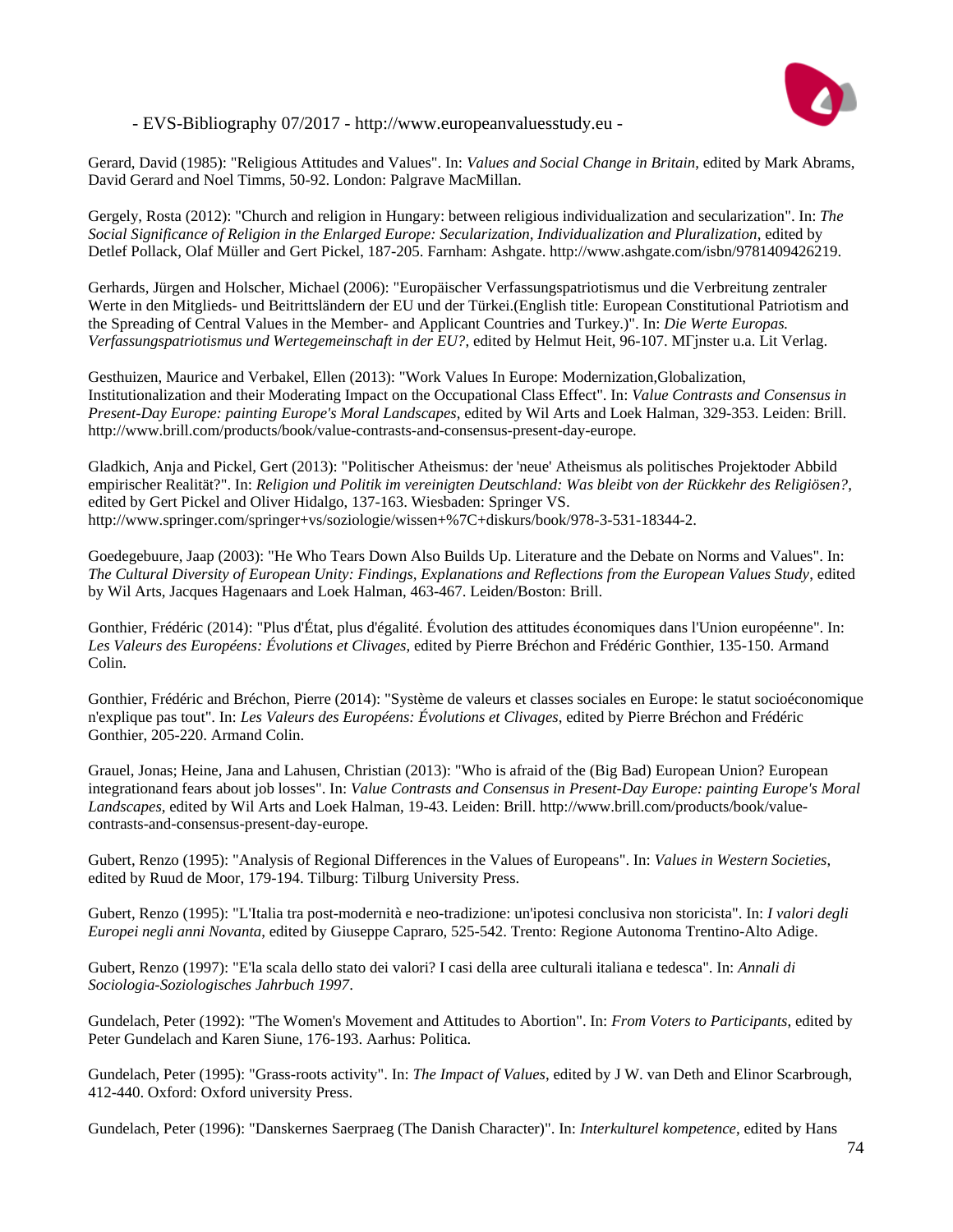

Gullestrup and Annette Lorentsen, 9-24. Aalborg: Aalborg Universitetsforlag.

Gundelach, Peter (1996): "Folkelige bevaegelser og vor tids veardier". In: *Vardetraditioner I nordiskt perspectiv*, edited by G. Bexell and H. Stenius, 95-112. Lund: Lund University Press.

Gundelach, Peter (2002): "Familieværdierne består". In: *Danskernes værdier 1981-1999*, edited by Peter Gundelach. Copenhagen: Hans Reitzels Forlag A/S.

Gundelach, Peter (2002): "Værdiopløsning eller værdiforandering?". In: *Danskernes værdier 1981-1999*, edited by Peter Gundelach. Copenhagen: Hans Reitzels Forlag A/S.

Gundelach, Peter (2002): "Værdier på dagsordenen". In: *Danskernes værdier 1981-1999*, edited by Peter Gundelach. Copenhagen: Hans Reitzels Forlag A/S.

Gundelach, Peter (2008): "Denmark: Solid or Fluid?". In: *Changing Values, Persisting Cultures: Case Studies in Value Change*, edited by Thorleif Pettersson and Yilmaz Esmer, 149-173. Leiden/Boston: Brill.

Gundelach, Peter (2013): "Freedom or Equality?". In: *Value Contrasts and Consensus in Present-Day Europe: painting Europe's Moral Landscapes*, edited by Wil Arts and Loek Halman, 143-161. Leiden: Brill. http://www.brill.com/products/book/value-contrasts-and-consensus-present-day-europe.

Gundelach, Peter and Kreiner, Svend (1996): "Individualization or Neo-Conservatism". In: *Political Value Change in Western Democracies: Integration, Values, Identification and Participation*, edited by Loek Halman and Neil Nevitte, 81- 102. Tilburg: Tilburg University Press.

Gundelach, Peter and Riis, Ole (1994): "El returno al familismo?". In: *Tendencias mundiales de cambio en los valores sociales y políticos*, edited by J Díez Nicolás and Ronald Inglehart, 619-638. Madrid: Fundesco.

Gundelach, Peter and Thorpe, Lars (1997): "Social Reflexivity, Democracy and New Types of Citizen Involvement in Denmark". In: *Private Groups and Public Lives. Social Participation, Voluntary Associations and Political Involvement in Representative Democracies*, edited by J W. van Deth, 47-63. London: Routledge.

Hagenaars, J.A.P.; Halman, L.C.J.M. and Moors, G.B.D. (2003): "Exploring Europe's basic values map". In: *The Cultural Diversity of European Unity. Findings, Explanations and Reflections from the European Values Study*, edited by W.A. Arts, L.C.J.M. Halman and J.A.P. Hagenaars, 23-58. Leiden: Brill.

Halman, Loek (1991): "Katholiek en Protestants West-Europa: Een Realistische Distinctie? (x- Catholic and Protestant Western Europe. A Realistic Distinction?)". In: *Sociale Aspecten van Modernisering*, edited by Peter Ester and Jan van Wezel, 209-222. Tilburg: Tilburg University Press.

Halman, Loek (1993): "Westerse Waarden: Wat Weten Wij van onze Cultuur? (x- Western Values. What Do We Know About our Culture?)". In: *Cultuur en Ontwikkeling*, edited by Marijke Veldhuis, 7-18. Den Haag: Rawoo.

Halman, Loek (1994): "Scandinavian Values: How Special Are They?". In: *Scandinavian Values: Religion and Morality in the Nordic Countries*, edited by Thorleif Pettersson and Ole Riis, 59-84. Stockholm: Almqvist & Wiksell International.

Halman, Loek (1995): "Values in East and West: A Comparison of Basic Values in Eastern and Western European Countries". In: *Towards a Market Economy: Beyond the Point of No Return*, 97-120. Amsterdam: ESOMAR.

Halman, Loek (1995): "Measuring and Comparing Democratic Values". In: *OECD Measuring What Students Learn*, 110- 122. Paris: OECD.

Halman, Loek (1995): "La Comparazione dei Valori Nell' European Value Study. La Misurazione dei Valori e il Problema della Comparabilit.'". In: *I valori degli Europei negli anni Novanta*, edited by Giuseppe Capraro, 61-98. Trento: Regione Autonoma Trentino-Alto Adige.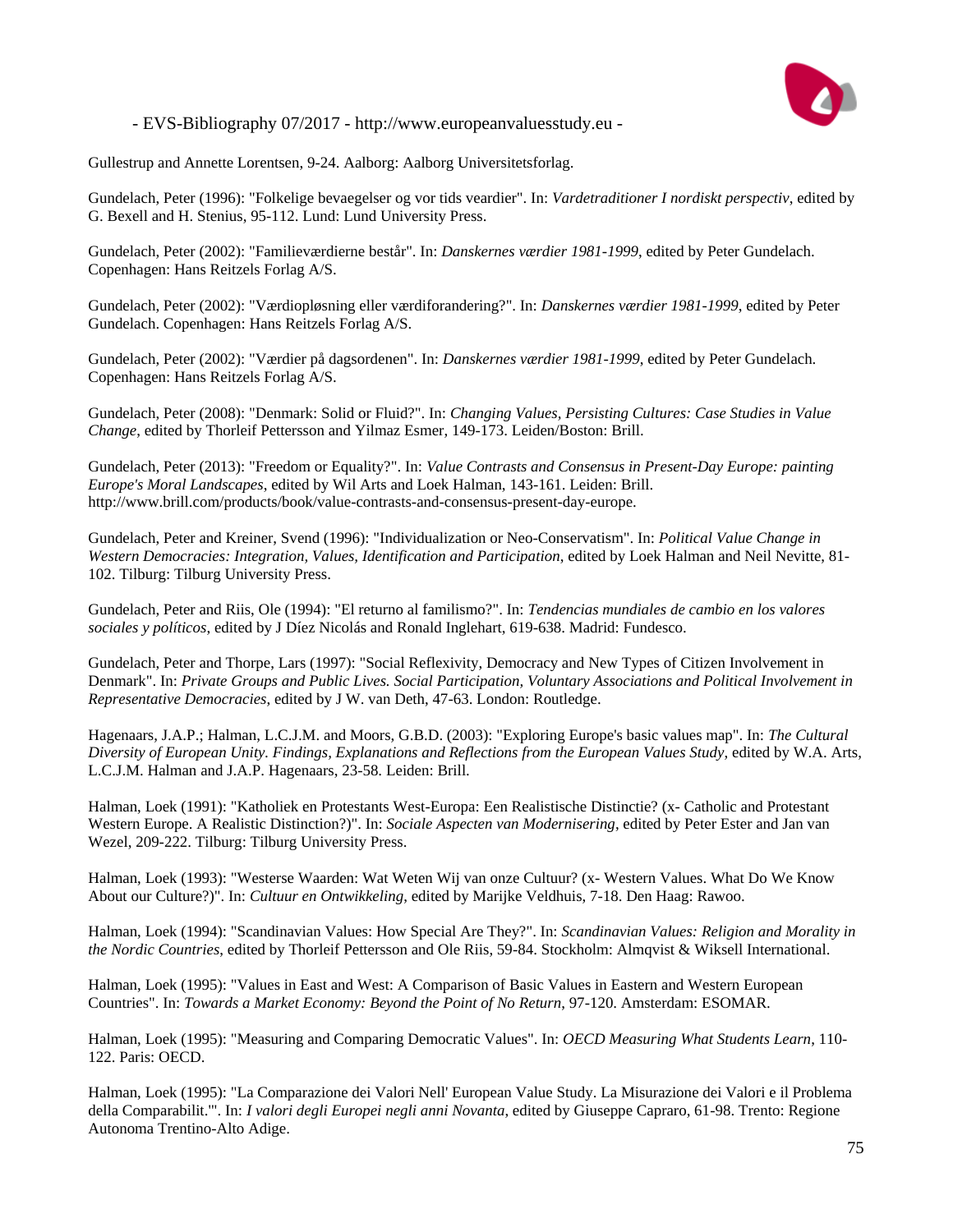

Halman, L.C.J.M. (1997): "International comparisons of values". In: *Gene technology and the public. An interdisciplinary perspective*, edited by S. Lundin and M. Ideland, 129-144. Lund: Academic Press.

Halman, L.C.J.M. (1998): "Family patterns in contemporary Europe: Results from the European Values Study 1990". In: *Designs for alienation. Exploring diverse realities*, edited by D. Kalekin-Fishmann, 99-122. Jyvaskyla, Finland: SoPhi University of Jyvaskyla.

Halman, L.C.J.M. (1998): "Understanding cross-national differences in basic value orientations". In: *Memory, history and critique: European identity at the millenium. Proceedings of the Fifth Conference of the International Society for the Study of European Ideas, at the University for Humanist Studies, Utrecht, 19-08-1996*, edited by F. Brinkhuis and S. Talmor. Utrecht: ISSEI/University for Humanist Studies.

Halman, L.C.J.M. (1999): "Wat is er aan de hand met ons gezin? Een exploratie van de Europese opvattingen over gezin, huwelijk, ouderschap, ouder-kind relaties en vrouwenrollen". In: *Recente ontwikkelingen in het marktonderzoek. Jaarboek 1999 van de Nederlandse Vereniging voor Marktonderzoek en Informatiemanagement*, edited by A.E. Bronner, P. Dekker, A.J. Olivier, W.F. van Raaij, M. Wedel and B. Wierenga, 131-145. Haarlem: Uitgeverij de Vrieseborch.

Halman, L.C.J.M. (2003): "Volunteering, democracy, and democratic attitudes". In: *The value of volunteering. Crosscultural perspectives*, edited by P. Dekker and L.C.J.M. Halman, 179-197. New York: Kluwer Academic Press/ Plenum Publishers.

Halman, L.C.J.M. (2003): "Capital social na Europa contemporanea". In: *Atitudes Sociais dos Portugueses*, edited by J. Vala, M.V. Cabral and A. Ramos, 35. Lissabon: Imprensa de Ciencias Sociais.

Halman, L.C.J.M. (2006): "De politiek vertrouwen? Waarom zou je? Een empirische analyse in 33 Europese landen". In: *Bouwen aan vertrouwen in het openbaar bestuur. Diagnoses en Remedies*, edited by A. Korsten and Peter de Goede, 79-99. s-Gravenhage: Elsevier.

Halman, L.C.J.M. and Draulans, V.J.R. (2004): "Religious beliefs and practices in contemporary Europe". In: *European Values at the Turn of the Millennium*, edited by W.A. Arts and L.C.J.M. Halman, 283-316. Boston: Brill.

Halman, L.C.J.M.; Hagenaars, J.A.P. and Moors, G.B.D. (2009): "A map of European cultures. A research of main value orientations shared by European countries population". In: *Contemporary Person's Value World: Belarus in the project "European Values Study"*, edited by D.M. Bulynko, A.N. Danilova and D.G. Rotman, 35-52. Minsk: Belarusian State University Press.

Halman, L.C.J.M. and Heinen, A.G.J.J. (1996): "Left and right in modern society". In: *Political value change in western democracies. Integration, values, identification, and participation*, edited by L. Halman and N. Nevitte, 35-58. Tilburg: Tilburg University Press.

Halman, Loek and Luijkx, Ruud (2008): "What Happened to Dutch Values? Investigating General and Differential Trends in Values in the Netherlands". In: *Changing Values, Persisting Cultures: Case Studies in Value Change*, edited by Thorleif Pettersson and Yilmaz Esmer, 175-198. Leiden/Boston: Brill.

Halman, Loek and de Moor, Ruud (1993): "Comparative Research on Values". In: *The Individualizing Society: Value Change in Europe and North America*, edited by Peter Ester, Loek Halman and Ruud de Moor, 21-36. Tilburg: Tilburg University Press.

Halman, Loek and de Moor, Ruud (1993): "Value Patterns and Modernity". In: *The Individualizing Society: Value Change in Europe and North America*, edited by Peter Ester, Loek Halman and Ruud de Moor, 155-162. Tilburg: Tilburg University Press.

Halman, Loek and de Moor, Ruud (1994): "Individualización y cambio de valores en Europa y Norteamérica". In: *Tendencas mundiales de cambo en los valores sociales y políticos*, edited by J Diez Nicolas and Ronald Inglehart, 29-62.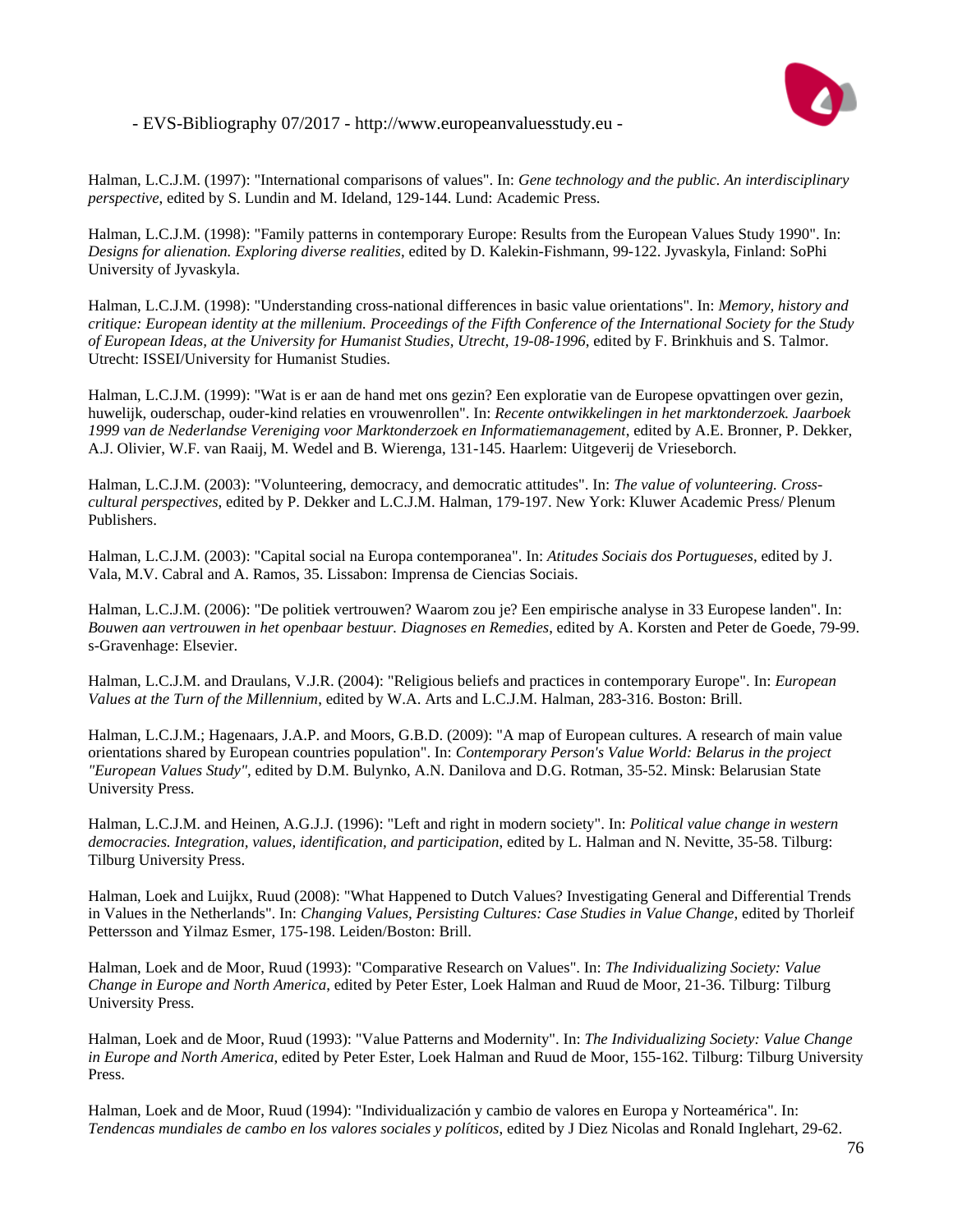

Madrid: Fundesco.

Halman, Loek and Pettersson, Thorleif (1995): "Individualisering och värdefragmentering (x- Individualization and Value Fragmentation)". In: *I tider av uppbrott. Värderingar och värderingsförändringar i det moderna samhaellet*, edited by Jonas Anshelm, 11-36. Stockholm/Stehag: Symposion.

Halman, Loek and Pettersson, Thorleif (1995): "Individualization and Value Fragmentation". In: *Values in Western Societies*, edited by Ruud de Moor, 297-316. Tilburg: Tilburg University Press.

Halman, L.C.J.M. and Pettersson, T. (1996): "The shifting soures of morality: From religion to postmaterialism?". In: *Political value change in western democracies. Integration, values, identification, and participation*, edited by L. Halman and N. Nevitte, 261-284. Tilburg: Tilburg University Press.

Halman, L.C.J.M. and Pettersson, T. (1999): "Globalization and Patterns of Religious Belief Systems". In: *Religion in Secularizing Society. The European's religion at the end of the 20th century*, edited by L. Halman and O. Riis, 153-172. Tilburg: Tilburg University Press.

Halman, L.C.J.M. and Pettersson, T. (1999): "Differential patterns of Secularization in Europe: Exploring the Impact of Religion on Social Values". In: *Religion in Secularizing Society. The European's religion at the end of the 20th century*, edited by L. Halman and O. Riis, 41-66. Tilburg: Tilburg University Press.

Halman, L.C.J.M. and Pettersson, T. (1999): "Religion and Social Capital Revisited". In: *Religion in Secularizing Society. The Europeans' religion ate the end of the 20th century*, edited by L. Halman and O. Riis, 131-152. Tilburg: Tilbug University Press.

Halman, L. and Pettersson, T. (2001): "Religion and Social Capital in Contemporary Europe: Results from the 1999/2000 European Value Study". In: *Research in the social scientific study of religion*, edited by D O. Moberg and R L. Piedmont, 65-94. Leiden/Boston/Koln: Brill.

Halman, L.C.J.M. and Pettersson, T. (2003): "Moral pluralismin contemporary Europe: Evidence from the project religious and moral pluralism (RAMP)". In: *Research in the Social Scientific Study of Religion*, edited by R.L. Piedmont and D.O. Moberg, 173-204. Leiden/Boston: Brill.

Halman, L.C.J.M. and Pettersson, T. (2003): "Religion and the social capital revisited". In: *Religion in secularizing society: the Europeans' religion at the end of the 20th century*, edited by L.C.J.M. Halman and O. Riis, 162-184. Leiden: Brill.

Halman, L.C.J.M. and Pettersson, T. (2003): "Differential patterns of secularization in Europe: exploring the impact of religion on social values". In: *Religion in secularizing society: the Europeans' religion at the end of the 20th century*, edited by L.C.J.M. Halman and O. Riis, 48-75. Leiden: Brill.

Halman, L.C.J.M. and Pettersson, T. (2004): "Normative orientations towards the differentiation between religion and politics". In: *European Values at the Turn of the Millennium*, edited by W.A. Arts and L.C.J.M. Halman, 317-333. Boston: Brill.

Halman, L.C.J.M. and Pettersson, T. (2006): "A decline of religious values?". In: *Globalization, value change, and generations*, edited by P. Ester, M. Braun and P. Mohler, 31-59. Leiden/Boston: Brill Academic Publishers.

Halman, L.C.J.M.; Pettersson, T. and Verweij, J.A. (1999): "The religious factor in contemporary society: The Differential Impact of Religion on the Private and Public Sphere in Comparative Perspective". In: *New Directions in Quantitative Comparative Sociology*, edited by W.A. Arts and L.C.J.M. Halman, 141-160. Leiden-Boston-Koln: Brill.

Halman, L.C.J.M. and Riis, O. (1999): "Contemporary European Discourse on Religion and Morality". In: *Religion in Secularizing Society: The European's religion at the end of the 20th century*, edited by L. Halman and O. Riis, 1-18. Tilburg: Tilburg University Press.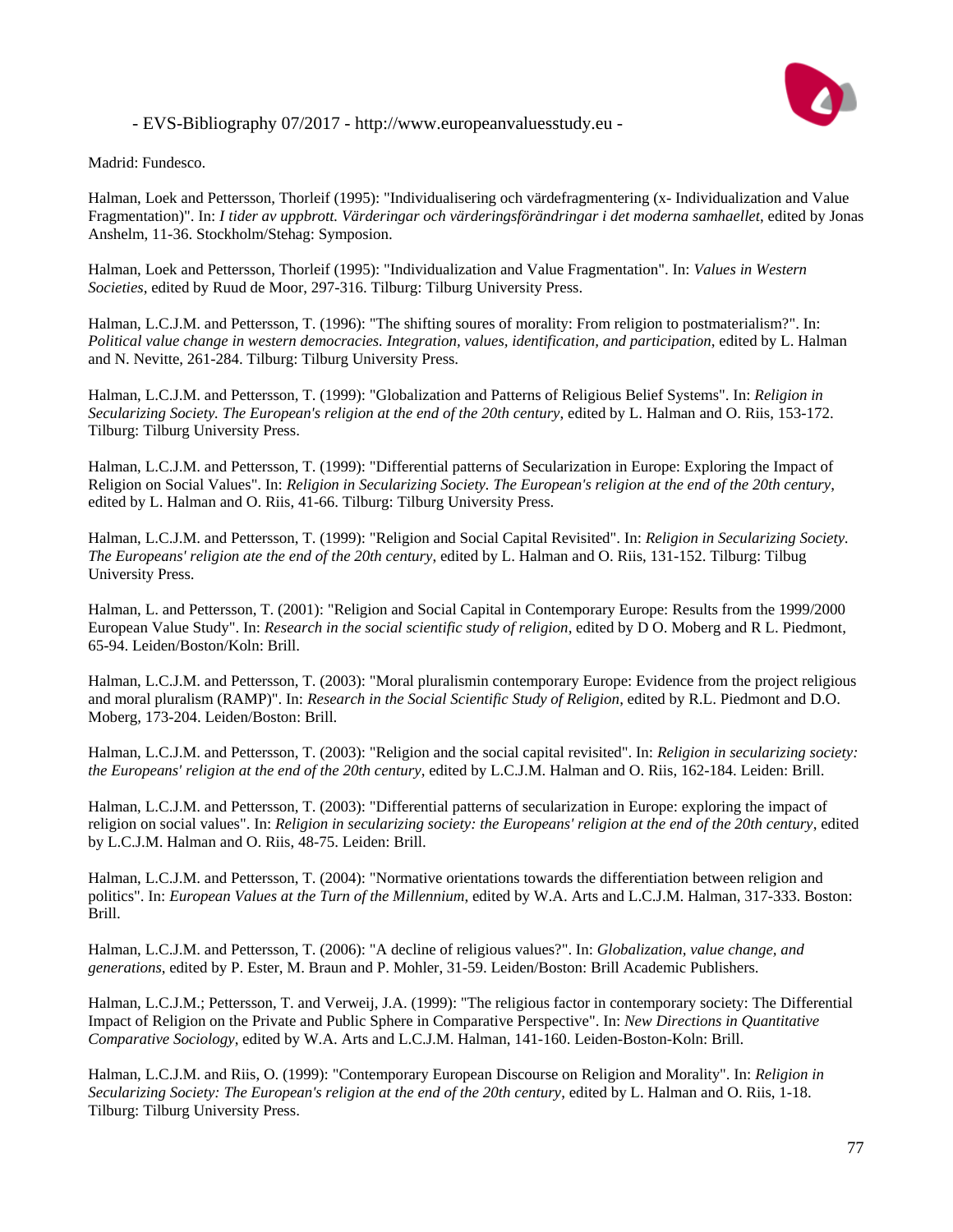

Halman, L.C.J.M. and Riis, O. (2003): "Contemporary European discourses on religion and morality". In: *Religion in secularizing society: the Europeans' religion at the end of the 20th century*, edited by L.C.J.M. Halman and O. Riis, 1-21. Leiden: Brill.

Halman, Loek and Sieben, Inge (2013): "Public good morality in Europe: an impact of communist rule?". In: *Value Contrasts and Consensus in Present-Day Europe: painting Europe's Moral Landscapes*, edited by Wil Arts and Loek Halman, 277-309. Leiden: Brill. http://www.brill.com/products/book/value-contrasts-and-consensus-present-day-europe.

Halsey, A H. (1985): "On Methods and Morals". In: *Values and Social Change in Britain*, edited by Mark Abrams, David Gerard and Noel Timms, 1-20. London: MacMillan.

Hamberg, E M. (2003): "Christendom in decline: The Swedish case". In: *The Decline of Christendom in Western Europe, 1750-2000*, edited by H. McCleod and W. Ustorf, 47-61. Cambridge: Cambridge University Press.

Hardiman, N. and Whelan, C T. (1998): "Changing values". In: *Ireland and the Politics of Change*, edited by W. Crotty and D E. Schmitt, 65-85. London: Longman.

Harding, Stephen (1984): "New Values and Mutation in Society". In: *New Dimensions in European Social Policy*, edited by Jacques Vandamme, 77-94. London: Croom Helm.

Harding, Stephen (1985): "Values and the Nature of Psychological Well-Being". In: *Values and Social Change in Britain*, edited by Mark Abrams, David Gerard and Noel Timms, 227-252. London: MacMillan.

Harding, Stephen (1995): "Aspettative e opinioni dei lavoratori dipendenti: tendenze emergenti nell' Europa occidentale". In: *I valori degli Europei negli anni Novanta*, edited by Giuseppe Capraro, 289-304. Trento: Regione Autonoma Trentino-Alto Adige.

Heunks, F J. (1989): "Les Valeurs sur lesquelles nous vivons en Europe". In: *Evangelie et culture Européenne a la fin du 20e siecle*, edited by A. Weiler, C. v.d. Bruggen and L. Morien, 35-42. Louvain la Neuve: Academia.

Heunks, F J. (1995): "Politiek Activisme in Actie, doeleinden, doelwitten en intiatiefnemers van directe actie in drie westerse democratieën (x- Political Activism in Action, Goals, Targets and People who take Initiative in Direct Action in Tree Democratic Countries)". In: *Internationaal Vergelijkend Onderzoek*, edited by A. Korsten and others, 359-378. Den Haag: VUGA.

Heunks, F.J. (1996): "Varieties in political participation". In: *Political value change in western democracies*, edited by L. Halman and N. Nevitte, 221-234. Tilburg: tilburg University Press.

Heunks, F.J. (1996): "Patterns of social and political integration". In: *Political value change in Western democracies*, edited by L. Halman and N. Nevitte, 15-32. Tilburg: Tilburg University Press.

Heunks, Felix and Hikspoors, Frans (1995): "Political Culture 1960-1990". In: *Values in Western Societies*, edited by Ruud de Moor, 51-82. Tilburg: Tilburg University Press. text available at: http://books.google.com/books?id=4IwmxueNR0QC&pg=PA51&lpg=PA51&dq=Political+Culture+1960- 1990&source=bl&ots=TFnFZAiphe&sig=qm1f\_f8-nWTmrKzJLpz\_ES-zLLc&hl=en&ei=rDgmSu-AG8KYgbDxY3RDw&sa=X&oi=book\_result&ct=result&resnum=6.

Hirsch Ballin, Ernst (2003): "European Identity and Interreligious Dialogue". In: *The Cultural Diversity of European Unity: Findings, Explanations and Reflections from the European Values Study*, edited by Wil Arts, Jacques Hagenaars and Loek Halman, 421-432. Leiden/Boston: Brill.

Hodgkinson, V A. (2003): "Volunteering in Global Perspective". In: *The Values of Volunteering: Cross-Cultural Perspectives*, edited by Paul Dekker and Loek Halman, 35-54. New York: Kluwer academic/Plenum publishers.

Hölscher, Michael (2012): "Transnationale Wirtschaftskulturen in Europa: empirische Befunde". In: *Kulturen der*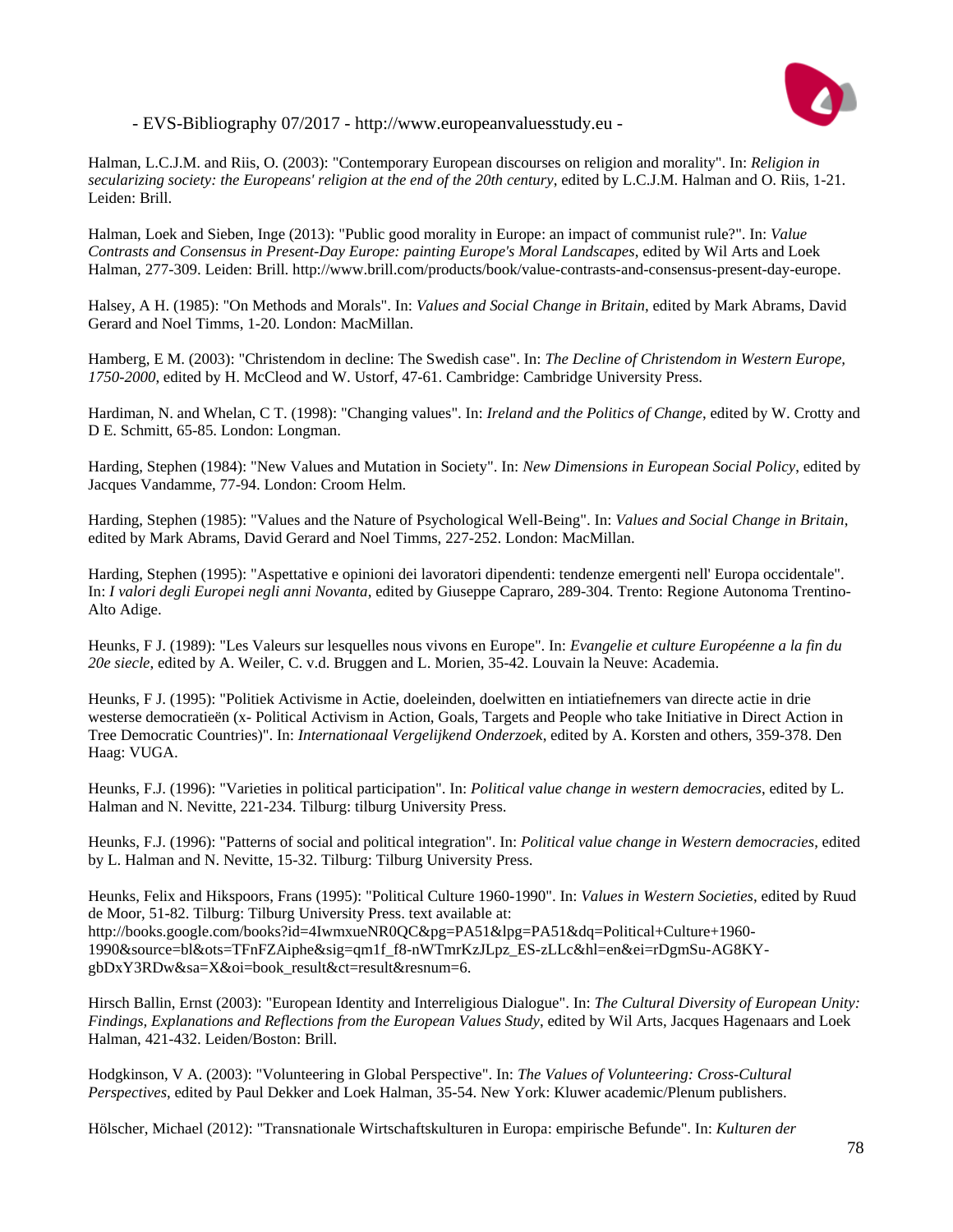

*Weltwirtschaft*, edited by Werner Abelshauser, Davic Gilgen and Andreas Leutzsc, 182-201. GГ¶ttingen: Vandenhoeck & Ruprecht. http://www.v-r.de/de/title-0-0/kulturen\_der\_weltwirtschaft-1007472/.

Hoelscher, Michael (2015): "Vergleiche vergleichen: die Analyse politischer Kulturen in Europa mit Hilfe verschiedener Techniken". In: *Empirische Kultursoziologie: Festschrift für Jürgen Gerhards zum 60. Geburtstag*, edited by Jörg Rössel and Jochen Roose, 195-220. Wiesbaden: Springer Fachmedien Wiesbaden. http://dx.doi.org/10.1007/978-3-658-08733-3\_7.

Hudson, John; Jo, Nam Kyoung and Keung, Antonia (2015): "Exploring the Cultural Context of Welfare Policy Making". In: *Culture and the Politics of Welfare: Exploring Societal Values and Social Choices*, 5-23. London: Palgrave Macmillan UK. http://dx.doi.org/10.1057/9781137457493\_2.

Huseby, B Margrethe and Listhaug, Ola (1995): "Identification of Norwegians With Europe: The Impact of Values and Centre-Periphery Factors". In: *Values in Western Societies*, edited by Ruud de Moor, 137-162. Tilburg: Tilburg University Press.

Inglehart, Ronald (1994): "Individualización y cambio de valores en Europa". In: *Tendencias mundiales de cambio en los valores sociales y políticos*, edited by J Díez Nicolás and Ronald Inglehart, 29-62. Madrid: Fundesco.

Inglehart, Ronald (1997): "The Trend toward Postmaterialist Values Continues". In: *Citizen Politics in Post-Industrial Societies*, edited by T Nichols Clark and Michael Rempel, 57-66. Boulder: Westview Press.

Inglehart, Ronald (1997): "Public Support for Environmental Protection: Objective Problems and Subjective Values". In: *Public Opinion and the Environment*, edited by Solange Simoes, 16. Belo Horizonte: University of Minas Gerais Press. http://www.jstor.org/stable/420583.

Inglehart, Ronald (1997): "Vergleichende Wertewandelforschung". In: *Vergleichende Politikwissenschaft*, edited by Ferdinand Muller-Rommel and Dirk Berg-Schlosser, 141-158. Leverkusen: Leske Verlag.

Inglehart, Ronald (1997): "Postmaterialist Values and the Erosion of Institutional Authority". In: *Why People Don't Trust Government*, edited by J S. Nye, P D. Zelikow and D C. Kling, 217-236. Cambridge MA: Harvard University Press.

Inglehart, Ronald (1998): "Political Values". In: *Comparative Politics: The Problem of Equivalence*, edited by J W. van Deth, 61-85. London: Routledge. http://www.mzes.uni-mannheim.de/publications/books/CompPol.html.

Inglehart, Ronald (1998): "Valors Canvivants i el Futur de la Politica Mediterrania". In: *Valors I Diversitat Cultural a les Societats d'Europa I del Magreb*, edited by M Àngels Roque, 36-77. Barcelona: Instit Catala de la Mediterrania.

Inglehart, R. (1999): "Postmodernization erodes respect for authority but increases support for democracy". In: *Critical Citizens: Global Support for Democratic Government*, edited by P. Norris, 236-257. New York: Oxford University Press.

Inglehart, Ronald (1999): "Postmodernization Brings Declining Respect for Authority but Rising Support for Democracy". In: *Critical Citizens: Support for Democratic Government*, edited by Pippa Norris, 236-256. New York: Oxford University Press.

Inglehart, Ronald (1999): "Trust, Well-Being and Democracy". In: *Democracy and Trust*, edited by M E. Warren, 88-120. Cambridge: Cambridge University Press. http://www.cup.cam.ac.uk/us/catalogue/catalogue.asp?isbn=0521640830.

Inglehart, Ronald (2003): "Modernization and Volunteering". In: *The Values of Volunteering: Cross-cultural Perspectives*, edited by Paul Dekker and Loek Halman, 55-70. New York: Kluwer academic/Plenum publishers.

Inglehart, R. (2004): "East European value systems in global perspective". In: *Democratic Consolidation in Eastern Europe: Identity, Values and Culture*, edited by H D. Klingemann, D. Fuchs and J. Zieloka. Oxford: Oxford University Press.

Inglehart, Ronald (2007): "Mapping Global Values". In: *Measuring and Mapping Cultures: 25 Years of Comparative Value*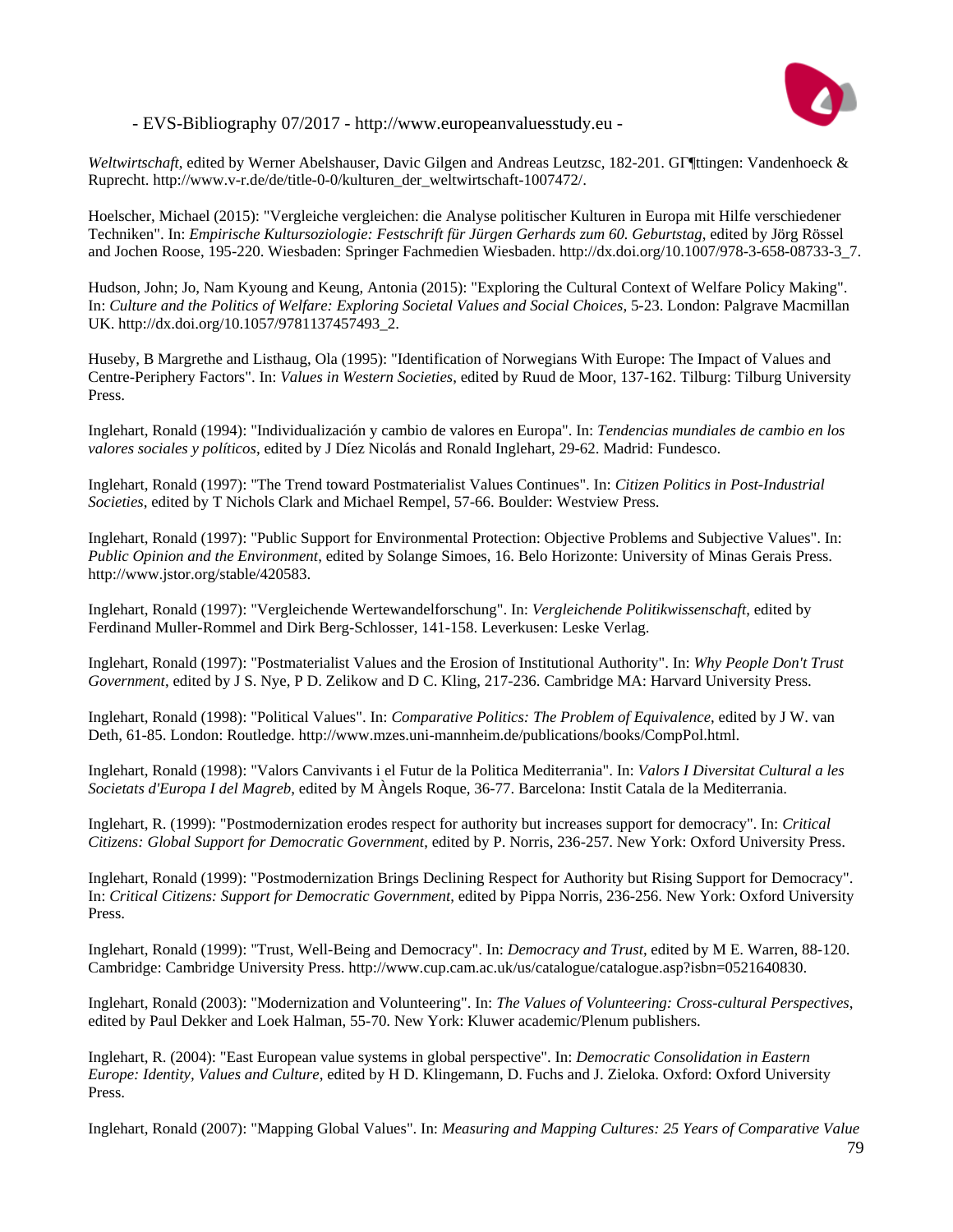

*Surveys*, edited by Yilmaz Esmer and Thorleif Pettersson, 11-32. Leiden/Boston: Brill.

Inglehart, Ronald and Clark, T Nichols (1998): "The New Political Culture: Changing Dynamics of Support for the Welfare State and other Policies in Postindustrial Societies". In: *The New Political Culture*, edited by T Nichols Clark and Vincent Hoffmann-Martinot, 9-72. Boulder: Westview Press.

Inglehart, Ronald and Minkenberg, Michael (2000): "Die Transformation religioeser Werte in entwickelten Industriegesellschaften". In: *Religion und Politik: Zwischen Universalismus und Partikularismus*, edited by Heinz-Dieter Meyer, Michael Minkenberg and Ilona Ostner, 125-138. Opladen: Leske and Budrich.

Inglehart, Ronald and Norris, Pippa (2003): "Islamic Culture and Democracy: Testing the 'Clash of Civilizations' Thesis". In: *Human Values and Social Change: Findings from the Values Surveys*, edited by Ronald Inglehart, 5-33. Leiden/Boston: Brill.

Inglehart, Ronald; Norris, Pippa and Welzel, Christian (2003): "Gender Equality and Democracy". In: *Human Values and Social Change: Findings from the Values Surveys*, edited by Ronald Inglehart, 91-115. Leiden/Boston: Brill.

Jagodzinski, Wolfgang (1995): "Religiöser Pluralism in Western Europe (Religious Pluralism in Western Europe)". In: *Die deutsche Gesellschaft in vergleichender Perspektive. Festschrift für E.K. Scheuch zum 65. Geburtstag*, edited by K. Reuband, F U. Pappi and H. Best, 261-285. Opladen: Westdeutscher Verslag.

Jagodzinski, Wolfgang (1995): "Religious Pluralism in Western Europe". In: *The Future of Religion East and West*, edited by Irena Borowik and Przemyslaw Jablosnki, 7-27. Krakow: Nomos.

Jagodzinski, Wolfgang and Dobbelaere, Karel (1995): "Religious and Ethical Pluralism". In: *The Impact of Values*, edited by J W. van Deth and Elinor Scarbrough, 218-249. Oxford: Oxford University Press.

Jagodzinski, Wolfgang and Dobbelaere, Karel (1995): "Secularization and Church Religiosity". In: *The Impact of Values*, edited by J W. van Deth and Elinor Scarbrough, 76-119. Oxford: Oxford University Press.

Jagodzinski, Wolfgang and Dülmer, Hermann (2010): "Welchen Einfluss hat Kultur auf die Einstellungen zu Moral, Gleichheit und Demokratie in christlichen europäischen Gesellschaften und in der Türkei?". In: *Komparative empirische Sozialforschung*, edited by Tilo Beckers, Klaus Birkelbach, Jörg Hagenah and Ulrich Rosar, 231-257. Wiesbaden: VS Verlag für Sozialwissenschaften.

Jasinska-Kania, Aleksandra (1995): "Religione, valori e politica in Polonia, Ungheria e Cecoslovacchia". In: *I valori degli Europei negli anni Novanta*, edited by Giuseppe Capraro, 445-472. Trento: Regione Autono- ma Trentino-Alto Adige.

Jasinska-Kania, Aleksandra (1999): "The Impact of Education on Racism in Poland Compared with Other European Countries". In: *Education and Racism: A Cross-national Inventory of Positive Effects of Education on Ethnic Tolerance*, edited by Louk Hagendoorn and Shervin Nekuee, 75-92. Aldershot: Ashgate.

Jasinska-Kania, Aleksandra (2000): "Poland: The 'Christ' of Nations". In: *European Nations and Nationalism, Theoretical and Historical Perspectives*, edited by Louk Hagendoorn, Gyorgy Csepeli, Henk Dekker and Russell Farnen, 281-306. Aldershot: Ashgate.

Jeene, Marjolein and Oorschot, van, Wim (2013): "The relative deservingness of the unemployed in the eyes of the European public". In: *Value Contrasts and Consensus in Present-Day Europe: painting Europe's Moral Landscapes*, edited by Wil Arts and Loek Halman, 95-115. Leiden: Brill. http://www.brill.com/products/book/value-contrasts-and-consensuspresent-day-europe.

Jo, N K. (2013): "Social policy and culture: the cases of Japan and South Korea". In: *Social Policy Review 25, Analysis and debate in social policy*, edited by Gaby Ramia, Kevin Farnsworth and Zoë Irving, 167-181. Bristol: Policy Press. http://www.policypress.co.uk/display.asp?K=9781447312741&sf1=series\_exact&st1=SOCIALPOLICYREVIEW&sort=so rt\_date/d&ds=Social%20Policy%20Review&m=2&dc=15.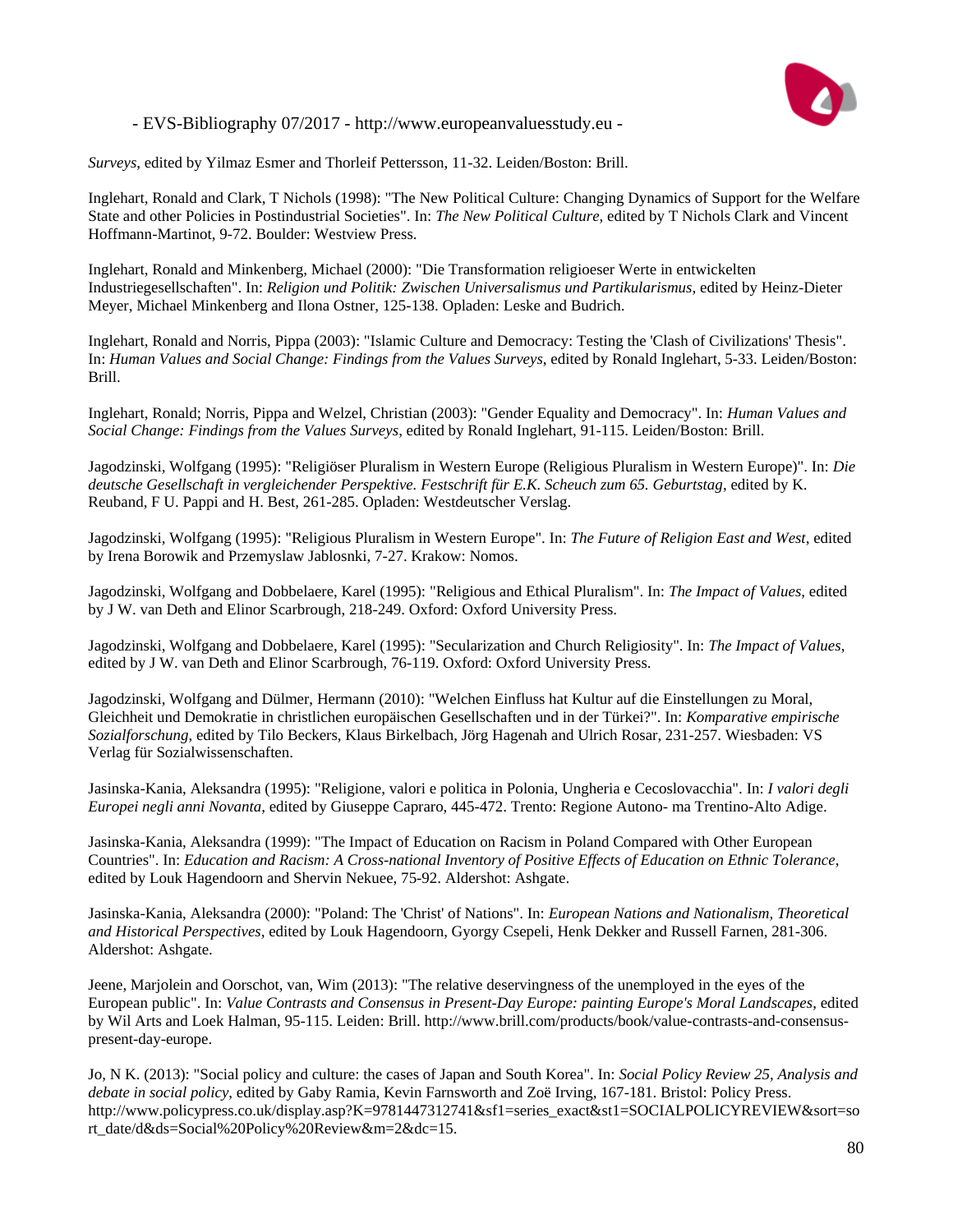

Jox, Ralf J. (2017): "Perspektiven deutscher Patienten und Bürger auf den assistierten Suizid". In: *Assistierter Suizid: Der Stand der Wissenschaft: mit einem Kommentar zum neuen Sterbehilfe-Gesetz*, edited by Gian Domenico Borasio, Ralf J. Jox, Jochen Taupitz and Urban Wiesing, 51-60. Berlin, Heidelberg: Springer Fachmedien. http://dx.doi.org/10.1007/978-3- 662-52669-9\_6.

Juknevicius, Stanislovas and Savicka, Aida (2003): "From Restitution to Innovation: Volunteering in Postcommunist Countries". In: *The Values of Volunteering. Cross-Cultural Perspectives*, edited by Paul Dekker and Loek Halman, 127- 142. New York: Kluwer academic/Plenum publishers.

Kaasa, Anneli (2016): "Culture as a Possible Factor of Innovation: Evidence from the European Union and Neighboring Countries". In: *Re-thinking Diversity: Multiple Approaches in Theory, Media, Communities, and Managerial Practice*, 83- 107. Wiesbaden: Springer Fachmedien Wiesbaden. http://dx.doi.org/10.1007/978-3-658-11502-9\_5.

Kaasa, Anneli and Parts, Steve (2013): "Honesty and Trust: Integrating the Values of Individuals, Organizations, and the Society". In: *(Dis)Honesty in Management*, edited by Tiia Vissak and Maaja Vadi, 37-58. Emerald Group Publishing Limited. http://www.emeraldinsight.com/doi/full/10.1108/S1877-6361%282013%290000010007.

Kalmijn, Matthijs (2003): "Country Differences in Sex-role Attitudes: Cultural and Economic Explanations". In: *The Cultural Diversity of European Unity: Findings, Explanations and Reflections from the European Values Study*, edited by Wil Arts, Jacques Hagenaars and Loek Halman, 311-337. Leiden/Boston: Brill.

Kanji, Mebs; Nevitte, Neil and Halman, Loek (1996): "Unpacking Environmental Orientations: Deep or Superficial?". In: *Political Value Change in Western Democracies: Integration, Values, Identification and Participation*, edited by Loek Halman and Neil Nevitte, 285-310. Tilburg: Tilburg University Press.

Kankaraš, M.; Moors, G. and Vermunt, J. (2010): "Testing for Measurement Invariance with Latent Class Analysis". In: *Cross-Cultural Analysis: Methods and Applications*, edited by E. Davidov, P. Schmidt and J. Billiet, 359-384. New York: Routledge.

Kerkhofs, Jan (1985): "Enkele Europese Oriëntatiepunten voor Nederlandse Katholieken (x- Some European Orientation Points for Dutch Catholics)". In: *Katholiek Nederland Na 1945*, edited by Philippe Stouthard and Gerard van Tillo, 169- 178. Baarn: AMBO.

Kerkhofs, Jan (1986): "Wertewandel: das Verständnis von Gewissen, Reue und Sünde in West-Europa". In: *Säkularisation und Wertewandel*, edited by Walter Kerber, 63-74. MГјnchen: Kindt Verlag.

Kerkhofs, Jan (1987): "What Makes Europeans Tick". In: *Europe, Dream-Adventure-Reality*, edited by M L. Rossman, 230- 233. Brussel: Elsevier Brussel.

Kerkhofs, Jan (1991): "Values and the Challenging of Europe's Identity". In: *Eurobarometer. The Dynamics of European Public Opinion*, edited by Karlheinz Reif and Ronald Inglehart, 377-384. London: Macmillan.

Kerkhofs, Jan (1995): "De Toekomst van de Waarden en de Waarde van de Toekomst (x- The Future of Values and the Value of the Future)". In: *Bakens in de Storm*, edited by W. Forrier, P. Leroy, P. van Malleghem, Jan Steyaert, M E. Storme and G. Traest, 71-90. Tielt: Lannoo.

Kerkhofs, Jan (1995): "Europa: Bolwerk of Brug?". In: *Brug of Breuk?*, edited by Anissa Akhandas, Katrien Alexander, Sven Corthout, Tijl Declerq, Bie Reynaert, Daniël van Dael and Peter Verlinden, 121-133. Leuven: Davidsfonds.

Kerkhofs, Jan (1995): "Il significato degli studi sui valori per il futuro dell' Europa (x- The Significance of the Values Study for Europe's Future)". In: *I valori degli Europei negli anni Novanta*, edited by Giuseppe Capraro, 23-38. Trento: Regione Autonoma Trentino-Alto Adige.

Kerkhofs, Jan (1995): "L'église et ses intellectuels". In: *Tous les chemins ne mènent plus à Rome*, edited by René Luneau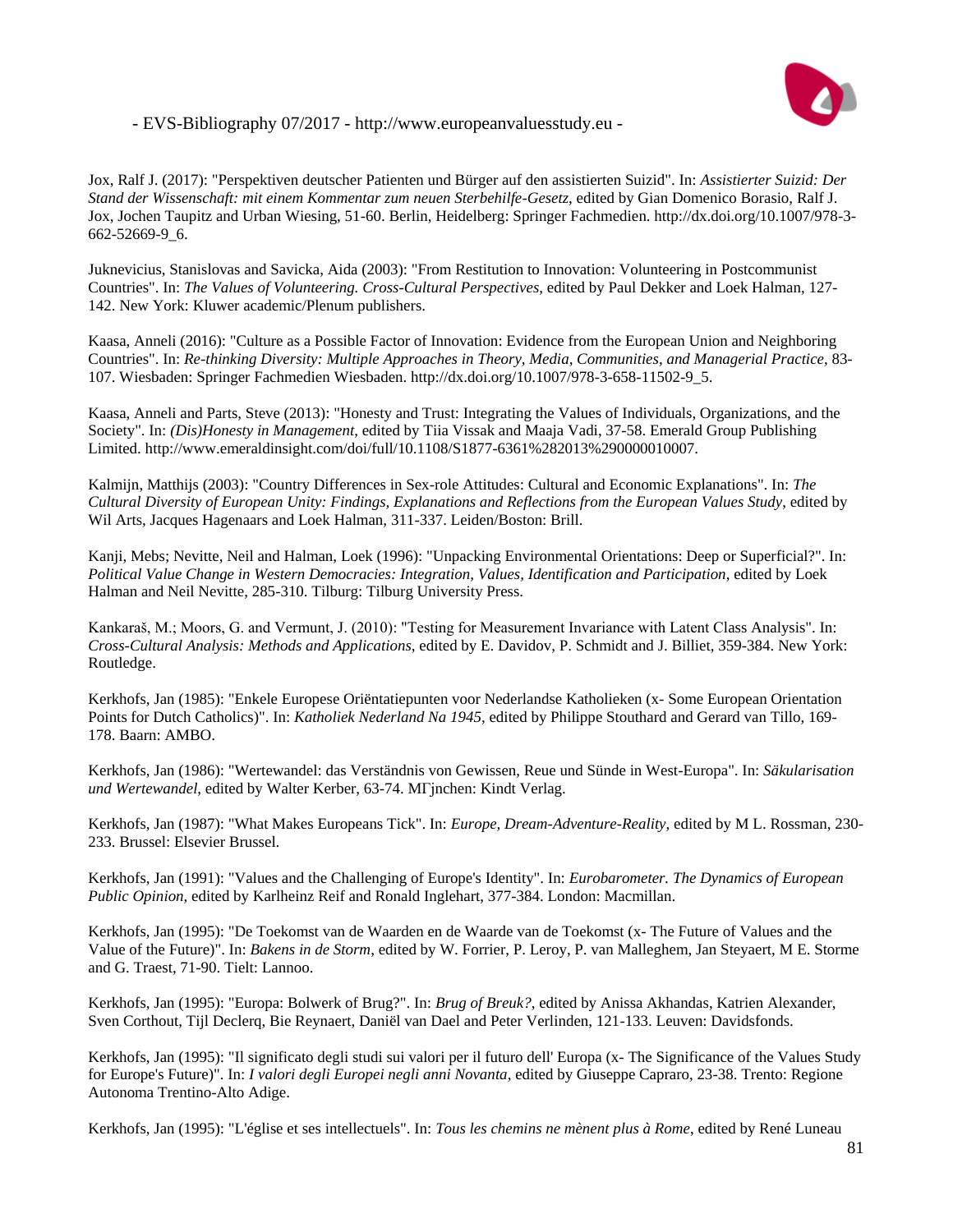

and Patrick Michel, 107-130. Paris: Albin Michel.

Kerkhofs, Jan (2004): "Vlaanderen en de Europese Waarden en Identiteit (x- Flanders and the European Values and Identity)". In: *De Vlaamse en Vlaming zijn nu Europese Uitdaging*, edited by Jan de Groof, Frank Judo and Matthias Storme, 47-60. Tielt: Lannoo Campus. full-text available at: http://books.google.com/books?id=Yk61xMJCyzQC&pg=PA286&dq=9020955063#PPA47,M1.

Klicperová-Baker, Martina and Koštál, Jaroslav (2016): "Toward Empirical Assessment of the European Demos and Public Sphere: Comparing Democratic Value Orientations of Citizens and Elites". In: *Integration, Diversity and the Making of a European Public Sphere*, edited by Hakan G. Sicakkan, 183-208. Cheltenham (UK), Northhampton (USA): Edward Elgar Publishing.

Klingemann, H D.; Fuchs, D.; Fuchs, S. and Zielonka, J. (2004): "Introduction: Support for democracy in central and eastern Europe". In: *Democratic Consolidation in Eastern Europe: Identity, Values and Culture*, edited by H D. Klingemann, D. Fuchs and J. Zielonka, 1-28. Oxford: Oxford University press.

Knutsen, Oddbjørn (1996): "The Impact of Old Politics and New Politics Value Orientations on Party Choice: A Comparative Study". In: *Political Value Change in Western Democracies: Integration, Values, Identification and Participation*, edited by Loek Halman and Neil Nevitte, 153-192. Tilburg: Tilburg University Press.

Knutsen, Oddbjørn (2006): "The End of Traditional Political Values?". In: *Globalization, Value Change, and Generations: A Cross-National and Intergenerational Perspective*, edited by Peter Ester, Michael Braun and Peter Mohler, 115-150. Leiden/Boston: Brill.

Kotze, Hennie (2008): "The Constant of Transformation: Eleven Years of Value Change in South Africa, 1990-2001". In: *Changing Values, Persisting Cultures: Case Studies in Value Change*, edited by Thorleif Pettersson and Yilmaz Esmer, 335-367. Leiden/Boston: Brill.

Kotzé, Hennie and Lombard, Karin (2003): "Revising the Value Shift Hypothesis: A Descriptive Analysis of South Africa's Value Priorities between 1990 and 2001". In: *Human Values and Social Change: Findings from the Values Surveys*, edited by Ronald Inglehart, 183-207. Leiden/Boston: Brill.

Kuhar, Metka and Reiter, Herwig (2012): "Frozen Transitions? Young People in the former Yugoslavia". In: *1989 - Young*  People and Social Change after the fall of the Berlin Wall, edited by Carmen Leccardi, Carles Feixa, Siyka Kovacheva, Herwig Reiter and Tatjana Sekulic, 75-98.

Lagos, Marta and Chu, Yun-Han (2013): "Globalized public opinion data". In: *Routledge Handbook of International Organization*, edited by Bob Reinalda. Routledge. http://www.routledge.com/books/details/9780415501439/.

Lambert, Yves (1993): "Les jeunes et le christianisme: le grand defi". In: *Le debat (=journal)*, edited by Gallimard, 63-80. Lagny: Sodis.

Lambert, Yves (1994): "La religion: un paysage en pleine évolution". In: *Les Valeurs des Français*, edited by Hélène Riffault, 123-162. Paris: Presses Universitaires de France.

Lambert, Yves (1995): "La Francia: valori carenti di idealit.àe trascendenza". In: *I valori degli Europei negli anni Novanta*, edited by Giuseppe Capraro, 473-496. Trento: Regione Autonoma Trentino-Alto Adige.

Lambert, Yves (2001): "Religion: croire sans appartenir". In: *Les valeurs des jeunes, tendances en France depuis 20 ans*, edited by Oliver Galland and Bernard Roudet. France: l'Harmattan: Ministère de la Jeunesse et des Sports, INJEP.

Lambert, Yves (2003): "New Christianity, Indifferences and Diffused Spirituality". In: *The Decline of Christendom in Western Europe, 1750-2000*, edited by Hugh McLeod and Werner Ustorf, 63-80. Cambridge: Cambridge University Press.

Lambert, Yves and Voyé, Lilianne (1997): "Les croyances des jeunes Européens". In: *Cultures jeunes et religions en*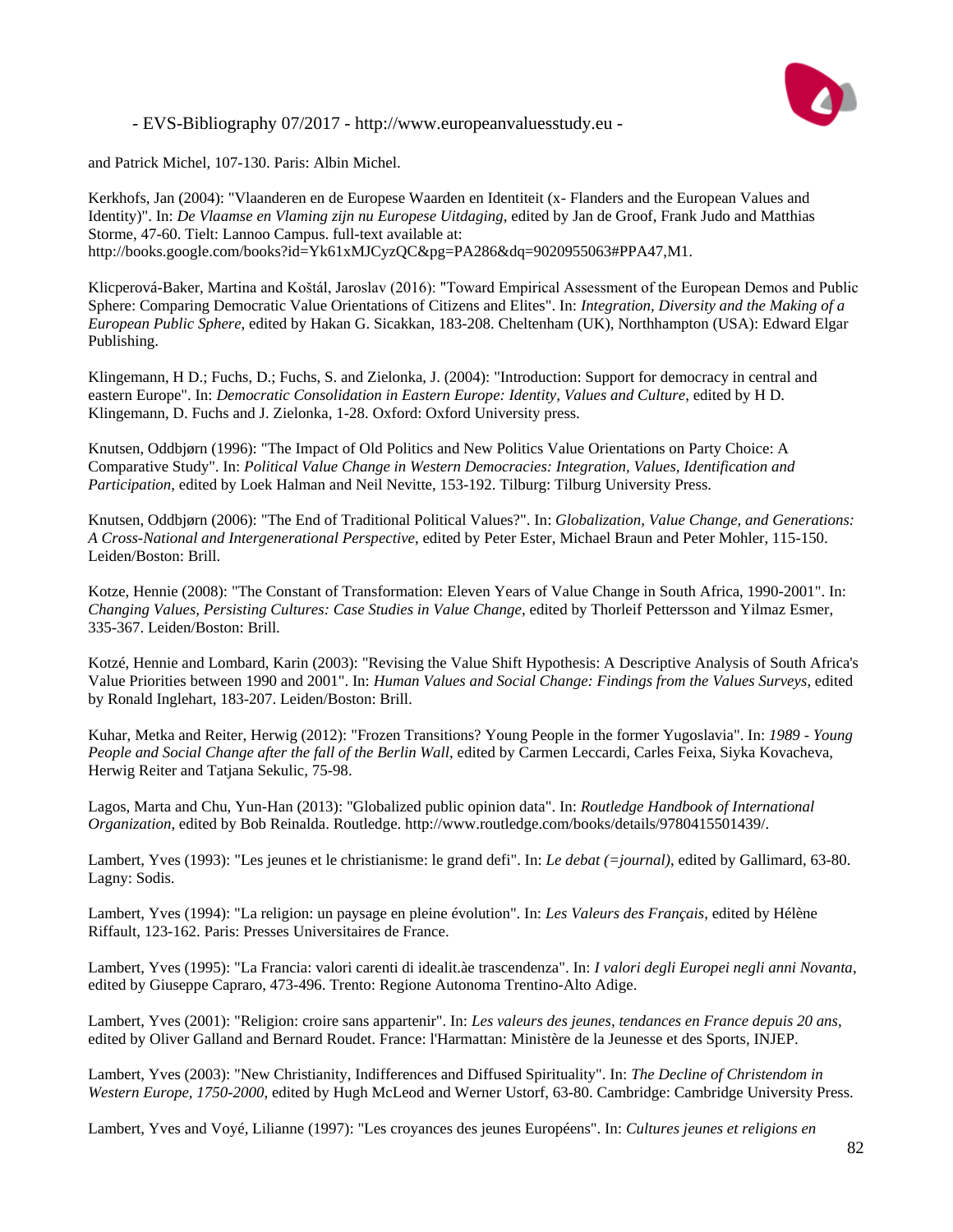

*Europe*, edited by Rol Campiche, 97-166. Paris: Cerf.

Latcheva, Rossalina; Datler, Georg and Rossbacher, Eva (2012): "The Concept of European Identity: Overused and Underspecified?". In: *Methods, Theories, and Empirical Applications in the Social Sciences*, edited by Samuel Salzborn, Eldad Davidov and Jost Reinecke, 235-248. Wiesbaden: VS Verlag für Sozialwissenschaften. http://link.springer.com/chapter/10.1007/978-3-531-18898-0\_29.

Lesthaeghe, Ron and Moors, Guy (1994): "Living Arrangements, Socio-Economic Position and Values Among Young Adults: a Pattern Description for France, Germany, Belgium and the Netherlands 1990". In: *Europe's Population in the 1990's*, edited by D A. Coleman, 163-221. Oxford: Oxford University Press.

Lesthaeghe, Ron and Moors, Guy (1995): "Living Arrangements and Parenthood: Do Values Matter?". In: *Values in Western Societies*, edited by Ruud de Moor, 217-250. Tilburg: Tilburg University Press.

Levinsen, Klaus (2002): "Individualisering og politiske værdier (x- Individualization and Political Values)". In: *Danskernes værdier 1981-1999*, edited by Peter Gundelach, 169-194. Copenhagen: Hans Reitzels Forlag A/S.

Liedhegener, Antonius and Odermatt, Anastas (2014): "Religionszugehörigkeit in Europa – empirisch. Die «Swiss Metadatabase of Religious Affiliation in Europe (SMRE)»". In: *Europa mit oder ohne Religion? Der Beitrag der Religion zum gegenwärtigen und künftigen Europa*, edited by Kurt Appel, Isabella Guanzini and Angelika Walser, 119-167. Wien: V&R.

Lindseth, O Helge and Listhaug, Ola (1994): "Religion and Work Values in the 1990's: A Comparative Study of Western Europe and North America". In: *Scandinavian Values: Religion and Morality in the Nordic Countries*, edited by Thorleif Pettersson and Ole Riis, 85-98. Stockholm: Almqvist & Wiksell International.

Lindseth, Odd Helge and Listhaug, Ola (1994): "Religión y valores del trabajo en los noventa: un estudio comparativo de Europa Occidental y Estados Unidos". In: *Tendencias mundiales de cambio en los valores sociales y políticos*, edited by J Díez Nicolás and Ronald Inglehart, 469-482. Madrid: Fundesco.

Linssen, Rik; Schmeets, Hans; Scheepers, Peer and te Grotenhuis, Manfred (2014): "Trends in Conventional and Unconventional Political: Participation in Europe, 1981–2008 ". In: *Political Trust and Disenchantment with Politics*, edited by Christina Eder, Ingvill Mochmann and Markus Quandt, 31-58. Leiden: Brill. http://dx.doi.org/10.1163/9789004276062\_004.

Linz, J J. (1988): "Legitimacy of Democracy and the Socioeconomic System". In: *Comparing Pluralist Democracies, Strains on Legitimacy*, edited by Mattei Dogan, 65-113. Boulder: Westview Press.

Lipset, S Martin (1985): "Canada and the United States: The Cultural Dimension". In: *Canada and the United States: Enduring Friendship, Persistent Stress*, edited by C F. Doran and J F. Sigler, 109-160. New York: Prentice Hall.

Listhaug, Ola (1988): "Holdninger til krig og fred i Europa". In: *Fred och förtroende. Säkerhetspolitiska opinioner och debattfrågor i Norden*, edited by Rutger Lindahl and Karin Lindgren. Stockholm: Nordsam.

Listhaug, Ola (1995): "The Impact of Modernization and Value Change on Confidence in Institutions". In: *Values in Western Societies*, edited by Ruud de Moor, 163-178. Tilburg: Tilburg University Press.

Listhaug, Ola and Aalberg, Toril (1999): "Comparative Public Opinion on Distributive Justice: A Study of Equality Ideals and Attitudes Toward Current Policies". In: *New Directions in Quantitative Comparative Sociology*, edited by Wil Arts and Loek Halman, 117-140. Leiden: Brill. http://cos.sagepub.com/cgi/content/abstract/40/1/117.

Listhaug, Ola and Ringdal, Kristen (2004): "Civic Morality in Stable, New, and Half-hearted Democracies". In: *European Values at the Turn of the Millennium*, edited by Wil Arts and Loek Halman, 341-362. Leiden/Boston: Brill.

Listhaug, O. and Wiberg, M. (1995): "Confidence in political and private institutions". In: *Citizens and the State*, edited by H D. Klingemann and D. Fuchs, 298-322. Oxford: Oxford University Press.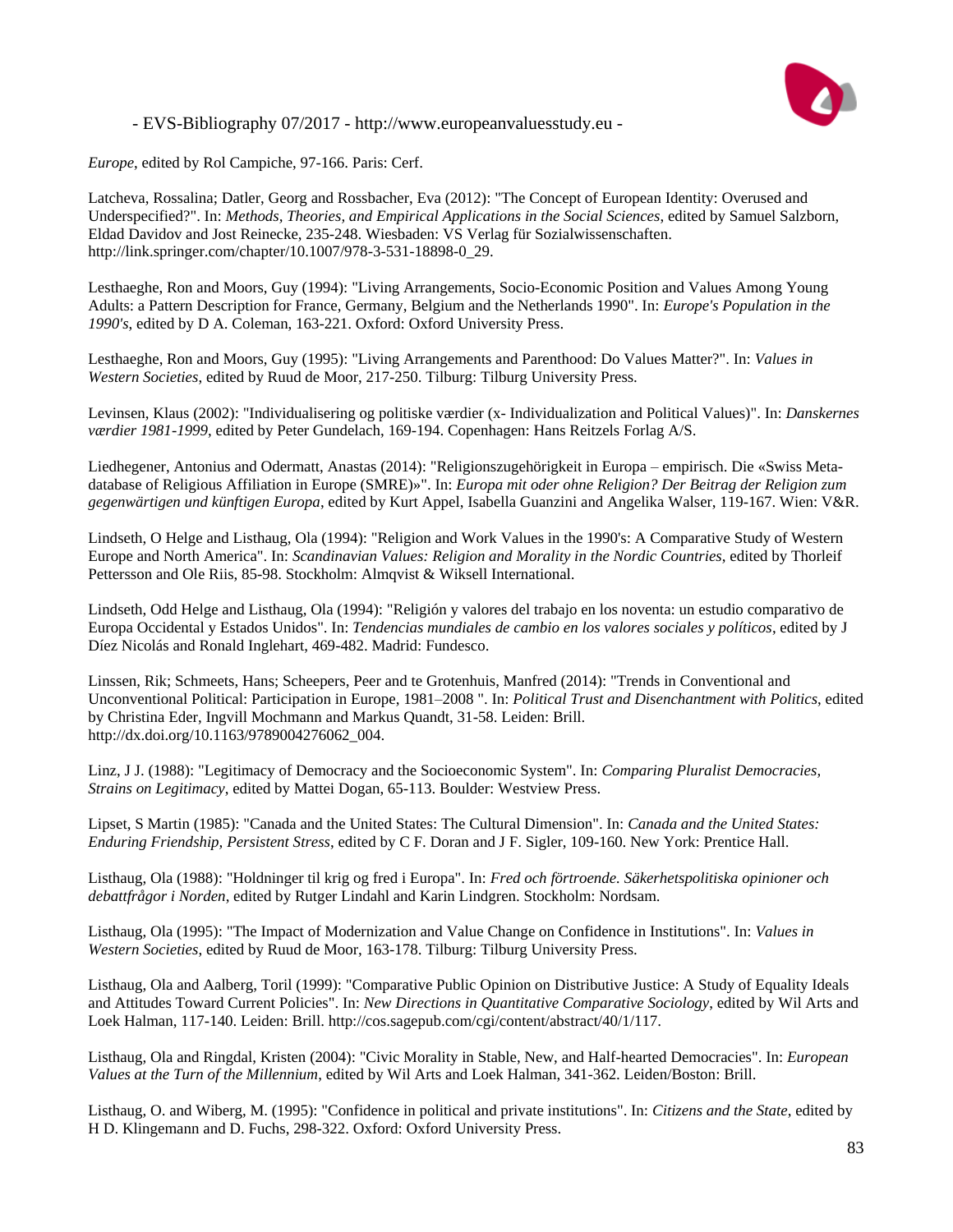

Loose, Donald (2003): "Europe: A Question Onto Itself?". In: *The Cultural Diversity of European Unity: Findings, Explanations and Reflections from the European Values Study*, edited by Wil Arts, Jacques Hagenaars and Loek Halman, 469-476. Leiden/Boston: Brill.

Lundmark, Carina (1995): "Feminist Political Orientations". In: *The Impact of Values*, edited by J W. van Deth and Elinor Scarbrough, 250-275. Oxford: Oxford university Press.

Mahoney, J. (1985): "Theological and Pastoral Reflections". In: *Values and Social Change in Britain*, edited by Mark Abrams, David Gerard and Neil Timms, 253-278. London: MacMillan.

Mair, C A. (2013): "European Older Adults? Social Activity Networks in National Context: A Cross-National Exploration of National Cultural, Policy, and Economic Characteristics". In: *Aging in European Societies: Healthy Aging in Europe*, edited by Constantinos Phellas, 61-81. New York: Springer US. http://link.springer.com/chapter/10.1007/978-1-4419-8345- 9\_5.

Mareš, P.; Rabušic, L. and Musil, L. (1994): "Values and the welfare state in Czechoslovakia". In: *The New Great Transformation? Change and Continuity in East-Central Europe*, edited by C G. Bryant and F. Mokryzcki, 78-98. London/New York: Routledge.

Marody, Miroslawa and Mandes, Slawomir (2017): "Polish Religious Values as Reflected in the European Values Study". In: *Religion, Politics, and Values in Poland: Continuity and Change Since 1989*, edited by Sabrina P. Ramet and Irena Borowik, 231-255. New York: Palgrave Macmillan US. http://dx.doi.org/10.1057/978-1-137-43751-8\_11.

Masso, Jaan; Espenberg, Kerly; Masso, Anu; Mierina, Inta and Philips, Kaia (2014): "Between Economic Growth and Social Justice". In: *Changing Inequalities and Societal Impacts in Rich Countries*, 96-125. Oxford University Press (OUP). http://dx.doi.org/10.1093/acprof:oso/9780199687428.003.0005.

Medrano, J Diez (1996): "Does Western Europe Stop at the Pyrenees?". In: *Political Value Change in Western Democracies*, edited by Loek Halman and Neil Nevitte, 103-122. Tilburg: Tilburg University Press.

Mehregan, Abbas (2014): "Religion, Religiosity, and Democratic Values: A Comparative Perspective of Islamic and Non-Islamic Societies". In: , 74-124. Leiden: Brill. http://www.brill.com/products/book/religion-religiosity-and-democraticvalues.

Melich, Anna (1994): "Insatisfacción nacional y desconfianza europea: el caso de Suiza (National Dissatisfaction and Distrust in Europe. The Case of Switzerland)". In: *Tendencas mundiales de cambo en los valores sociales y políticos*, edited by J Díez Nicolás and Ronald Inglehart, 315-332. Madrid: Fundesco.

Melich, Anna (1995): "National Dissatisfaction and Distrust in Europe: the Case of Switzerland". In: *Values in Western Societies*, edited by Ruud de Moor, 83-106. Tilburg: Tilburg University Press.

Meret, Susi and Siim, Birte (2013): "Gender, populism and politics of belonging: Discourses of right-wing populist parties in Denmark, Norway and Austria". In: *Negotiating Gender and Diversity in an Emergent European Public Sphere*, edited by Birte Siim and Monika Mokre, 78-96. Hampshire: Palgrave Macmillan. http://www.palgrave.com/page/detail/negotiating-gender-and-diversity-in-an-emergent-european-public-sphere-birtesiim/?k=9780230359680.

Merkl, Peter H. (1988): "Comparing Legitimacy and Values Among Advanced Democratic Countries". In: *Comparing Pluralist Democracies: Strains on Legitimacy*, edited by Mattei Dogan, 19-64. Boulder: Westview Press.

Meulemann, Heiner (2010): "Kulturumbruch und Wiedervereinigung". In: *Gesellschaftliche Entwicklungen im Spiegel der empirischen Sozialforschung*, edited by Frank Faulbaum and Christof Wolf, 59-91. Wiesbaden: VS Verlag für Sozialwissenschaften. http://dx.doi.org/10.1007/978-3-531-92590-5\_4.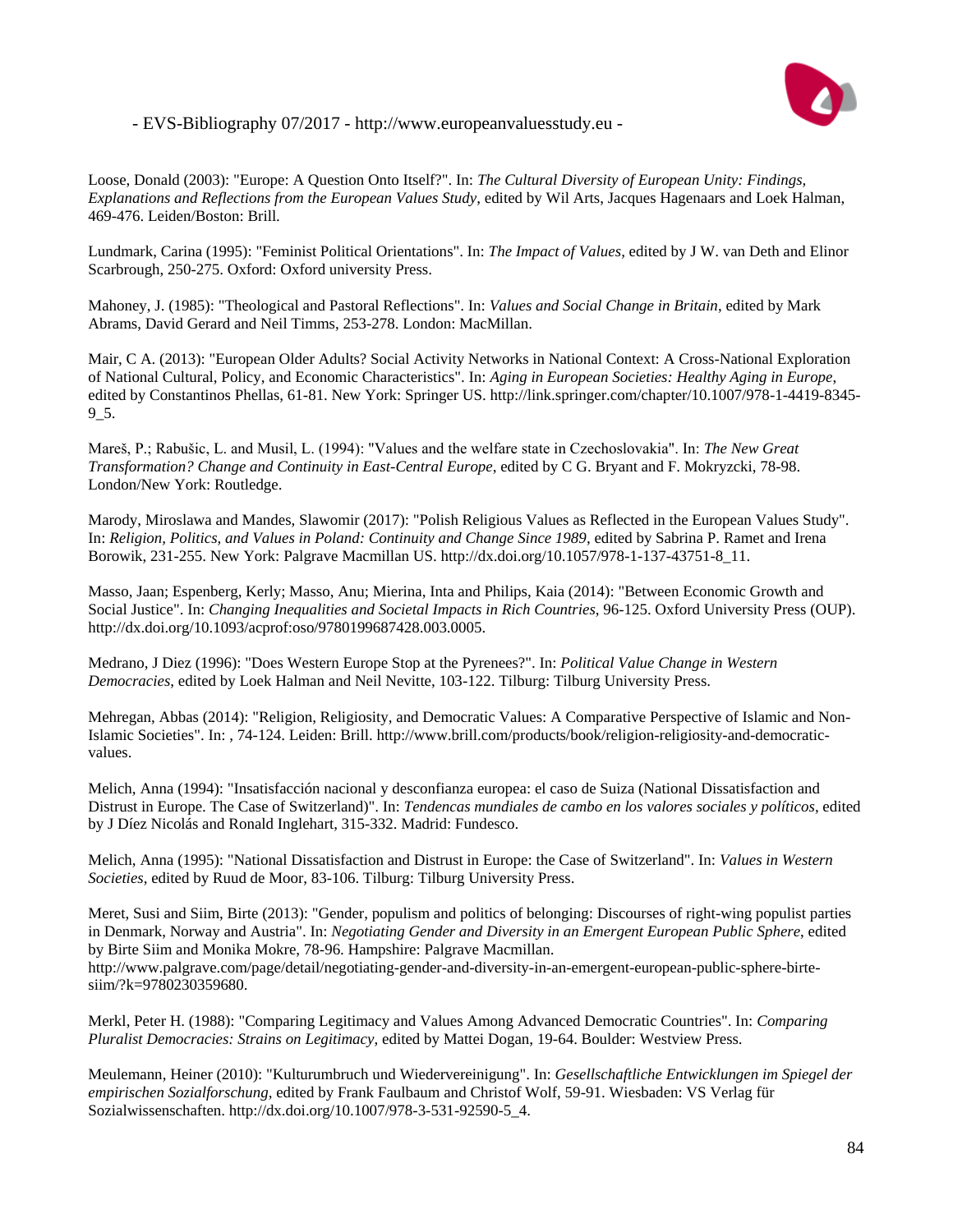

Millan-Game, Helena (1994): "Masculin/Féminin (x- Masculine/Feminine)". In: *Les Valeurs des Français*, edited by Hélène Riffault, 227-250. Paris: Presses Universitaires de France.

Mohler, Peter; Rammstedt, Beatrice and Wohn, Kathrin (2006): "The Great Value Divide - Testing Hofstede's Convergence Assumption". In: *Globalization, Value Change, and Generations: A Cross-National and Intergenerational Perspective*, edited by Peter Ester, Michael Braun and Peter Mohler, 251-272. Leiden/Boston: Brill.

Monden, C W.S. (2013): "Social capital, social cohesion and health: is country-level trust associated with self-assessed health in Europe?". In: *Value Contrasts and Consensus in Present-Day Europe: painting Europe's Moral Landscapes*, edited by Wil Arts and Loek Halman, 255-373. Leiden: Brill. http://www.brill.com/products/book/value-contrasts-andconsensus-present-day-europe.

de Moor, Ruud (1983): "Nederland Binnen de Europese Cultuur; Een Studie Naar Waarden (x- The Netherlands within European Culture: A Values Study)". In: *Normen en Waarden: Verandering of Verschuiving*, edited by J W. Becker and et al., 117-151. s-Gravenhage: VUGA.

de Moor, Ruud (1985): "Valeurs du temps présent: une étude de l'Europe occidentale". In: *Ethique, science et foi chrétienne*, edited by Conrad van der Bruggen, Jean Ladrière and Lucien Morren, 85-107. Louvain-la-Neuve: Presses de Louvain-la-Neuve.

de Moor, Ruud (1985): "Overeenkomsten en Verschillen in Waardepatronen van Westeuropeanen: Algemene of Differentiële Sociologie? (x- Similarities and Differences in Value Patterns of West European People: General or Differential Sociology?)". In: *Differentiële sociologie in discussie*, edited by E W. Hofstee, H M. Jolles, I. Gadourek, W V. Rossum, B F. Galjart, R. Ruiter, Ruud de Moor and I. Schöffer, 106-127. s-Gravenhage: VUGA.

de Moor, Ruud (1985): "Huwelijk en Gezin in West-Europa, Enkele Gegevens (x- Marriage and The Family in Western Europe, Some Figures)". In: *Huwelijk en Gezin, Wat is hun Toekomst in West-Europa*, edited by Ruud de Moor, 10-23. Baarn: Ambo.

de Moor, Ruud (1994): "Socio-cultural Differentiation of Values in Western Family Households. Postmaterialism as Reflected in the European Values Study". In: *Changing Values and Attitudes in Family Households with Rural Peer Groups, Social Networks, and Action Spaces: Implications of Institutional Transition in East and West for Value Formation and Transmission*, edited by James Cécora and Tatjana Alimova, 153-162. Bonn: FAA Society for Agricultural Policy Research and Rural Sociology.

de Moor, Ruud (1995): "Religion and Moral Values: The Case of Euthanasia". In: *Values in Western Societies*, edited by Ruud de Moor, 31-50. Tilburg: Tilburg University Press.

Moor, Nienke (2009): "Ongoing industrialization and people's belief in Heaven and Hell". In: *Explaining worldwide religious diversity. The relationship between subsistence technologies and ideas about the unknown in pre-industrial and (post-)industrial societies*, 111-141.

Moor, Nienke (2009): "After a personal god: an abstract one, atheism or agnosticism?". In: *Explaining worldwide religious diversity. The relationship between subsistence technologies and ideas about the unknown in pre-industrial and (post- )industrial societies*, 79-109.

Moor, Nienke (2013): "Religious vitality and church attendance in Europe". In: *Value Contrasts and Consensus in Present-Day Europe: painting Europe's Moral Landscapes*, edited by Wil Arts and Loek Halman, 213-229. Leiden: Brill. http://www.brill.com/products/book/value-contrasts-and-consensus-present-day-europe.

de Moor, Ruud and Halman, Loek (1989): "Jongeren, Kerk en Religie (x- Youth, Church and Religion)". In: *Kerkelijk leven in Vlaanderen anno 2000, Opstellen voor Prof.Dr. Jan Kerkhofs bij zijn emeritaat*, edited by Jef Bulckens and Paul Cooreman, 39-48. Leuven/Amersfoort: ACCO.

Morales, Laura (2017): "Political confidence and political behaviour". In: *Trust at Risk: Implications for EU Policies and*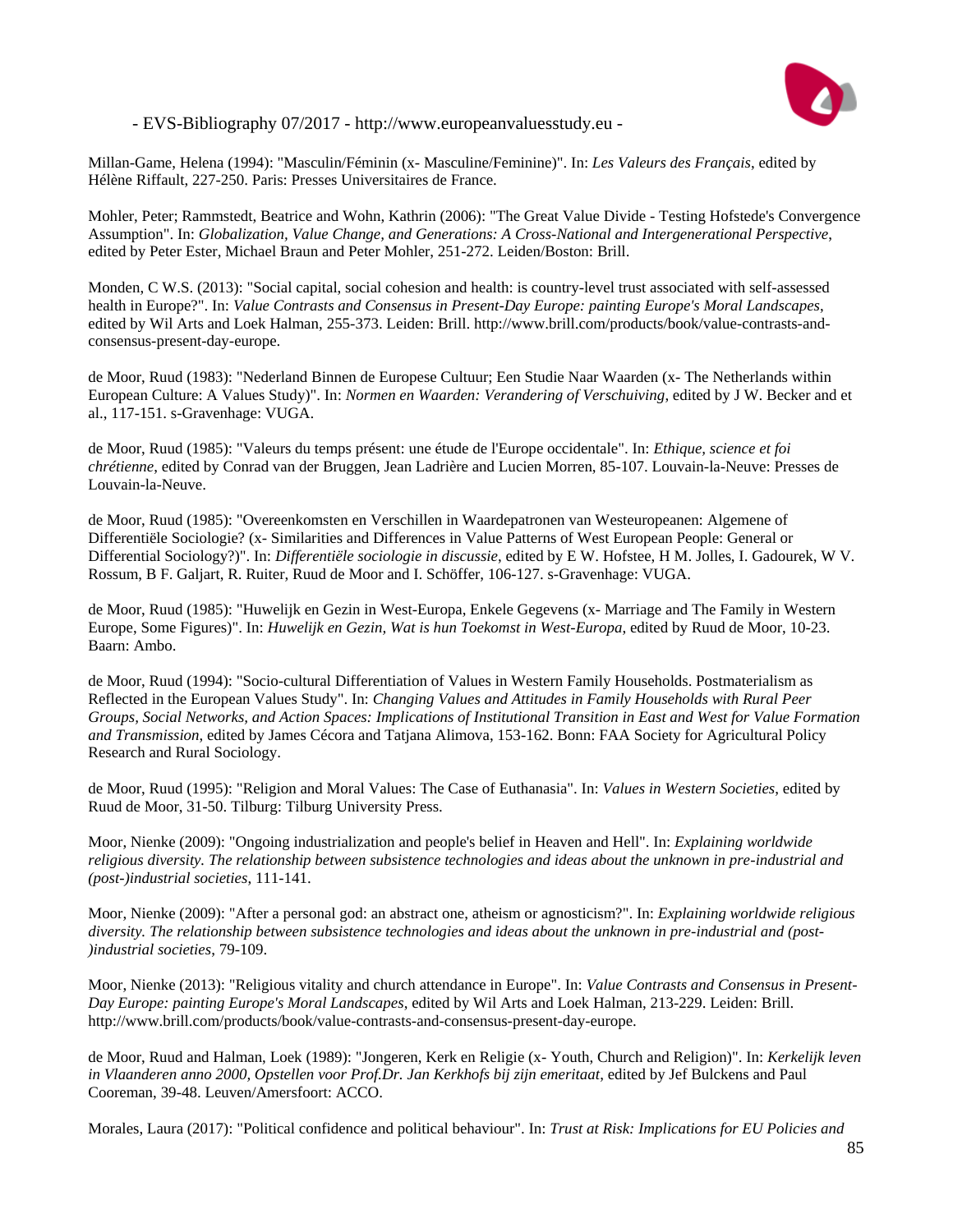

*Institutions*, edited by European Commission, 129-151.

Moreno, Alejandro (2003): "Corruption and Democracy: A Cultural Assessment". In: *Human Values and Social Change: Findings from the Values Surveys*, edited by Ronald Inglehart, 265-277. Leiden/Boston: Brill.

Mueller, Georg (2009): "Trust and Life Satisfaction in Eastern and Western Europe". In: *Quality of Life and the Millennium Challenge*, edited by Valerie Møller and Denis Huschka, 161-176. Springer. http://www.springerlink.com/content/nvq26564g7655x80/fulltext.pdf.

Müller, Olaf and Pollack, Detlef (2013): "Kirchen, Religionsgemeinschaften und Religiosität". In: *Handwörterbuch zur Gesellschaft Deutschlands*, edited by Steffen Mau and Nadine Schöneck, 464-476. Wiesbaden: Springer VS. http://www.springer.com/springer+vs/soziologie/book/978-3-531-17663-5.

Müller, Olaf; Pollack, Detlef and Pickel, Gert (2012): "The religious landscape in Germany: secularizing West - secularized East". In: *The Social Significance of Religion in the Enlarged Europe: Secularization, Individualization and Pluralization*, edited by Detlef Pollack, Olaf Müller and Gert Pickel, 95-120. Farnham: Ashgate. http://www.ashgate.com/isbn/9781409426219.

Muffels, Ruud (2003): "One European World of Welfare or Many: The Role of Values, Behavior and Institutions". In: *The Cultural Diversity of European Unity: Findings, Explanations and Reflections from the European Values Study*, edited by Wil Arts, Jacques Hagenaars and Loek Halman, 433-448. Leiden/Boston: Brill.

Muffels, Ruud; Skugor, Daniela and Dingemans, Ellen (2013): "If money does not by much happiness, what does? A multilevel analysison the impact of absolute and relative income, social values and modernization on subjective well-being in Europe". In: *Value Contrasts and Consensus in Present-Day Europe: painting Europe's Moral Landscapes*, edited by Wil Arts and Loek Halman, 375-401. Leiden: Brill. http://www.brill.com/products/book/value-contrasts-and-consensus-presentday-europe.

Nastuta, Sebastian (2012): "Individual and Social Factors Predicting Religiosity Differences between European Countries". In: *Yearbook of Petre Andrei University Iasi*, 97-117. http://www.ceeol.com/aspx/issuedetails.aspx?issueid=64dac46e-932e-4ba0-8e71-69c1c6e048b1&articleId=b913eba9-eb3f-4804-9241-28e7dfa33c63.

Nève de, Dorothée (2013): "Islamophobie in Deutschland und Europa". In: *Religion und Politik im vereinigten Deutschland: Was bleibt von der Rückkehr des Religiösen?*, edited by Gert Pickel and Oliver Hidalgo, 196-220. Wiesbaden: Springer VS. http://www.springer.com/springer+vs/soziologie/wissen+%7C+diskurs/book/978-3-531-18344-2.

Nevitte, Neil (1994): "Se ha vuelto la gente más tolerante? Evidencias de la Encuesta Mundial de Valores 1981-1990". In: *Tendencias mundiales de cambio en los valores sociales y políticos*, edited by J Díez Nicolás and Ronald Inglehart, 285- 308. Madrid: Fundesco.

Nevitte, Neil (1996): "Tolerance and Intolerance in Advanced Industrial States: The Cross-Time Evidence". In: *Political Value Change in Western Democracies*, edited by Loek Halman and Neil Nevitte, 59-80. Tilburg: Tilburg University Press.

Nevitte, Neil and Cochrane, Christopher (2007): "Individualization in Europe and America: Connecting Religious and Moral Values". In: *Measuring and Mapping Cultures: 25 Years of Comparative Value Surveys*, edited by Yilmaz Esmer and Thorleif Pettersson, 99-126. Leiden/Boston: Brill.

Nevitte, Neil and Inglehart, Ronald (1995): "North American Value Change and Integration: Lessons from Western Europe?". In: *Values in Western Societies*, edited by Ruud de Moor, 107-136. Tilburg: Tilburg University Press.

Nevitte, Neil and Kanji, Mebs (1999): "Orientations Towards Authority and Congruency Theory: The Cross National, Cross Time Evidence". In: *New Directions in Quantatative Comparative Sociology*, edited by Wil Arts and Loek Halman, 161- 190. Leiden/Boston: Brill.

Nevitte, Neil and Kanji, Mebs (2003): "Authority Orientations and Political Support: A Cross-national Analysis of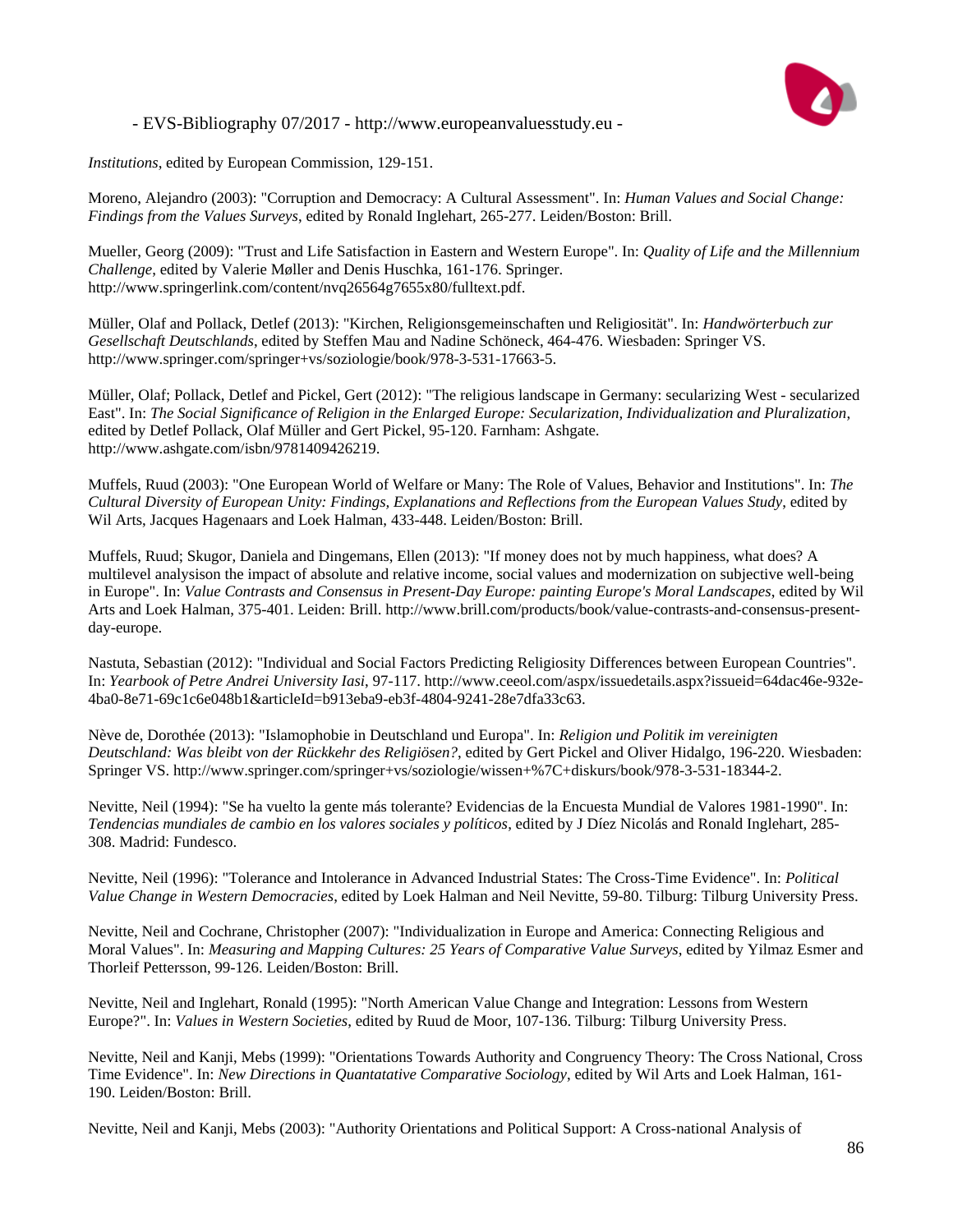

Satisfaction with Governments and Democracy". In: *Human Values and Social Change: Findings from the Values Surveys*, edited by Ronald Inglehart, 157-182. Leiden/Boston: Brill.

Nevitte, Neil and Kanji, Mebs (2008): "Cleavages, Value Gaps and Regime Support: Evidence from Canada and 26 Other Societies". In: *Changing Values, Persisting Cultures: Case Studies in Value Change*, edited by Thorleif Pettersson and Yilmaz Esmer, 45-73. Leiden/Boston: Brill.

Nicolás, J Díez (1994): "Post-materialismo y desarrollo económico en España". In: *Tendencias mundiales de cambio en los valores sociales y políticos*, edited by J Díez Nicolás and Ronald Inglehart, 125-156. Madrid: Fundesco.

Nikodem, Krunoslav (2012): "Religiosity and Marriage. Family Attitudes in Croatia". In: *Transformations of Religiosity: Religion and Religiosity in Eastern Europe 1989-2010*, edited by Gert Pickel and Kornelia Sammet, 175-196. Wiesbaden: Springer VS. http://download.springer.com/static/pdf/164/bok%253A978-3-531-93326- 9.pdf?auth66=1397129223\_abb71ec3a48af907275412d6116f4a8f&ext=.pdf.

Nikodem, Krunoslav and Aracic, Pero (2005): "The Family in Transformation". In: *In Search of Identity. A Comparative Analysis of Values: Croatia and Europe*, edited by Josip Baloban, 145-178. Zagreb: Golden Marketing - Tehnicka knjiga.

Nikodem, Krunoslav and Zrinšcak, Siniša (2012): "Croatia's religious story: the coexistence of instituionalized and individualized religiosity". In: *The social significance of religion in the enlarged Europe*, edited by Detlef Pollack, Olaf Müller and Gert Pickel, 207-227. Farnham: Ashgate.

Noelle-Neumann, Elisabeth (1984): "Was glauben die Deutschen? (X- What do the German Believe in?)". In: *MDG Service: Perspektiven katholischer Publizistik*, 7-51. KГ¶ln.

Noelle-Neumann, Elisabeth (1985): "Meinungsführung in der pluralistischen Gesellschaft". In: *Werte, Leitbilder, Tugenden, Zur Erneuerung politischer Kultur*, edited by Klaus Weigelt, 171-192. Mainz: v. Hase und Koehler.

Noelle-Neumann, Elisabeth (1986): "Porträt der Deutschen oder: Der Versuch, einen nationalen Charakter zu veränderen". In: *Wirkung des Schöpferischen. Kurt Herberts zum 85. Geburtstag*, edited by Lothar Bossle, 459-463. WГјrzburg: Creator Verlag.

Nørregård-Nielsen, Esther and Østergaard, Jeanette (2002): "Unge stiller større krav til deres fremtidige arbejde". In: *Danskernes værdier 1981-1999*, edited by Peter Gundelach. Copenhagen: Hans Reitzels Forlag A/S.

Norris, P. and Inglehart, R. (2003): "Public opinion among Muslims and the West". In: *Framing Terrorism: The News Media, the Government, and the Public*, edited by P. Norris, M. Kern and M. Just, 203-228. London/New York: Routledge.

Oorschot, W van and Uunk, W.J.G. (2007): "Multi-level Determinants of the Public's Informal Solidarity towards Immigrants in European Welfare States". In: *Social Justice, Legitimacy and the Welfare State*, edited by S. Mau and B. Veghte, 217-238. Ashgate: Aldershot. http://arno.uvt.nl/show.cgi?fid=94175.

Orizo, F Andrés (1994): "Los valores de libertad en España". In: *Tendencias mundiales de cambio en los valores sociales y politicos*, edited by J Díez Nicolás and Ronald Inglehart, 229-250. Madrid: Fundesco.

Orizo, A F. (1995): "Il mutamento dei valori nell'Europa meridionale: il caso della spagna". In: *I valori degli Europei negli anni Novanta*, edited by Giuseppe Capraro, 497-522. Trento: Regione Autonoma Trentino-Alto Adige.

Orizo, A Francisco (1996): "Dinamica intergeneracional en el cambio de los valores y estilos de vida". In: *Vita Cotidiana y Nuevas Generaciones*, edited by Ignacio Ruiz Olabuénaga, 65-88. Bilbao: Facultad de CCPP y Sociología. lll Jornados de Sociología.

Orizo, A Francisco (1997): "Orientaciones en los Sistemas de Valores de los Españoles". In: *Tendencias de futuro en la sociedad española*, edited by J Felix Tezanos Tortajada and J Manu Montero, 389-442. Madrid: Edit. Sistema.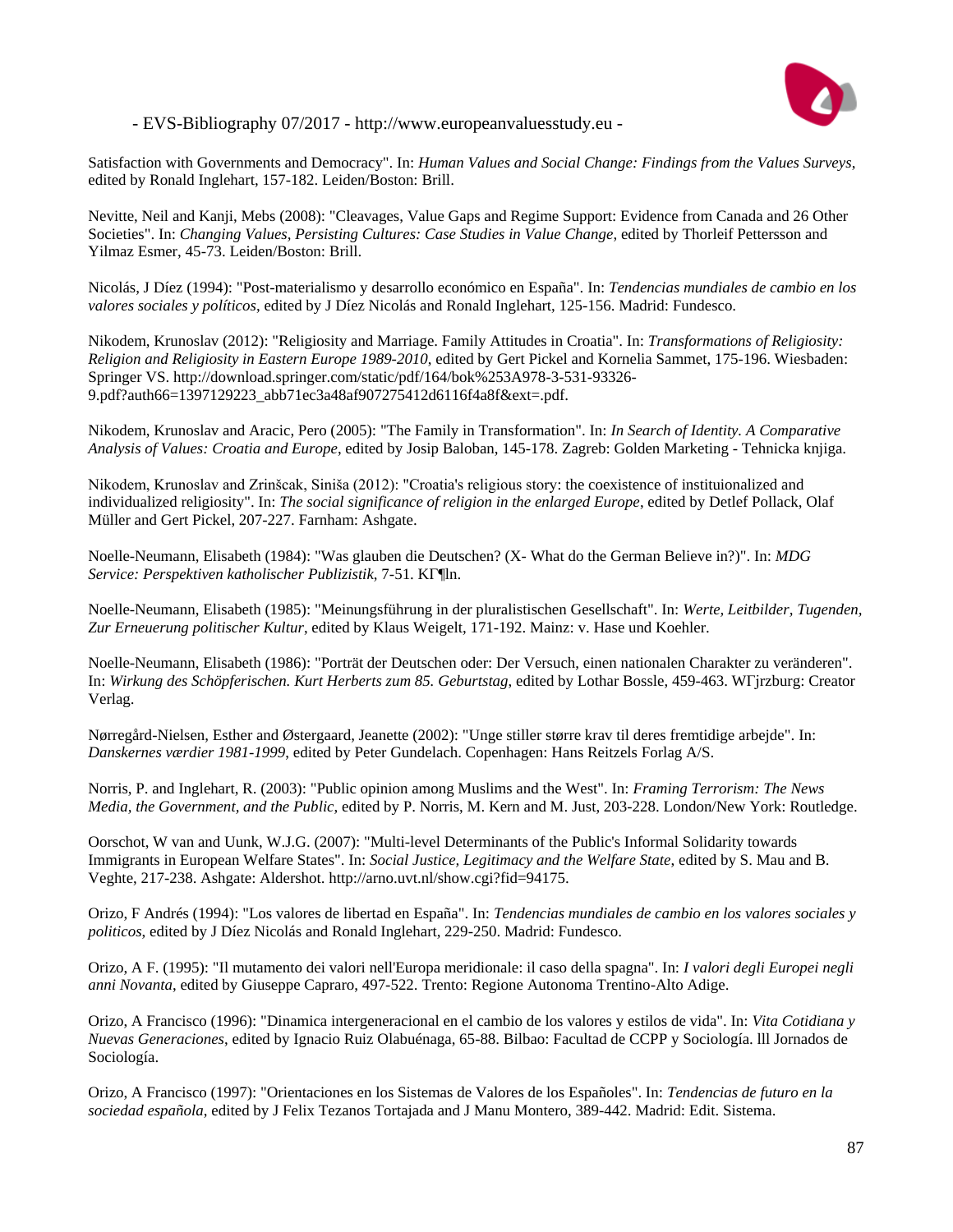

Orizo, F Andrés and Sánchez, Alejandro (1998): "El valors dels joves". In: *Valors i diversitat cultural a les societats d'Europa I del Magreb*, edited by Maria-Àngels Roque. Barcelona: Institut Català de la Mediterrània d'Estudis I Cooperació.

Pettersson, Thorleif (1994): "Culture Shift and Generational Population Replacement: Individualization, Secularization, and Moral Value Change in Contemporary Scandinavia". In: *Scandinavian Values: Religion and Morality in the Nordic Countries*, edited by Thorleif Pettersson and Ole Riis, 197-212. Stockholm: Almqvist & Wiksell International.

Pettersson, Thorleif (1994): "Individualización, secularizacón y cambio de valor moral en la Escandinavia contemporánea (Individualization, Secularisation and Moral Value Change in Contemporary Scandinavia)". In: *Tendencias mundiales de Cambio en los Valores sociales y politicos*, edited by J Díez Nicolás and Ronald Inglehart, 483-498. Madrid: Fundesco.

Pettersson, Thorleif (1995): "Cultural Change, Cultural Diversity and the Basic Grammar of Justice". In: *In the Eye of the Beholder*, edited by Stefan Svallfors and Olli Kangas, 104-115. Stockholm: The Bank of Sweden Tercentenary Foundation.

Pettersson, Thorleif (2003): "Individual Values and Global Governance: A Comparative Analysis of Orientations towards the United Nations". In: *Human Values and Social Change: Findings from the Values Surveys*, edited by Ronald Inglehart, 209-233. Leiden/Boston: Brill.

Pettersson, Thorleif (2007): "Religion in Contemporary Society: Eroded by Human Well-being, Supported by Cultural Diversity". In: *Measuring and Mapping Cultures: 25 Years of Comparative Value Surveys*, edited by Yilmaz Esmer and Thorleif Pettersson, 127-153. Leiden/Boston: Brill.

Pettersson, Thorleif (2008): "Changing Swedish Civic Orientations: From Solidarity to Activism?". In: *Changing Values, Persisting Cultures: Case Studies in Value Change*, edited by Thorleif Pettersson and Yilmaz Esmer, 123-148. Leiden/Boston: Brill.

Phillips, David (1985): "Participation and Political Values". In: *Values and Social Change in Britain*, edited by Mark Abrams, David Gerard and Noel Timms, 146-172. London: MacMillan.

Phillips, David and Harding, Stephen (1985): "The Structure of Moral Values". In: *Values and Social Change in Britain*, edited by Mark Abrams, David Gerard and Noel Timms, 93-109. London: MacMillan.

Pickel, Susanne (2011): "Erst Vielfalt schafft Wissen über Ost und West: Strukturdatten, Surveys, qualitative Interviews und Methodenmix". In: *Ostdeutschland und die Sozialwissenschaften: Bilanz und Perspektiven 20 Jahre nach der Wiedervereinigung*, edited by Astrid Lorenz, 375-400. Opladen: B. Budrich.

Pickel, Gert (2013): "Zwischen beständigen Differenzen und überraschenden Angleichungen:Einstellungen, Religiosität und politische Kultur". In: *Ostdeutschland und die Sozialwissenschaften: Bilanz und Perspektiven 20 Jahre nach der Wiedervereinigung*, edited by Astrid Lorenz, 169-188. Opladen: Verl. Barbara Budrich. http://www.budrichverlag.de/pages/frameset/reload.php?ID=508&\_requested\_page=%2Fpages%2Fdetails.php.

Pickel, Gert (2014): "Die Religionen Deutschlands, Polens und Europas im Vergleich. Ein empirischer Test religionssoziologischer Theorien". In: *Zwischen Säkularisierung und religöser Vitalisierung: Religiosität in Deutschland und Polen im Vergleich*, 95-108. Wiesbaden: Springer Fachmedien Wiesbaden. http://dx.doi.org/10.1007/978-3-658-04663- 7\_9.

Pickel, Gert and Gladkick, Anja (2012): "Religious Social Capital in Europe: Connections between Religiosity and Civil Society". In: *Transformations of Religiosity: Religion and Religiosity in Eastern Europe 1989-2010*, edited by Gert Pickel and Kornelia Sammet, 69-94. Wiesbaden: Springer VS. http://download.springer.com/static/pdf/164/bok%253A978-3-531- 93326-9.pdf?auth66=1397129223\_abb71ec3a48af907275412d6116f4a8f&ext=.pdf.

Pickel, Gert; Jaeckel, Yvonne; Götze, Claudia and Gladkich, Anja (2014): "Religiöses Sozialkapital in Deutschland und Polen". In: *Zwischen Säkularisierung und religiöser Vitalisierung: Religiosität in Deutschland und Polen im Vergleich*, edited by Michael Hainz, Gert Pickel, Detlef Pollack, Maria Libiszowska-.Zółtkowska and El.zbieta Firlit, 199-216.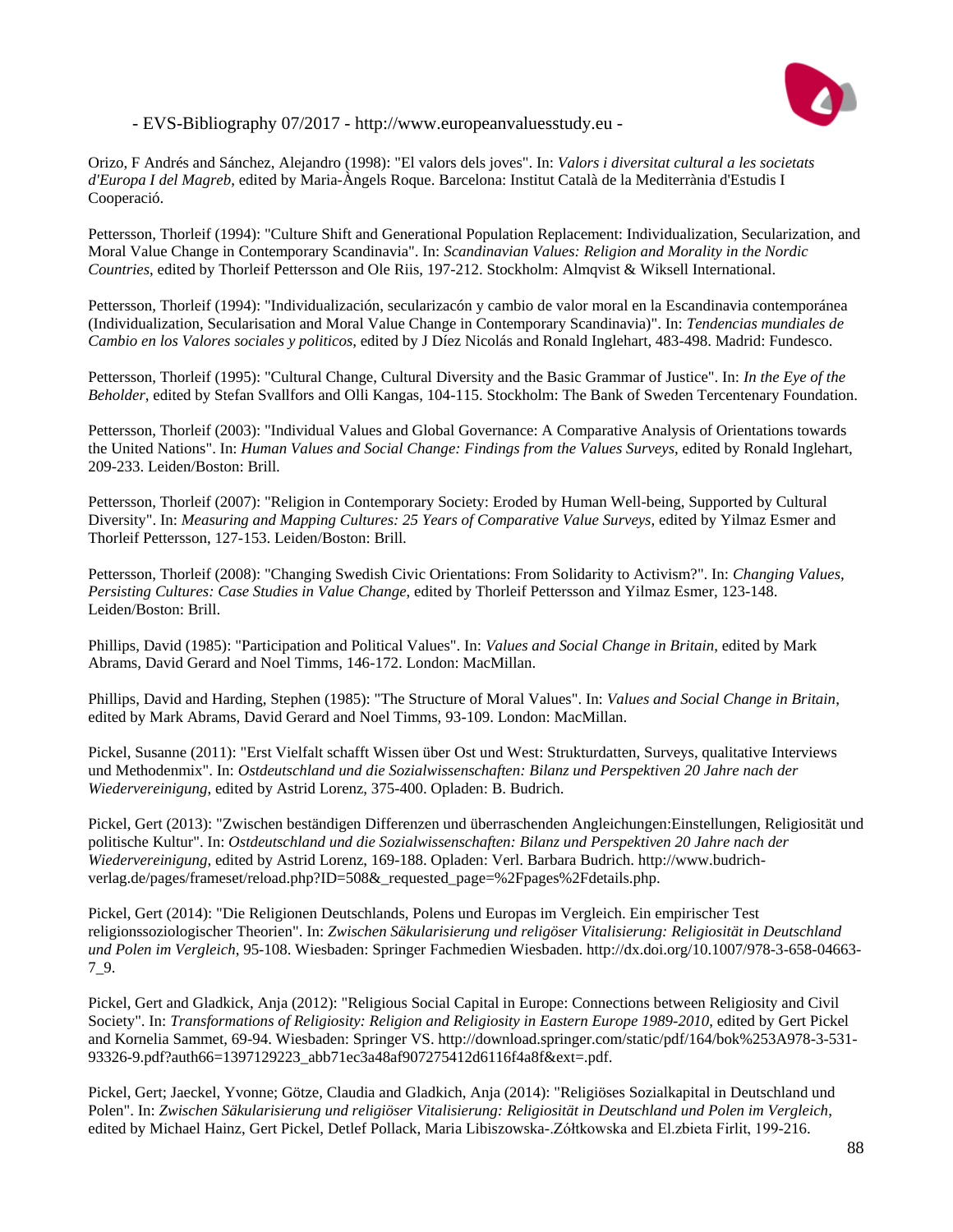

Wiesbaden: Springer Fachmedien Wiesbaden. http://dx.doi.org/10.1007/978-3-658-04663-7\_19.

Pickel, Gert; Pollack, Detlef and Müller, Olaf (2012): "Differentiated secularization in Europe: comparative results". In: *The Social Significance of Religion in the Enlarged Europe: Secularization, Individualization and Pluralization*, edited by Detlef Pollack, Olaf Müller and Gert Pickel, 229-255. Farnham: Ashgate. http://www.ashgate.com/isbn/9781409426219.

Poirier, Philippe (2011): "State and religions in Luxembourg: A 'reconciled' and 'secularized' democracy". In: *Politics of Religion in Western Europe: Modernities in conflict?*, edited by François Foret and Xabier Itçaina, 170-186. Oxon / New York: Routedge. http://www.routledge.com/books/details/9780415595346/.

Polak, Regina and Rosta, Gergely (2016): "Religion and Values in Central and Eastern Europe". In: *Focus on Religion in Central and Eastern Europe. A Regional View*, edited by András Máté-Tóth and Gergely Rosta, 33-74. Berlin, Boston: De Gruyter. https://doi.org/10.1515/9783110228120-002.

Rabier, J R. (1988): "L'etat de sante des Europeens tel qu'ils le perçoivent". In: *L'Europe et la sante, Hasard et/ou Nécessité?*, edited by Françoise Massart-Pierard. Louvain-la-Neuve: Academia (Collection Eurospectives) Louvain-La-Neuve.

Ramos, Alice; Pereira, Cícero Roberto and Vala, Jorge (2016): "Economic crisis, human values and attitudes towards immigrants". In: *Values, Economic Crisis and Democracy*, edited by Malina Voicu, Ingvill C. Mochmann and Hermann Dülmer, 104-137. Routledge.

Recchi, E. (1995): "La vita associative". In: *La societ.àdegli Europei*, edited by Gianfranco Bettin Lattes, 171-202. Bologna: Monduzzi Editore.

Reeskens, Tim and Wright, Matthew (2013): "Shifting loyalties? Globalization and national identity in the twenty-first century". In: *Value Contrasts and Consensus in Present-Day Europe: painting Europe's Moral Landscapes*, edited by Wil Arts and Loek Halman, 45-71. Leiden: Brill. http://www.brill.com/products/book/value-contrasts-and-consensus-presentday-europe.

Rehberg, Walter and Moser, Benjamin (2012): "Soziale Integration: Indikatoren. Dominique Joye, René Levy, Pasqualina Perrig-Chiello, Christian Suter". In: *Sozialbericht 2012: Fokus Generationen*, edited by Felix Bühlmann, Céline Schmid Botkine, Peter Farago, François Höpflinger, Dominique Joye, René Levy, Pasqualina Perring-Chiello and Christian Stuter, 125-155. ZГјrich: Seismo.

http://www3.unine.ch/files/content/sites/socio/files/shared/documents/publications/rapport\_social/flyer\_Sozialbericht\_2012 \_dt.pdf.

Riffault, Hélène (1994): "La personne: soi et les autres". In: *Les Valeurs des Français*, edited by Hélène Riffault, 11-34. Presses Universitaires de France (PUF).

Riffault, Hélène (1994): "Le travail et la représentation sociale de l'economie". In: *Les Valeurs des Français*, edited by Hélène Riffault, 85-122. Paris: Presses Universitaires de France (PUF).

Riffault, Hélène (1995): "Resultados de la Encuesta de Valores en Francia". In: *Tendencias mundiales de cambio en los valores sociales y politicos*, edited by J Díez Nicolás and Ronald Inglehart, 369-372. Madrid: Fundesco.

Riis, Ole (1992): "Religion". In: *Religion en grundborg til et fag*, edited by A. Andersen, 290-305. Kobenhavn: Reitzel.

Riis, Ole (1994): "Patterns of Secularization in Scandinavia". In: *Scandinavian Values: Religion and Morality in the Nordic Countries*, edited by Thorleif Pettersson and Ole Riis, 99-128. Stockholm: Almqvist & Wiksell International.

Riis, Ole (1995): "La secolarizzazione in Scandinavia (x- Secularization in Scandinavia)". In: *I valori degli Europei negli anni Novanta*, edited by Giuseppe Capraro, 407-444. Trento: Regione Autonoma Trentino-Alto Adige.

Riis, Ole (1996): "Religion et identité nationale au Danemarque (x- Religion and National Identity in Denmark)". In: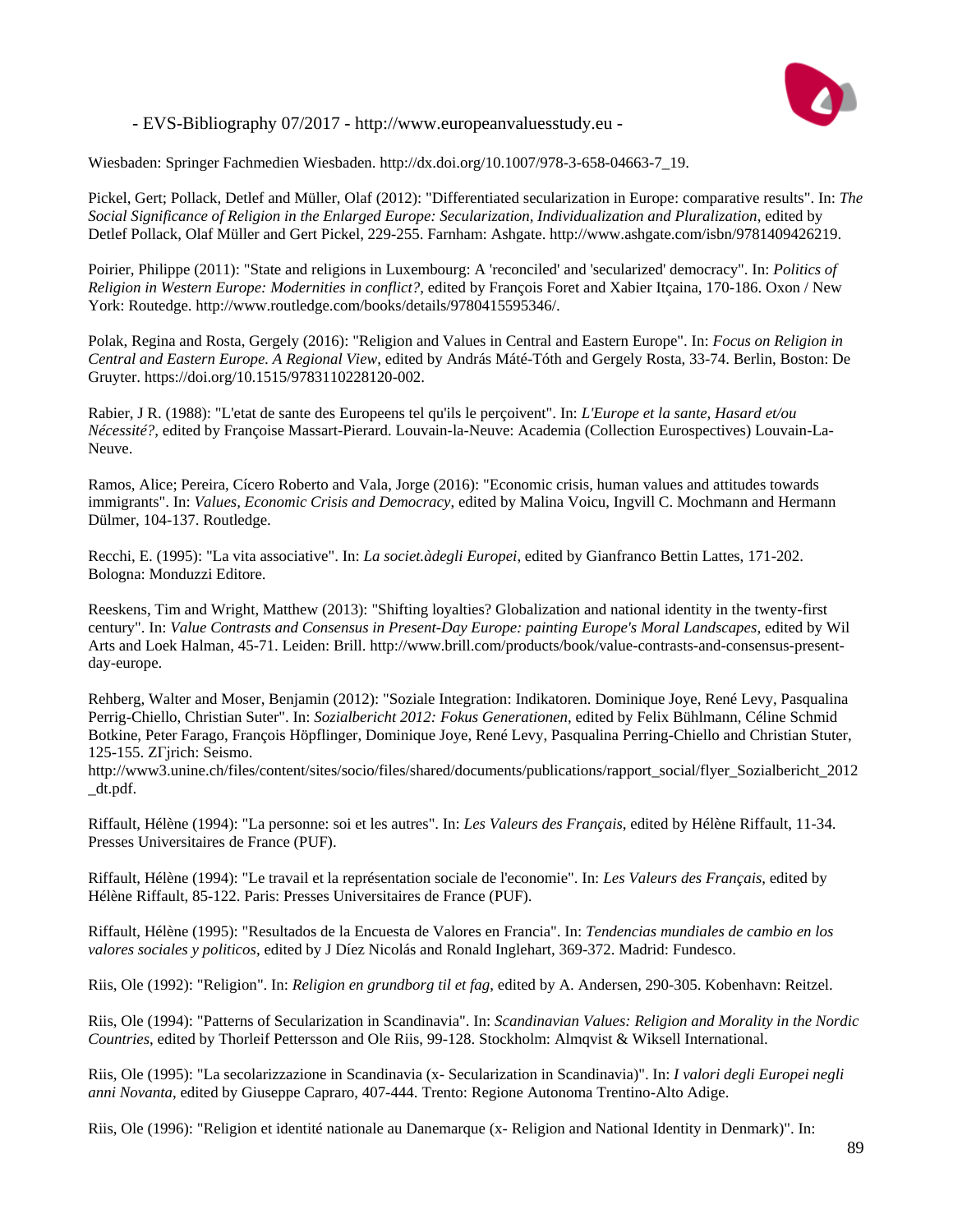

*Identités réligieuses en Europe*, edited by Grace Davie and Danièle Hervieu-Léger, 113-120. Paris: la Découverte.

Riis, Ole (1997): "The Dispersion of Unorthodox Religiosity in Western Europe". In: *New Religious Movements in Europe*, edited by Helle Meldgaard and Johannes Aagaard. Г…rhus: Aarhus Universitetsforlag.

Rimac, Ivan and Milas, Goran (2005): "In Search of Democratic Development Agents: Comparative Analysis of Satisfaction with Democracy in European Countries". In: *In Search of Identity. A Comparative Study of Values: Croatia and Europe*, edited by Josip Baloban and Pero Aracic, 85-114. Zagreb: Golden Marketing - Tehnicka knjiga.

Ringdal, Kristen (2015): "Gender Roles in Southeastern Europe". In: *Gender (In)equality and Gender Politics in Southeastern Europe: A Question of Justice*, edited by Christine M. Hassenstab and Sabrina P. Ramet, 321-337. London: Palgrave Macmillan UK. http://dx.doi.org/10.1057/9781137449924\_16

Ringdal, Kirsten; Simkus, Albert and Listhaug, Ola (2013): "Macedonian Civic Values within a European Perspective". In: *Civic and Uncivic Values in Macedonia: Value Transformation, Education and Media*, edited by S P. Ramet, Ola Listhaug and Albert Simkus. Palgrave Macmillan. http://www.palgraveconnect.com/pc/doifinder/10.1057/9781137302823.

Rooij, de, Eline and Reeskens, Tim (2013): "Conventional and unconventional political participation". In: *Value Contrasts and Consensus in Present-Day Europe: painting Europe's Moral Landscapes*, edited by Wil Arts and Loek Halman, 185- 211. Leiden: Brill. http://www.brill.com/products/book/value-contrasts-and-consensus-present-day-europe.

Rossi, Giovanna (2011): "Legami e percorsi di coppia: le trasformazioni della coniugalità in Italia". In: *Uscire dalla crisi. I valori degli italiani alla prova*, edited by Giancarlo Rovati, 143-179. Milano: Vita & Pensiero.

Rossi, Giovanna (2012): "Legami e percorsi di coppia: le trasformazioni della coniugalità in Europa". In: *L'Italia nell'Europa: i valori tra persistenze e trasformazioni*, edited by Gabriele Pollini, A.lbertina Pretto and Giancarlo Rovati, 135-166. Milano: FrancoAngeli.

Rossi, Giovanna (2014): "Famiglia e trasmissione di fede". In: *La famiglia, luce di Dio in una società senza Dio. Nuova evangelizzazione e famiglia*, edited by Juan José Peréz-Soba, 35-75. Siena: Cantagalli.

Rosta, Gergely (2012): "Religiosity and Political Values in Central and Eastern Europe". In: *Transformations of Religiosity: Religion and Religiosity in Eastern Europe 1989-2010*, edited by Gert Pickel and Kornelia Sammet, 95-110. Wiesbaden: Springer VS. http://download.springer.com/static/pdf/164/bok%253A978-3-531-93326- 9.pdf?auth66=1397129223\_abb71ec3a48af907275412d6116f4a8f&ext=.pdf.

Rosta, Gergely (2014): "Religiosität und politische Präferenzen – Polen und Deutschland". In: *Zwischen Säkularisierung und religiöser Vitalisierung*, 135-147. Wiesbaden: Springer VS.

Rother, Nina and Medrano, J Díez (2006): "Is the West Becoming More Tolerant?". In: *Globalization, Value Change, and Generations: A Cross-National and Intergenerational Perspective*, edited by Peter Ester, Michael Braun and Peter Mohler, 151-178. Leiden/Boston: Brill.

Roudet, Bernard (2001): "Introduction: Appréhender les valeurs des jeunes et leurs évolutions depuis vingt ans". In: *Les valeurs des jeunes, tendances en France depuis 20 ans*, edited by Oliver Galland and Bernard Roudet. France: l'Harmattan: Ministère de la Jeunesse et des Sports, INJEP.

Roudet, Bernard and Tchernia, Jean-Francois (2001): "L'amitié, une valeur toujours centrale". In: *Les valeurs des jeunes, tendances en France depuis 20 ans*, edited by Oliver Galland and Bernard Roudet. France: l'Harmattan: Ministère de la Jeunesse et des Sports, INJEP.

Roudet, Bernard and Tchernia, Jean-François (2001): "Une présence active dans un milieu associatif en évolution". In: *Les valeurs des jeunes, tendances en France depuis 20 ans*, edited by Oliver Galland and Bernard Roudet. France: l'Harmattan: Ministère de la Jeunesse et des Sports, INJEP.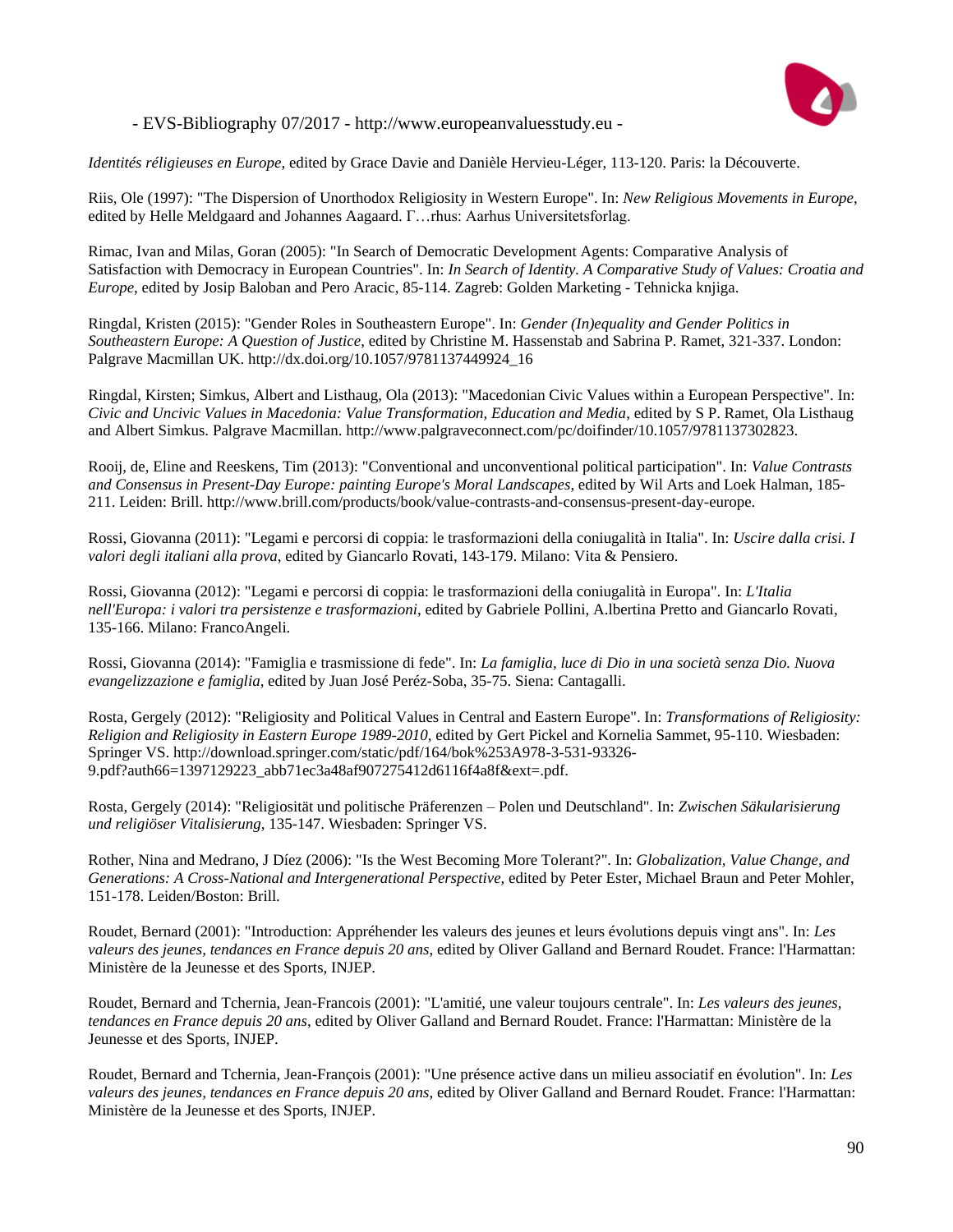

Rousell, L. (1994): "La famille". In: *Les Valeurs des Français*, edited by Hélène Riffault, 35-84. Paris: Presses Universitaires de France.

Roux, Guillaume (2014): "Expliquer la xénophobie: valeurs culturelles, attitudes politiques et perception d'une menace". In: *Les Valeurs des Européens: Évolutions et Clivages*, edited by Pierre Bréchon and Frédéric Gonthier, 73-88.

Sammet, Kornelia and Bergelt, Daniel (2012): "The Modernisation of Gender Relations and Religion: Comparative Analysis of Secularization Processes". In: *Transformations of Religiosity: Religion and Religiosity in Eastern Europe 1989- 2010*, edited by Gert Pickel and Kornelia Sammet, 69-64. Wiesbaden: Springer VS. http://dx.doi.org/10.1007/978-3-531- 93326-9\_4.

Schneider, Norbert F. (2015): "Familie in Westeuropa". In: *Handbuch Familiensoziologie*, edited by Paul B. Hill and Johannes Kopp, 21-53. Wiesbaden: Springer Fachmedien Wiesbaden. http://dx.doi.org/10.1007/978-3-658-02276-1\_2.

Schnell, Tajana and Keenan, W J.F. (2013): "The Construction of Atheist Spirituality: A Survey-Based Study". In: *Constructs of Meaning and Religious Transformation. Current Issues in the Psychology of Religion*, edited by Herman Westerink, 101-118. Vienna: V&R unipress. http://www.v-r.de/de/title-1- 1/constructs\_of\_meaning\_and\_religious\_transformation-1010846/.

Schwartz, S H. (2007): "A Theory of Cultural Value Orientations: Explication and Applications". In: *Measuring and Mapping Cultures: 25 Years of Comparative Value Surveys*, edited by Yilmaz Esmer and Thorleif Pettersson, 33-78. Leiden/Boston: Brill.

Schweisguth, Etienne (1995): "Status Tensions". In: *The Impact of Values*, edited by J W. van Deth and Elinor Scarbrough, 332-354. Oxford: Oxford university Press.

Schweisguth, Etienne (2001): "Un nouveau cocktail de valeurs: liberté, priveé et ordre public". In: *Les valeurs des jeunes, tendances en France depuis 20 ans*, edited by Oliver Galland and Bernard Roudet. France: l'Harmattan: Ministère de la Jeunesse et des Sports, INJEP.

Scott, Jacqueline and Brown, Michael (2006): "Individualization of Family Values?". In: *Globalization, Value Change, and Generations: A Cross-National and Intergenerational Perspective*, edited by Peter Ester, Michael Braun and Peter Mohler, 61-87. Leiden/Boston: Brill.

Seligman, A. (1994): "Some thoughts on trust, collective identity, and the transition from state socialism". In: *A New Europe? Social Change and Political Transformation*, edited by C. Rootes and H. Davis, 188-201. London: UCL Press.

Siegers, Pascal (2012): "Pluralismus religiöser Orientierungen in Europa: Ergebnisse aus der vierten Welle der Europäischen Wertestudie 2008/2008". In: *Religiöser Pluralismus im Fokus quantitativer Religionsforschung*, edited by Detlef Pollack, Ingrid Tucci and Hans-Georg Ziebert, 75-105. Wiesbaden: Springer VS. http://www.springer.com/springer+vs/soziologie/book/978-3-531-18696-2.

Siegers, Pascal (2017): "Religious Indifference and Religious Rites of Passage". In: *Religious Indifference: New Perspectives From Studies on Secularization and Nonreligion*, edited by Johannes Quack and Cora Schuh, 171-192. Cham: Springer International Publishing. http://dx.doi.org/10.1007/978-3-319-48476-1\_9.

Silvestre, M. (1999): "La perceptión de la función social de las mujeres en la sociedad vasca". In: *Cambiando el conocimiento: universidad, sociedad y feminismo*, edited by I. Carreras Suárez, R M. Cid Lopez and A P. Rodriguez, 287- 307. Oviedo: Ediciones KRK.

Simons, John (1986): "Culture, Economy and Reproduction in Contemporary Europe". In: *The State of Population Theory: Forward from Malthus*, edited by D A. Coleman and Roger Schofield, 256-277. Oxford: Blackwell.

Simons, John (1992): "Europe's Ageing Population - Demographic Trends". In: *Social Europe*, edited by Joe Bailey, 36-49. London and New York: Longman.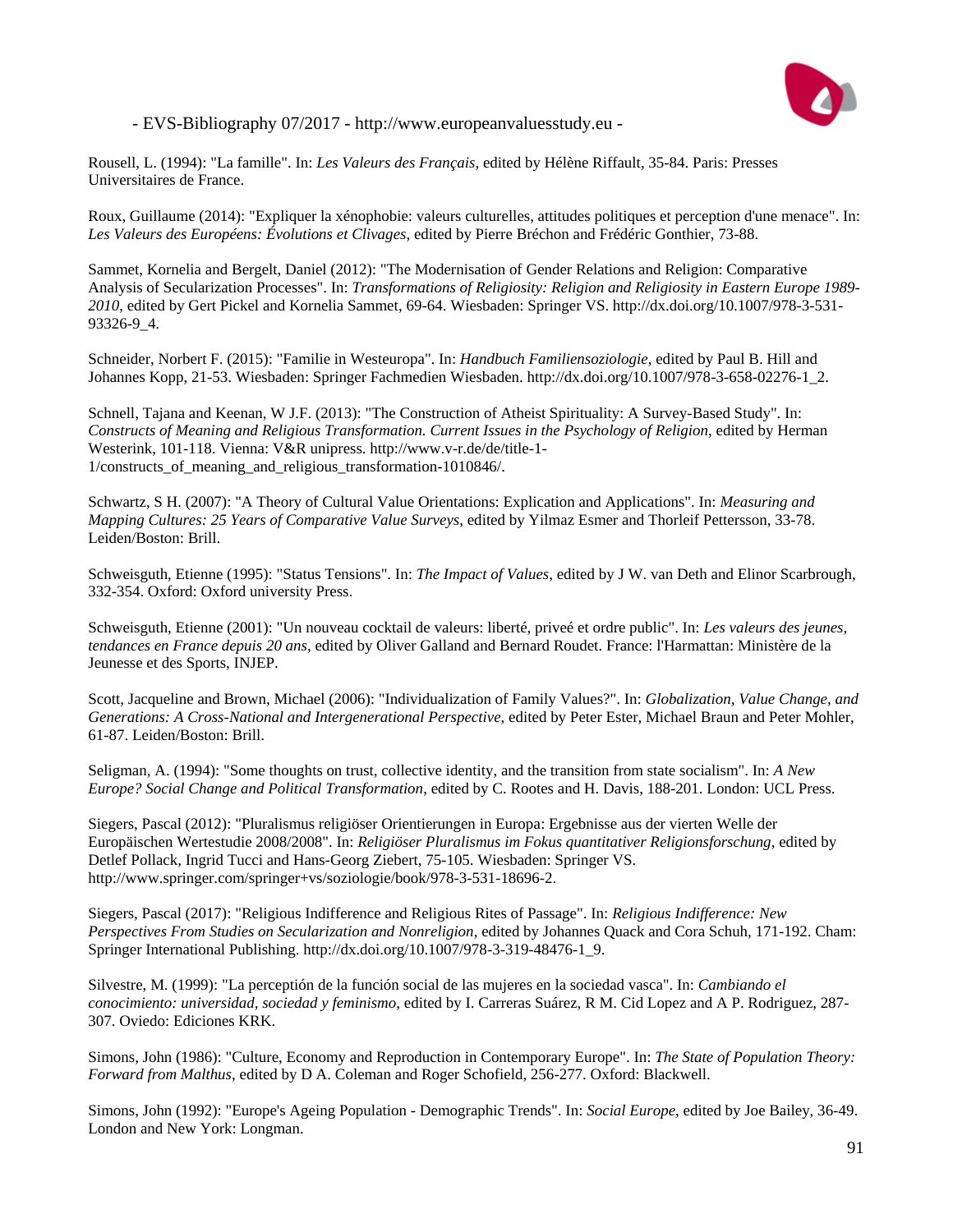

Simons, John (1995): "Fertility and Values in 15 Western Countries During the 1980s". In: *Values in Western Societies*, edited by Ruud de Moor, 251-268. Tilburg: Tilburg University Press.

Simons, J. (1999): "The cultural significance of western fertility trends in the 1980s". In: *Dynamics of Values in Fertility Change*, edited by R. Leete, 78-99. Oxford: Oxford University Press.

Stoetzel, Jean (1988): "Defeatism in Western Europe: Reluctance to Fight for Country". In: *Comparing Pluralist Democracies, Strains on Legitimacy (New Directions in Comparative and International Politics)*, edited by Mattei Dogan, 168-180. Boulder: Westview Press.

Tchernia, Jean-Francois (1994): "Les Français et leur société". In: *Les Valeurs des Français*, edited by Hélène Riffault, 201- 226. Paris: Presses Universitaires de France.

Tchernia, Jean-Francois (2001): "Rôles sexués: un consensus sans effets?". In: *Les valeurs des jeunes, tendances en France depuis 20 ans*, edited by Oliver Galland and Bernard Roudet. France: l'Harmattan: Ministère de la Jeunesse et des Sports, INJEP.

Tchernia, Jean-François (2004): "Hélène Riffault: une vie et une pensée au service des sondages". In: *Echantillonage et méthodes d'enquêtes*, edited by Pascal Ardilly. Dunod. http://www.dunod.com/sciences-techniques/sciencesfondamentales/mathematiques/master-et-doctorat-capes-agreg/echantillonnage-et-methodes-denq.

Tchernia, Jean-François (2014): "Les attentes à l'égard du travail". In: *Les Valeurs des Européens: Évolutions et Clivages*, edited by Pierre Bréchon and Frédéric Gonthier, 121-133. Armand Colin.

Thomassen, J. (1995): "Support for democratic values". In: *Citizens and the State*, edited by H D. Klingemann and D. Fuchs, 383-416. Oxford: Oxford University Press.

Thomassen, Jacques (2015): "What's gone wrong with democracy, or with theories explaining why it has? ". In: *Citizenship and Democracy in an Era of Crisis. Essays in honour of Jan W. van Deth*, edited by Thomas Poguntke, Sigrid Rossteutscher, Rüdiger Schmitt-Beck and Sonja Zmerli, 34-52. London: Routledge.

Tiberj, Vincent (2014): "Vieillissement ou renouvellement générationnel? Les valeurs conjuguées dans le temps". In: *Les Valeurs des Européens: Évolutions et Clivages*, edited by Pierre Bréchon and Frédéric Gonthier, 189-203. Armand Colin.

Timmermans, Arco and Breeman, Gerard (2012): "Morality issues in the Netherlands: coalition politics under pressure". In: *Morality politics in Western Europe: parties, agendas and policy choices*, edited by I. Engeli, Chr. Green-Pedersen and L. Thorup Larsen, 35-61. Basingstoke: Palgrave Macmillan.

Titarenko, Larissa (2004): "Gender Attitudes Towards Religion in Six Post-Soviet States". In: *European Values at the Turn of the Millennium*, edited by Wil Arts and Loek Halman, 363-385. Leiden/Boston: Brill.

Togeby, Lise (2002): "Hvilke værdier ændrer sig, hvornår og hos hvem?". In: *Danskernes værdier 1981-1999*, edited by Peter Gundelach, 260-299. Copenhagen: Hans Reitzels Forlag A/S.

Topf, R. (1995): "Beyond electoral participation". In: *Citizens and the State*, edited by H D. Klingemann and D. Fuchs, 52- 91. Oxford: Oxford University Press.

Torcal, M. and Montero, J R. (1999): "Facets of social capital in new democracies". In: *Social Capital and European Democracy*, edited by J van Deth, M. Maraffi, K. Newton and P F. Whiteley, 154-177. London: Routledge.

Tournier, Vincent (2014): "Libéralisme des moeurs, incivisme, autorité". In: *Les Valeurs des Européens: Évolutions et Clivages*, edited by Pierre Bréchon and Frédéric Gonthier, 33-53. Armand Colin.

Trittler, Sabine; Mandes, Slawomir and Koenig, Matthias (2015): "Religious dimensions of national and European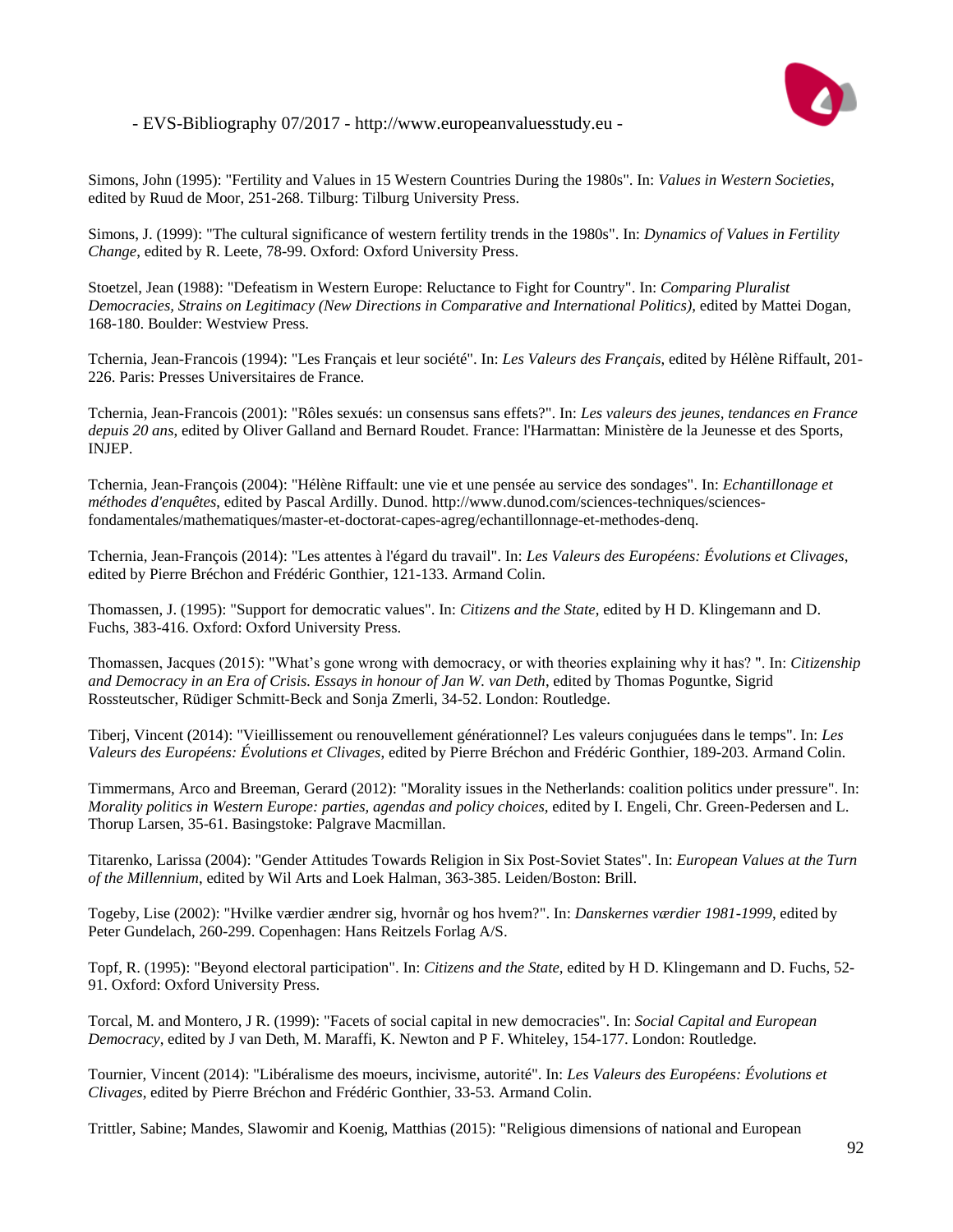

identities: evidence from cross-national suvey research". In: *Religion and national identities in an enlarged Europe*, edited by W. Spohn, M. Koenig and W. Knöbl, 124-145. Basingstoke: Palgrave Macmillan.

Troitzsch, Klaus G. (2016): "Survey Data and Computational Qualitative Analysis". In: *Social Dimensions of Organised Crime: Modelling the Dynamics of Extortion Rackets*, edited by Corinna Elsenbroich, David Anzola and Nigel Gilbert, 133- 151. Cham: Springer International Publishing. http://dx.doi.org/10.1007/978-3-319-45169-5\_9.

Vala, Jorge (1994): "La emergencia de los valores post-materialistas en Portugal (x- The Emergence of Post-Materialist Values in Portugal)". In: *Tendencias mundiales de cambio en los valores sociales y políticos*, edited by J Díez Nicolás and Ronald Inglehart. Madrid: Fundesco.

Vala, Jorge; Lima, Marcus and Lopes, Diniz (2004): "Social Values, Prejudice and Solidarity in the European Union". In: *European Values at the Turn of the Millennium*, edited by Wil Arts and Loek Halman, 139-163. Leiden/Boston: Brill.

Vandecasteele, Leen and Billiet, Jaak (2004): "Privatization in the Family Sphere: Longitudinal and Comparative Analyses in Four European Countries". In: *European Values at the Turn of the Millennium*, edited by Wil Arts and Loek Halman, 205-229. Leiden/Boston: Brill.

Vilacy, Helena (2012): "Portugal: secularization and religious vitality of the roman catholic church in a southern European country". In: *The Social Significance of Religion in the Enlarged Europe: Secularization, Individualization and Pluralization*, edited by Detlef Pollack, Olaf Müller and Gert Pickel, 77-93. Farnham: Ashgate. http://www.ashgate.com/isbn/9781409426219.

Vileyn, Matthias and Bursens, Peter (2017): "Diversity and Democratic Legitimacy in the EU: What Can We Learn from Other Federal Systems?". In: *Complex Political Decision-Making. Leadership, Legitimacy and Communication*, edited by Peter Bursens, Christ'l De Landtsheer, Luc Braeckmans and Barbara Segaert, 59-76. London, New York: Routledge.

Vinken, Henk and Rammstedt, Beatrice (2006): "Values, Personalities, and Generations". In: *Globalization, Value Change, and Generations: A Cross-National and Intergenerational Perspective*, edited by Peter Ester, Michael Braun and Peter Mohler, 233-250. Leiden/Boston: Brill.

Voas, David and Doebler, Stefanie (2009): "Secularization in Europe". In: *Value Contrasts and Consensus in Present-Day Europe: painting Europe's Moral Landscapes*, edited by Wil Arts and Loek Halman, 231-249. Leiden: Brill. http://www.brill.com/products/book/value-contrasts-and-consensus-present-day-europe.

Voicu, Madalina (2004): "Work and Family Life in Europe: Value Patterns and Policy Making". In: *European Values at the Turn of the Millennium*, edited by Wil Arts and Loek Halman, 231-254. Leiden/Boston: Brill.

Voicu, Malina and Constantin, Andreea (2012): "Religious Revival in Romania: Between Cohort Replacement and Contextual Changes". In: *Transformations of Religiosity: Religion and Religiosity in Eastern Europe 1989-2010*, edited by Gert Pickel and Kornelia Sammet, 155-174. Wiesbaden: Springer VS. http://link.springer.com/chapter/10.1007/978-3-531- 93326-9\_9.

Voicu, Malina and Constantin, Andreea (2013): "Attitudes towards gender roles in Europe: modernization and social institutions". In: *Value Contrasts and Consensus in Present-Day Europe: painting Europe's Moral Landscapes*, edited by Wil Arts and Loek Halman, 311-327. Leiden: Brill. http://www.brill.com/products/book/value-contrasts-and-consensuspresent-day-europe.

Voicu, Malina and Tufis, Claudiu (2013): "Religion and Social Participation in Postcommunist Europe". In: *Religion and Civil Society in Europe*, edited by Joep de Hart, Paul Dekker and Loek Halman, 203-217. Dordrecht: Springer Netherlands. http://dx.doi.org/10.1007/978-94-007-6815-4\_11.

Voicu, Malina and Voicu, Bogdan (2003): "Volunteering in Romania: A 'rara avis'". In: *The Values of Volunteering: Crosscultural Perspectives*, edited by Paul Dekker and Loek Halman, 143-160. New York: Kluwer academic/Plenum publishers.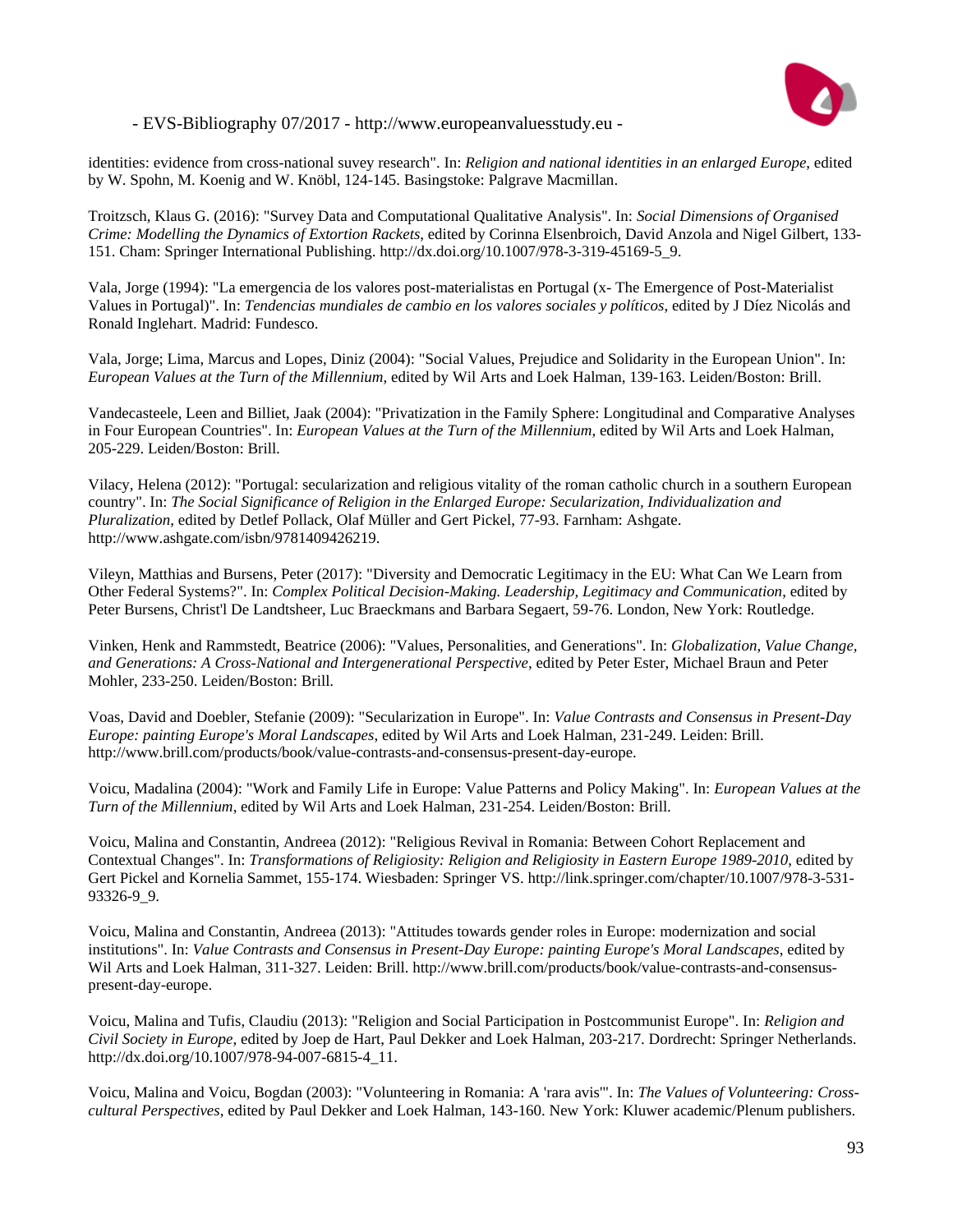

Watson, D. (1985): "Subjectivism and Social Planning". In: *Values and Social Change in Britain*, edited by Mark Abrams, David Gerard and Noel Timms, 279-296. London: MacMillan.

Weber, Hannes (2016): "Does immigration contribute to the formation of a European identity? A multi-level analysis in Western Europe". In: *European Identity Revisited. New approaches and recent empirical evidence*, edited by Viktoria Kaina, Ireneusz Pawel Karolewski and Sebastian Kuhn, 157-176. London, New York: Routledge, Taylor & Francis Group.

Welzel, Christian (2007): "Democratization in the Human Development Perspective". In: *Measuring and Mapping Cultures: 25 Years of Comparative Value Surveys*, edited by Yilmaz Esmer and Thorleif Pettersson, 155-186. Leiden/Boston: Brill.

Witte, H. de; Halman, L.C.J.M. and Gelissen, J.P.T.M. (2004): "European work orientations at the end of the twentieth century". In: *European Values at the Turn of the Millennium*, edited by W.A. Arts and L.C.J.M. Halman, 255-279. Leiden/Boston: Brill.

Yuchtman-Ya'ar, Ephraim (2003): "Value Priorities in Israeli Society: An Examination of Inglehart's Theory of Modernization and Cultural Variation". In: *Human Values and Social Change: Findings from the Values Surveys*, edited by Ronald Inglehart, 117-137. Leiden/Boston: Brill.

Zanders, Harry (1994): "Changing Work Values". In: *The Individualizing Society: Value Change in Europe and North America*, edited by Peter Ester, Loek Halman and Ruud de Moor, 129-154. Tilburg: Tilburg University Press.

Zanders, Harry (1994): "Veranderende Arbeidsoriëntaties in Europa 1981-1990 (x- Changing Labour Orientations in Europe 1981 - 1990)". In: *Op Zoek naar de Arbeidersklasse*, edited by Hans de Witte, 292-316. Leuven/Amersfoort: Acco.

Zanders, Harry and Harding, Stephen (1995): "Changing Work Values in Europe and North America: Continents and Occupations Compared". In: *Values in Western Societies*, edited by Ruud de Moor, 195-216. Tilburg: Tilburg University Press.

Zrinka, Sinia and Crpic, Gordan (2003): "Religiosity of Croatian Youth: Just Another Exceptional Case?". In: *Religion and Generations. Handbook of the XXVII Conference*, edited by Franco Garelli, 80-80. Turin: International Society for the Sociology of Religion.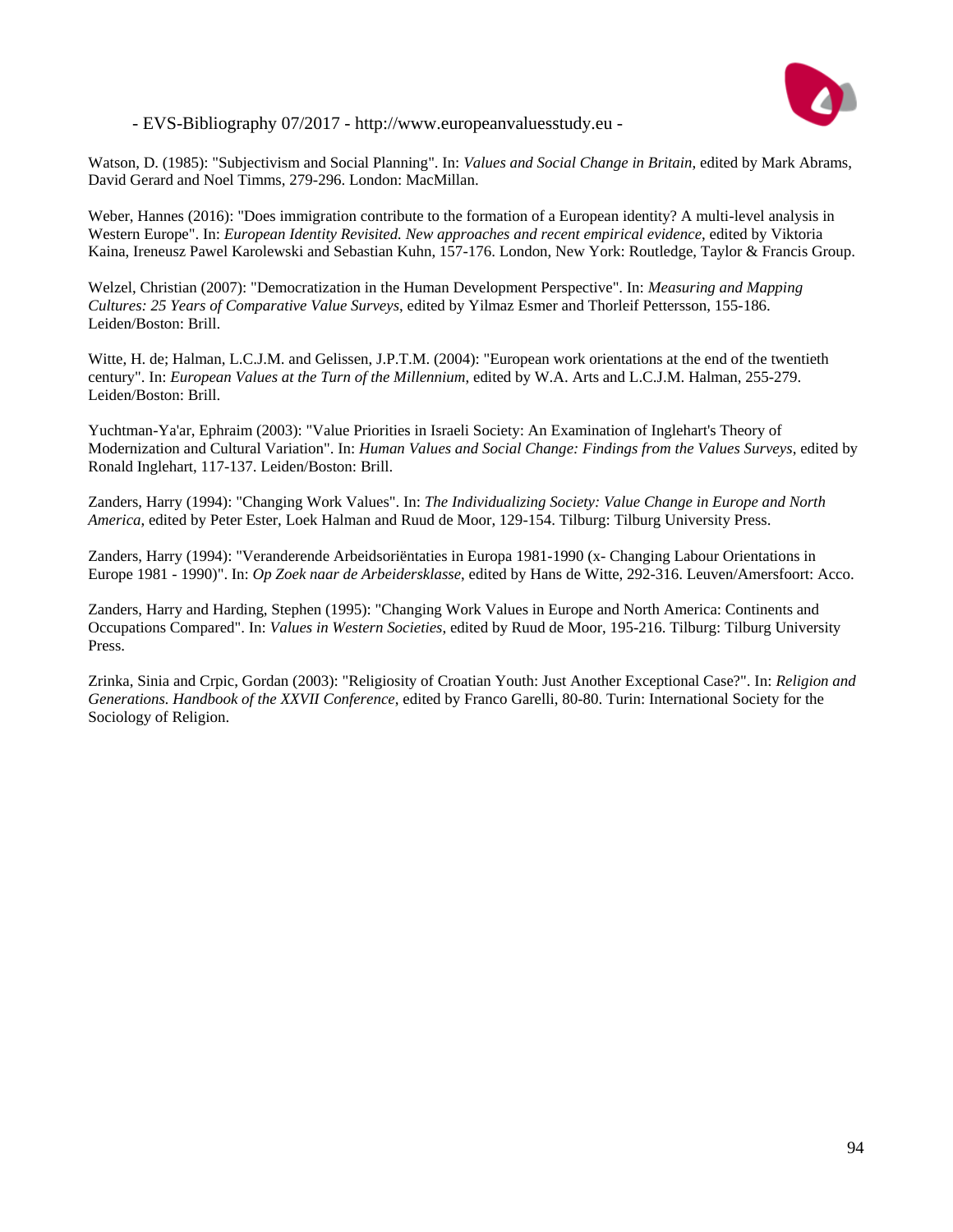# **Conference Papers**

Aracic, Pero and Crpic, Gordan (2003): "Religijske vrednote u Slavonji i Baranji s posebnim naglaskom na mlade (Religious Values in Slavonija and Baranja with Emphasis on Youth Population)". Paper presented at the meeting of the Razvojne perspektive ruralnoga svijeta Slavonije i Baranje, Osijek, Hrvatska, 03-04.10.2002., edited by Maja Štambuk and Antun Šundalic, 55-76. Zagreb: Institut drustvenih znanosti Ivo Pilar.

Baloban, Josip (2001): "Pogled na današnju crkvenu praksu, pastoralne strukture i modele (View of the Current Church Practices, Pastoral Structures and Models)". Paper presented at the meeting of the Kršcanska nada na pocetku novoga stoljeca, 121-150.

Baloban, Stjepan (2002): "Otvorenje socijalnog nauka Crkve u drustvu u Crkvi (Realization of Social Teaching of the Church in Society and Church)". Paper presented at the meeting of the Simpozij hrvatskih vjernika laika. Kranjska sadasnjost.

Barbovschi, Monica; Kontríková, Vera and Bayraktar, Fatih (2013): "Meeting new online contacts-changes in European Children's patterns of sociality". Paper presented at the meeting of the IADIS International Conference on e-Society 2013, Lisbon, Portugal 13-16 March 2013, 376-380. Lisbon. http://www.iadisportal.org/digital-library/mdownload/meeting-newonline-contacts-%C2%96-changes-in-european-children%C2%92s-patterns-of-sociality.

Barbulescu, Roxana and Beaudonnet, Laurie (2013): "Citizens like No Other: Contextual and Individual Explanations of Attitudes towards Roma Population in the EU". Paper presented at the meeting of the 20th International Conference of Europeanists, University of Amsterdam, Amsterdam, 25-27th June.

Biolcati-Rinaldi, Ferruccio and Vezzoni, Cristiano (2011): "Secularization or Religious Revival? Measuring Church Attendance Trend in Italy Using Multilevel Analysis". Paper presented at the meeting of the European Survey Research Association, Lausanne, 18-22 July 2011. Lausanne, Switzerland.

Biolcati-Rinaldi, Ferruccio and Vezzoni, Cristiano (2013): "Church Attendance and Religious Change in Europe (1970- 2011). Theoretical Debate, Methodological Issues and Empirical Results". Paper presented at the meeting of the European Survey Research Association, Ljubljana, 15-19 July 2013. Slovenia.

Crpic, Gordan (2002): "Obrisi vjere i morala hrvatskih sveucilišnih i veleucilišnih profesora (Outline of the beliefs and morality of Croatian universiti and college professors)". Paper presented at the meeting of the Mogucnosti organiziranog djelovanja vjernika laika u Hrvatskoj, Simpozij hrvatskih vjernika laika, Osijek, 5-6.10.2001, edited by Ðuro Hranic, 619- 638. Zagreb: KrЕЎcanska sadaЕЎnjost.

Draulans, Veerle and De Tavernier, Wouter (2015): "Secularisation in Europe: a Gender Issue? An analysis based on Data from the European Values Study, 2008". Paper presented at the meeting of the ISSR International Society for the Sociology of Religion, Louvain-la-Neuve 02-05 July 2015.

Elzo, Javier (1993): "Valores y actitudes en la sociedad vasca: Hacia qué tipos de socialización nos dirigimos?". Paper presented at the meeting of the Actas del XII Congresso de Estudios Vascos, Victoria Gasteiz, edited by Eusko Ikaskuntza, 39-53. Donostia.

Elzo, Javier (1998): "Mutations sociales et societé européenne". Paper presented at the meeting of the Actes du 3ème Forum du Travail Social, 'Mutations, travial social et cohesion sociale', Bordeaux, 163-186. Institut regional du travial social aquitane.

Gavrilovic, Danijela and Stjepanovic Zaharijevski, Dragana (2012): "Dynamics of Identities in Transitional Serbia". Paper presented at the meeting of the Proceedings from the International scientific conference, 275-283. http://www.ceeol.com/aspx/issuedetails.aspx?issueid=18af4014-516f-4580-9391-c63ac91e8707&articleId=7fb5771c-87c9-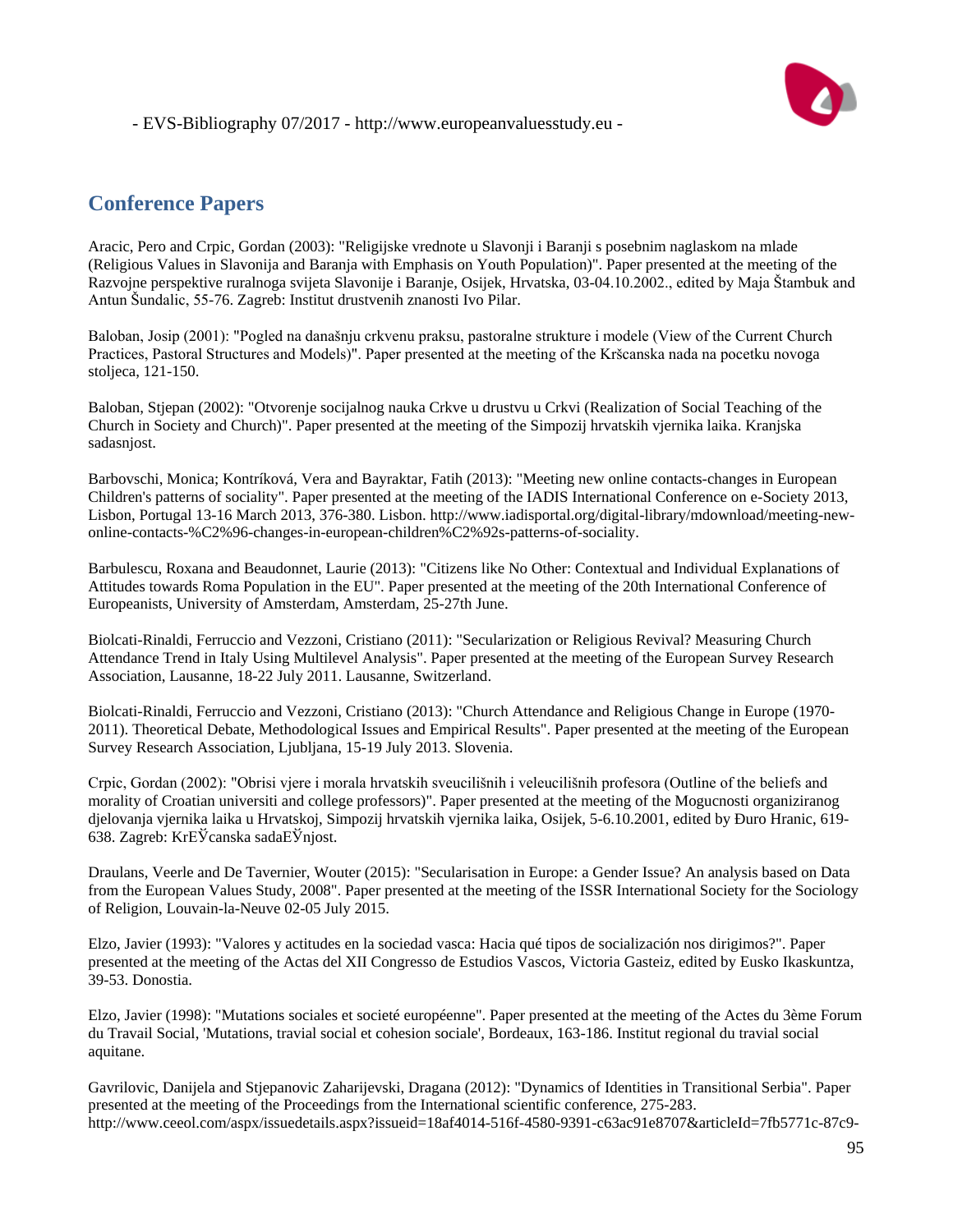

499b-8a96-c96a4319ad04.

Gheorghita, Veronica (2014): "Religious transformations in Western Europe in the globalization context". Paper presented at the meeting of the International Conference Globalization, Intercultural Dialogue and National Identity, 29-30 May 2014, Tîrgu-Mures, Mures, edited by Iulian Boldea, 35-53. TГ®rgu-Mures: Arhipelag XXI Press. http://www.upm.ro/gidni/GIDNI-01/GIDNI%2001%20-%20Psyhology%20and%20Sociology.pdf#page=35.

Gundelach, Peter (1991): "Politiske og religiose holdninger (x- Political and Religious Attitudes)". Paper presented at the meeting of the Hverdag i EF, Kobenhavn, edited by H. Friis, 121-138. Spectrum.

Meyers, Christiane (2017): "Intergenerational differences in social and political participation in Western Europe". Paper presented at the meeting of the ESA RN30 Midterm Conference 2017, in association with ISA RC34 'Global Youth Futures: Perspectives and Prospects', Ericeira, 15.-18.01.2017. http://hdl.handle.net/10993/29549.

Mojsoska-Blazevski, Nikica and Petreski, Marjan (2011): "Does Cultural Heritage Affect Job Satisfaction: The Divide between EU and Eastern Economies". Paper presented at the meeting of the Constructing Europe as a Global Power: From Market to Identity?, edited by Ivan Dodovski and Stevo Pendarovski, 196-210. Skopje. http://www.uacs.edu.mk/conference/userfiles/files/2011%20conference%20volume%20constructing%20europe%20as%20a %20global%20power%20-%20from%20market%20to%20identity.pdf#page=97.

Netscher, Sebastian (2011): "Transferring Knowledge: EU-Migrants and their Levels of Political Interest". Paper presented at the meeting of the 6th Global Conference: Pluralism, Inclusion and Citizenship. Prague.

Nikodem, Krunoslav (2002): "Uloga znanosti u 21. stoljecu - društvena pristranost postmodernih znanstvenih teorija? (The Role of Science in the 21th Century - Social Prejudice of Postmodern Scientific Theories?)". Paper presented at the meeting of the Mogucnosti organiziranog djelovanja vjernika laika u Hrvatskoj, Simpozij hrvatskih vjernika laika, Osijek, Hrvatska, 5.- 6.10.2001, edited by Djuro Hranic, 643-667. Zagreb: KrЕЎcanska sadaЕЎnjost.

Noelle-Neumann, Elisabeth (1984): "Der Zweifel am Verstand, Wertewandel am Beispiel der Normen des rationalen Verhaltens". Paper presented at the meeting of the Die Stellung der Wissenschaft in der modernen Kultur. Dokumentation des Kongresses des Studienzentrums Weikersheim, 74-86.

Parts, Eve (2013): "The Dynamics and Determinants of Social Capital in the European Union abd Neighbouring Countries". Paper presented at the meeting of the Discussions on Estonian Economic Policy. Theory and practice of economic policy in the European Union, edited by E Moritz Arndt, 117-136. Miniprint OГњ. http://www.mattimar.ee/publikatsioonid/majanduspoliitika/2013/1\_2013.pdf#page=117.

Pitlik, Hans and Kouba, Ludek (2013): "Does social distrust always lead to a stronger support for government intervention?". Paper presented at the meeting of the 6th Australasian Public Choice Society Conference. https://www.unikassel.de/fb07/fileadmin/datas/fb07/5-Institute/IVWL/Buenstorf/131113\_kouba-pitlik-trust-regulation-2013-09-11.pdf.

Sá, Cristina; Gomes, Carlos and Martins, António (2016): "Tax Morale Dimensions Analysis in Portugal and Spain". Paper presented at the meeting of the ICBFEM 2016: International Conference on Business, Finance, Economics and Management, Paris, France, Dec 29-30, 2016). http://waset.org/abstracts/53221.

Sevcíková, Anna; Serek, Jan and Machacková, Hana (2012): "Exposure to online Sexual Materials and Crosscountry Differences in Europe". Paper presented at the meeting of the Proceedings Cultural Attitudes Towards Communication and Technology 2012, edited by M. Strano, H. Hrachovec, F. Sudweeks and C. Ess, 502-513. Australia: Murdoch University. http://sammelpunkt.philo.at:8080/2182/.

Stoetzel, Jean (1986): "Les Européens: comment ils évaluent leur état de santé'". Paper presented at the meeting of the Démographie et Sociologie, 109-119.

Tomka, Mikos (2007): "Religion in Europe: Sociological Considerations with Special Reference to Central and Eastern Europe". Paper presented at the meeting of the Proceedings of contributions from the Maribor Symposium 2005, edited by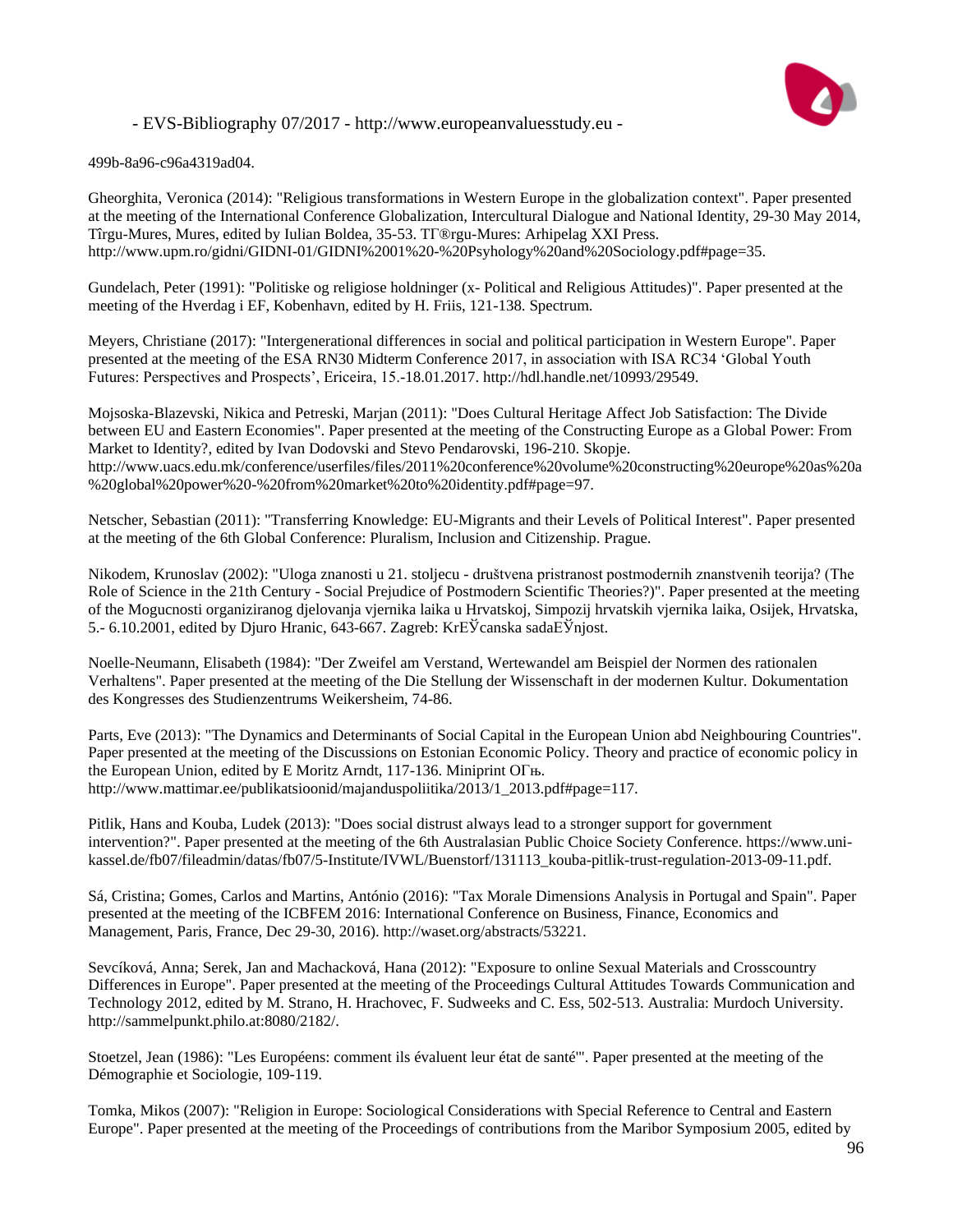

Polzer Miroslav, Silvo Devetak, Ludvik Toplak, Felix Unger and Maria Eder, 17-35. Weimar: VDG. http://www.academia.edu/download/30433475/proceedings\_ReligionandEuropeanIntegrationSEE\_2007.pdf#page=17.

Toprakkiran, Nihan and Yasar, Rusen (2016): "Is Equality Better for Everyone? A Multilevel Approach to Income Inequality and Subjective Wellbeing ". Paper presented at the meeting of the. http://rusenyasar.info/wpcontent/uploads/2016/11/Inequality\_IPSA.pdf.

Tourbeaux, Jérôme (2013): "Stratification sociale et vulnérabilité au Luxembourg". Paper presented at the meeting of the Les populations vulnérables. Le XVIè colloque national de démographie a eu lieu à Maison Meditérranéenne des Sciences de l'Homme, à Aix-en-Provence, du 28 au 31 mai 2013, 862-879.

Voas, David and Storm, Ingrid (2013): "Religious and secular morality across Europe". Paper presented at the meeting of the Proceedings of the EUREL Conference 'Religion and territory', edited by Anne-Laure Zwilling. http://www.eurel.info/IMG/pdf/voas-storm.pdf.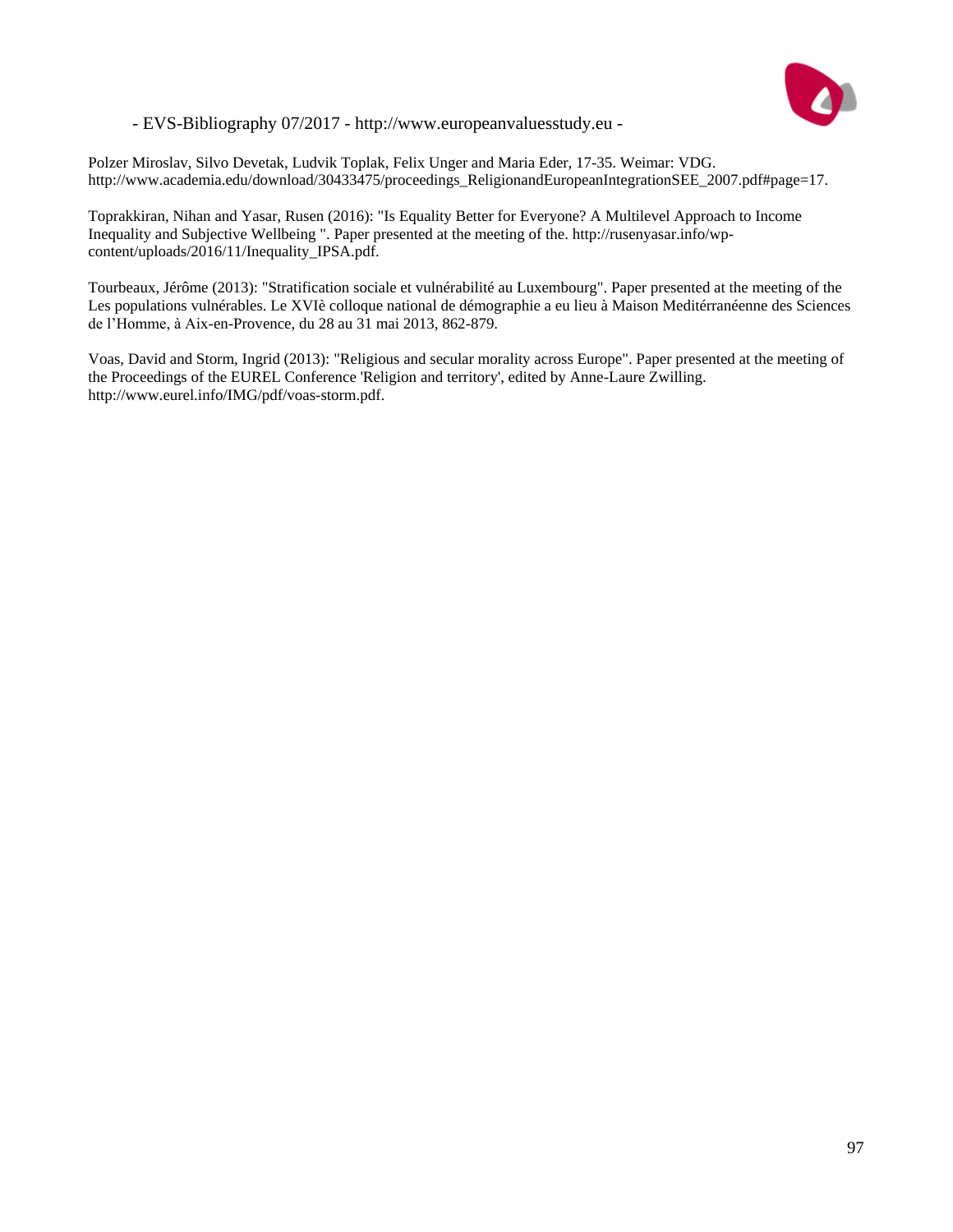

#### **Dissertations**

Cozma, I Florentina (2011): "The Relation between Globalization and Personal Values across 53 Countries and 28 Years". Diss. Knoxville. http://trace.tennessee.edu/cgi/viewcontent.cgi?article=2093&context=utk\_graddiss&seiredir=1&referer=http%3A%2F%2Fscholar.google.de%2Fscholar%3Fhl%3Dde%26q%3Ddoi%253A10.4232%252F1.1005 9%26btnG%3DSuche%26lr%3D%26as\_ylo%3D%26as\_vis%3D0#search=%22doi%3A10.4232%2F1.10059%22.

Garcia Albacete, Gema (2014): "Young people`s political participation in Western Europe: continuity or generational change?". Zugl. Mannheim, Univ., Diss. Diss. Basingstoke: Palgrave Macmillan.

Hagen, Timothy Paul (2016): "Attitudes Toward Marriage Among Albanians: Establishing Baseline Attitudinal Clusters and Predictors from the 2008 European Values Study". Clemson University. Diss. http://tigerprints.clemson.edu/all\_dissertations/1732.

H'madoun, Maryam (2013): "Religion and Economic Preferences". Diss. Antwerp. http://anet.ua.ac.be/desktop/irua/core/index.phtml?language=&euser=&session=&service=opacirua&robot=&deskservice=d esktop&desktop=irua&workstation=&extra=loi=c:irua:105676.

Hoffarth, Mark Romeo (2017): "When and Why is Religious Attendance Associated with Anti-Gay Bias? A Justification-Suppression Model Approach". Brock University St. Catharines, Ontario. Diss.

Jo, Nam Kyoung (2010): "A study of the cultural explanation of welfare: the effect of values on social policy within the welfare states. Heslington, University of York". The University of York. Diss. http://etheses.whiterose.ac.uk/id/eprint/850.

Kankaraš, Miloš (2010): "Essays on Measurement Equivalence in Cross-Cultural Survey Research. A Latent Class Approach". Diss. Tilburg.

Keller, Carolyn Elizabeth (2012): "Marginalization across Europe: Intersections of Ethnicity, Class, Gender and States". Ohio State University. Diss. http://rave.ohiolink.edu/etdc/view?acc\_num=osu1340637898.

Langsæther, P Egge (2014): "Class Voting and Value Orientations: The fourth generation". Diss. Oslo. https://www.duo.uio.no/handle/10852/41197.

Lima, S Vieira (2013): "Essays on Economics and Happiness". Diss. University of Milano-Bicocca, Italy. https://boa.unimib.it/handle/10281/51986.

Loughran, Thomas (2014): "A values based electorate? How does electoral context influence the relationship between political values and voting in West European Democracies?". Diss. Manchester: University of Manchester. http://www.stis.ed.ac.uk/\_\_data/assets/pdf\_file/0010/161002/Loughran\_EPOP\_Edinburgh\_Paper\_20141.pdf.

Motiejunaite, Akvile (2008): "Female Employment, Gender Roles, and Attitudes: The Baltic Countries in a Broader Context ". Diss. Stockholm: Stockholm University.

Müller, Olaf (2013): "Kirchlichkeit und Religiosität in Ostmittel- und Osteuropa: Entwicklungen - Muster - Bestimmungsgründe". Universtiät Münster. Diss. Wiesbaden: Springer VS. http://www.springer.com/springer+vs/soziologie/book/978-3-531-19850-7.

Noordijk, P Andrew (2013): "Building Bridges with Social Capital in the European Union". Diss. Portland. http://pdxscholar.library.pdx.edu/open\_access\_etds/1091/.

Peter, Sascha A. (2017): " Voluntarily Disconnected? A Cross-national and Longitudinal Study on Gender Differentials in Voluntary Association Participation [Freiwillig unverbunden? Eine international vergleichende und längsschnittliche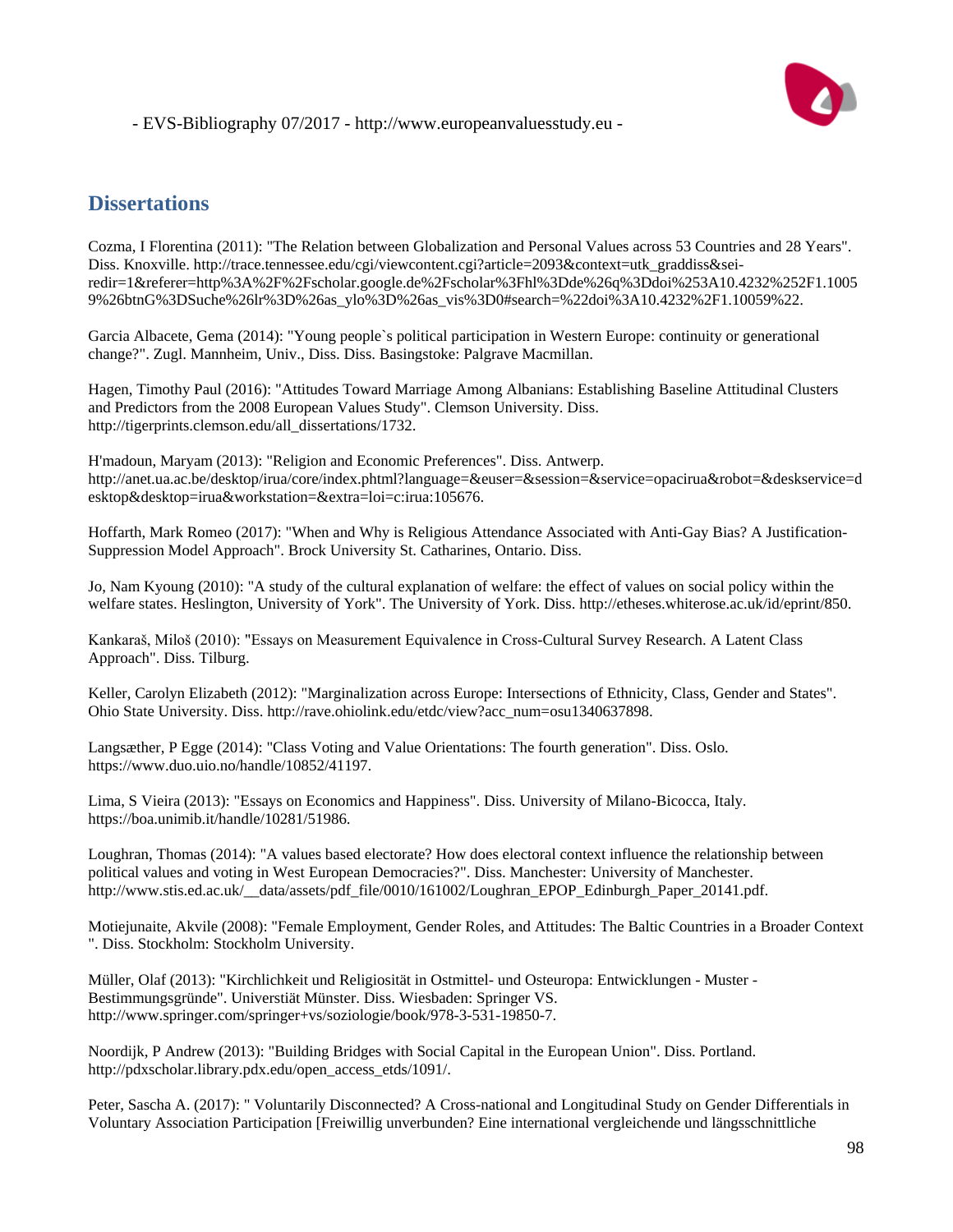

Untersuchung zu den Geschlechterunterschieden in der Partizipation in Freiwilligenassoziationen]". Universität Hamburg. Diss. http://ediss.sub.uni-hamburg.de/volltexte/2017/8306/.

Pierewan, Adi (2014): "Essays on well-being during crisis in Europe". University of Manchester. Diss.

Praeg, Patrick (2015): "Social stratification and health: Four essays on social determinants of health and wellbeing". Diss. University of Groningen. http://hdl.handle.net/11370/a0deca70-1c27-4c98-95cd-8f71d4f9fcab.

Putman, L S. (2013): "Work values: Their emergence and their consequences for labour market". Diss. Amsterdam.

Reynolds, Caillin (2017): "Religion, values, and secularization in Europe: a multilevel. cross-national, comparative analysis of the European Values Study Data". Mary Immaculate College, University of Limerick. Diss. http://hdl.handle.net/10395/2097.

Rosta, Gergely László (2004): "Vallásosság, politikai attitudök és szekularizáció Nyugat-Európában". Corvinus University. Diss. Budapest: Corvinus University. http://phd.lib.uni-corvinus.hu/92/01/rosta\_gergely.pdf.

Šumanova, Aleksandra (2016): "Macedonia – An Analysis of Religious Changes during the Period of Transition". Univerza v Mariboru, Filozofska fakulteta. Diss. https://dk.um.si/IzpisGradiva.php?id=57867.

Swift, Matthew (2012): "Reexamining the Effects of State Religion on Religious Service Attendance". Diss. http://hdl.handle.net/2104/8327.

Sylla, Daouda (2014): "Essays on Culture, Economic Outcome and Wellbeing". Diss. University of Ottowa. http://www.ruor.uottawa.ca/handle/10393/31202.

Verweij, J.A. (1998): "Secularisering tussen feit en fictie. Een internationaal vergelijkend onderzoek naar determinanten van religieuze betrokkenheid". Diss.

Zimmerman, Paul (2014): "Cultural Tradition and Cultural Change in Postcommunist Poland: A Secondary Data Analysis". Diss. Phoenix, Arizona: ProQuest LLC.

http://media.proquest.com/media/pq/classic/doc/3311941291/fmt/ai/rep/NPDF?\_s=AEx8kONAUoQCRsKobXyA5UcTnEc %3D.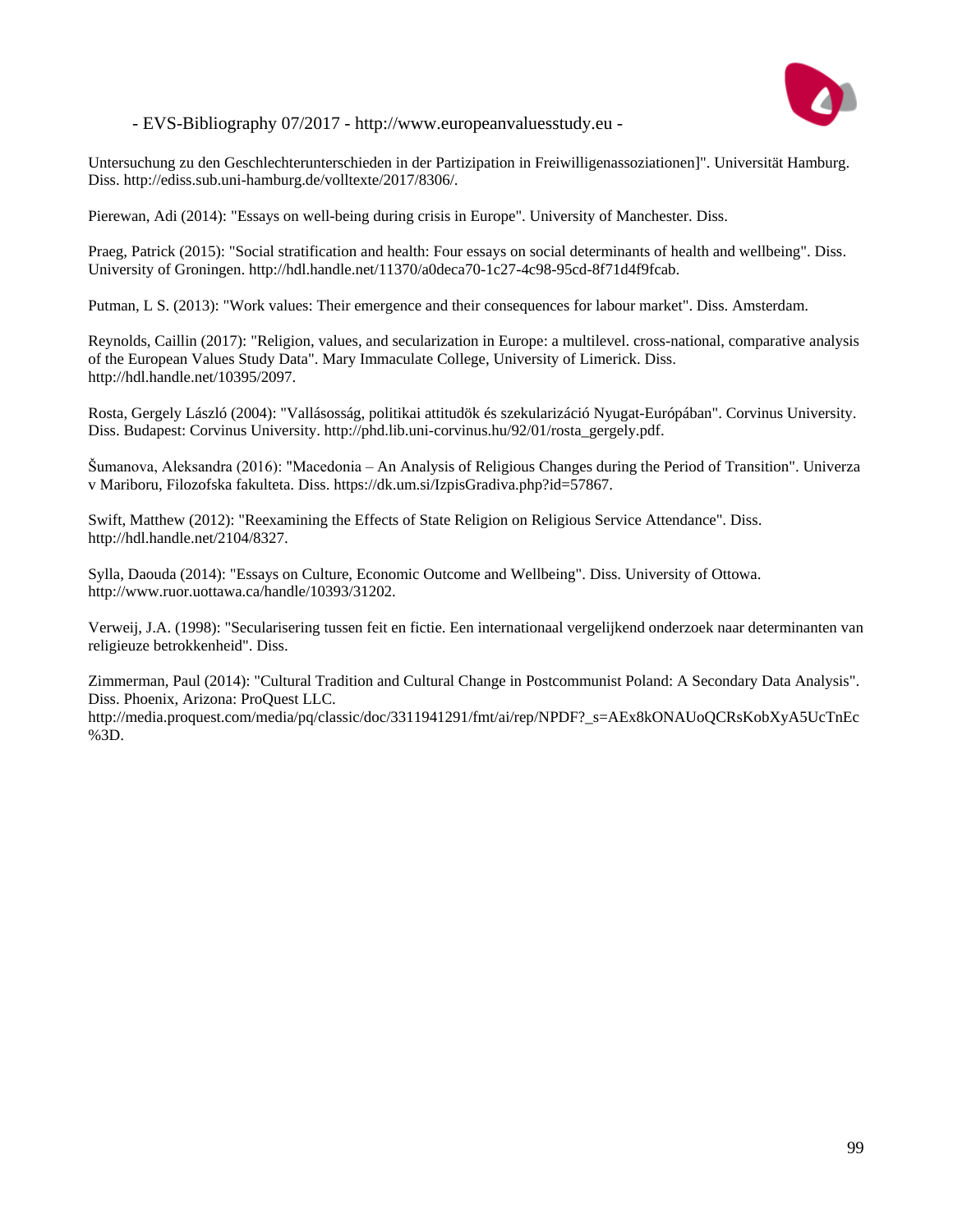



#### **Master's Theses**

Daudová, Alena (2011): "Zmeny struktur snatecnosti v Ceské republice: pocátek 21. století versus 80. léta 20. století [Changing nuptiality patterns in the Czech Republic: start of the 21st century contrasted with the eighties of the 20th century]". Univerzita Karlova v Praze Prírodovedecká fakulta. Thesis.

Keprta, Jan (2012): "Komparativní charakteristika ceského státu blahobytu". Thesis.

Kok, Caroline J. A. M. (2016): "Europeanisation of National Defence Policies". Universiteit Leiden. Thesis. https://openaccess.leidenuniv.nl/bitstream/handle/1887/44914/Master%20thesis%20oktober.pdf?sequence=1.

Kubincová, Michaela (2011): "Rodicovství v 21. století [Parenthood in the 21st century]". Univerzita Karlova v Praze, Filozofická fakulta, Katedra sociologie. Thesis.

López, Rebeca Padilla (2017): "Word Frequency as a Predictor of Word Intensity". Uppsala University. Thesis.

Polesná, Helena (2013): "ZMENY REPRODUKCNÍHO CHOVÁNÍ Z POHLEDU DRUHÉHO DEMOGRAFICKÉHO PRECHODU VE VYBRANÝCH EVROPSKÝCH ZEMÍCH [Changes in Reproductive Behaviour Within the Second Demographic Transition in the Selected European Countries]". Univerzita Karlova v Praze. Thesis.

Ryan, Alexander (2016): "Income Inequality and Mass Polarization". Göteborgs Universitet, Department of Political Science. Thesis. https://gupea.ub.gu.se/bitstream/2077/47234/1/gupea\_2077\_47234\_1.pdf.

Tucková, Markéta (2013): "Rozvod ve 21. století [Divorce in the 21st century]". Univerzita Karlova v Praze. Thesis.

Welt, Christian Alexander (2015): "Influence of Parents' Involvement on Children's Education: A Study of Tertiary Education in European Countries". Lund University, School of Economics and Management. Thesis. http://lup.lub.lu.se/student-papers/record/5473955.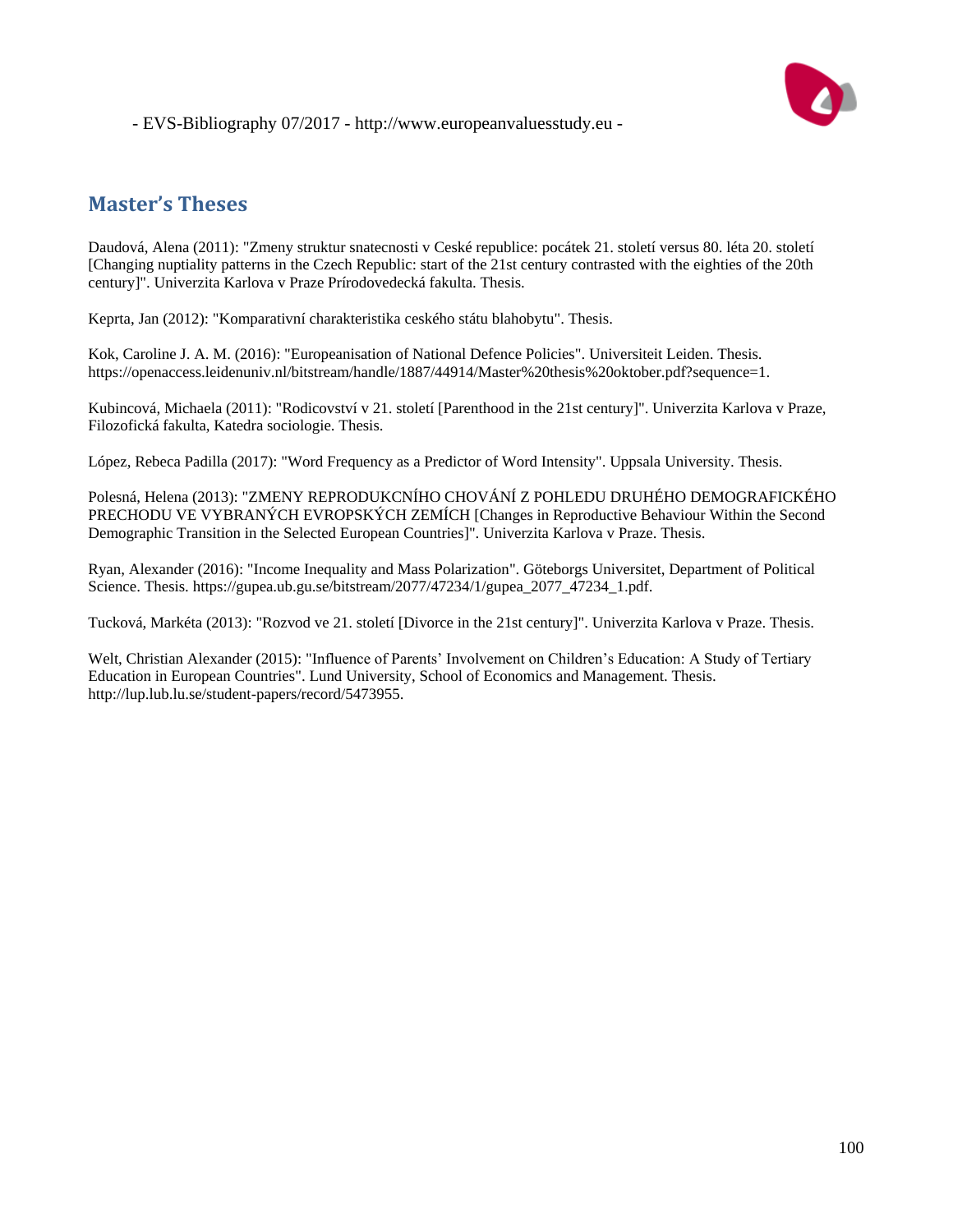

## **Working Papers**

Akaliyski, Plamen (2012): "Religiosity and national identity in Europe". Berlin: Freie Universit [¤t Berlin. http://dx.doi.org/10.13140/2.1.1383.8086.

Asuyama, Yoko (2016): "Delegation to Workers across Countries and Industries: Social Capital and Coordination Needs Matter ". (620). Institute of Developing Economies. http://www.ide.go.jp/English/Publish/Download/Dp/620.html.

Barker, D G.; Halman, Loek and Vloet, Astrid (1992): "The European Values Study 1981-1990". London.

Boarini, Romina; Murtin, Fabrice; Schreyer, Paul and Fleurbaey, Marc (2016): "Multi-dimensional Living Standards: A Welfare Measure Based on Preferences". *OECD Statistics Working Papers.* Paris: OECD Publishing. http://dx.doi.org/10.1787/5jlpq7qvxc6f-en.

Bryan, M L. and Jenkins, S P. (2013): "Regression Analysis of Country Effects Using Multilevel Data: A Cautionary Tale". *IZA Discussion Paper.* 7583. http://www.econstor.eu/handle/10419/89830.

Dixon, J C. (2005): "A Clash of Civilizations, or Differences in Economic Modernization? Examining Liberal-Democratic Values in Turkey and the European Union". Washington D.C.

Economic, The National and Forum, Social (2003): "The Policy Implications of Social Capital". 28Dublin.

Evans, M.D.R. and Kelley, Jonathan (2017): "BREXIT and Prejudice Against Immigrants: The UK is not Unique". http://dx.doi.org/10.13140/RG.2.2.25973.99048.

Halman, L. and Petterson, T. (1996): "Morality and religion: a weakened relationship?". *WORC Paper.* 4Tilburg University. Work and Organization Research Centre.

Halman, L. and Petterson, T. (1997): "A North-South divide in basic value profiles? Comparative analyses of values among the mass publics in northern protestant and southern catholic European countries". *WORC Paper.* 6Tilburg University. Work and Organization Research Centre.

Hoskins, Bryony; Kerr, David; Abs, H J.; Janmaat, J Germen; Morrison, Jo; Ridley, Rebecca and Sizmur, Juliet (2012): "Participatory citizenship in the European Union Institute of Education". *Europe for Citizens Programme.* (2). Brussels: European Commission.

http://eprints.soton.ac.uk/351211/1/\_\_soton.ac.uk\_ude\_PersonalFiles\_Users\_aw2w07\_mydocuments\_Hoskins\_Report%202 %20analytic.pdf.

Kankaraš, Miloš and Moors, Guy (2010): "Cross-National and Cross-Ethnic Differences in Political and Leisure Attitudes. A Case of Luxemburg". *LISER Working Paper Series.* (38).

Mullerova, Alzbeta (2016): "Workers or mothers? Czech welfare and gender role preferences in transition". EconomiX - CNRS, Université de Paris Ouest Nanterre La Défense.

O'Mahony, Eoin (2010): "Religious Practice and Values in Ireland. A summary of European Values Study 4th wave data". The Council for Research & Development.

Pitlik, Hans and Kouba, Ludek (2014): "Does social distrust always lead to a stronger support for government intervention? ". (8). http://www.foreurope.eu/fileadmin/documents/pdf/PolicyPapers/WWWforEurope\_Policy\_Paper\_008.pdf.

Scherpenzeel, Annette; Maineri, Angelica M.; Bristle, Johanna; Pflüger, Senta-Melissa; Mindarova, Ilziya; Butt, Sarah; Zins, Stefan; Emery, Tom and Luijkx, Ruud (2017): "The use of sampling frames in European studies". Deliverable 2.1 of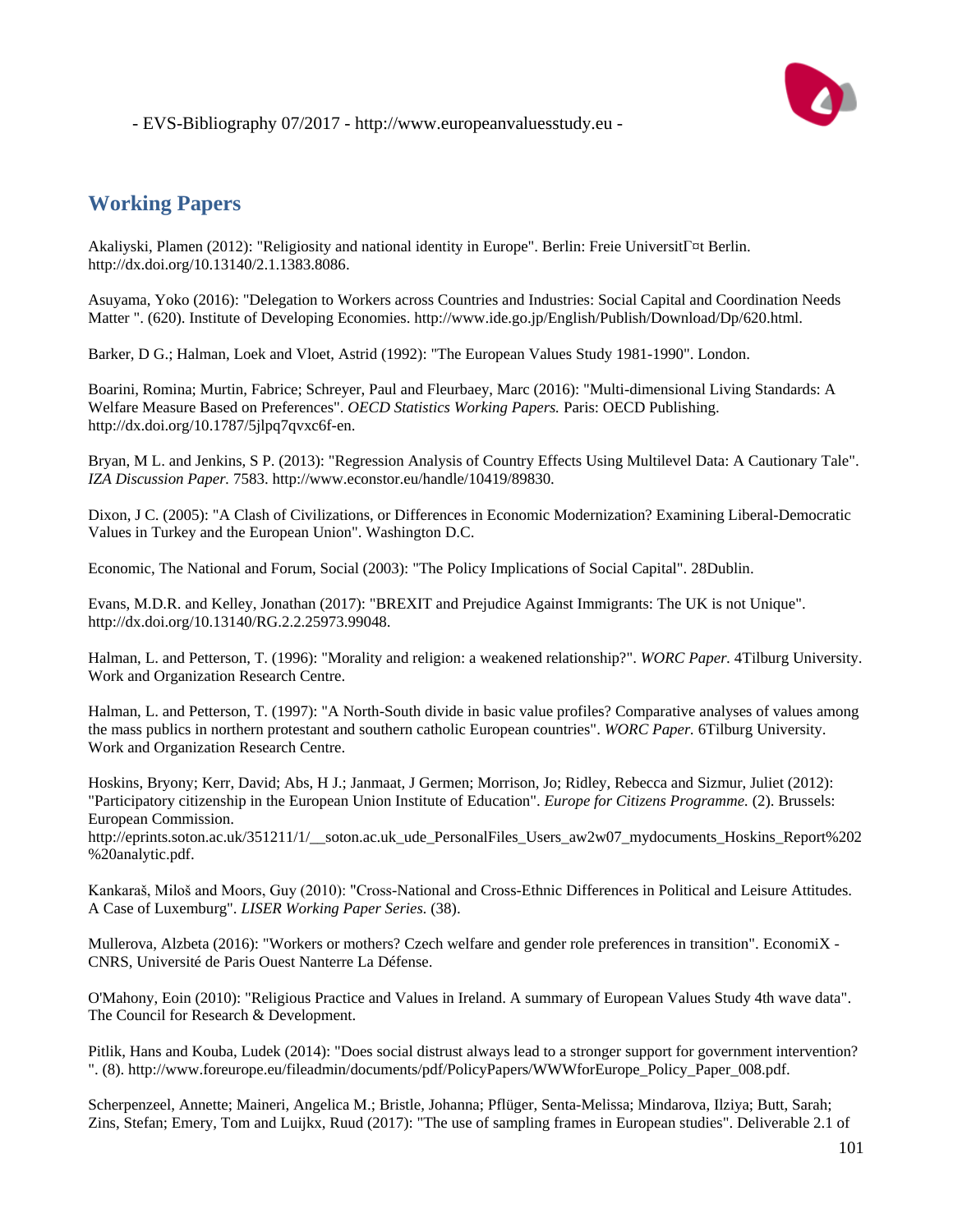

the SERISS project funded under the European Union's Horizon 2020 research and innovation programme GA No: 654221. http://seriss.eu/\_wpsite/wp-content/uploads/2017/01/SERISS-Deliverable-2.1-Report-on-the-use-of-sampling-frames-in-European-studies.pdf.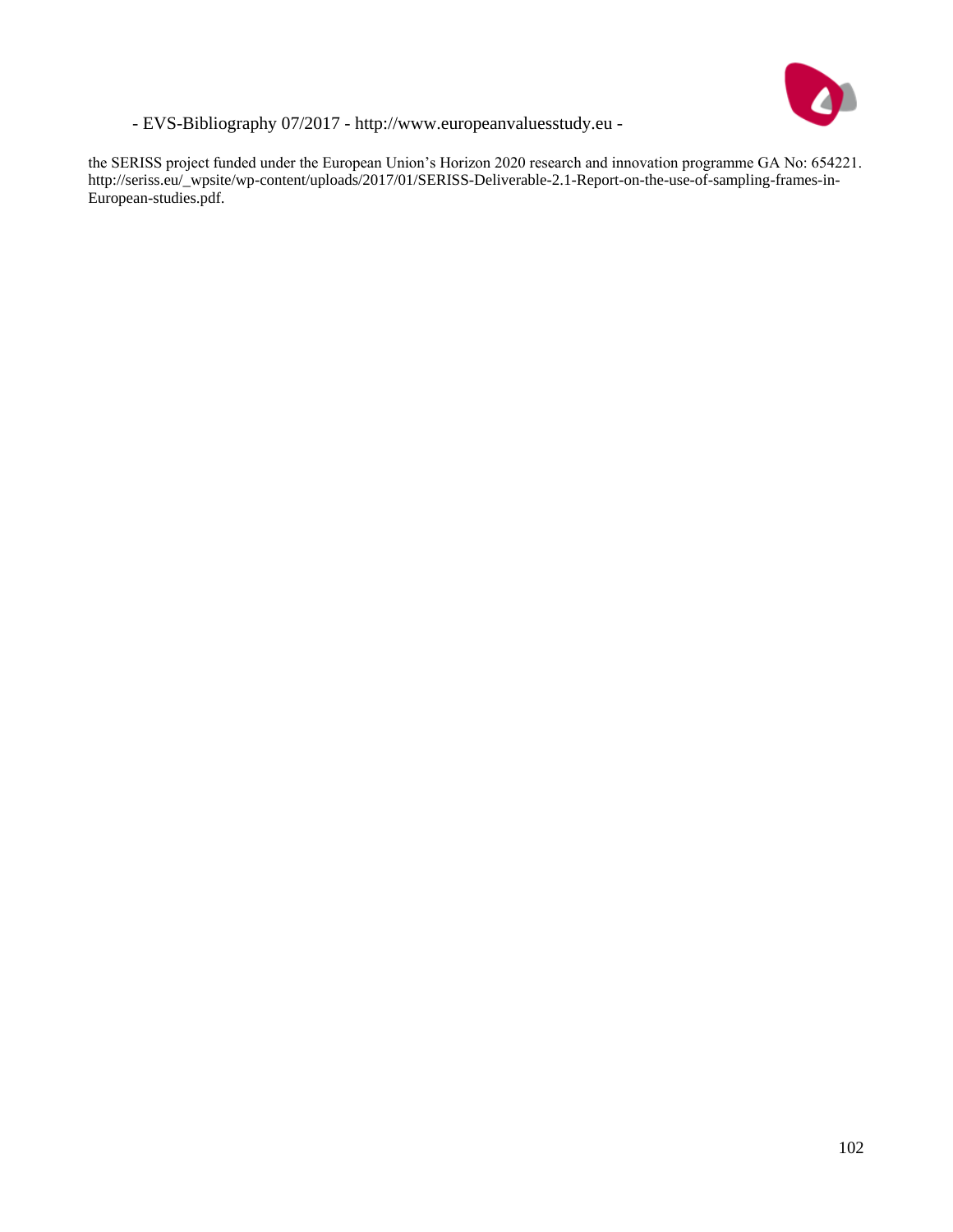

### **Miscellaneous**

Bartolini, Stefano and Sarracino, Francesco (2014): "It's not the economy, stupid! How social capital and GDP relate to happiness over time".

Bogomilova, N. (2007): "Secularization or religion rebirth in post- communist countries: The European perspective".

Bréchon, Pierre (2005): "Religion".

Cuffe, John (2005): "Local Power, National Activity? Local Government and Political Participation in non-Federal Systems".

Ercolano, Salvatore; Gaeta, G Lucio and Romano, Oriana (2012): "Environmental fiscal reform and willingness to pay for the environment: an empirical analysis on European micro data". https://mpra.ub.unimuenchen.de/39680/1/MPRA\_paper\_39680.pdf.

Fairbrother, Malcolm (2013): "The Political Economy of Religiosity: Development and Inequality Reconsidered".

Gerard, David (1985): "What Makes a Volunteer?".

Gonthier, Frédéric (2013): "Toward a Liberal Mood? A Multilevel Analysis of Public Support for State in the European Union Between 1990 and 2008".

Hlavac, Marek (2011): "Subjective Life Satisfaction in the European Union: Determinants and Policy Implications".

Hoepfner, Daniel (2013): "To what degree is European Identification about the EU?".

Humpert, Stephan (2013): "A note on satisfaction with life, government and job: The case of Eastern Europe". http://mpra.ub.uni-muenchen.de/45449/.

Joshanloo, Mohsan and Weijers, Dan (2013): "Does Thinking about the Meaning of Life Make you Happy in a Religious and Globalized World? A 76-Nation Study".

Jovanovic, Milos and Gavrilovic, Danijela (2012): "Trust and Legitimation - The Case of Serbia".

Knill, Christoph; Nebel, Kerstin and Preidel, Caroline (2013): "Morality Policy in Catholic Countries: A Comparison of Outputs and Reform Dynamics in the Regulation of Abortion and Same-sex Unions".

Krakovich, Dmitriy (2011): "Ukrainians in the context of European space and time". http://dialogs.org.ua/project\_ua\_full.php?m\_id=22248.

Kullmann, S Timutschin (2003): "European abortion regimes in the context of church-state relations".

Meeusen, Cecil (2011): "Territorial Belonging in Belgium: Effects of the political context".

Minagawa, Yuka (2003): "Differentials in Quality of Life across Eastern Europe: Evidence Based on Healthy Life Expectancy".

Muradyan, Olena; Shirokanova, Anna and Matosyan, Tigran (2013): "Value Change in New Eastern Europe".

Noelle-Neumann, Elisabeth (1984): "Lebenswerte Heute (X- Today's Values of Life)".